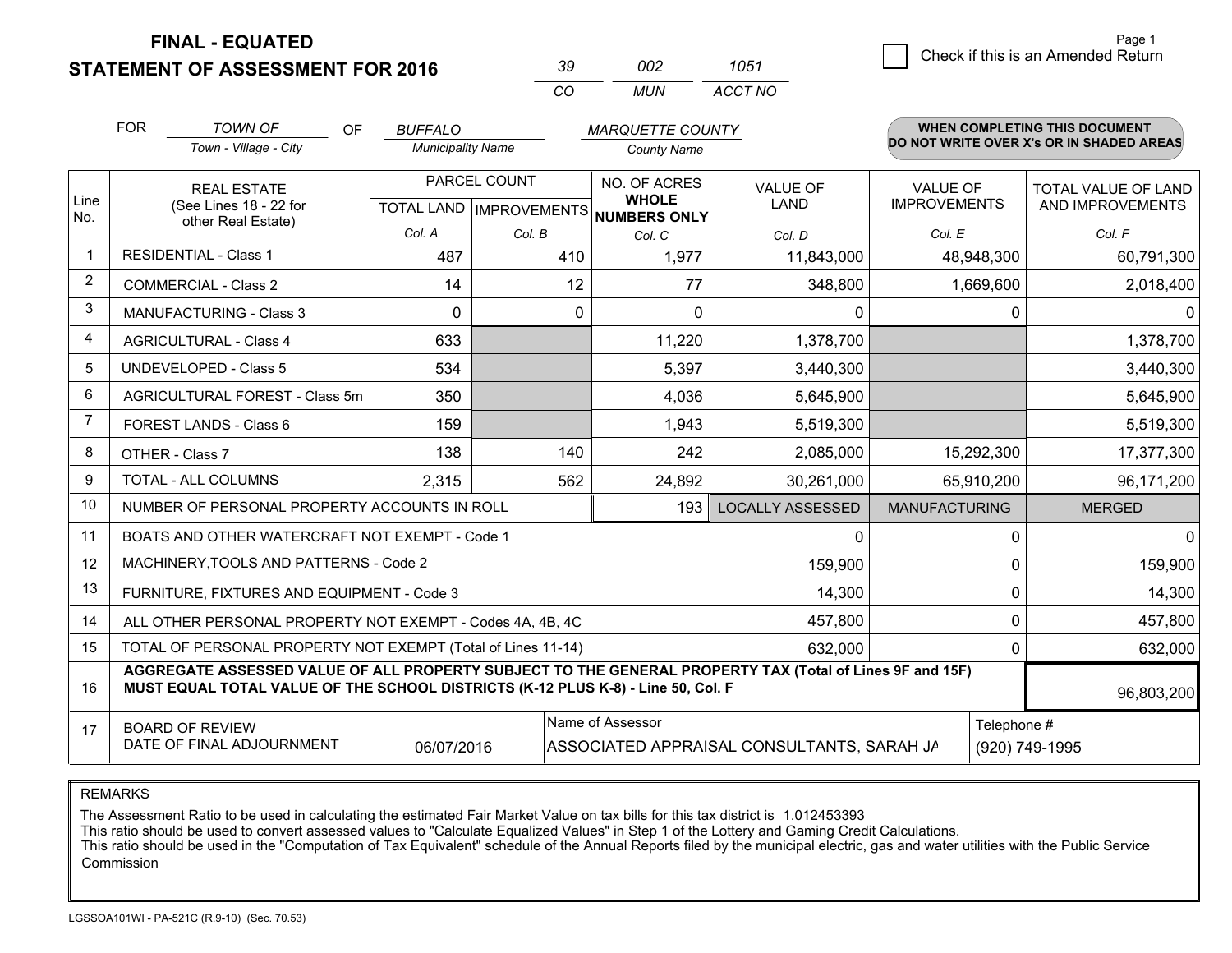*YEAR CO MUN ACCT NO* <sup>2016</sup> <sup>39</sup> <sup>002</sup> <sup>1051</sup>

Do not confuse FOREST LANDS (Line 7) with FOREST CROPS (in this section) - They are **NOT** the same

|    |                                                               |                                                    |  | Private Forest Crop - Reg Class @ 10¢ per acre                                 |                                                                              | Private Forest Crop - Reg Class @ \$2.52 per acre                                   |                                                                    |               |                    |
|----|---------------------------------------------------------------|----------------------------------------------------|--|--------------------------------------------------------------------------------|------------------------------------------------------------------------------|-------------------------------------------------------------------------------------|--------------------------------------------------------------------|---------------|--------------------|
| 18 | (a) PARCELS                                                   | (b) ACRES                                          |  | (c) ASSESSED VALUE                                                             |                                                                              | (d) PARCELS                                                                         | (e) ACRES                                                          |               | (f) ASSESSED VALUE |
|    |                                                               |                                                    |  |                                                                                |                                                                              |                                                                                     |                                                                    |               |                    |
|    |                                                               | Private Forest Crop - Special Class @ 20¢ per acre |  |                                                                                | Entered Before 2005 Managed Forest - Ferrous Mining CLOSED @ \$8.27 per acre |                                                                                     |                                                                    |               |                    |
| 19 | (a) PARCELS                                                   | (b) ACRES                                          |  | (c) ASSESSED VALUE                                                             |                                                                              | (d) PARCELS                                                                         | (e) ACRES                                                          |               | (f) ASSESSED VALUE |
|    |                                                               |                                                    |  |                                                                                |                                                                              |                                                                                     |                                                                    |               |                    |
|    |                                                               | Entered Before 2005 Managed Forest - OPEN @        |  | \$.79 per acre                                                                 |                                                                              |                                                                                     | Entered Before 2005 Managed Forest - CLOSED @ \$1.87 per acre      |               |                    |
| 20 | (a) PARCELS                                                   | (b) ACRES                                          |  | (c) ASSESSED VALUE                                                             |                                                                              | (d) PARCELS                                                                         | (e) ACRES                                                          |               | (f) ASSESSED VALUE |
|    |                                                               |                                                    |  |                                                                                | 33                                                                           | 825.93                                                                              |                                                                    | 2,322,200     |                    |
|    | Entered After 2004 Managed Forest - OPEN @<br>\$2.14 per acre |                                                    |  |                                                                                |                                                                              | Entered After 2004 Managed Forest - CLOSED @ \$10.68 per acre<br>(f) ASSESSED VALUE |                                                                    |               |                    |
| 21 | (a) PARCELS<br>(b) ACRES                                      |                                                    |  | (c) ASSESSED VALUE                                                             |                                                                              | (d) PARCELS                                                                         | (e) ACRES                                                          |               |                    |
|    |                                                               |                                                    |  |                                                                                |                                                                              |                                                                                     |                                                                    |               |                    |
|    |                                                               |                                                    |  |                                                                                |                                                                              | 36                                                                                  | 886.81                                                             |               | 2,268,500          |
| 22 | (a) County Forest Cropland Acres                              |                                                    |  | (b) Federal Acres                                                              |                                                                              | (d) County (NOT FOREST CROP) Acres<br>(c) State Acres                               |                                                                    |               | (e) Other Acres    |
|    |                                                               |                                                    |  | 1,082.23                                                                       |                                                                              | 2,656.93<br>173.69                                                                  |                                                                    |               | 240.52             |
|    |                                                               |                                                    |  | Assessed Value of Omitted Property From Prior Years (Sec. 70.44)               |                                                                              |                                                                                     | Assessed Value of Sec. 70.43 Corrections of Errors by Assessors    |               |                    |
|    | (a) REAL ESTATE                                               |                                                    |  | (b) PERSONAL                                                                   |                                                                              |                                                                                     | (c1) REAL ESTATE                                                   | (c2) PERSONAL |                    |
| 23 |                                                               |                                                    |  |                                                                                |                                                                              |                                                                                     |                                                                    |               |                    |
|    |                                                               |                                                    |  | Manufacturing Equated Value of Omitted Property From Prior Years (Sec. 70.995) |                                                                              |                                                                                     | Mfg. Equated Value of Sec.70.43 Corrections of Errors by Assessors |               |                    |
|    |                                                               | (d) REAL ESTATE                                    |  | (e) PERSONAL                                                                   |                                                                              |                                                                                     | (f1) REAL ESTATE                                                   |               | (f2) PERSONAL      |
|    |                                                               |                                                    |  |                                                                                |                                                                              |                                                                                     |                                                                    |               |                    |

# **SPECIAL DISTRICTS**

| Line<br>No. | Enter 6-digit<br>Special District<br>Code (Col. A) | <b>Account</b><br><b>Number</b><br>(Col. B) | <b>Special District Name</b><br>(Col. C) | <b>Locally Assessed Value</b><br>of Real Estate and<br>Personal Property (Col. D) | Mfg Value of Real Estate<br>and Personal Property<br>(Col. E) | <b>Merged Value of</b><br><b>Real Estate and</b><br>Personal Property (Col. F) |
|-------------|----------------------------------------------------|---------------------------------------------|------------------------------------------|-----------------------------------------------------------------------------------|---------------------------------------------------------------|--------------------------------------------------------------------------------|
| 24          |                                                    |                                             |                                          |                                                                                   |                                                               |                                                                                |
| 25          |                                                    |                                             |                                          |                                                                                   |                                                               |                                                                                |
| 26          |                                                    |                                             |                                          |                                                                                   |                                                               |                                                                                |
| 27          |                                                    |                                             |                                          |                                                                                   |                                                               |                                                                                |
| 28          |                                                    |                                             |                                          |                                                                                   |                                                               |                                                                                |
| 29          |                                                    |                                             |                                          |                                                                                   |                                                               |                                                                                |
| 30          |                                                    |                                             |                                          |                                                                                   |                                                               |                                                                                |
| 31          |                                                    |                                             |                                          |                                                                                   |                                                               |                                                                                |
| 32          |                                                    |                                             |                                          |                                                                                   |                                                               |                                                                                |
| 33          |                                                    |                                             |                                          |                                                                                   |                                                               |                                                                                |
| 34          |                                                    |                                             |                                          |                                                                                   |                                                               |                                                                                |
| 35          |                                                    |                                             |                                          |                                                                                   |                                                               |                                                                                |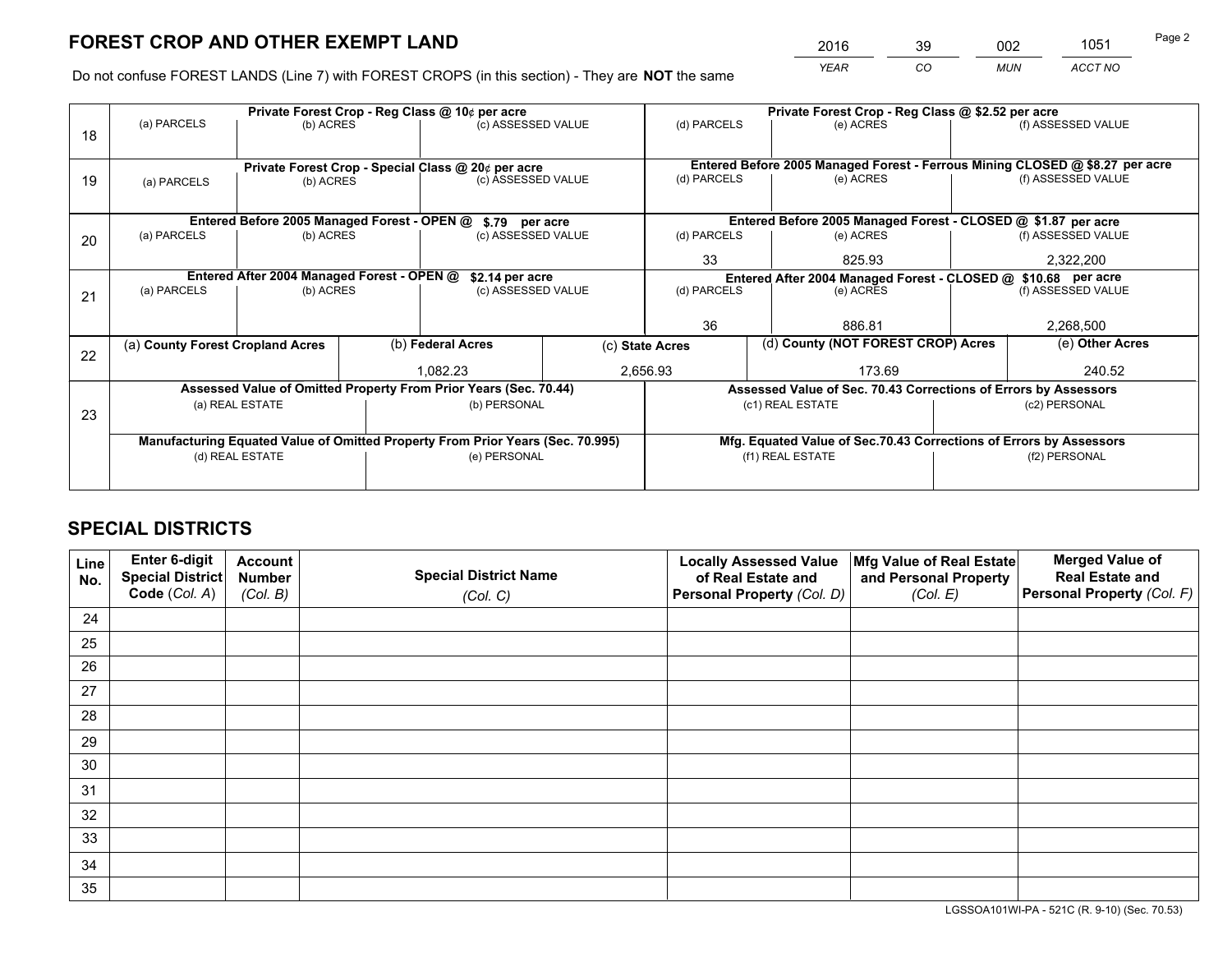|             |                                                          |                                             |                                                         | <b>YEAR</b>                                                                       | CO<br><b>MUN</b>                                              | <b>ACCT NO</b>                                                                 |
|-------------|----------------------------------------------------------|---------------------------------------------|---------------------------------------------------------|-----------------------------------------------------------------------------------|---------------------------------------------------------------|--------------------------------------------------------------------------------|
| Line<br>No. | Enter 6-digit<br><b>School District</b><br>Code (Col. A) | <b>Account</b><br><b>Number</b><br>(Col. B) | <b>School District Name</b><br>(Col. C)                 | <b>Locally Assessed Value</b><br>of Real Estate and<br>Personal Property (Col. D) | Mfg Value of Real Estate<br>and Personal Property<br>(Col. E) | <b>Merged Value of</b><br><b>Real Estate and</b><br>Personal Property (Col. F) |
|             | A. SCHOOL DISTRICTS (K-8 and K-12)                       |                                             |                                                         |                                                                                   |                                                               |                                                                                |
| 36          | 114228                                                   | 0072                                        | SCH D OF PARDEEVILLE AREA                               | 180,500                                                                           |                                                               | 180,500                                                                        |
| 37          | 243325                                                   | 0152                                        | <b>SCH D OF MARKESAN</b>                                | 277,000                                                                           |                                                               | 277,000                                                                        |
| 38          | 393689                                                   | 0231                                        | <b>SCH D OF MONTELLO</b>                                | 96,345,700                                                                        |                                                               | 96,345,700                                                                     |
| 39          |                                                          |                                             |                                                         |                                                                                   |                                                               |                                                                                |
| 40          |                                                          |                                             |                                                         |                                                                                   |                                                               |                                                                                |
| 41          |                                                          |                                             |                                                         |                                                                                   |                                                               |                                                                                |
| 42          |                                                          |                                             |                                                         |                                                                                   |                                                               |                                                                                |
| 43          |                                                          |                                             |                                                         |                                                                                   |                                                               |                                                                                |
| 44          |                                                          |                                             |                                                         |                                                                                   |                                                               |                                                                                |
| 45          |                                                          |                                             |                                                         |                                                                                   |                                                               |                                                                                |
| 46          |                                                          |                                             |                                                         |                                                                                   |                                                               |                                                                                |
| 47          |                                                          |                                             |                                                         |                                                                                   |                                                               |                                                                                |
| 48          |                                                          |                                             |                                                         |                                                                                   |                                                               |                                                                                |
| 49          |                                                          |                                             |                                                         |                                                                                   |                                                               |                                                                                |
| 50          |                                                          |                                             | TOTAL ASSESSED VALUE OF SCHOOL DISTRICTS (K-8 and K-12) | 96,803,200                                                                        |                                                               | 96,803,200                                                                     |
|             | <b>B.</b><br><b>UNION HIGH SCHOOL DISTRICTS</b>          |                                             |                                                         |                                                                                   |                                                               |                                                                                |
| 51          |                                                          |                                             |                                                         |                                                                                   |                                                               |                                                                                |
| 52          |                                                          |                                             |                                                         |                                                                                   |                                                               |                                                                                |
| 53          |                                                          |                                             |                                                         |                                                                                   |                                                               |                                                                                |
| 54          |                                                          |                                             |                                                         |                                                                                   |                                                               |                                                                                |
| 55          |                                                          |                                             | TOTAL ASSESSED VALUE OF UNION HIGH SCHOOLS              |                                                                                   |                                                               |                                                                                |
|             | <b>TECHNICAL COLLEGE DISTRICTS</b><br>$C_{1}$            |                                             |                                                         |                                                                                   |                                                               |                                                                                |
| 56          | 000400                                                   | 0004                                        | MADISON AREA TECHNICAL COLLEGE<br><b>MADN</b>           | 96,526,200                                                                        |                                                               | 96,526,200                                                                     |
| 57          | 001000                                                   | 0009                                        | MORAINE PARK TECHNICAL COLLEGE<br><b>FDLC</b>           | 277,000                                                                           |                                                               | 277,000                                                                        |
| 58          |                                                          |                                             |                                                         |                                                                                   |                                                               |                                                                                |
| 59          |                                                          |                                             | TOTAL ASSESSED VALUE OF TECHNICAL COLLEGES              | 96,803,200                                                                        |                                                               | 96,803,200                                                                     |

39

002

# *I hereby certify, to the best of my knowledge and belief, this form is complete and correct.*

**SCHOOL DISTRICTS**

| Print name of preparer | Title                    |                | Date (MM / DD / CCYY) |
|------------------------|--------------------------|----------------|-----------------------|
|                        |                          |                |                       |
| Signature of preparer  | Contact Telephone Number | E-mail address |                       |
|                        | $\overline{\phantom{0}}$ |                |                       |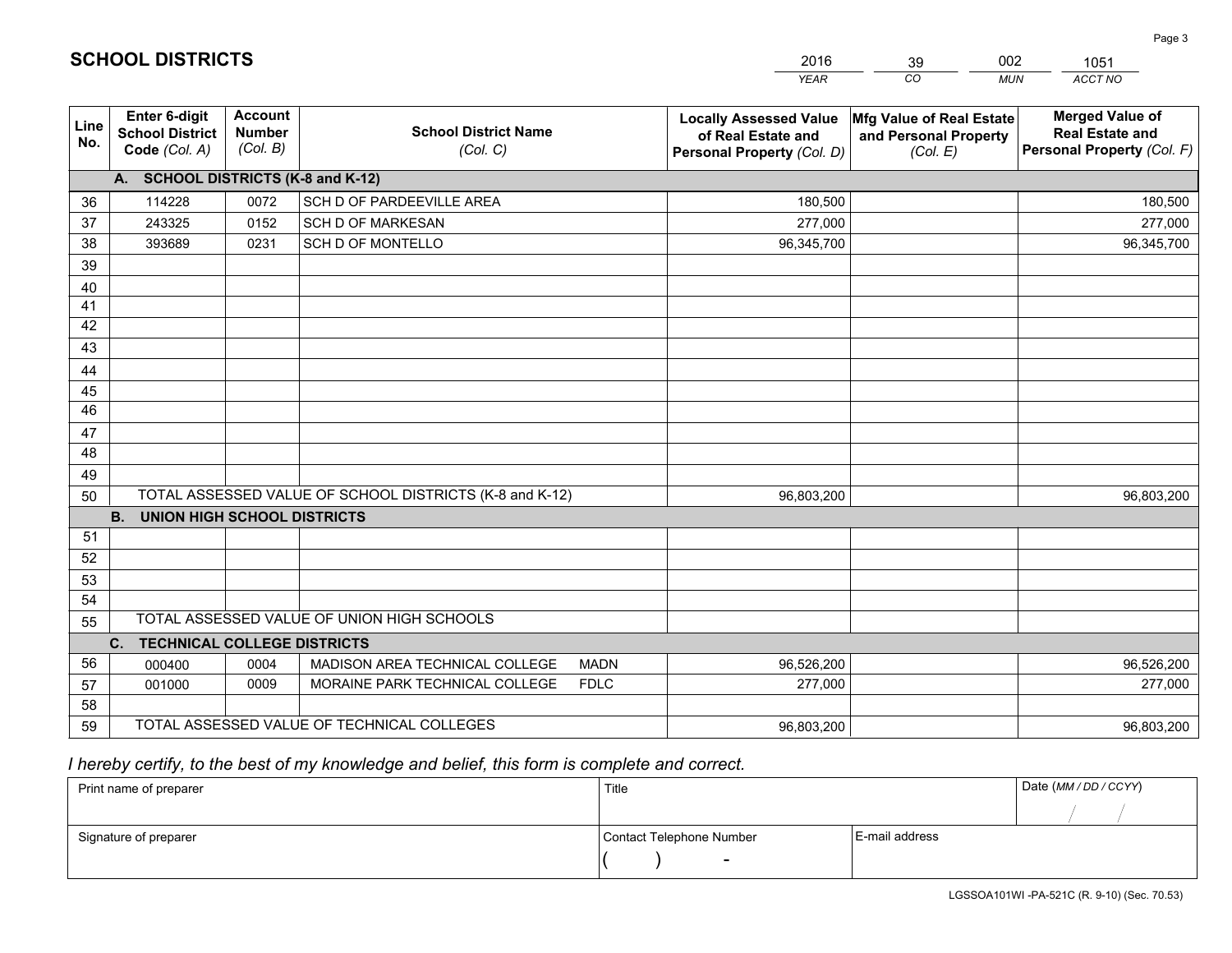### **HIGHLIGHTS**

- 1. Complete the Statement of Assessment after the Board of Review. Reflect any changes made there.
- 2. Use black ink to complete.
- 3. Line 16 must equal Line 50, Col D.
- 4. Line 55 must equal the total of K-8 schools listed on lines 36-49. Do not include K-12 schools in this comparision.
- 5. Line 59, Col. D must equal Line 16.
- 6. Special District, School District and Technical College District values must include both real estate and personal property. Examples of Special districts are: town sanitary districts, public inland lake protection and rehabilitation districts, and metropolitan sewerage districts.
- 7. DO NOT INCLUDE Manufacturing property values.DOR will print these values on the final SOA.
- 8. Accuracy of this form is very important. The values reported directly affect the equalized value DOR calculates for school and special districts.

### **Page 1:**

 If not prefilled, enter the tax year,county and municipal code,municipal type, municipal name and county name on the top of form.

Check the Amended box, if filing an amended / corrected SOA.

 Report the parcel count, acres and assessed value of taxable general property, total parcel count, (real and personal), total acres, and values from final figures set by the Board of Review.

- A. Real Estate land and improvements (buildings, etc.) is reported on lines 1 8, total line 9.
- B. Personal Property is reported on lines 11 14, Column D, total line 15.
- C. To complete this report, use the computer produced summary of the assessment roll that shows these amounts.
- D. Use whole numbers only.
- E. Add each line across and each column down to verify entries.

### **Page 2:**

- A. Report Special Items (not subject to general property tax).
- 1. Private Forest Croplands and Managed Forest Lands are reported on lines 18,19, 20 and 21. Be sure to report assessed values **NOT** taxes.
- 2. You should have copies of the orders of entry, orders of withdrawal, etc., to update your assessment roll.
	- 3. Show hundredths of acres (e.g. 39.75).
- 4. Tax exempt lands are reported on line 22.
- 5. Omitted property and sec. 70.43, Wis. Stats., corrections of errors by assessor are reported on line 23. Report real estate and personal property separately. These should be for **prior years**, not something found on the current assessment roll after the board of review.
- B. Special District (Lines 24-35) Include the value of both real and personal property.
- The Department of Revenue (DOR) preprints much of the information regarding names and codes for schools, special districts,etc. If a district is not listed, enter the name and value only, DOR will enter the proper code.

### **Page 3 School Districts:**

Include the value of both real and personal property.

Report School District (regular, elementary, union high school, and technical college).

- 1. Regular (K-12) and Elementary (K-8) school values are reported on lines 36-49, total on line 50.
- 2. Union High School (UHS) (use only if elementary schools are listed on lines 36-49) are reported on lines 51-54. UHS total value (line 55) must equal to the total **elementary school** values reported on lines 36-49. Do notinclude K-12 schools in this comparison.
- 3. Technical College values are reported on lines 56-58, total on line 59.
- 4. Use the computer summary that shows these amounts to complete this report.

#### **This form is due the second Monday in June. File this report only after your Board of Review is complete.**

 *If you have questions: Return forms to:*

Fax number: (608) 264-6887 PO Box 8971

 Email: lgs@revenue.wi.gov Wisconsin Department of Revenue Call: (608) 261-5341 Local Government Services Section 6-97Madison WI 53708-8971

TOWN OF BUFFALO TOWN OF BUFFALO N1183 17TH ROAD N1183 17TH ROAD AURIE BEAHM LAURIE BEAHM

DALTON, WI 53926

DALTON, WI 53926

**NOTE: Please supply any correction to the name and address.**

NOTE: Please supply any correction to the name and address.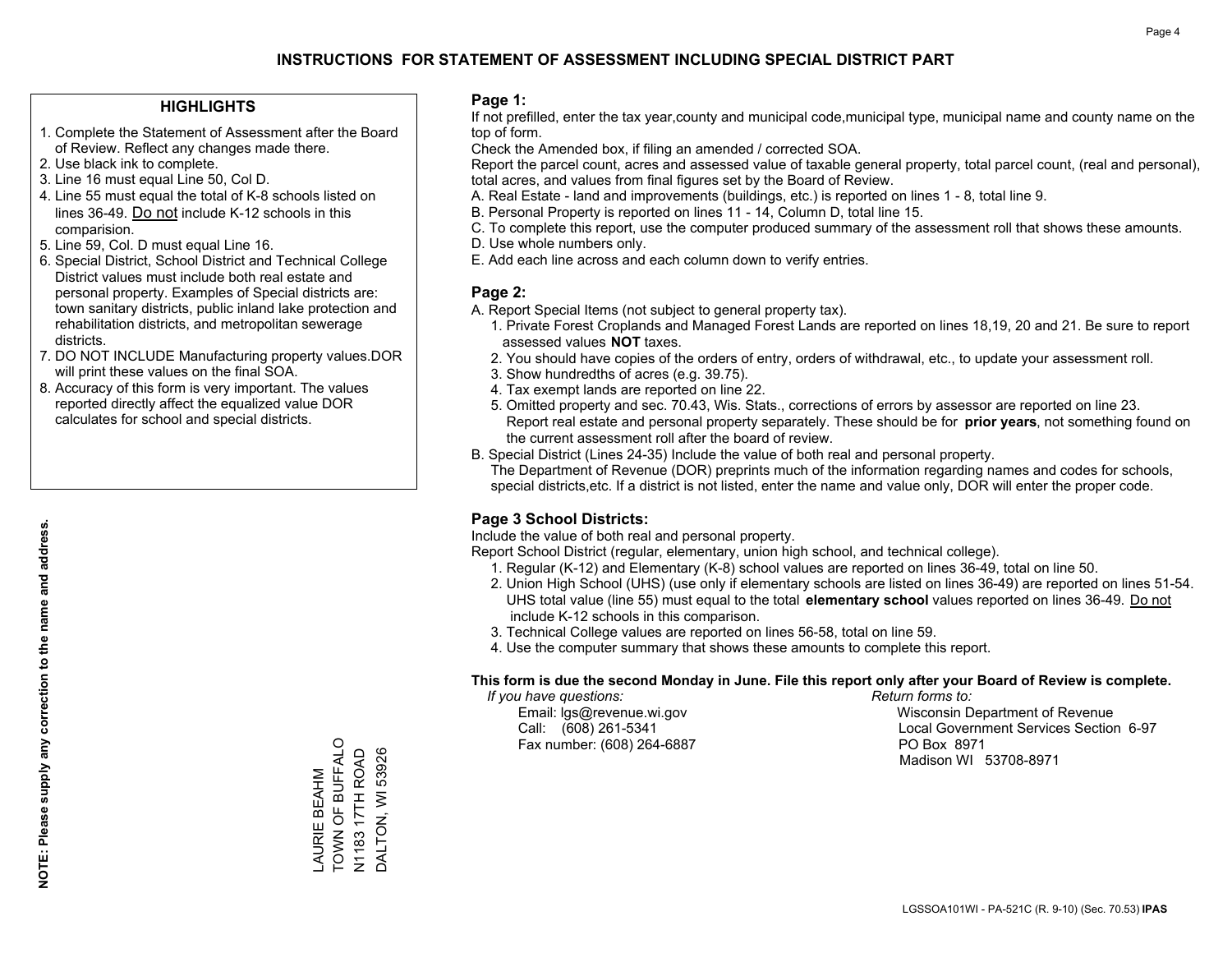**STATEMENT OF ASSESSMENT FOR 2016** 

| -39. | በበ4  | 1052    |
|------|------|---------|
| CO.  | MUN. | ACCT NO |

|                | <b>FOR</b>                                                                                                                                                                                   | <b>TOWN OF</b><br>OF.                          | <b>CRYSTAL LAKE</b>                                  |        | <b>MARQUETTE COUNTY</b>      |                                |                                        | <b>WHEN COMPLETING THIS DOCUMENT</b>           |
|----------------|----------------------------------------------------------------------------------------------------------------------------------------------------------------------------------------------|------------------------------------------------|------------------------------------------------------|--------|------------------------------|--------------------------------|----------------------------------------|------------------------------------------------|
|                |                                                                                                                                                                                              | Town - Village - City                          | <b>Municipality Name</b>                             |        | <b>County Name</b>           |                                |                                        | DO NOT WRITE OVER X's OR IN SHADED AREAS       |
| Line           | <b>REAL ESTATE</b><br>(See Lines 18 - 22 for                                                                                                                                                 |                                                | PARCEL COUNT<br>TOTAL LAND IMPROVEMENTS NUMBERS ONLY |        | NO. OF ACRES<br><b>WHOLE</b> | <b>VALUE OF</b><br><b>LAND</b> | <b>VALUE OF</b><br><b>IMPROVEMENTS</b> | <b>TOTAL VALUE OF LAND</b><br>AND IMPROVEMENTS |
| No.            |                                                                                                                                                                                              | other Real Estate)                             | Col. A                                               | Col. B | Col. C                       | Col. D                         | Col. E                                 | Col. F                                         |
| $\overline{1}$ |                                                                                                                                                                                              | <b>RESIDENTIAL - Class 1</b>                   | 751                                                  | 576    | 2,107                        | 39,395,986                     | 58,552,120                             | 97,948,106                                     |
| 2              |                                                                                                                                                                                              | <b>COMMERCIAL - Class 2</b>                    | 11                                                   | 6      | 187                          | 514,226                        | 919,770                                | 1,433,996                                      |
| 3              |                                                                                                                                                                                              | MANUFACTURING - Class 3                        | $\mathbf{0}$                                         | 0      | $\Omega$                     | 0                              | 0                                      | $\mathbf 0$                                    |
| 4              |                                                                                                                                                                                              | <b>AGRICULTURAL - Class 4</b>                  | 233                                                  |        | 3,617                        | 428,681                        |                                        | 428,681                                        |
| 5              |                                                                                                                                                                                              | <b>UNDEVELOPED - Class 5</b>                   | 420                                                  |        | 4,854                        | 3,824,420                      |                                        | 3,824,420                                      |
| 6              |                                                                                                                                                                                              | AGRICULTURAL FOREST - Class 5m                 | 100                                                  |        | 1,289                        | 1,614,402                      |                                        | 1,614,402                                      |
| $\overline{7}$ |                                                                                                                                                                                              | FOREST LANDS - Class 6                         | 248                                                  |        | 4,017                        | 10,022,621                     |                                        | 10,022,621                                     |
| 8              |                                                                                                                                                                                              | OTHER - Class 7                                |                                                      | 52     | 91                           | 544,260                        | 3,255,060                              | 3,799,320                                      |
| 9              |                                                                                                                                                                                              | TOTAL - ALL COLUMNS                            | 1,809                                                | 634    | 16,162                       | 56,344,596                     | 62,726,950                             | 119,071,546                                    |
| 10             |                                                                                                                                                                                              | NUMBER OF PERSONAL PROPERTY ACCOUNTS IN ROLL   |                                                      |        | $\overline{7}$               | <b>LOCALLY ASSESSED</b>        | <b>MANUFACTURING</b>                   | <b>MERGED</b>                                  |
| 11             |                                                                                                                                                                                              | BOATS AND OTHER WATERCRAFT NOT EXEMPT - Code 1 |                                                      |        |                              | 0                              | 0                                      | $\mathbf 0$                                    |
| 12             |                                                                                                                                                                                              | MACHINERY, TOOLS AND PATTERNS - Code 2         |                                                      |        |                              | 5,092                          | $\Omega$                               | 5,092                                          |
| 13             |                                                                                                                                                                                              | FURNITURE, FIXTURES AND EQUIPMENT - Code 3     |                                                      |        |                              | 9,464                          | $\mathbf 0$                            | 9,464                                          |
| 14             | 39,936<br>ALL OTHER PERSONAL PROPERTY NOT EXEMPT - Codes 4A, 4B, 4C                                                                                                                          |                                                |                                                      |        |                              |                                |                                        | $\mathbf 0$<br>39,936                          |
| 15             | TOTAL OF PERSONAL PROPERTY NOT EXEMPT (Total of Lines 11-14)<br>54,492                                                                                                                       |                                                |                                                      |        |                              |                                |                                        | 54,492<br>$\Omega$                             |
| 16             | AGGREGATE ASSESSED VALUE OF ALL PROPERTY SUBJECT TO THE GENERAL PROPERTY TAX (Total of Lines 9F and 15F)<br>MUST EQUAL TOTAL VALUE OF THE SCHOOL DISTRICTS (K-12 PLUS K-8) - Line 50, Col. F |                                                |                                                      |        |                              |                                |                                        | 119,126,038                                    |
| 17             | Name of Assessor<br>Telephone #<br><b>BOARD OF REVIEW</b><br>DATE OF FINAL ADJOURNMENT<br>05/16/2016<br><b>JOHN BLADER</b>                                                                   |                                                |                                                      |        |                              |                                | (920) 787-4355                         |                                                |

REMARKS

The Assessment Ratio to be used in calculating the estimated Fair Market Value on tax bills for this tax district is .997746457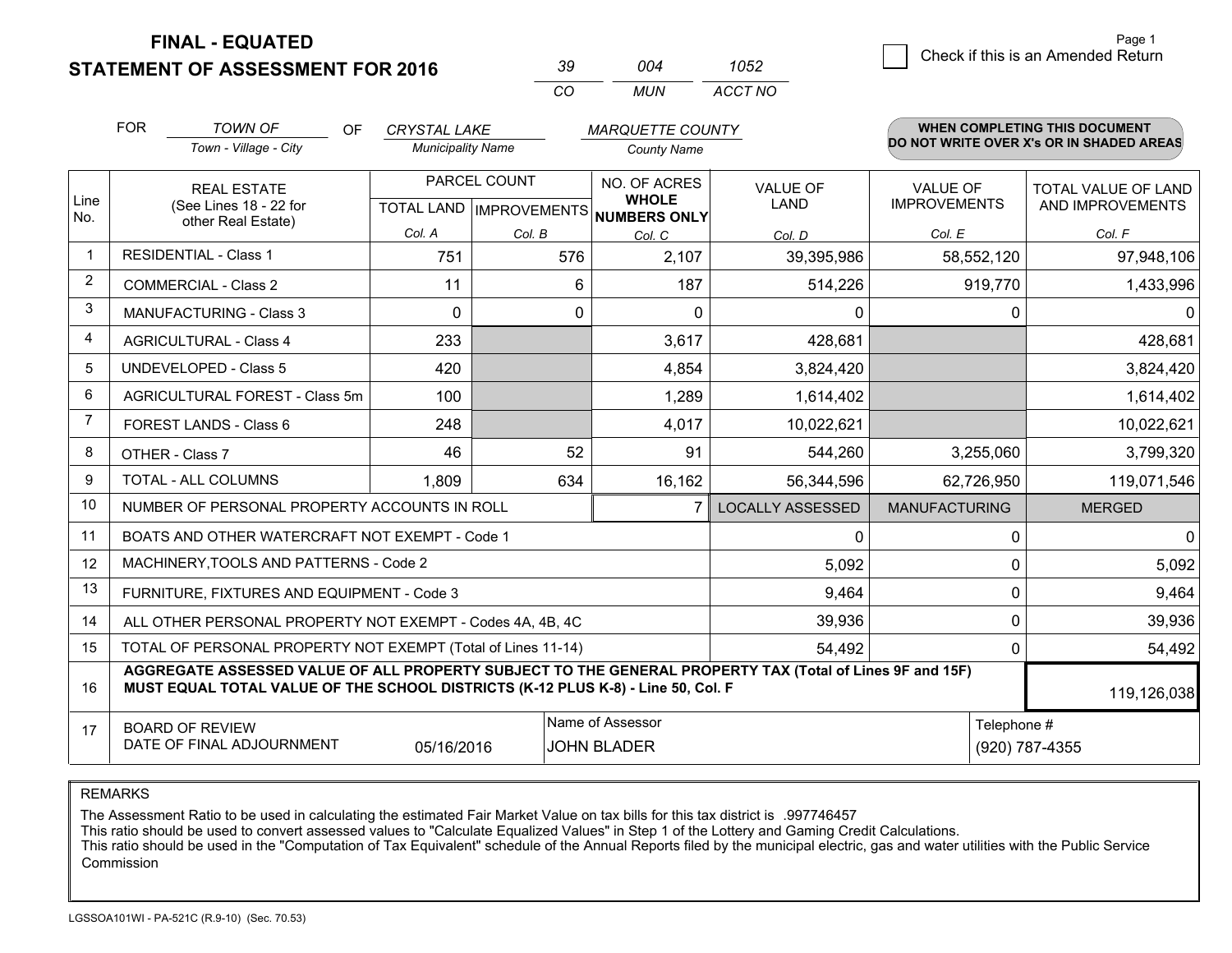*YEAR CO MUN ACCT NO* <sup>2016</sup> <sup>39</sup> <sup>004</sup> <sup>1052</sup>

Do not confuse FOREST LANDS (Line 7) with FOREST CROPS (in this section) - They are **NOT** the same

|    |                                                               |                                             |  | Private Forest Crop - Reg Class @ 10¢ per acre                                 |                                                               | Private Forest Crop - Reg Class @ \$2.52 per acre |                                                                    |                    |                    |
|----|---------------------------------------------------------------|---------------------------------------------|--|--------------------------------------------------------------------------------|---------------------------------------------------------------|---------------------------------------------------|--------------------------------------------------------------------|--------------------|--------------------|
| 18 | (a) PARCELS                                                   | (b) ACRES                                   |  | (c) ASSESSED VALUE                                                             |                                                               | (d) PARCELS                                       | (e) ACRES                                                          |                    | (f) ASSESSED VALUE |
|    |                                                               |                                             |  |                                                                                |                                                               |                                                   |                                                                    |                    |                    |
|    | Private Forest Crop - Special Class @ 20¢ per acre            |                                             |  | Entered Before 2005 Managed Forest - Ferrous Mining CLOSED @ \$8.27 per acre   |                                                               |                                                   |                                                                    |                    |                    |
| 19 | (a) PARCELS                                                   | (b) ACRES                                   |  | (c) ASSESSED VALUE                                                             |                                                               | (d) PARCELS                                       | (e) ACRES                                                          |                    | (f) ASSESSED VALUE |
|    |                                                               |                                             |  |                                                                                |                                                               |                                                   |                                                                    |                    |                    |
|    |                                                               | Entered Before 2005 Managed Forest - OPEN @ |  | \$.79 per acre                                                                 |                                                               |                                                   | Entered Before 2005 Managed Forest - CLOSED @ \$1.87 per acre      |                    |                    |
| 20 | (a) PARCELS                                                   | (b) ACRES                                   |  | (c) ASSESSED VALUE                                                             |                                                               | (d) PARCELS                                       | (e) ACRES                                                          |                    | (f) ASSESSED VALUE |
|    |                                                               |                                             |  |                                                                                | 63                                                            | 1.486.91                                          |                                                                    | 3,393,775          |                    |
|    | Entered After 2004 Managed Forest - OPEN @<br>\$2.14 per acre |                                             |  |                                                                                | Entered After 2004 Managed Forest - CLOSED @ \$10.68 per acre |                                                   |                                                                    |                    |                    |
| 21 | (a) PARCELS<br>(b) ACRES                                      |                                             |  | (c) ASSESSED VALUE                                                             |                                                               | (d) PARCELS                                       | (e) ACRES                                                          | (f) ASSESSED VALUE |                    |
|    |                                                               |                                             |  |                                                                                |                                                               |                                                   |                                                                    |                    |                    |
|    |                                                               |                                             |  |                                                                                |                                                               | 56                                                | 1.489.94                                                           |                    | 3,681,240          |
| 22 | (a) County Forest Cropland Acres                              |                                             |  | (b) Federal Acres                                                              |                                                               | (c) State Acres                                   | (d) County (NOT FOREST CROP) Acres                                 |                    | (e) Other Acres    |
|    |                                                               |                                             |  |                                                                                |                                                               | 3,377.68<br>.86                                   |                                                                    |                    | 52.91              |
|    |                                                               |                                             |  | Assessed Value of Omitted Property From Prior Years (Sec. 70.44)               |                                                               |                                                   | Assessed Value of Sec. 70.43 Corrections of Errors by Assessors    |                    |                    |
|    | (a) REAL ESTATE                                               |                                             |  | (b) PERSONAL                                                                   |                                                               |                                                   | (c1) REAL ESTATE                                                   | (c2) PERSONAL      |                    |
| 23 |                                                               |                                             |  |                                                                                |                                                               |                                                   |                                                                    |                    |                    |
|    |                                                               |                                             |  | Manufacturing Equated Value of Omitted Property From Prior Years (Sec. 70.995) |                                                               |                                                   | Mfg. Equated Value of Sec.70.43 Corrections of Errors by Assessors |                    |                    |
|    |                                                               | (d) REAL ESTATE                             |  | (e) PERSONAL                                                                   |                                                               |                                                   | (f1) REAL ESTATE                                                   |                    | (f2) PERSONAL      |
|    |                                                               |                                             |  |                                                                                |                                                               |                                                   |                                                                    |                    |                    |

# **SPECIAL DISTRICTS**

| Line<br>No. | Enter 6-digit<br><b>Special District</b><br>Code (Col. A) | <b>Account</b><br><b>Number</b><br>(Col. B) | <b>Special District Name</b><br>(Col. C) | <b>Locally Assessed Value</b><br>of Real Estate and<br>Personal Property (Col. D) | Mfg Value of Real Estate<br>and Personal Property<br>(Col. E) | <b>Merged Value of</b><br><b>Real Estate and</b><br>Personal Property (Col. F) |
|-------------|-----------------------------------------------------------|---------------------------------------------|------------------------------------------|-----------------------------------------------------------------------------------|---------------------------------------------------------------|--------------------------------------------------------------------------------|
| 24          | 398100                                                    | 0520                                        | TUTTLE LAKE DISTRICT                     | 21,074,684                                                                        |                                                               | 21,074,684                                                                     |
| 25          |                                                           |                                             |                                          |                                                                                   |                                                               |                                                                                |
| 26          |                                                           |                                             |                                          |                                                                                   |                                                               |                                                                                |
| 27          |                                                           |                                             |                                          |                                                                                   |                                                               |                                                                                |
| 28          |                                                           |                                             |                                          |                                                                                   |                                                               |                                                                                |
| 29          |                                                           |                                             |                                          |                                                                                   |                                                               |                                                                                |
| 30          |                                                           |                                             |                                          |                                                                                   |                                                               |                                                                                |
| 31          |                                                           |                                             |                                          |                                                                                   |                                                               |                                                                                |
| 32          |                                                           |                                             |                                          |                                                                                   |                                                               |                                                                                |
| 33          |                                                           |                                             |                                          |                                                                                   |                                                               |                                                                                |
| 34          |                                                           |                                             |                                          |                                                                                   |                                                               |                                                                                |
| 35          |                                                           |                                             |                                          |                                                                                   |                                                               |                                                                                |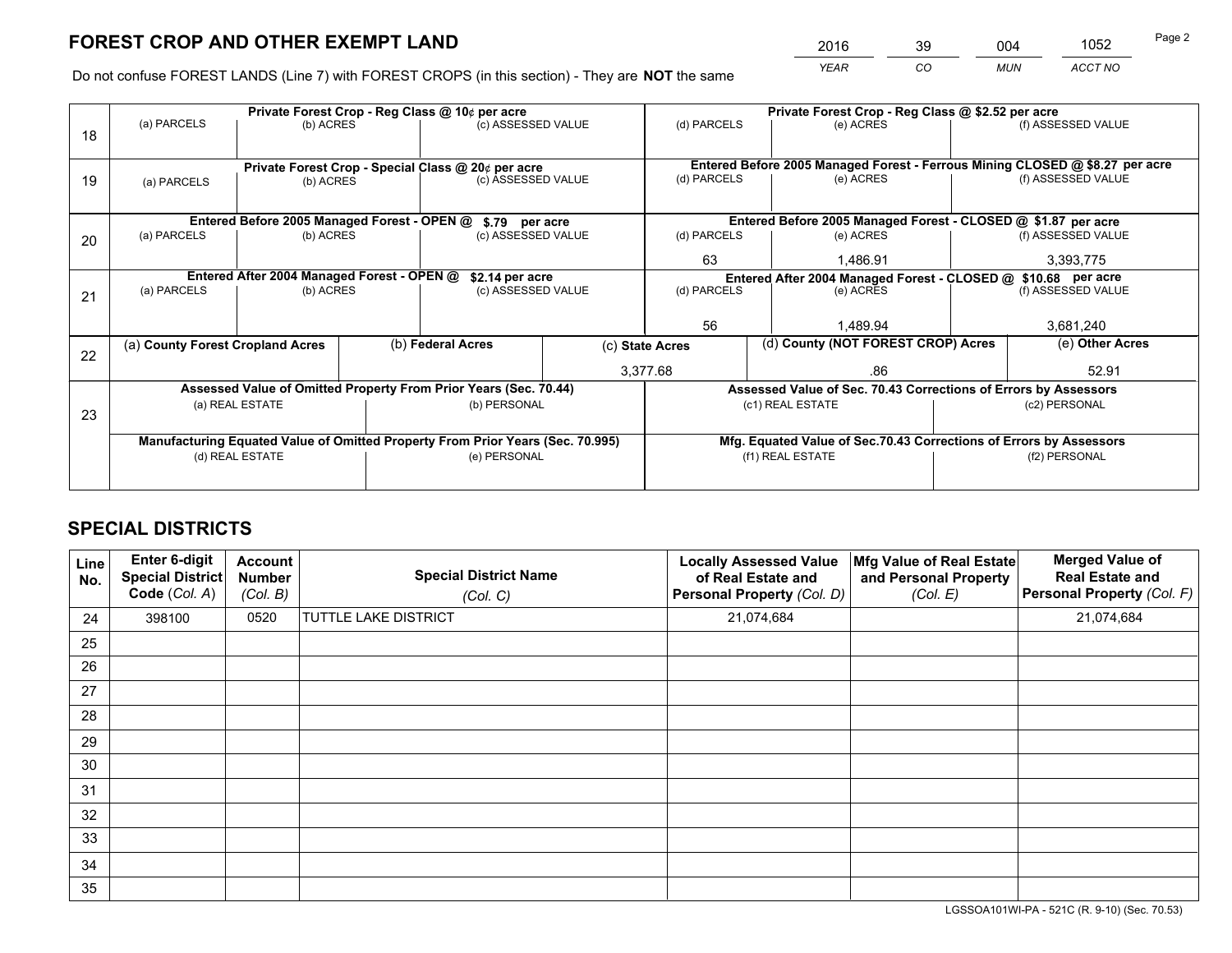| <b>Account</b><br><b>Merged Value of</b><br>Enter 6-digit<br>Mfg Value of Real Estate<br><b>Locally Assessed Value</b><br>Line<br><b>School District Name</b><br><b>Number</b><br><b>School District</b><br><b>Real Estate and</b><br>of Real Estate and<br>and Personal Property<br>No.<br>(Col. B)<br>Personal Property (Col. F)<br>Code (Col. A)<br>(Col. C)<br>Personal Property (Col. D)<br>(Col. E)<br>A. SCHOOL DISTRICTS (K-8 and K-12)<br>0232<br>SCH D OF WESTFIELD<br>396335<br>119,126,038<br>36<br>119,126,038<br>37<br>38<br>39<br>40<br>41<br>42<br>43<br>44<br>45<br>46 |
|-----------------------------------------------------------------------------------------------------------------------------------------------------------------------------------------------------------------------------------------------------------------------------------------------------------------------------------------------------------------------------------------------------------------------------------------------------------------------------------------------------------------------------------------------------------------------------------------|
|                                                                                                                                                                                                                                                                                                                                                                                                                                                                                                                                                                                         |
|                                                                                                                                                                                                                                                                                                                                                                                                                                                                                                                                                                                         |
|                                                                                                                                                                                                                                                                                                                                                                                                                                                                                                                                                                                         |
|                                                                                                                                                                                                                                                                                                                                                                                                                                                                                                                                                                                         |
|                                                                                                                                                                                                                                                                                                                                                                                                                                                                                                                                                                                         |
|                                                                                                                                                                                                                                                                                                                                                                                                                                                                                                                                                                                         |
|                                                                                                                                                                                                                                                                                                                                                                                                                                                                                                                                                                                         |
|                                                                                                                                                                                                                                                                                                                                                                                                                                                                                                                                                                                         |
|                                                                                                                                                                                                                                                                                                                                                                                                                                                                                                                                                                                         |
|                                                                                                                                                                                                                                                                                                                                                                                                                                                                                                                                                                                         |
|                                                                                                                                                                                                                                                                                                                                                                                                                                                                                                                                                                                         |
|                                                                                                                                                                                                                                                                                                                                                                                                                                                                                                                                                                                         |
| 47                                                                                                                                                                                                                                                                                                                                                                                                                                                                                                                                                                                      |
| 48                                                                                                                                                                                                                                                                                                                                                                                                                                                                                                                                                                                      |
| 49                                                                                                                                                                                                                                                                                                                                                                                                                                                                                                                                                                                      |
| TOTAL ASSESSED VALUE OF SCHOOL DISTRICTS (K-8 and K-12)<br>50<br>119,126,038<br>119,126,038                                                                                                                                                                                                                                                                                                                                                                                                                                                                                             |
| <b>B.</b><br><b>UNION HIGH SCHOOL DISTRICTS</b>                                                                                                                                                                                                                                                                                                                                                                                                                                                                                                                                         |
| 51                                                                                                                                                                                                                                                                                                                                                                                                                                                                                                                                                                                      |
| 52                                                                                                                                                                                                                                                                                                                                                                                                                                                                                                                                                                                      |
| 53                                                                                                                                                                                                                                                                                                                                                                                                                                                                                                                                                                                      |
| 54<br>TOTAL ASSESSED VALUE OF UNION HIGH SCHOOLS                                                                                                                                                                                                                                                                                                                                                                                                                                                                                                                                        |
| 55                                                                                                                                                                                                                                                                                                                                                                                                                                                                                                                                                                                      |
| C.<br><b>TECHNICAL COLLEGE DISTRICTS</b>                                                                                                                                                                                                                                                                                                                                                                                                                                                                                                                                                |
| 56<br>MADISON AREA TECHNICAL COLLEGE<br>0004<br><b>MADN</b><br>119,126,038<br>119,126,038<br>000400<br>57                                                                                                                                                                                                                                                                                                                                                                                                                                                                               |
| 58                                                                                                                                                                                                                                                                                                                                                                                                                                                                                                                                                                                      |
| TOTAL ASSESSED VALUE OF TECHNICAL COLLEGES<br>59<br>119,126,038<br>119,126,038                                                                                                                                                                                                                                                                                                                                                                                                                                                                                                          |

39

004

 *I hereby certify, to the best of my knowledge and belief, this form is complete and correct.*

**SCHOOL DISTRICTS**

| Print name of preparer | Title                    |                | Date (MM / DD / CCYY) |
|------------------------|--------------------------|----------------|-----------------------|
|                        |                          |                |                       |
| Signature of preparer  | Contact Telephone Number | E-mail address |                       |
|                        | $\sim$                   |                |                       |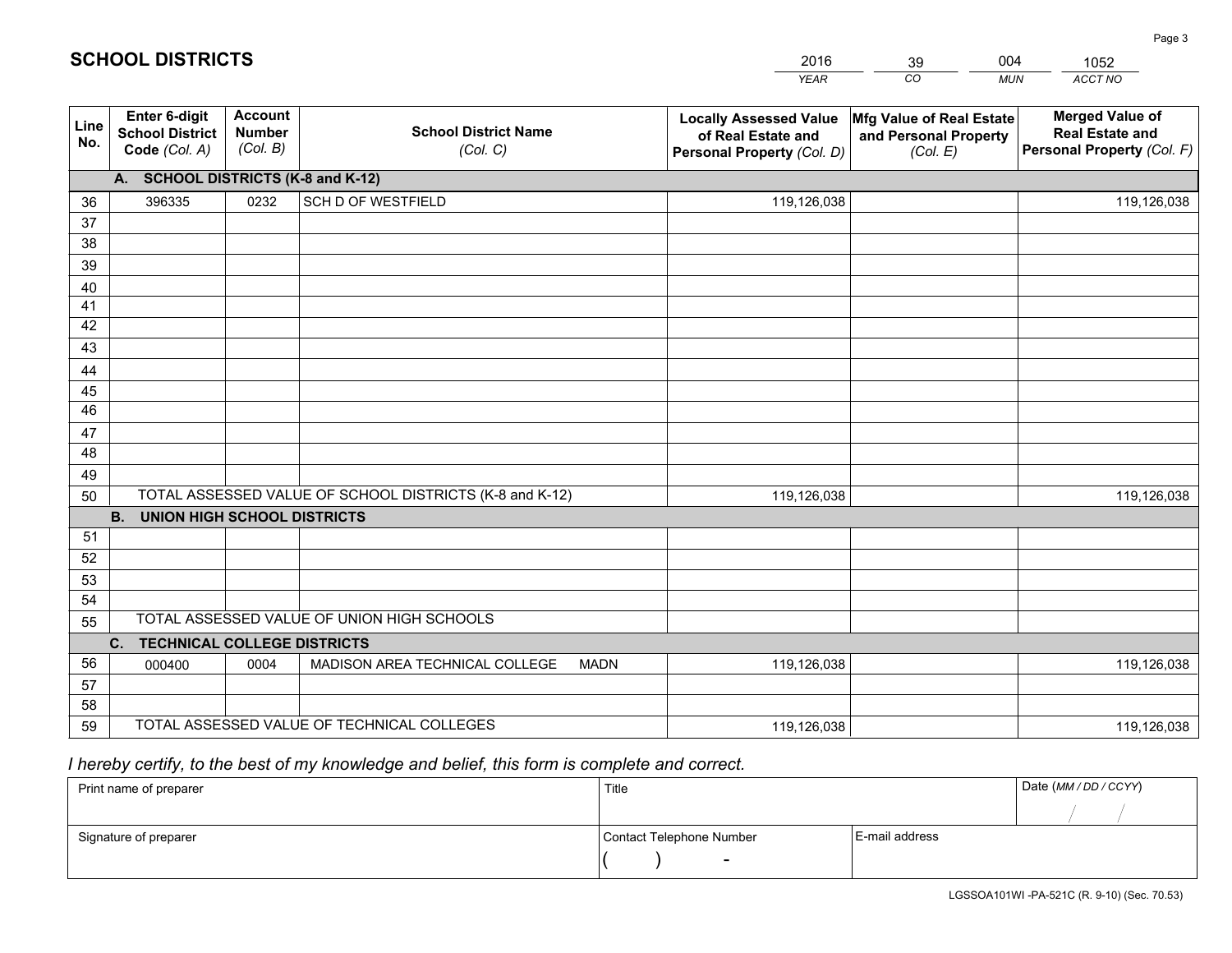### **HIGHLIGHTS**

- 1. Complete the Statement of Assessment after the Board of Review. Reflect any changes made there.
- 2. Use black ink to complete.
- 3. Line 16 must equal Line 50, Col D.
- 4. Line 55 must equal the total of K-8 schools listed on lines 36-49. Do not include K-12 schools in this comparision.
- 5. Line 59, Col. D must equal Line 16.
- 6. Special District, School District and Technical College District values must include both real estate and personal property. Examples of Special districts are: town sanitary districts, public inland lake protection and rehabilitation districts, and metropolitan sewerage districts.
- 7. DO NOT INCLUDE Manufacturing property values.DOR will print these values on the final SOA.

SANDRA VAUGHAN

TOWN OF CRYSTAL LAKE W2891 DEERBORN DR NESHKORO, WI 54960 - 8354

SANDRA VAUGHAN<br>TOWN OF CRYSTAL LAKE W2891 DEERBORN DR

**NESHKORO, WI 54960 - 8354** 

 8. Accuracy of this form is very important. The values reported directly affect the equalized value DOR calculates for school and special districts.

### **Page 1:**

 If not prefilled, enter the tax year,county and municipal code,municipal type, municipal name and county name on the top of form.

Check the Amended box, if filing an amended / corrected SOA.

 Report the parcel count, acres and assessed value of taxable general property, total parcel count, (real and personal), total acres, and values from final figures set by the Board of Review.

- A. Real Estate land and improvements (buildings, etc.) is reported on lines 1 8, total line 9.
- B. Personal Property is reported on lines 11 14, Column D, total line 15.
- C. To complete this report, use the computer produced summary of the assessment roll that shows these amounts.
- D. Use whole numbers only.
- E. Add each line across and each column down to verify entries.

### **Page 2:**

- A. Report Special Items (not subject to general property tax).
- 1. Private Forest Croplands and Managed Forest Lands are reported on lines 18,19, 20 and 21. Be sure to report assessed values **NOT** taxes.
- 2. You should have copies of the orders of entry, orders of withdrawal, etc., to update your assessment roll.
	- 3. Show hundredths of acres (e.g. 39.75).
- 4. Tax exempt lands are reported on line 22.
- 5. Omitted property and sec. 70.43, Wis. Stats., corrections of errors by assessor are reported on line 23. Report real estate and personal property separately. These should be for **prior years**, not something found on the current assessment roll after the board of review.
- B. Special District (Lines 24-35) Include the value of both real and personal property.
- The Department of Revenue (DOR) preprints much of the information regarding names and codes for schools, special districts,etc. If a district is not listed, enter the name and value only, DOR will enter the proper code.

### **Page 3 School Districts:**

Include the value of both real and personal property.

Report School District (regular, elementary, union high school, and technical college).

- 1. Regular (K-12) and Elementary (K-8) school values are reported on lines 36-49, total on line 50.
- 2. Union High School (UHS) (use only if elementary schools are listed on lines 36-49) are reported on lines 51-54. UHS total value (line 55) must equal to the total **elementary school** values reported on lines 36-49. Do notinclude K-12 schools in this comparison.
- 3. Technical College values are reported on lines 56-58, total on line 59.
- 4. Use the computer summary that shows these amounts to complete this report.

#### **This form is due the second Monday in June. File this report only after your Board of Review is complete.**

 *If you have questions: Return forms to:*

Fax number: (608) 264-6887 PO Box 8971

 Email: lgs@revenue.wi.gov Wisconsin Department of Revenue Call: (608) 261-5341 Local Government Services Section 6-97Madison WI 53708-8971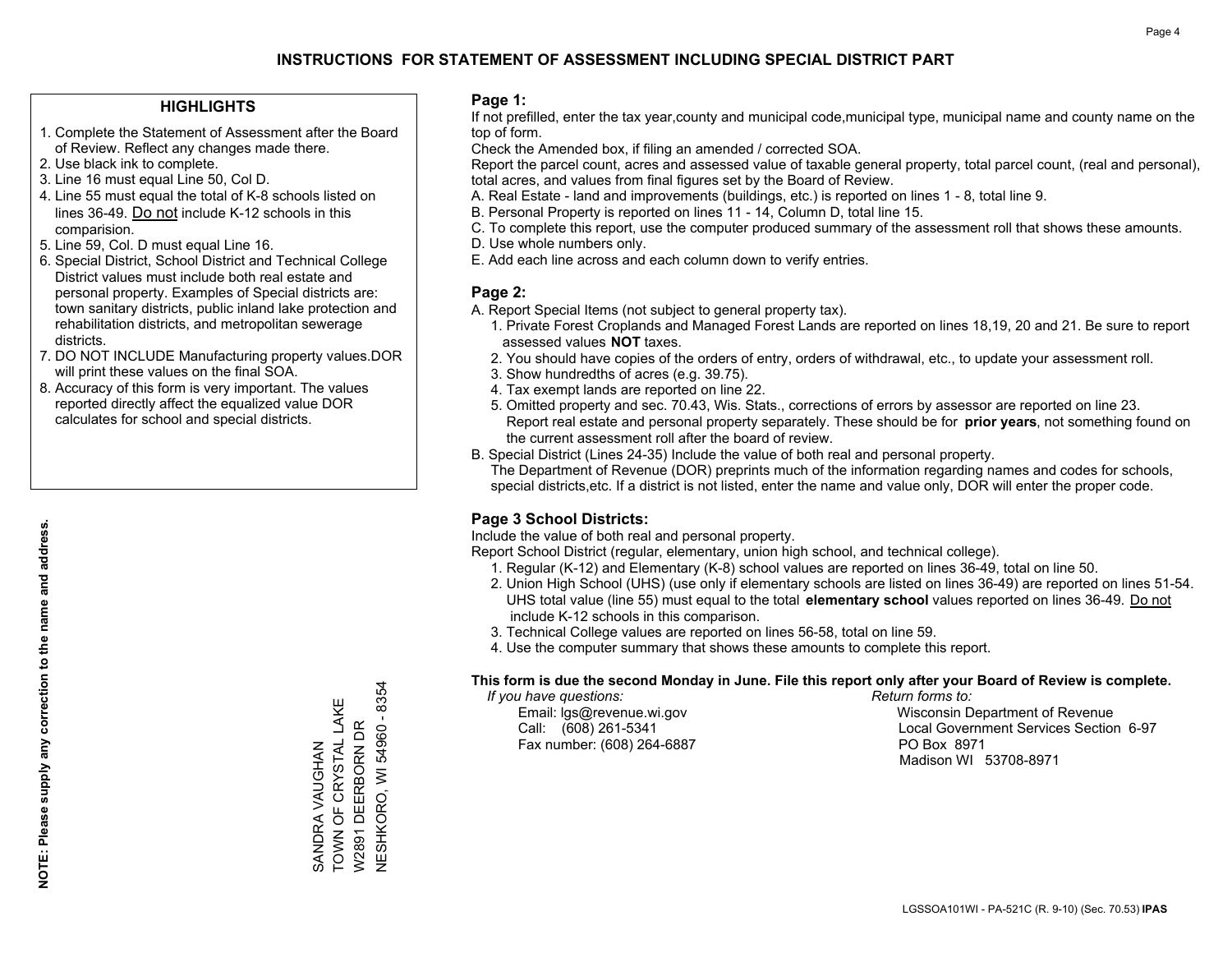**STATEMENT OF ASSESSMENT FOR 2016** 

| -30        | nnr | 1053    |
|------------|-----|---------|
| $\sqrt{2}$ | MUN | ACCT NO |

|                | <b>FOR</b>                                                                                                                 | <b>TOWN OF</b><br>OF                                                                                                                                                                         | <b>DOUGLAS</b>                                       |          | <b>MARQUETTE COUNTY</b>      |                                |                                        | <b>WHEN COMPLETING THIS DOCUMENT</b>     |
|----------------|----------------------------------------------------------------------------------------------------------------------------|----------------------------------------------------------------------------------------------------------------------------------------------------------------------------------------------|------------------------------------------------------|----------|------------------------------|--------------------------------|----------------------------------------|------------------------------------------|
|                |                                                                                                                            | Town - Village - City                                                                                                                                                                        | <b>Municipality Name</b>                             |          | <b>County Name</b>           |                                |                                        | DO NOT WRITE OVER X's OR IN SHADED AREAS |
| Line<br>No.    | <b>REAL ESTATE</b><br>(See Lines 18 - 22 for                                                                               |                                                                                                                                                                                              | PARCEL COUNT<br>TOTAL LAND IMPROVEMENTS NUMBERS ONLY |          | NO. OF ACRES<br><b>WHOLE</b> | <b>VALUE OF</b><br><b>LAND</b> | <b>VALUE OF</b><br><b>IMPROVEMENTS</b> | TOTAL VALUE OF LAND<br>AND IMPROVEMENTS  |
|                |                                                                                                                            | other Real Estate)                                                                                                                                                                           | Col. A                                               | Col. B   | Col. C                       | Col. D                         | Col. E                                 | Col. F                                   |
| $\mathbf 1$    |                                                                                                                            | <b>RESIDENTIAL - Class 1</b>                                                                                                                                                                 | 418                                                  | 356      | 1,183                        | 8,842,472                      | 34,812,167                             | 43,654,639                               |
| $\overline{2}$ |                                                                                                                            | <b>COMMERCIAL - Class 2</b>                                                                                                                                                                  | 9                                                    | 9        | 8                            | 275,600                        | 1,022,100                              | 1,297,700                                |
| 3              |                                                                                                                            | <b>MANUFACTURING - Class 3</b>                                                                                                                                                               | $\Omega$                                             | $\Omega$ | $\Omega$                     | 0                              | 0                                      | $\overline{0}$                           |
| 4              |                                                                                                                            | <b>AGRICULTURAL - Class 4</b>                                                                                                                                                                | 455                                                  |          | 9,522                        | 1,323,346                      |                                        | 1,323,346                                |
| 5              | <b>UNDEVELOPED - Class 5</b>                                                                                               |                                                                                                                                                                                              | 398                                                  |          | 4,727                        | 3,471,862                      |                                        | 3,471,862                                |
| 6              | AGRICULTURAL FOREST - Class 5m                                                                                             |                                                                                                                                                                                              | 113                                                  |          | 1,112                        | 1,785,153                      |                                        | 1,785,153                                |
| 7              | FOREST LANDS - Class 6                                                                                                     |                                                                                                                                                                                              | 69                                                   |          | 754                          | 2,358,683                      |                                        | 2,358,683                                |
| 8              |                                                                                                                            | OTHER - Class 7                                                                                                                                                                              | 107                                                  | 105      | 283                          | 1,626,374                      | 11,839,750                             | 13,466,124                               |
| 9              |                                                                                                                            | TOTAL - ALL COLUMNS                                                                                                                                                                          | 1,569                                                | 470      | 17,589                       | 19,683,490                     | 47,674,017                             | 67,357,507                               |
| 10             |                                                                                                                            | NUMBER OF PERSONAL PROPERTY ACCOUNTS IN ROLL                                                                                                                                                 |                                                      |          | 17                           | <b>LOCALLY ASSESSED</b>        | <b>MANUFACTURING</b>                   | <b>MERGED</b>                            |
| 11             |                                                                                                                            | BOATS AND OTHER WATERCRAFT NOT EXEMPT - Code 1                                                                                                                                               |                                                      |          |                              | 0                              | 0                                      | $\overline{0}$                           |
| 12             |                                                                                                                            | MACHINERY, TOOLS AND PATTERNS - Code 2                                                                                                                                                       |                                                      |          |                              | 13,666                         | $\Omega$                               | 13,666                                   |
| 13             |                                                                                                                            | FURNITURE, FIXTURES AND EQUIPMENT - Code 3                                                                                                                                                   |                                                      |          |                              | 64,497                         | 0                                      | 64,497                                   |
| 14             |                                                                                                                            | ALL OTHER PERSONAL PROPERTY NOT EXEMPT - Codes 4A, 4B, 4C                                                                                                                                    |                                                      |          |                              | 11,569                         | 0                                      | 11,569                                   |
| 15             |                                                                                                                            | TOTAL OF PERSONAL PROPERTY NOT EXEMPT (Total of Lines 11-14)                                                                                                                                 |                                                      |          |                              | 89,732                         | 0                                      | 89,732                                   |
| 16             |                                                                                                                            | AGGREGATE ASSESSED VALUE OF ALL PROPERTY SUBJECT TO THE GENERAL PROPERTY TAX (Total of Lines 9F and 15F)<br>MUST EQUAL TOTAL VALUE OF THE SCHOOL DISTRICTS (K-12 PLUS K-8) - Line 50, Col. F |                                                      |          |                              |                                |                                        | 67,447,239                               |
| 17             | Name of Assessor<br>Telephone #<br><b>BOARD OF REVIEW</b><br>DATE OF FINAL ADJOURNMENT<br>05/17/2016<br><b>JOHN BLADER</b> |                                                                                                                                                                                              |                                                      |          |                              |                                | (920) 787-4355                         |                                          |

REMARKS

The Assessment Ratio to be used in calculating the estimated Fair Market Value on tax bills for this tax district is .958666071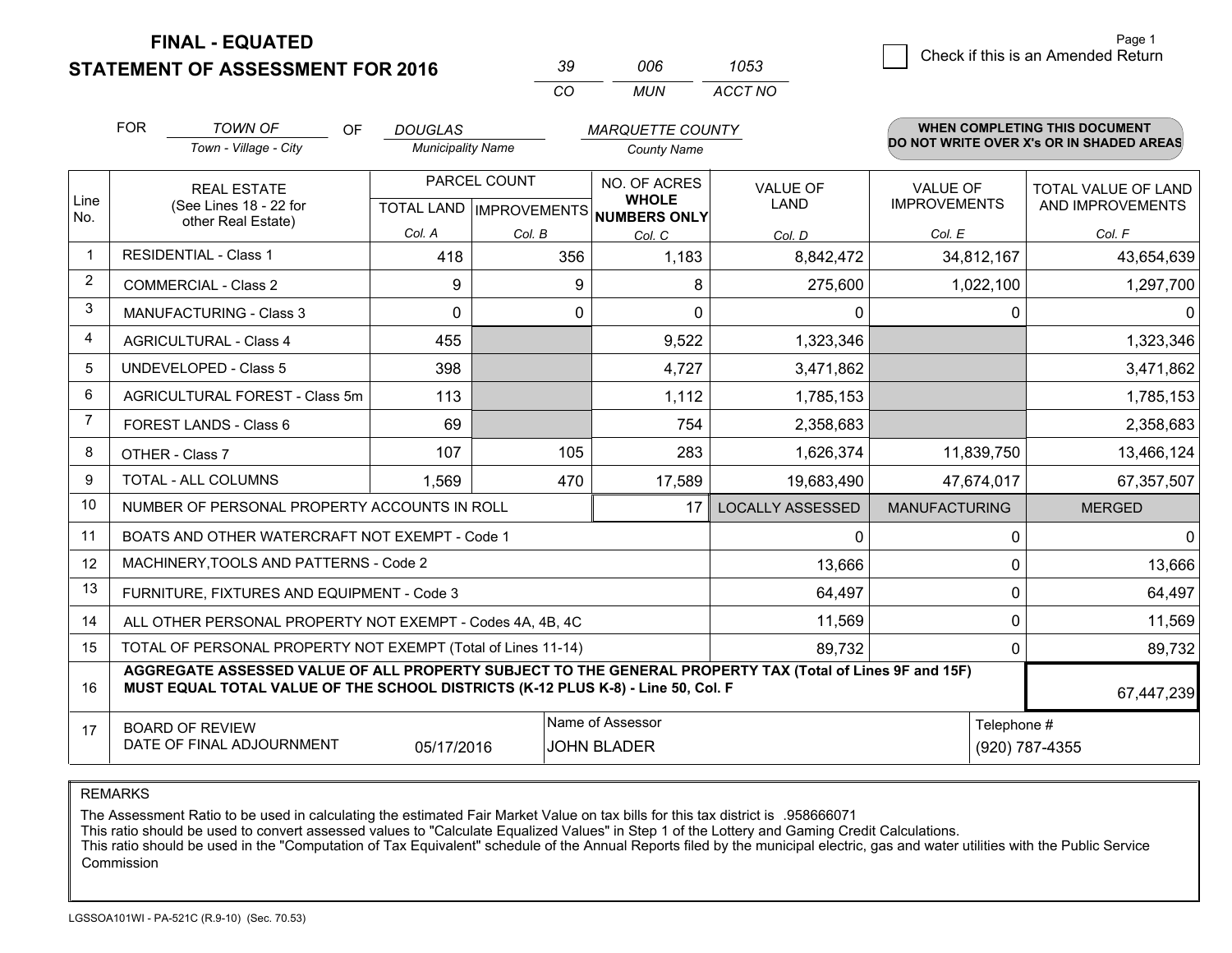*YEAR CO MUN ACCT NO* <sup>2016</sup> <sup>39</sup> <sup>006</sup> <sup>1053</sup>

Do not confuse FOREST LANDS (Line 7) with FOREST CROPS (in this section) - They are **NOT** the same

|    |                                                                                |                                             |  | Private Forest Crop - Reg Class @ 10¢ per acre                                 | Private Forest Crop - Reg Class @ \$2.52 per acre |                                                       |                                                                    |        |               |                                                                              |  |
|----|--------------------------------------------------------------------------------|---------------------------------------------|--|--------------------------------------------------------------------------------|---------------------------------------------------|-------------------------------------------------------|--------------------------------------------------------------------|--------|---------------|------------------------------------------------------------------------------|--|
| 18 | (a) PARCELS                                                                    | (b) ACRES                                   |  | (c) ASSESSED VALUE                                                             |                                                   | (d) PARCELS                                           | (e) ACRES                                                          |        |               | (f) ASSESSED VALUE                                                           |  |
|    |                                                                                |                                             |  |                                                                                |                                                   |                                                       |                                                                    |        |               | Entered Before 2005 Managed Forest - Ferrous Mining CLOSED @ \$8.27 per acre |  |
| 19 | Private Forest Crop - Special Class @ 20¢ per acre<br>(b) ACRES<br>(a) PARCELS |                                             |  | (c) ASSESSED VALUE                                                             |                                                   | (d) PARCELS                                           | (e) ACRES                                                          |        |               | (f) ASSESSED VALUE                                                           |  |
|    |                                                                                |                                             |  |                                                                                |                                                   |                                                       |                                                                    |        |               |                                                                              |  |
|    |                                                                                |                                             |  |                                                                                |                                                   |                                                       |                                                                    |        |               |                                                                              |  |
|    |                                                                                | Entered Before 2005 Managed Forest - OPEN @ |  | \$.79 per acre                                                                 |                                                   |                                                       | Entered Before 2005 Managed Forest - CLOSED @ \$1.87 per acre      |        |               |                                                                              |  |
| 20 | (a) PARCELS                                                                    | (b) ACRES                                   |  | (c) ASSESSED VALUE                                                             |                                                   | (d) PARCELS                                           | (e) ACRES                                                          |        |               | (f) ASSESSED VALUE                                                           |  |
|    |                                                                                |                                             |  |                                                                                |                                                   | 34                                                    |                                                                    | 510.34 |               | 1,573,408                                                                    |  |
|    | Entered After 2004 Managed Forest - OPEN @<br>\$2.14 per acre                  |                                             |  |                                                                                |                                                   |                                                       | Entered After 2004 Managed Forest - CLOSED @ \$10.68 per acre      |        |               |                                                                              |  |
| 21 | (a) PARCELS                                                                    | (b) ACRES                                   |  | (c) ASSESSED VALUE                                                             |                                                   | (d) PARCELS<br>(e) ACRES                              |                                                                    |        |               | (f) ASSESSED VALUE                                                           |  |
|    |                                                                                |                                             |  |                                                                                |                                                   |                                                       |                                                                    |        |               |                                                                              |  |
|    |                                                                                |                                             |  |                                                                                |                                                   |                                                       |                                                                    | 124    |               | 396,800                                                                      |  |
|    | (a) County Forest Cropland Acres                                               |                                             |  | (b) Federal Acres                                                              |                                                   | (d) County (NOT FOREST CROP) Acres<br>(c) State Acres |                                                                    |        |               | (e) Other Acres                                                              |  |
| 22 |                                                                                |                                             |  |                                                                                |                                                   |                                                       |                                                                    |        |               |                                                                              |  |
|    |                                                                                |                                             |  |                                                                                |                                                   | 22.52                                                 |                                                                    | 1.29   |               | 64.92                                                                        |  |
|    |                                                                                |                                             |  | Assessed Value of Omitted Property From Prior Years (Sec. 70.44)               |                                                   |                                                       | Assessed Value of Sec. 70.43 Corrections of Errors by Assessors    |        |               |                                                                              |  |
| 23 |                                                                                | (a) REAL ESTATE                             |  | (b) PERSONAL                                                                   |                                                   |                                                       | (c1) REAL ESTATE                                                   |        |               | (c2) PERSONAL                                                                |  |
|    |                                                                                |                                             |  |                                                                                |                                                   |                                                       |                                                                    |        |               |                                                                              |  |
|    |                                                                                |                                             |  | Manufacturing Equated Value of Omitted Property From Prior Years (Sec. 70.995) |                                                   |                                                       | Mfg. Equated Value of Sec.70.43 Corrections of Errors by Assessors |        |               |                                                                              |  |
|    |                                                                                | (d) REAL ESTATE                             |  | (e) PERSONAL                                                                   |                                                   | (f1) REAL ESTATE                                      |                                                                    |        | (f2) PERSONAL |                                                                              |  |
|    |                                                                                |                                             |  |                                                                                |                                                   |                                                       |                                                                    |        |               |                                                                              |  |
|    |                                                                                |                                             |  |                                                                                |                                                   |                                                       |                                                                    |        |               |                                                                              |  |

# **SPECIAL DISTRICTS**

| Line<br>No. | Enter 6-digit<br><b>Special District</b><br>Code (Col. A) | <b>Account</b><br><b>Number</b><br>(Col. B) | <b>Special District Name</b><br>(Col. C) | <b>Locally Assessed Value</b><br>of Real Estate and<br>Personal Property (Col. D) | Mfg Value of Real Estate<br>and Personal Property<br>(Col. E) | <b>Merged Value of</b><br><b>Real Estate and</b><br>Personal Property (Col. F) |
|-------------|-----------------------------------------------------------|---------------------------------------------|------------------------------------------|-----------------------------------------------------------------------------------|---------------------------------------------------------------|--------------------------------------------------------------------------------|
| 24          | 018070                                                    | 0556                                        | LAKE MASON MANAGEMENT DISTRICT           | 7,713,165                                                                         |                                                               | 7,713,165                                                                      |
| 25          |                                                           |                                             |                                          |                                                                                   |                                                               |                                                                                |
| 26          |                                                           |                                             |                                          |                                                                                   |                                                               |                                                                                |
| 27          |                                                           |                                             |                                          |                                                                                   |                                                               |                                                                                |
| 28          |                                                           |                                             |                                          |                                                                                   |                                                               |                                                                                |
| 29          |                                                           |                                             |                                          |                                                                                   |                                                               |                                                                                |
| 30          |                                                           |                                             |                                          |                                                                                   |                                                               |                                                                                |
| 31          |                                                           |                                             |                                          |                                                                                   |                                                               |                                                                                |
| 32          |                                                           |                                             |                                          |                                                                                   |                                                               |                                                                                |
| 33          |                                                           |                                             |                                          |                                                                                   |                                                               |                                                                                |
| 34          |                                                           |                                             |                                          |                                                                                   |                                                               |                                                                                |
| 35          |                                                           |                                             |                                          |                                                                                   |                                                               |                                                                                |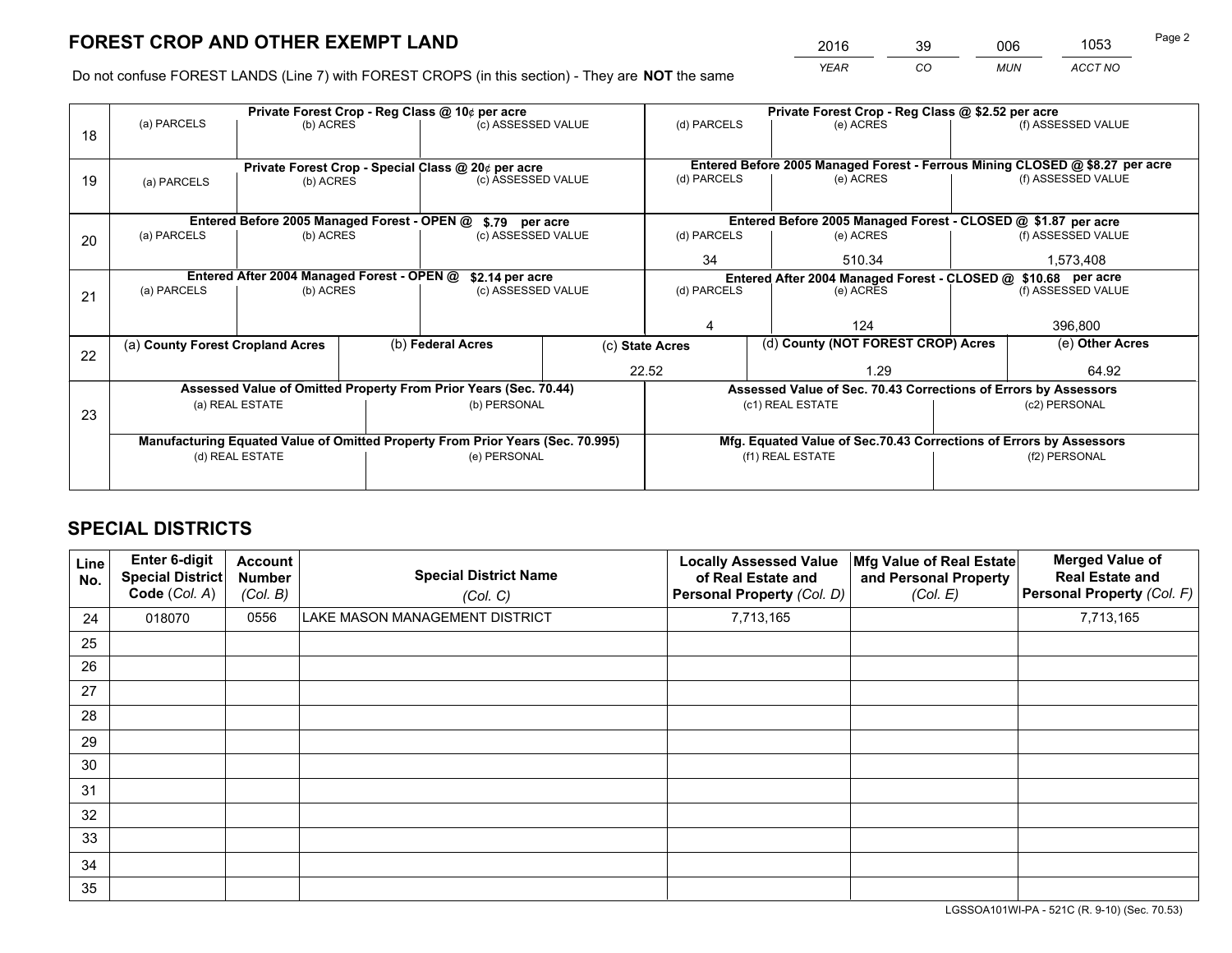|             |                                                          |                                             |                                                         | <b>YEAR</b>                                                                       | CO<br><b>MUN</b>                                              | <b>ACCT NO</b>                                                                 |
|-------------|----------------------------------------------------------|---------------------------------------------|---------------------------------------------------------|-----------------------------------------------------------------------------------|---------------------------------------------------------------|--------------------------------------------------------------------------------|
| Line<br>No. | Enter 6-digit<br><b>School District</b><br>Code (Col. A) | <b>Account</b><br><b>Number</b><br>(Col. B) | <b>School District Name</b><br>(Col. C)                 | <b>Locally Assessed Value</b><br>of Real Estate and<br>Personal Property (Col. D) | Mfg Value of Real Estate<br>and Personal Property<br>(Col. E) | <b>Merged Value of</b><br><b>Real Estate and</b><br>Personal Property (Col. F) |
|             | A. SCHOOL DISTRICTS (K-8 and K-12)                       |                                             |                                                         |                                                                                   |                                                               |                                                                                |
| 36          | 114501                                                   | 0073                                        | SCH D OF PORTAGE COMMUNITY                              | 17,647,937                                                                        |                                                               | 17,647,937                                                                     |
| 37          | 396335                                                   | 0232                                        | SCH D OF WESTFIELD                                      | 8,427,903                                                                         |                                                               | 8,427,903                                                                      |
| 38          | 566678                                                   | 0338                                        | SCH D OF WISCONSIN DELLS                                | 41,371,399                                                                        |                                                               | 41,371,399                                                                     |
| 39          |                                                          |                                             |                                                         |                                                                                   |                                                               |                                                                                |
| 40          |                                                          |                                             |                                                         |                                                                                   |                                                               |                                                                                |
| 41          |                                                          |                                             |                                                         |                                                                                   |                                                               |                                                                                |
| 42          |                                                          |                                             |                                                         |                                                                                   |                                                               |                                                                                |
| 43          |                                                          |                                             |                                                         |                                                                                   |                                                               |                                                                                |
| 44          |                                                          |                                             |                                                         |                                                                                   |                                                               |                                                                                |
| 45          |                                                          |                                             |                                                         |                                                                                   |                                                               |                                                                                |
| 46          |                                                          |                                             |                                                         |                                                                                   |                                                               |                                                                                |
| 47          |                                                          |                                             |                                                         |                                                                                   |                                                               |                                                                                |
| 48          |                                                          |                                             |                                                         |                                                                                   |                                                               |                                                                                |
| 49          |                                                          |                                             |                                                         |                                                                                   |                                                               |                                                                                |
| 50          |                                                          |                                             | TOTAL ASSESSED VALUE OF SCHOOL DISTRICTS (K-8 and K-12) | 67,447,239                                                                        |                                                               | 67,447,239                                                                     |
|             | <b>B.</b><br><b>UNION HIGH SCHOOL DISTRICTS</b>          |                                             |                                                         |                                                                                   |                                                               |                                                                                |
| 51          |                                                          |                                             |                                                         |                                                                                   |                                                               |                                                                                |
| 52          |                                                          |                                             |                                                         |                                                                                   |                                                               |                                                                                |
| 53          |                                                          |                                             |                                                         |                                                                                   |                                                               |                                                                                |
| 54          |                                                          |                                             |                                                         |                                                                                   |                                                               |                                                                                |
| 55          |                                                          |                                             | TOTAL ASSESSED VALUE OF UNION HIGH SCHOOLS              |                                                                                   |                                                               |                                                                                |
|             | C. TECHNICAL COLLEGE DISTRICTS                           |                                             |                                                         |                                                                                   |                                                               |                                                                                |
| 56          | 000400                                                   | 0004                                        | MADISON AREA TECHNICAL COLLEGE<br><b>MADN</b>           | 67,447,239                                                                        |                                                               | 67,447,239                                                                     |
| 57          |                                                          |                                             |                                                         |                                                                                   |                                                               |                                                                                |
| 58<br>59    |                                                          |                                             | TOTAL ASSESSED VALUE OF TECHNICAL COLLEGES              |                                                                                   |                                                               |                                                                                |
|             |                                                          |                                             |                                                         | 67,447,239                                                                        |                                                               | 67,447,239                                                                     |

39

006

1053

 *I hereby certify, to the best of my knowledge and belief, this form is complete and correct.*

**SCHOOL DISTRICTS**

| Print name of preparer | Title                    |                | Date (MM / DD / CCYY) |
|------------------------|--------------------------|----------------|-----------------------|
|                        |                          |                |                       |
| Signature of preparer  | Contact Telephone Number | E-mail address |                       |
|                        | $\sim$                   |                |                       |

Page 3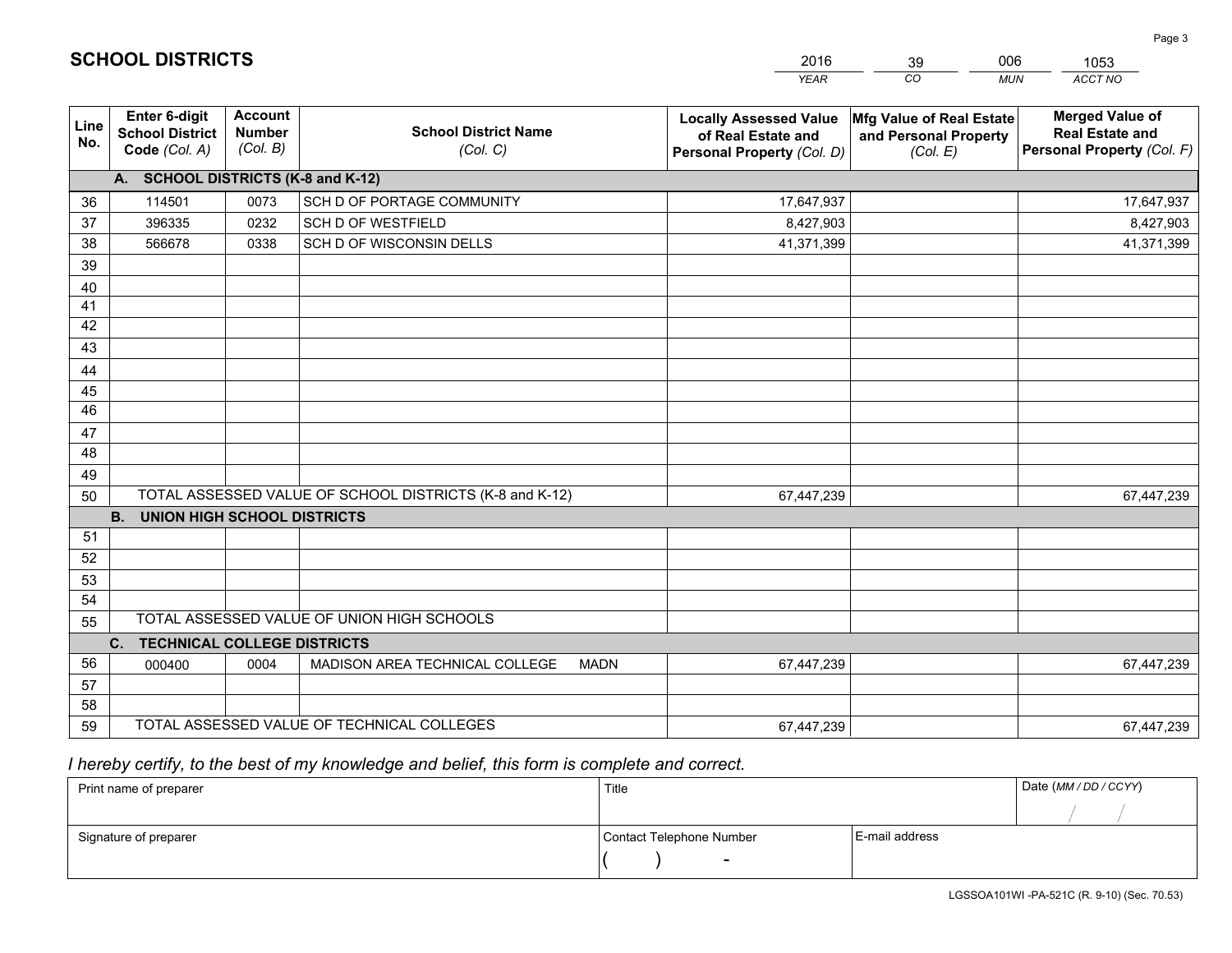### **HIGHLIGHTS**

- 1. Complete the Statement of Assessment after the Board of Review. Reflect any changes made there.
- 2. Use black ink to complete.
- 3. Line 16 must equal Line 50, Col D.
- 4. Line 55 must equal the total of K-8 schools listed on lines 36-49. Do not include K-12 schools in this comparision.
- 5. Line 59, Col. D must equal Line 16.
- 6. Special District, School District and Technical College District values must include both real estate and personal property. Examples of Special districts are: town sanitary districts, public inland lake protection and rehabilitation districts, and metropolitan sewerage districts.
- 7. DO NOT INCLUDE Manufacturing property values.DOR will print these values on the final SOA.

CYNDI DIETER TOWN OF DOUGLAS

CYNDI DIETER<br>TOWN OF DOUGLAS

PO BOX 43

POBOX43

BRIGGSVILLE, WI 53920

BRIGGSVILLE, WI

53920

 8. Accuracy of this form is very important. The values reported directly affect the equalized value DOR calculates for school and special districts.

### **Page 1:**

 If not prefilled, enter the tax year,county and municipal code,municipal type, municipal name and county name on the top of form.

Check the Amended box, if filing an amended / corrected SOA.

 Report the parcel count, acres and assessed value of taxable general property, total parcel count, (real and personal), total acres, and values from final figures set by the Board of Review.

- A. Real Estate land and improvements (buildings, etc.) is reported on lines 1 8, total line 9.
- B. Personal Property is reported on lines 11 14, Column D, total line 15.
- C. To complete this report, use the computer produced summary of the assessment roll that shows these amounts.
- D. Use whole numbers only.
- E. Add each line across and each column down to verify entries.

### **Page 2:**

- A. Report Special Items (not subject to general property tax).
- 1. Private Forest Croplands and Managed Forest Lands are reported on lines 18,19, 20 and 21. Be sure to report assessed values **NOT** taxes.
- 2. You should have copies of the orders of entry, orders of withdrawal, etc., to update your assessment roll.
	- 3. Show hundredths of acres (e.g. 39.75).
- 4. Tax exempt lands are reported on line 22.
- 5. Omitted property and sec. 70.43, Wis. Stats., corrections of errors by assessor are reported on line 23. Report real estate and personal property separately. These should be for **prior years**, not something found on the current assessment roll after the board of review.
- B. Special District (Lines 24-35) Include the value of both real and personal property.
- The Department of Revenue (DOR) preprints much of the information regarding names and codes for schools, special districts,etc. If a district is not listed, enter the name and value only, DOR will enter the proper code.

### **Page 3 School Districts:**

Include the value of both real and personal property.

Report School District (regular, elementary, union high school, and technical college).

- 1. Regular (K-12) and Elementary (K-8) school values are reported on lines 36-49, total on line 50.
- 2. Union High School (UHS) (use only if elementary schools are listed on lines 36-49) are reported on lines 51-54. UHS total value (line 55) must equal to the total **elementary school** values reported on lines 36-49. Do notinclude K-12 schools in this comparison.
- 3. Technical College values are reported on lines 56-58, total on line 59.
- 4. Use the computer summary that shows these amounts to complete this report.

#### **This form is due the second Monday in June. File this report only after your Board of Review is complete.**

 *If you have questions: Return forms to:*

Fax number: (608) 264-6887 PO Box 8971

 Email: lgs@revenue.wi.gov Wisconsin Department of Revenue Call: (608) 261-5341 Local Government Services Section 6-97Madison WI 53708-8971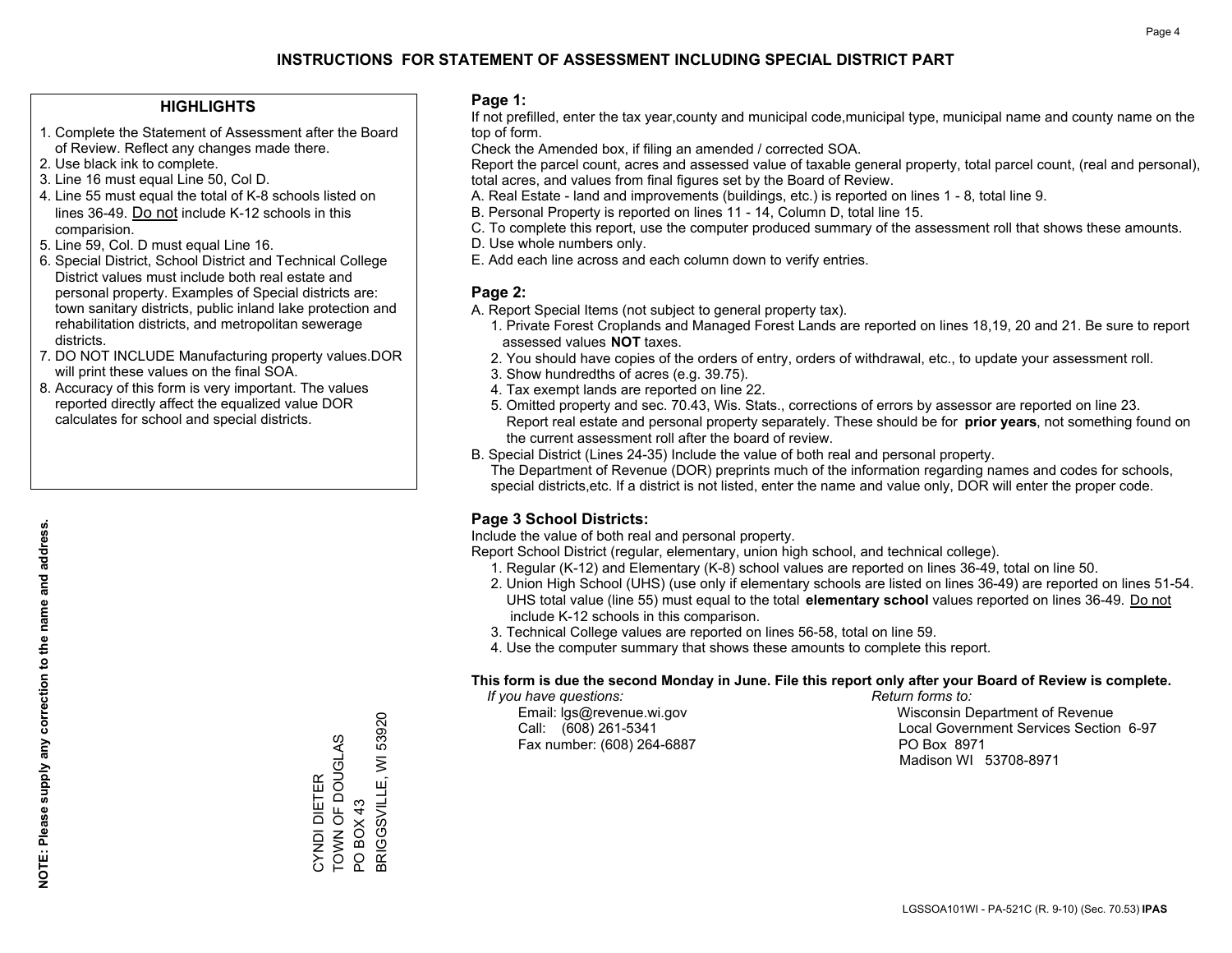**STATEMENT OF ASSESSMENT FOR 2016** 

| ₹u       | nnr   | 1054    |
|----------|-------|---------|
| $\cdots$ | MI IN | ACCT NO |

|                | <b>FOR</b>                                                                                                       | <b>TOWN OF</b><br>OF                                                                                                                                                                         | <b>HARRIS</b>            |              | <b>MARQUETTE COUNTY</b>                                              |                                |                                        | <b>WHEN COMPLETING THIS DOCUMENT</b>     |
|----------------|------------------------------------------------------------------------------------------------------------------|----------------------------------------------------------------------------------------------------------------------------------------------------------------------------------------------|--------------------------|--------------|----------------------------------------------------------------------|--------------------------------|----------------------------------------|------------------------------------------|
|                |                                                                                                                  | Town - Village - City                                                                                                                                                                        | <b>Municipality Name</b> |              | <b>County Name</b>                                                   |                                |                                        | DO NOT WRITE OVER X's OR IN SHADED AREAS |
| Line<br>No.    | <b>REAL ESTATE</b><br>(See Lines 18 - 22 for                                                                     |                                                                                                                                                                                              |                          | PARCEL COUNT | NO. OF ACRES<br><b>WHOLE</b><br>TOTAL LAND IMPROVEMENTS NUMBERS ONLY | <b>VALUE OF</b><br><b>LAND</b> | <b>VALUE OF</b><br><b>IMPROVEMENTS</b> | TOTAL VALUE OF LAND<br>AND IMPROVEMENTS  |
|                |                                                                                                                  | other Real Estate)                                                                                                                                                                           | Col. A                   | Col. B       | Col. C                                                               | Col. D                         | Col. E                                 | Col. F                                   |
| $\mathbf 1$    |                                                                                                                  | <b>RESIDENTIAL - Class 1</b>                                                                                                                                                                 | 558                      | 443          | 1,595                                                                | 7,459,400                      | 39,723,300                             | 47,182,700                               |
| $\overline{2}$ |                                                                                                                  | <b>COMMERCIAL - Class 2</b>                                                                                                                                                                  | 13                       | 13           | 43                                                                   | 388,900                        | 2,819,600                              | 3,208,500                                |
| 3              |                                                                                                                  | MANUFACTURING - Class 3                                                                                                                                                                      | $\Omega$                 | $\Omega$     | $\Omega$                                                             | 0                              | 0                                      | $\overline{0}$                           |
| 4              |                                                                                                                  | <b>AGRICULTURAL - Class 4</b>                                                                                                                                                                | 366                      |              | 6,458                                                                | 901,000                        |                                        | 901,000                                  |
| 5              |                                                                                                                  | <b>UNDEVELOPED - Class 5</b>                                                                                                                                                                 | 223                      |              | 2,365                                                                | 1,877,100                      |                                        | 1,877,100                                |
| 6              | AGRICULTURAL FOREST - Class 5m                                                                                   |                                                                                                                                                                                              | 204                      |              | 2,763                                                                | 4,026,100                      |                                        | 4,026,100                                |
| 7              | FOREST LANDS - Class 6                                                                                           |                                                                                                                                                                                              | 235                      |              | 3,854                                                                | 11,629,300                     |                                        | 11,629,300                               |
| 8              |                                                                                                                  | OTHER - Class 7                                                                                                                                                                              | 41                       | 41           | 50                                                                   | 330,600                        | 3,266,400                              | 3,597,000                                |
| 9              |                                                                                                                  | TOTAL - ALL COLUMNS                                                                                                                                                                          | 1,640                    | 497          | 17,128                                                               | 26,612,400                     | 45,809,300                             | 72,421,700                               |
| 10             |                                                                                                                  | NUMBER OF PERSONAL PROPERTY ACCOUNTS IN ROLL                                                                                                                                                 |                          |              | 21                                                                   | <b>LOCALLY ASSESSED</b>        | <b>MANUFACTURING</b>                   | <b>MERGED</b>                            |
| 11             |                                                                                                                  | BOATS AND OTHER WATERCRAFT NOT EXEMPT - Code 1                                                                                                                                               |                          |              |                                                                      | 0                              | 0                                      | $\overline{0}$                           |
| 12             |                                                                                                                  | MACHINERY, TOOLS AND PATTERNS - Code 2                                                                                                                                                       |                          |              |                                                                      | 83,000                         | $\Omega$                               | 83,000                                   |
| 13             |                                                                                                                  | FURNITURE, FIXTURES AND EQUIPMENT - Code 3                                                                                                                                                   |                          |              |                                                                      | 96,700                         | 1,300                                  | 98,000                                   |
| 14             |                                                                                                                  | ALL OTHER PERSONAL PROPERTY NOT EXEMPT - Codes 4A, 4B, 4C                                                                                                                                    |                          |              |                                                                      | 262,300                        | 1,100                                  | 263,400                                  |
| 15             |                                                                                                                  | TOTAL OF PERSONAL PROPERTY NOT EXEMPT (Total of Lines 11-14)                                                                                                                                 |                          |              |                                                                      | 442,000                        | 2,400                                  | 444,400                                  |
| 16             |                                                                                                                  | AGGREGATE ASSESSED VALUE OF ALL PROPERTY SUBJECT TO THE GENERAL PROPERTY TAX (Total of Lines 9F and 15F)<br>MUST EQUAL TOTAL VALUE OF THE SCHOOL DISTRICTS (K-12 PLUS K-8) - Line 50, Col. F |                          |              |                                                                      |                                |                                        | 72,866,100                               |
| 17             | Name of Assessor<br><b>BOARD OF REVIEW</b><br>DATE OF FINAL ADJOURNMENT<br>05/16/2016<br><b>BOWMAR APPRAISAL</b> |                                                                                                                                                                                              |                          |              |                                                                      |                                | Telephone #                            | (920) 733-5369                           |

REMARKS

The Assessment Ratio to be used in calculating the estimated Fair Market Value on tax bills for this tax district is 1.052259369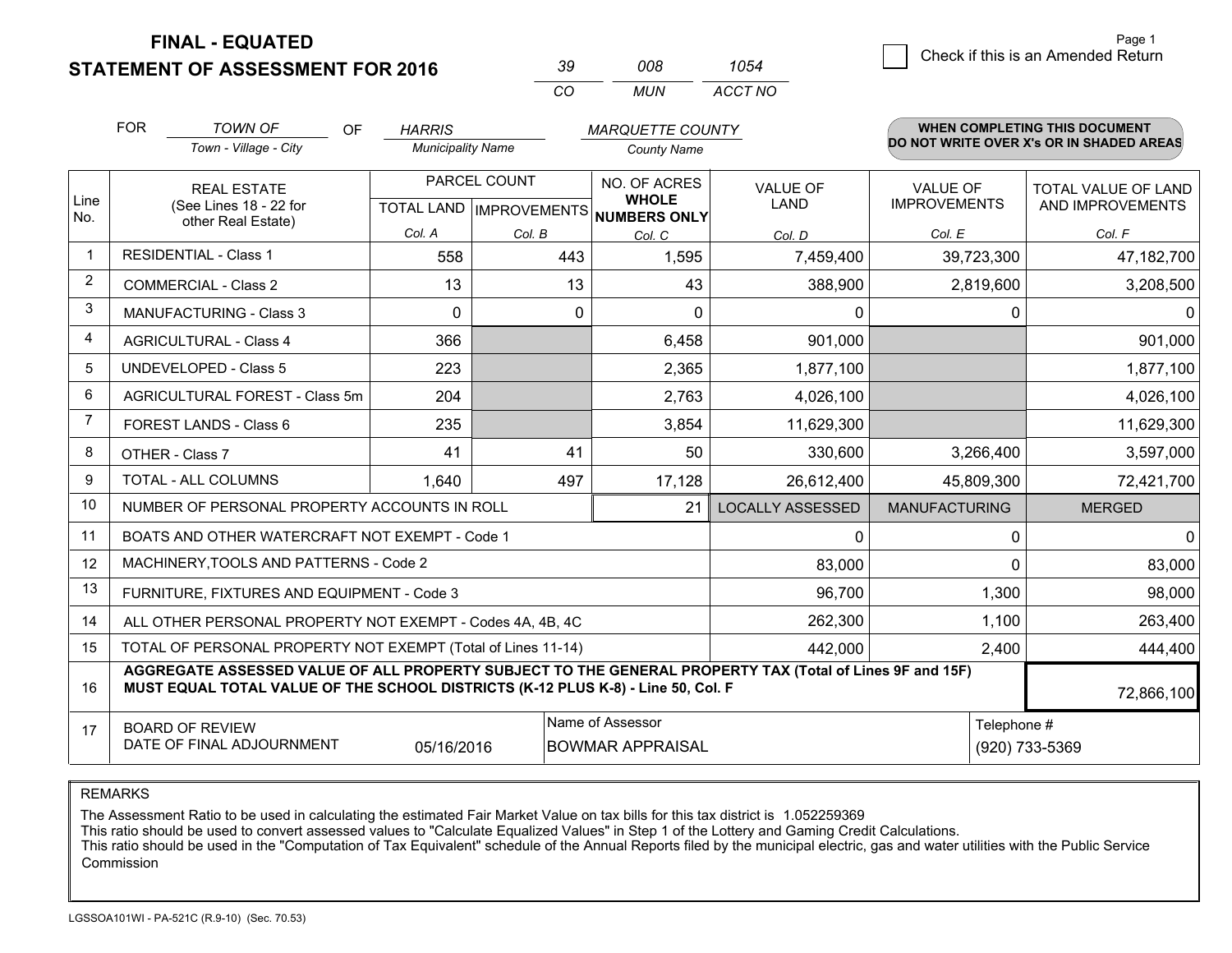*YEAR CO MUN ACCT NO* <sup>2016</sup> <sup>39</sup> <sup>008</sup> <sup>1054</sup>

Do not confuse FOREST LANDS (Line 7) with FOREST CROPS (in this section) - They are **NOT** the same

|    |                                                                                |                 |  | Private Forest Crop - Reg Class @ 10¢ per acre                   |             | Private Forest Crop - Reg Class @ \$2.52 per acre             |                  |                                                                 |                                                                    |                                                                              |
|----|--------------------------------------------------------------------------------|-----------------|--|------------------------------------------------------------------|-------------|---------------------------------------------------------------|------------------|-----------------------------------------------------------------|--------------------------------------------------------------------|------------------------------------------------------------------------------|
| 18 | (a) PARCELS                                                                    | (b) ACRES       |  | (c) ASSESSED VALUE                                               |             | (d) PARCELS                                                   |                  | (e) ACRES                                                       |                                                                    | (f) ASSESSED VALUE                                                           |
|    |                                                                                |                 |  | Private Forest Crop - Special Class @ 20¢ per acre               |             |                                                               |                  |                                                                 |                                                                    | Entered Before 2005 Managed Forest - Ferrous Mining CLOSED @ \$8.27 per acre |
| 19 | (a) PARCELS                                                                    | (b) ACRES       |  | (c) ASSESSED VALUE                                               |             | (d) PARCELS                                                   |                  | (e) ACRES                                                       |                                                                    | (f) ASSESSED VALUE                                                           |
|    |                                                                                |                 |  | Entered Before 2005 Managed Forest - OPEN @ \$.79 per acre       |             |                                                               |                  | Entered Before 2005 Managed Forest - CLOSED @ \$1.87 per acre   |                                                                    |                                                                              |
| 20 | (a) PARCELS                                                                    | (b) ACRES       |  | (c) ASSESSED VALUE                                               |             | (d) PARCELS                                                   |                  | (e) ACRES                                                       |                                                                    | (f) ASSESSED VALUE                                                           |
|    |                                                                                | 40<br>122,000   |  |                                                                  | 31          |                                                               | 639.35           |                                                                 | 1,855,600                                                          |                                                                              |
|    | Entered After 2004 Managed Forest - OPEN @<br>\$2.14 per acre                  |                 |  |                                                                  |             | Entered After 2004 Managed Forest - CLOSED @ \$10.68 per acre |                  |                                                                 |                                                                    |                                                                              |
| 21 | (a) PARCELS                                                                    | (b) ACRES       |  | (c) ASSESSED VALUE                                               | (d) PARCELS |                                                               |                  | (e) ACRES                                                       |                                                                    | (f) ASSESSED VALUE                                                           |
|    |                                                                                |                 |  |                                                                  |             |                                                               |                  |                                                                 |                                                                    |                                                                              |
|    | 6                                                                              | 210             |  | 58<br>640,600                                                    |             |                                                               | 1,258.83         |                                                                 | 3,788,400                                                          |                                                                              |
|    | (a) County Forest Cropland Acres                                               |                 |  | (b) Federal Acres                                                |             | (c) State Acres                                               |                  | (d) County (NOT FOREST CROP) Acres                              |                                                                    | (e) Other Acres                                                              |
| 22 |                                                                                |                 |  |                                                                  |             | 53.2                                                          | 42.97            |                                                                 |                                                                    | 223.27                                                                       |
|    |                                                                                |                 |  | Assessed Value of Omitted Property From Prior Years (Sec. 70.44) |             |                                                               |                  | Assessed Value of Sec. 70.43 Corrections of Errors by Assessors |                                                                    |                                                                              |
| 23 |                                                                                | (a) REAL ESTATE |  | (b) PERSONAL                                                     |             |                                                               | (c1) REAL ESTATE |                                                                 | (c2) PERSONAL                                                      |                                                                              |
|    | Manufacturing Equated Value of Omitted Property From Prior Years (Sec. 70.995) |                 |  |                                                                  |             |                                                               |                  |                                                                 |                                                                    |                                                                              |
|    |                                                                                | (d) REAL ESTATE |  | (e) PERSONAL                                                     |             |                                                               | (f1) REAL ESTATE |                                                                 | Mfg. Equated Value of Sec.70.43 Corrections of Errors by Assessors |                                                                              |
|    |                                                                                |                 |  |                                                                  |             |                                                               |                  |                                                                 | (f2) PERSONAL                                                      |                                                                              |
|    |                                                                                |                 |  |                                                                  |             |                                                               |                  |                                                                 |                                                                    |                                                                              |

# **SPECIAL DISTRICTS**

| Line<br>No. | Enter 6-digit<br><b>Special District</b> | <b>Account</b><br><b>Number</b> | <b>Special District Name</b> | <b>Locally Assessed Value</b><br>of Real Estate and | Mfg Value of Real Estate<br>and Personal Property | <b>Merged Value of</b><br><b>Real Estate and</b> |
|-------------|------------------------------------------|---------------------------------|------------------------------|-----------------------------------------------------|---------------------------------------------------|--------------------------------------------------|
|             | Code (Col. A)                            | (Col. B)                        | (Col. C)                     | Personal Property (Col. D)                          | (Col. E)                                          | Personal Property (Col. F)                       |
| 24          |                                          |                                 |                              |                                                     |                                                   |                                                  |
| 25          |                                          |                                 |                              |                                                     |                                                   |                                                  |
| 26          |                                          |                                 |                              |                                                     |                                                   |                                                  |
| 27          |                                          |                                 |                              |                                                     |                                                   |                                                  |
| 28          |                                          |                                 |                              |                                                     |                                                   |                                                  |
| 29          |                                          |                                 |                              |                                                     |                                                   |                                                  |
| 30          |                                          |                                 |                              |                                                     |                                                   |                                                  |
| 31          |                                          |                                 |                              |                                                     |                                                   |                                                  |
| 32          |                                          |                                 |                              |                                                     |                                                   |                                                  |
| 33          |                                          |                                 |                              |                                                     |                                                   |                                                  |
| 34          |                                          |                                 |                              |                                                     |                                                   |                                                  |
| 35          |                                          |                                 |                              |                                                     |                                                   |                                                  |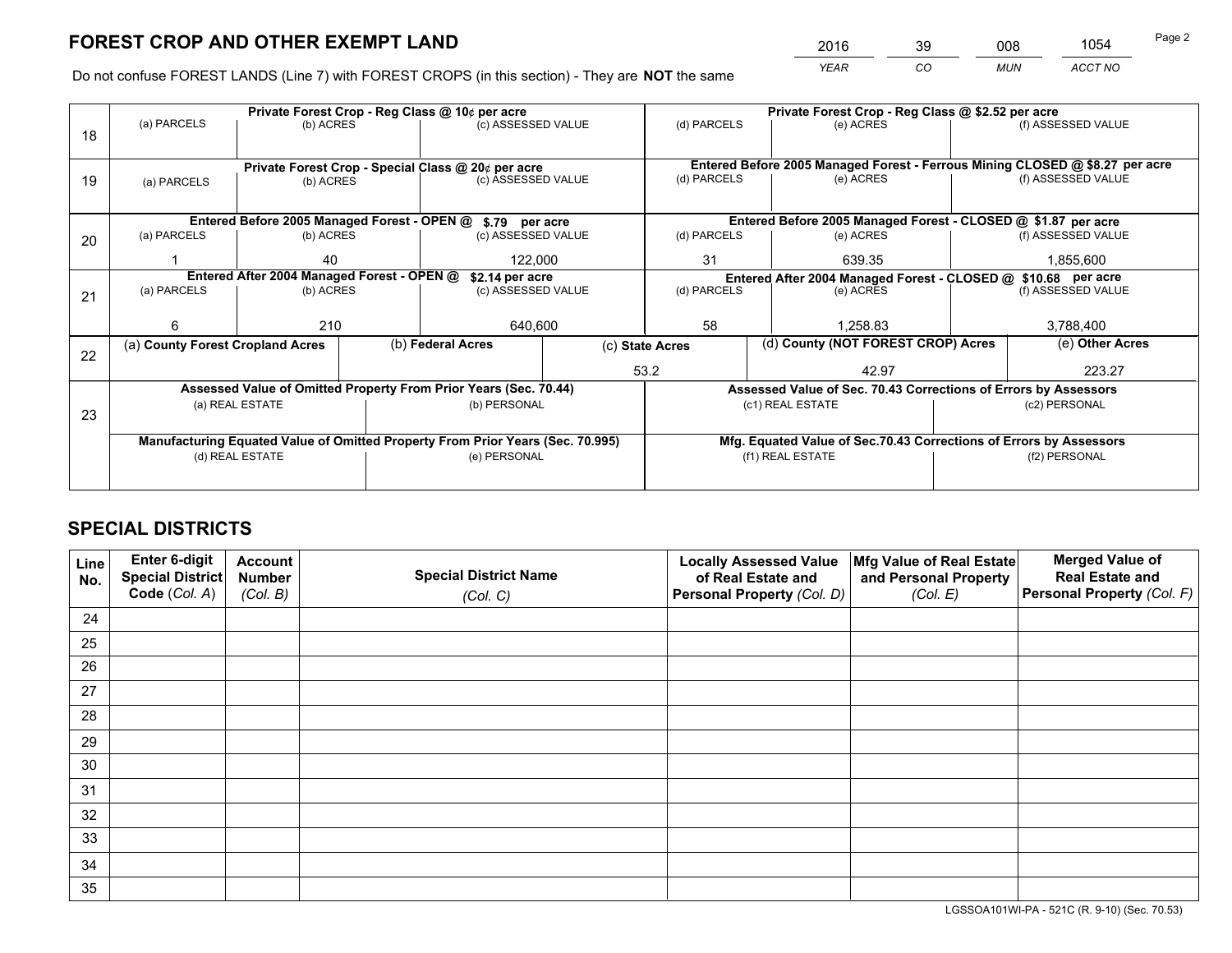|             |                                                                 |                                             |                                                         | <b>YEAR</b>                                                                       | CO<br><b>MUN</b>                                              | ACCT NO                                                                        |
|-------------|-----------------------------------------------------------------|---------------------------------------------|---------------------------------------------------------|-----------------------------------------------------------------------------------|---------------------------------------------------------------|--------------------------------------------------------------------------------|
| Line<br>No. | <b>Enter 6-digit</b><br><b>School District</b><br>Code (Col. A) | <b>Account</b><br><b>Number</b><br>(Col. B) | <b>School District Name</b><br>(Col. C)                 | <b>Locally Assessed Value</b><br>of Real Estate and<br>Personal Property (Col. D) | Mfg Value of Real Estate<br>and Personal Property<br>(Col. E) | <b>Merged Value of</b><br><b>Real Estate and</b><br>Personal Property (Col. F) |
|             | A. SCHOOL DISTRICTS (K-8 and K-12)                              |                                             |                                                         |                                                                                   |                                                               |                                                                                |
| 36          | 396335                                                          | 0232                                        | <b>SCH D OF WESTFIELD</b>                               | 72,863,700                                                                        | 2,400                                                         | 72,866,100                                                                     |
| 37          |                                                                 |                                             |                                                         |                                                                                   |                                                               |                                                                                |
| 38          |                                                                 |                                             |                                                         |                                                                                   |                                                               |                                                                                |
| 39          |                                                                 |                                             |                                                         |                                                                                   |                                                               |                                                                                |
| 40          |                                                                 |                                             |                                                         |                                                                                   |                                                               |                                                                                |
| 41<br>42    |                                                                 |                                             |                                                         |                                                                                   |                                                               |                                                                                |
| 43          |                                                                 |                                             |                                                         |                                                                                   |                                                               |                                                                                |
|             |                                                                 |                                             |                                                         |                                                                                   |                                                               |                                                                                |
| 44<br>45    |                                                                 |                                             |                                                         |                                                                                   |                                                               |                                                                                |
| 46          |                                                                 |                                             |                                                         |                                                                                   |                                                               |                                                                                |
| 47          |                                                                 |                                             |                                                         |                                                                                   |                                                               |                                                                                |
| 48          |                                                                 |                                             |                                                         |                                                                                   |                                                               |                                                                                |
| 49          |                                                                 |                                             |                                                         |                                                                                   |                                                               |                                                                                |
| 50          |                                                                 |                                             | TOTAL ASSESSED VALUE OF SCHOOL DISTRICTS (K-8 and K-12) | 72,863,700                                                                        | 2,400                                                         | 72,866,100                                                                     |
|             | <b>B.</b><br><b>UNION HIGH SCHOOL DISTRICTS</b>                 |                                             |                                                         |                                                                                   |                                                               |                                                                                |
| 51          |                                                                 |                                             |                                                         |                                                                                   |                                                               |                                                                                |
| 52          |                                                                 |                                             |                                                         |                                                                                   |                                                               |                                                                                |
| 53          |                                                                 |                                             |                                                         |                                                                                   |                                                               |                                                                                |
| 54          |                                                                 |                                             |                                                         |                                                                                   |                                                               |                                                                                |
| 55          |                                                                 |                                             | TOTAL ASSESSED VALUE OF UNION HIGH SCHOOLS              |                                                                                   |                                                               |                                                                                |
|             | C.<br><b>TECHNICAL COLLEGE DISTRICTS</b>                        |                                             |                                                         |                                                                                   |                                                               |                                                                                |
| 56          | 000400                                                          | 0004                                        | MADISON AREA TECHNICAL COLLEGE<br><b>MADN</b>           | 72,863,700                                                                        | 2,400                                                         | 72,866,100                                                                     |
| 57          |                                                                 |                                             |                                                         |                                                                                   |                                                               |                                                                                |
| 58          |                                                                 |                                             |                                                         |                                                                                   |                                                               |                                                                                |
| 59          |                                                                 |                                             | TOTAL ASSESSED VALUE OF TECHNICAL COLLEGES              | 72,863,700                                                                        | 2,400                                                         | 72,866,100                                                                     |

39

008

 *I hereby certify, to the best of my knowledge and belief, this form is complete and correct.*

**SCHOOL DISTRICTS**

| Print name of preparer | Title                    |                | Date (MM / DD / CCYY) |
|------------------------|--------------------------|----------------|-----------------------|
|                        |                          |                |                       |
| Signature of preparer  | Contact Telephone Number | E-mail address |                       |
|                        | $\overline{\phantom{0}}$ |                |                       |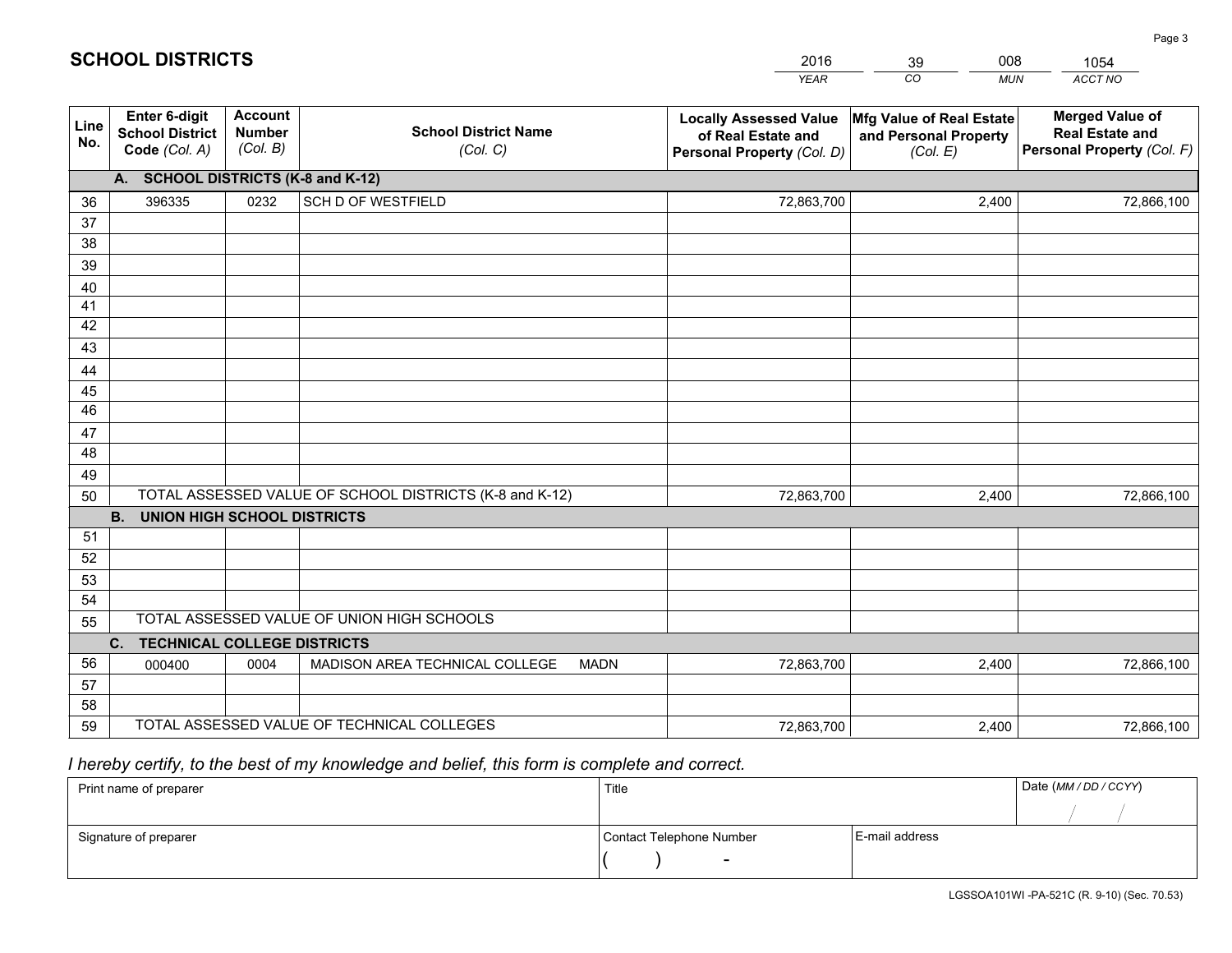### **HIGHLIGHTS**

- 1. Complete the Statement of Assessment after the Board of Review. Reflect any changes made there.
- 2. Use black ink to complete.
- 3. Line 16 must equal Line 50, Col D.
- 4. Line 55 must equal the total of K-8 schools listed on lines 36-49. Do not include K-12 schools in this comparision.
- 5. Line 59, Col. D must equal Line 16.
- 6. Special District, School District and Technical College District values must include both real estate and personal property. Examples of Special districts are: town sanitary districts, public inland lake protection and rehabilitation districts, and metropolitan sewerage districts.
- 7. DO NOT INCLUDE Manufacturing property values.DOR will print these values on the final SOA.
- 8. Accuracy of this form is very important. The values reported directly affect the equalized value DOR calculates for school and special districts.

### **Page 1:**

 If not prefilled, enter the tax year,county and municipal code,municipal type, municipal name and county name on the top of form.

Check the Amended box, if filing an amended / corrected SOA.

 Report the parcel count, acres and assessed value of taxable general property, total parcel count, (real and personal), total acres, and values from final figures set by the Board of Review.

- A. Real Estate land and improvements (buildings, etc.) is reported on lines 1 8, total line 9.
- B. Personal Property is reported on lines 11 14, Column D, total line 15.
- C. To complete this report, use the computer produced summary of the assessment roll that shows these amounts.
- D. Use whole numbers only.
- E. Add each line across and each column down to verify entries.

### **Page 2:**

- A. Report Special Items (not subject to general property tax).
- 1. Private Forest Croplands and Managed Forest Lands are reported on lines 18,19, 20 and 21. Be sure to report assessed values **NOT** taxes.
- 2. You should have copies of the orders of entry, orders of withdrawal, etc., to update your assessment roll.
	- 3. Show hundredths of acres (e.g. 39.75).
- 4. Tax exempt lands are reported on line 22.
- 5. Omitted property and sec. 70.43, Wis. Stats., corrections of errors by assessor are reported on line 23. Report real estate and personal property separately. These should be for **prior years**, not something found on the current assessment roll after the board of review.
- B. Special District (Lines 24-35) Include the value of both real and personal property.

 The Department of Revenue (DOR) preprints much of the information regarding names and codes for schools, special districts,etc. If a district is not listed, enter the name and value only, DOR will enter the proper code.

### **Page 3 School Districts:**

Include the value of both real and personal property.

Report School District (regular, elementary, union high school, and technical college).

- 1. Regular (K-12) and Elementary (K-8) school values are reported on lines 36-49, total on line 50.
- 2. Union High School (UHS) (use only if elementary schools are listed on lines 36-49) are reported on lines 51-54. UHS total value (line 55) must equal to the total **elementary school** values reported on lines 36-49. Do notinclude K-12 schools in this comparison.
- 3. Technical College values are reported on lines 56-58, total on line 59.
- 4. Use the computer summary that shows these amounts to complete this report.

#### **This form is due the second Monday in June. File this report only after your Board of Review is complete.**

 *If you have questions: Return forms to:*

Fax number: (608) 264-6887 PO Box 8971

 Email: lgs@revenue.wi.gov Wisconsin Department of Revenue Call: (608) 261-5341 Local Government Services Section 6-97Madison WI 53708-8971

MONTELLO, WI 53949 - 8118 N6095 11TH RD<br>MONTELLO, WI 53949 PHYLLIS M. INGRAM<br>TOWN OF HARRIS PHYLLIS M. INGRAM TOWN OF HARRIS N6095 11TH RD

 $-8118$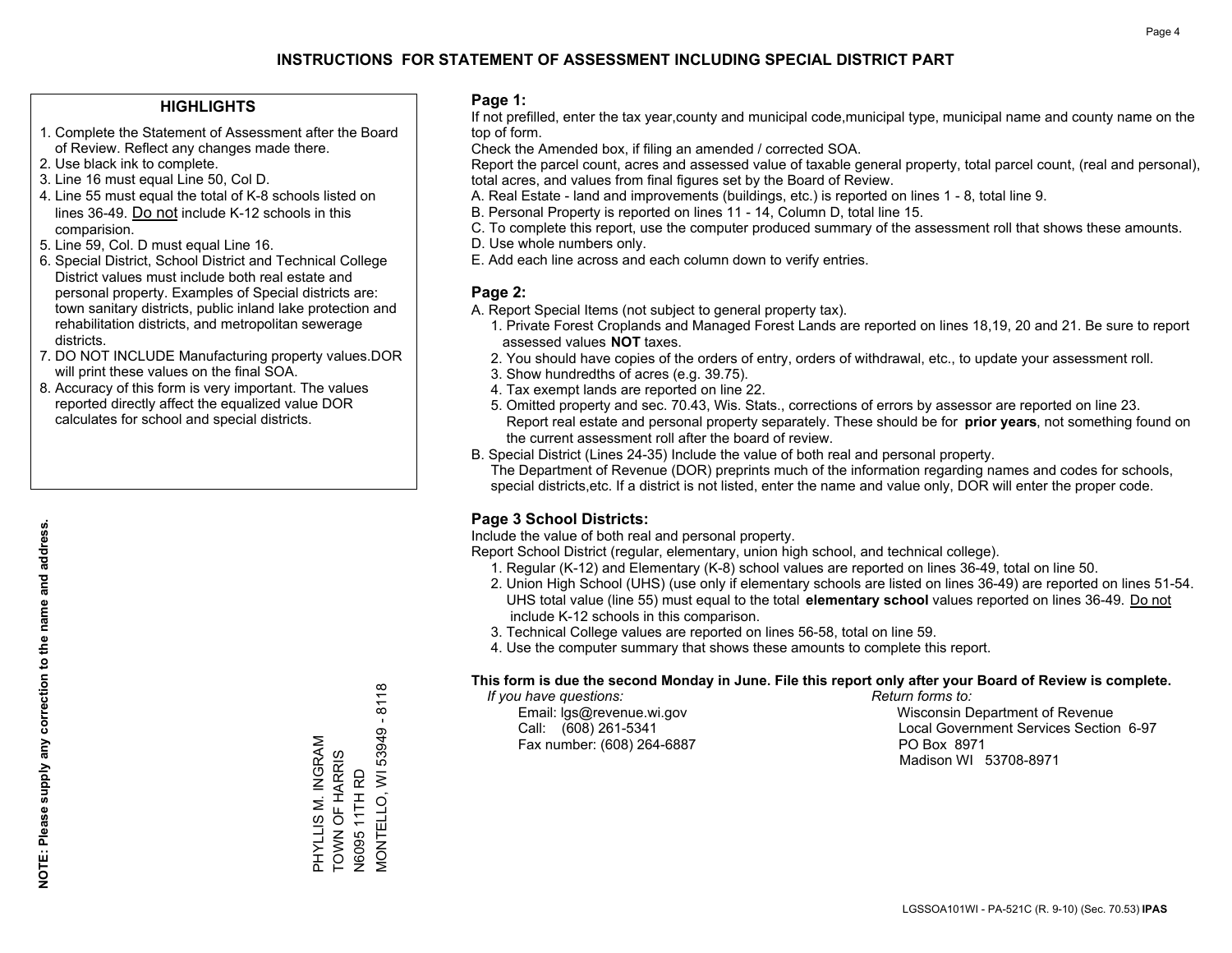**STATEMENT OF ASSESSMENT FOR 2016** 

| -39      | 010 | 1055    |
|----------|-----|---------|
| $\alpha$ | MUN | ACCT NO |

|                | <b>FOR</b>                                                                                                                                                                                   | <b>TOWN OF</b><br>OF                                         | <b>MECAN</b>                                        |        | <b>MARQUETTE COUNTY</b>      |                                |                                 | WHEN COMPLETING THIS DOCUMENT            |
|----------------|----------------------------------------------------------------------------------------------------------------------------------------------------------------------------------------------|--------------------------------------------------------------|-----------------------------------------------------|--------|------------------------------|--------------------------------|---------------------------------|------------------------------------------|
|                |                                                                                                                                                                                              | Town - Village - City                                        | <b>Municipality Name</b>                            |        | <b>County Name</b>           |                                |                                 | DO NOT WRITE OVER X's OR IN SHADED AREAS |
| Line<br>No.    | <b>REAL ESTATE</b><br>(See Lines 18 - 22 for                                                                                                                                                 |                                                              | PARCEL COUNT<br>TOTAL LAND MPROVEMENTS NUMBERS ONLY |        | NO. OF ACRES<br><b>WHOLE</b> | <b>VALUE OF</b><br><b>LAND</b> | VALUE OF<br><b>IMPROVEMENTS</b> | TOTAL VALUE OF LAND<br>AND IMPROVEMENTS  |
|                |                                                                                                                                                                                              | other Real Estate)                                           | Col. A                                              | Col. B | Col. C                       | Col. D                         | Col. E                          | Col. F                                   |
|                |                                                                                                                                                                                              | <b>RESIDENTIAL - Class 1</b>                                 | 932                                                 | 633    | 1,544                        | 23,206,200                     | 59,581,100                      | 82,787,300                               |
| $\overline{2}$ |                                                                                                                                                                                              | <b>COMMERCIAL - Class 2</b>                                  | 32                                                  | 22     | 257                          | 1,942,200                      | 4,315,500                       | 6,257,700                                |
| 3              |                                                                                                                                                                                              | MANUFACTURING - Class 3                                      | 0                                                   | 0      | $\Omega$                     | 0                              | 0                               | $\mathbf 0$                              |
| 4              |                                                                                                                                                                                              | <b>AGRICULTURAL - Class 4</b>                                | 251                                                 |        | 5,035                        | 591,400                        |                                 | 591,400                                  |
| 5              |                                                                                                                                                                                              | <b>UNDEVELOPED - Class 5</b>                                 | 431                                                 |        | 5,642                        | 4,655,600                      |                                 | 4,655,600                                |
| 6              | AGRICULTURAL FOREST - Class 5m                                                                                                                                                               |                                                              | 138                                                 |        | 1,247                        | 2,058,100                      |                                 | 2,058,100                                |
| 7              |                                                                                                                                                                                              | FOREST LANDS - Class 6                                       | 156                                                 |        | 2,357                        | 7,030,100                      |                                 | 7,030,100                                |
| 8              |                                                                                                                                                                                              | OTHER - Class 7                                              | 60                                                  | 59     | 112                          | 629,200                        | 6,477,000                       | 7,106,200                                |
| 9              |                                                                                                                                                                                              | TOTAL - ALL COLUMNS                                          | 2,000                                               | 714    | 16,194                       | 40,112,800                     | 70,373,600                      | 110,486,400                              |
| 10             |                                                                                                                                                                                              | NUMBER OF PERSONAL PROPERTY ACCOUNTS IN ROLL                 |                                                     |        | 376                          | <b>LOCALLY ASSESSED</b>        | <b>MANUFACTURING</b>            | <b>MERGED</b>                            |
| 11             |                                                                                                                                                                                              | BOATS AND OTHER WATERCRAFT NOT EXEMPT - Code 1               |                                                     |        |                              | 47,200                         | 0                               | 47,200                                   |
| 12             |                                                                                                                                                                                              | MACHINERY, TOOLS AND PATTERNS - Code 2                       |                                                     |        |                              | 69,630                         | $\mathbf 0$                     | 69,630                                   |
| 13             |                                                                                                                                                                                              | FURNITURE, FIXTURES AND EQUIPMENT - Code 3                   |                                                     |        |                              | 40,375                         | $\Omega$                        | 40,375                                   |
| 14             |                                                                                                                                                                                              | ALL OTHER PERSONAL PROPERTY NOT EXEMPT - Codes 4A, 4B, 4C    |                                                     |        |                              | 4,551,840                      | 0                               | 4,551,840                                |
| 15             |                                                                                                                                                                                              | TOTAL OF PERSONAL PROPERTY NOT EXEMPT (Total of Lines 11-14) |                                                     |        |                              | 4,709,045                      | 0                               | 4,709,045                                |
| 16             | AGGREGATE ASSESSED VALUE OF ALL PROPERTY SUBJECT TO THE GENERAL PROPERTY TAX (Total of Lines 9F and 15F)<br>MUST EQUAL TOTAL VALUE OF THE SCHOOL DISTRICTS (K-12 PLUS K-8) - Line 50, Col. F |                                                              |                                                     |        |                              |                                |                                 | 115, 195, 445                            |
| 17             | Name of Assessor<br>Telephone #<br><b>BOARD OF REVIEW</b><br>DATE OF FINAL ADJOURNMENT<br>05/11/2016<br><b>JAMES WARZYNSKI</b>                                                               |                                                              |                                                     |        |                              | (608) 296-3308                 |                                 |                                          |

REMARKS

The Assessment Ratio to be used in calculating the estimated Fair Market Value on tax bills for this tax district is 1.013934627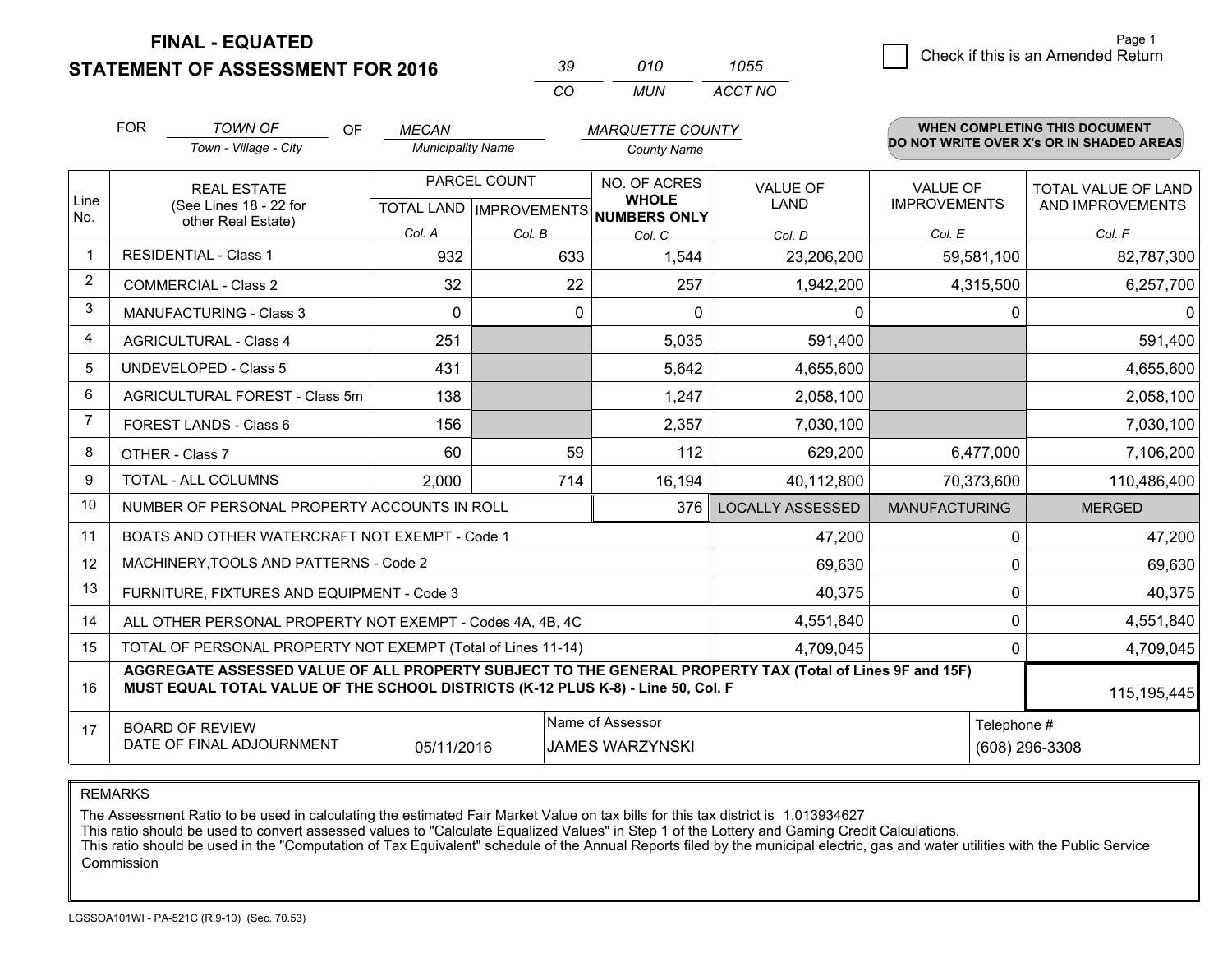*YEAR CO MUN ACCT NO* <sup>2016</sup> <sup>39</sup> <sup>010</sup> <sup>1055</sup>

Do not confuse FOREST LANDS (Line 7) with FOREST CROPS (in this section) - They are **NOT** the same

|    |                                                                                |                                                       |  | Private Forest Crop - Reg Class @ 10¢ per acre                   |                                   | Private Forest Crop - Reg Class @ \$2.52 per acre |                                                                              |                                                                                     |                    |
|----|--------------------------------------------------------------------------------|-------------------------------------------------------|--|------------------------------------------------------------------|-----------------------------------|---------------------------------------------------|------------------------------------------------------------------------------|-------------------------------------------------------------------------------------|--------------------|
| 18 | (a) PARCELS                                                                    | (b) ACRES                                             |  | (c) ASSESSED VALUE                                               |                                   | (d) PARCELS                                       | (e) ACRES                                                                    |                                                                                     | (f) ASSESSED VALUE |
|    | 3                                                                              | 67.5                                                  |  | 222,800                                                          |                                   |                                                   |                                                                              |                                                                                     |                    |
|    | Private Forest Crop - Special Class @ 20¢ per acre                             |                                                       |  |                                                                  |                                   |                                                   | Entered Before 2005 Managed Forest - Ferrous Mining CLOSED @ \$8.27 per acre |                                                                                     |                    |
| 19 | (a) PARCELS                                                                    | (b) ACRES                                             |  | (c) ASSESSED VALUE                                               |                                   | (d) PARCELS                                       | (e) ACRES                                                                    |                                                                                     | (f) ASSESSED VALUE |
|    |                                                                                |                                                       |  |                                                                  |                                   |                                                   |                                                                              |                                                                                     |                    |
|    |                                                                                |                                                       |  | Entered Before 2005 Managed Forest - OPEN @ \$.79 per acre       |                                   |                                                   | Entered Before 2005 Managed Forest - CLOSED @ \$1.87 per acre                |                                                                                     |                    |
| 20 | (a) PARCELS                                                                    | (b) ACRES                                             |  | (c) ASSESSED VALUE                                               |                                   | (d) PARCELS                                       | (e) ACRES                                                                    |                                                                                     | (f) ASSESSED VALUE |
|    |                                                                                |                                                       |  |                                                                  |                                   | 22                                                | 455.82                                                                       |                                                                                     | 1,504,200          |
|    | Entered After 2004 Managed Forest - OPEN @                                     |                                                       |  |                                                                  | \$2.14 per acre                   |                                                   |                                                                              | Entered After 2004 Managed Forest - CLOSED @ \$10.68 per acre<br>(f) ASSESSED VALUE |                    |
| 21 | (a) PARCELS                                                                    | (b) ACRES                                             |  |                                                                  | (d) PARCELS<br>(c) ASSESSED VALUE |                                                   | (e) ACRES                                                                    |                                                                                     |                    |
|    |                                                                                |                                                       |  |                                                                  |                                   |                                                   |                                                                              |                                                                                     |                    |
|    |                                                                                |                                                       |  |                                                                  |                                   | 20                                                | 467.31                                                                       |                                                                                     | 1,520,800          |
|    |                                                                                | (b) Federal Acres<br>(a) County Forest Cropland Acres |  |                                                                  | (c) State Acres                   |                                                   |                                                                              | (d) County (NOT FOREST CROP) Acres                                                  |                    |
| 22 |                                                                                |                                                       |  |                                                                  | .16                               |                                                   | 21.26                                                                        |                                                                                     | 24.34              |
|    |                                                                                |                                                       |  | Assessed Value of Omitted Property From Prior Years (Sec. 70.44) |                                   |                                                   | Assessed Value of Sec. 70.43 Corrections of Errors by Assessors              |                                                                                     |                    |
|    |                                                                                | (a) REAL ESTATE                                       |  | (b) PERSONAL                                                     |                                   |                                                   | (c1) REAL ESTATE                                                             |                                                                                     | (c2) PERSONAL      |
| 23 |                                                                                |                                                       |  |                                                                  |                                   |                                                   |                                                                              |                                                                                     |                    |
|    | Manufacturing Equated Value of Omitted Property From Prior Years (Sec. 70.995) |                                                       |  |                                                                  |                                   |                                                   | Mfg. Equated Value of Sec.70.43 Corrections of Errors by Assessors           |                                                                                     |                    |
|    |                                                                                | (d) REAL ESTATE                                       |  | (e) PERSONAL                                                     |                                   | (f1) REAL ESTATE                                  |                                                                              | (f2) PERSONAL                                                                       |                    |
|    |                                                                                |                                                       |  |                                                                  |                                   |                                                   |                                                                              |                                                                                     |                    |

# **SPECIAL DISTRICTS**

| Line<br>No. | <b>Enter 6-digit</b><br>Special District<br>Code (Col. A) | <b>Account</b><br><b>Number</b><br>(Col. B) | <b>Special District Name</b><br>(Col. C) | <b>Locally Assessed Value</b><br>of Real Estate and<br><b>Personal Property (Col. D)</b> | Mfg Value of Real Estate<br>and Personal Property<br>(Col. E) | <b>Merged Value of</b><br><b>Real Estate and</b><br>Personal Property (Col. F) |
|-------------|-----------------------------------------------------------|---------------------------------------------|------------------------------------------|------------------------------------------------------------------------------------------|---------------------------------------------------------------|--------------------------------------------------------------------------------|
| 24          | 248020                                                    | 0160                                        | LAKE PUCKAWAY PRO & REHAB DISTRICT       | 55,219,655                                                                               |                                                               | 55,219,655                                                                     |
| 25          | 398110                                                    | 0527                                        | WHITE LAKE MANAGEMENT DISTRICT           | 350,600                                                                                  |                                                               | 350,600                                                                        |
| 26          |                                                           |                                             |                                          |                                                                                          |                                                               |                                                                                |
| 27          |                                                           |                                             |                                          |                                                                                          |                                                               |                                                                                |
| 28          |                                                           |                                             |                                          |                                                                                          |                                                               |                                                                                |
| 29          |                                                           |                                             |                                          |                                                                                          |                                                               |                                                                                |
| 30          |                                                           |                                             |                                          |                                                                                          |                                                               |                                                                                |
| 31          |                                                           |                                             |                                          |                                                                                          |                                                               |                                                                                |
| 32          |                                                           |                                             |                                          |                                                                                          |                                                               |                                                                                |
| 33          |                                                           |                                             |                                          |                                                                                          |                                                               |                                                                                |
| 34          |                                                           |                                             |                                          |                                                                                          |                                                               |                                                                                |
| 35          |                                                           |                                             |                                          |                                                                                          |                                                               |                                                                                |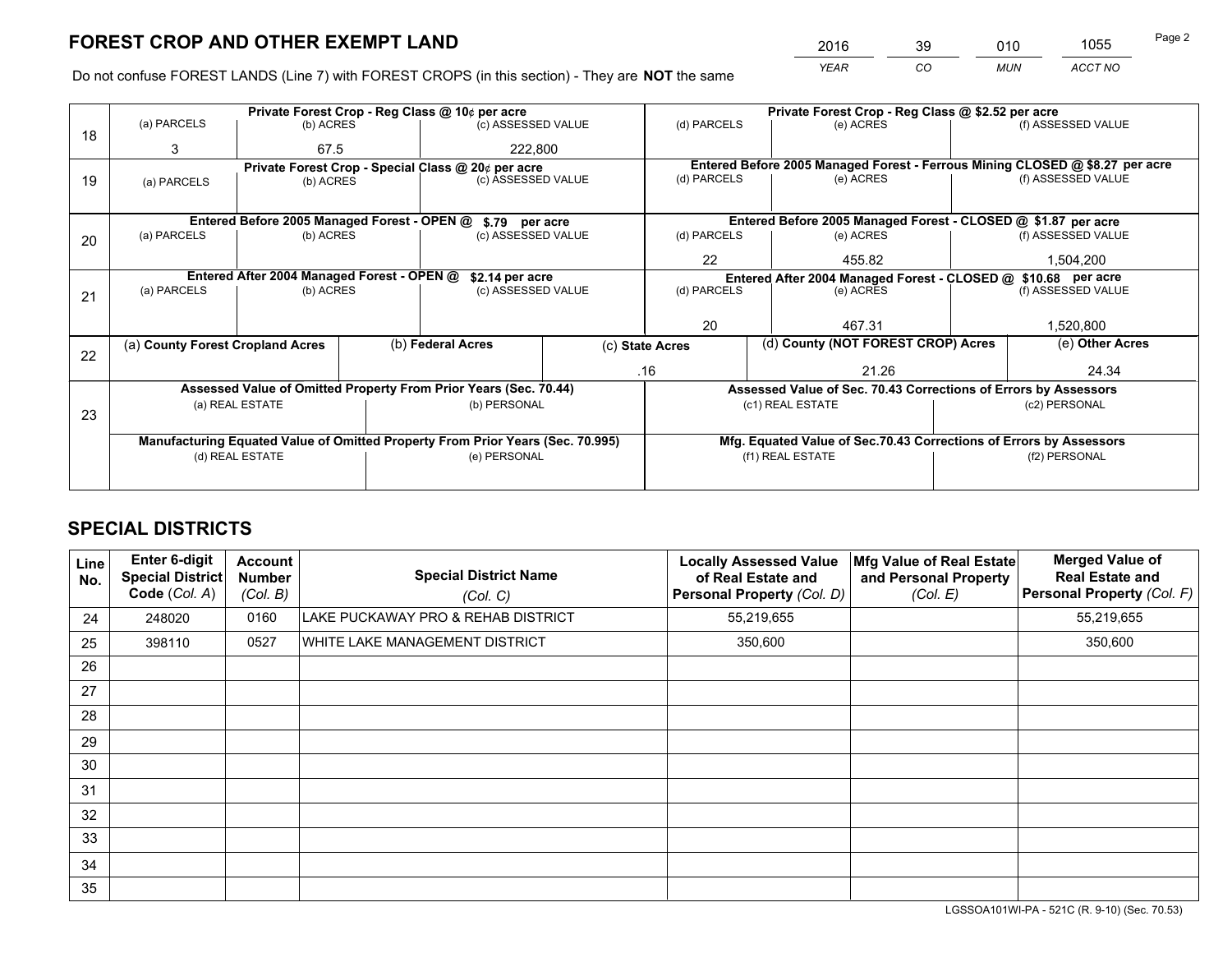|             |                                                          |                                             |                                                         | <b>YEAR</b>                                                                       | CO<br><b>MUN</b>                                              | ACCT NO                                                                        |
|-------------|----------------------------------------------------------|---------------------------------------------|---------------------------------------------------------|-----------------------------------------------------------------------------------|---------------------------------------------------------------|--------------------------------------------------------------------------------|
| Line<br>No. | Enter 6-digit<br><b>School District</b><br>Code (Col. A) | <b>Account</b><br><b>Number</b><br>(Col. B) | <b>School District Name</b><br>(Col. C)                 | <b>Locally Assessed Value</b><br>of Real Estate and<br>Personal Property (Col. D) | Mfg Value of Real Estate<br>and Personal Property<br>(Col. E) | <b>Merged Value of</b><br><b>Real Estate and</b><br>Personal Property (Col. F) |
|             | A. SCHOOL DISTRICTS (K-8 and K-12)                       |                                             |                                                         |                                                                                   |                                                               |                                                                                |
| 36          | 244606                                                   | 0153                                        | SCH D OF PRINCETON                                      | 15,469,800                                                                        |                                                               | 15,469,800                                                                     |
| 37          | 393689                                                   | 0231                                        | SCH D OF MONTELLO                                       | 99,725,645                                                                        |                                                               | 99,725,645                                                                     |
| 38          |                                                          |                                             |                                                         |                                                                                   |                                                               |                                                                                |
| 39          |                                                          |                                             |                                                         |                                                                                   |                                                               |                                                                                |
| 40          |                                                          |                                             |                                                         |                                                                                   |                                                               |                                                                                |
| 41          |                                                          |                                             |                                                         |                                                                                   |                                                               |                                                                                |
| 42          |                                                          |                                             |                                                         |                                                                                   |                                                               |                                                                                |
| 43          |                                                          |                                             |                                                         |                                                                                   |                                                               |                                                                                |
| 44          |                                                          |                                             |                                                         |                                                                                   |                                                               |                                                                                |
| 45          |                                                          |                                             |                                                         |                                                                                   |                                                               |                                                                                |
| 46          |                                                          |                                             |                                                         |                                                                                   |                                                               |                                                                                |
| 47          |                                                          |                                             |                                                         |                                                                                   |                                                               |                                                                                |
| 48          |                                                          |                                             |                                                         |                                                                                   |                                                               |                                                                                |
| 49          |                                                          |                                             |                                                         |                                                                                   |                                                               |                                                                                |
| 50          |                                                          |                                             | TOTAL ASSESSED VALUE OF SCHOOL DISTRICTS (K-8 and K-12) | 115,195,445                                                                       |                                                               | 115, 195, 445                                                                  |
|             | B <sub>1</sub><br><b>UNION HIGH SCHOOL DISTRICTS</b>     |                                             |                                                         |                                                                                   |                                                               |                                                                                |
| 51          |                                                          |                                             |                                                         |                                                                                   |                                                               |                                                                                |
| 52          |                                                          |                                             |                                                         |                                                                                   |                                                               |                                                                                |
| 53          |                                                          |                                             |                                                         |                                                                                   |                                                               |                                                                                |
| 54          |                                                          |                                             |                                                         |                                                                                   |                                                               |                                                                                |
| 55          |                                                          |                                             | TOTAL ASSESSED VALUE OF UNION HIGH SCHOOLS              |                                                                                   |                                                               |                                                                                |
|             | C. TECHNICAL COLLEGE DISTRICTS                           |                                             |                                                         |                                                                                   |                                                               |                                                                                |
| 56          | 000400                                                   | 0004                                        | MADISON AREA TECHNICAL COLLEGE<br><b>MADN</b>           | 99,725,645                                                                        |                                                               | 99,725,645                                                                     |
| 57          | 001000                                                   | 0009                                        | MORAINE PARK TECHNICAL COLLEGE<br><b>FDLC</b>           | 15,469,800                                                                        |                                                               | 15,469,800                                                                     |
| 58          |                                                          |                                             |                                                         |                                                                                   |                                                               |                                                                                |
| 59          |                                                          |                                             | TOTAL ASSESSED VALUE OF TECHNICAL COLLEGES              | 115,195,445                                                                       |                                                               | 115, 195, 445                                                                  |

39

010

 *I hereby certify, to the best of my knowledge and belief, this form is complete and correct.*

**SCHOOL DISTRICTS**

| Print name of preparer | Title                    | Date (MM/DD/CCYY) |  |
|------------------------|--------------------------|-------------------|--|
|                        |                          |                   |  |
| Signature of preparer  | Contact Telephone Number | E-mail address    |  |
|                        | $\overline{\phantom{a}}$ |                   |  |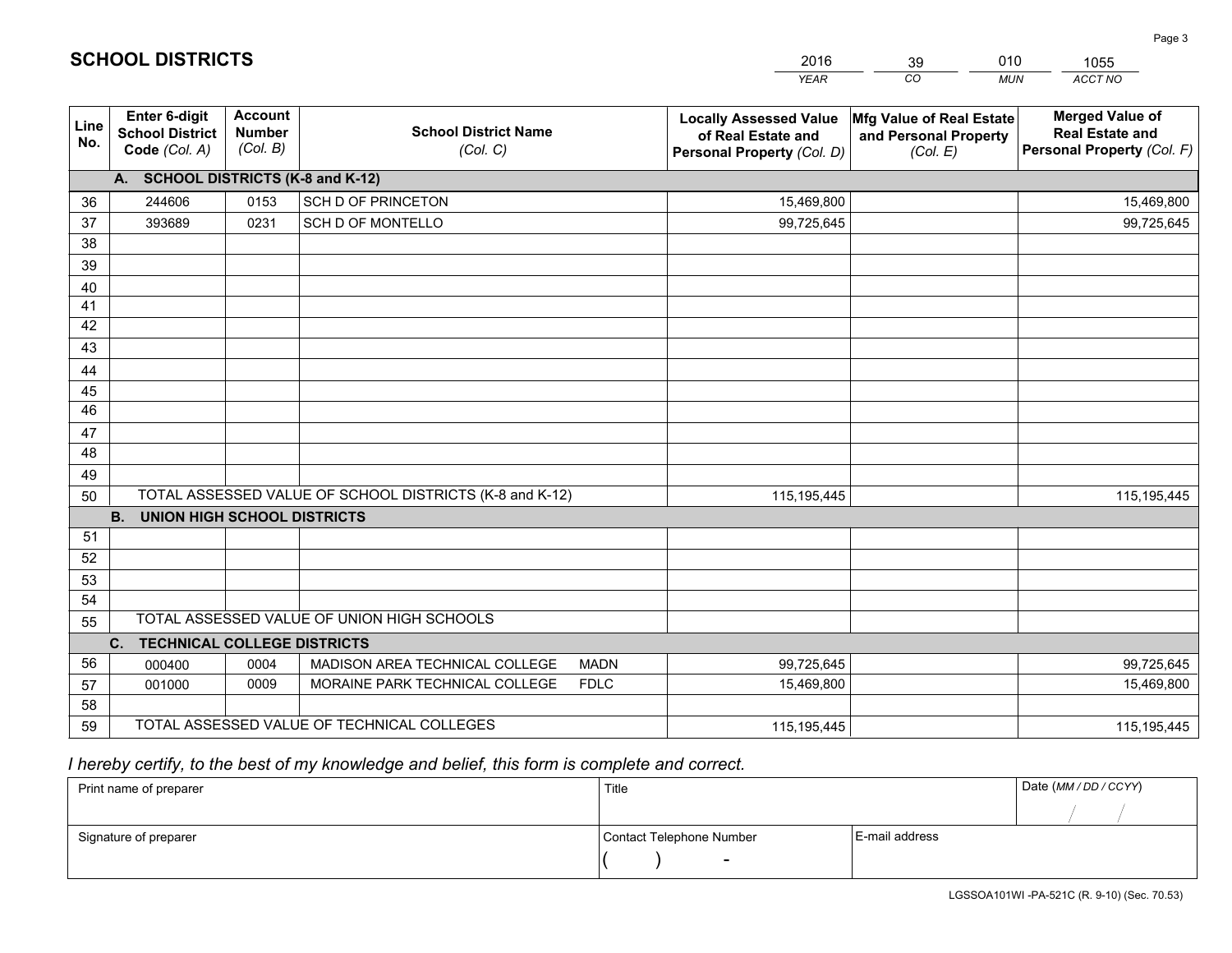### **HIGHLIGHTS**

- 1. Complete the Statement of Assessment after the Board of Review. Reflect any changes made there.
- 2. Use black ink to complete.
- 3. Line 16 must equal Line 50, Col D.
- 4. Line 55 must equal the total of K-8 schools listed on lines 36-49. Do not include K-12 schools in this comparision.
- 5. Line 59, Col. D must equal Line 16.
- 6. Special District, School District and Technical College District values must include both real estate and personal property. Examples of Special districts are: town sanitary districts, public inland lake protection and rehabilitation districts, and metropolitan sewerage districts.
- 7. DO NOT INCLUDE Manufacturing property values.DOR will print these values on the final SOA.

CAROLINE GEMOLL TOWN OF MECAN

CAROLINE GEMOLL TOWN OF MECAN N3544 W TOMAHAWK TRAIL

N3544 W TOMAHAWK TRAIL<br>MONTELLO, WI 53949

MONTELLO, WI 53949

 8. Accuracy of this form is very important. The values reported directly affect the equalized value DOR calculates for school and special districts.

### **Page 1:**

 If not prefilled, enter the tax year,county and municipal code,municipal type, municipal name and county name on the top of form.

Check the Amended box, if filing an amended / corrected SOA.

 Report the parcel count, acres and assessed value of taxable general property, total parcel count, (real and personal), total acres, and values from final figures set by the Board of Review.

- A. Real Estate land and improvements (buildings, etc.) is reported on lines 1 8, total line 9.
- B. Personal Property is reported on lines 11 14, Column D, total line 15.
- C. To complete this report, use the computer produced summary of the assessment roll that shows these amounts.
- D. Use whole numbers only.
- E. Add each line across and each column down to verify entries.

### **Page 2:**

- A. Report Special Items (not subject to general property tax).
- 1. Private Forest Croplands and Managed Forest Lands are reported on lines 18,19, 20 and 21. Be sure to report assessed values **NOT** taxes.
- 2. You should have copies of the orders of entry, orders of withdrawal, etc., to update your assessment roll.
	- 3. Show hundredths of acres (e.g. 39.75).
- 4. Tax exempt lands are reported on line 22.
- 5. Omitted property and sec. 70.43, Wis. Stats., corrections of errors by assessor are reported on line 23. Report real estate and personal property separately. These should be for **prior years**, not something found on the current assessment roll after the board of review.
- B. Special District (Lines 24-35) Include the value of both real and personal property.

 The Department of Revenue (DOR) preprints much of the information regarding names and codes for schools, special districts,etc. If a district is not listed, enter the name and value only, DOR will enter the proper code.

### **Page 3 School Districts:**

Include the value of both real and personal property.

Report School District (regular, elementary, union high school, and technical college).

- 1. Regular (K-12) and Elementary (K-8) school values are reported on lines 36-49, total on line 50.
- 2. Union High School (UHS) (use only if elementary schools are listed on lines 36-49) are reported on lines 51-54. UHS total value (line 55) must equal to the total **elementary school** values reported on lines 36-49. Do notinclude K-12 schools in this comparison.
- 3. Technical College values are reported on lines 56-58, total on line 59.
- 4. Use the computer summary that shows these amounts to complete this report.

#### **This form is due the second Monday in June. File this report only after your Board of Review is complete.**

 *If you have questions: Return forms to:*

Fax number: (608) 264-6887 PO Box 8971

 Email: lgs@revenue.wi.gov Wisconsin Department of Revenue Call: (608) 261-5341 Local Government Services Section 6-97Madison WI 53708-8971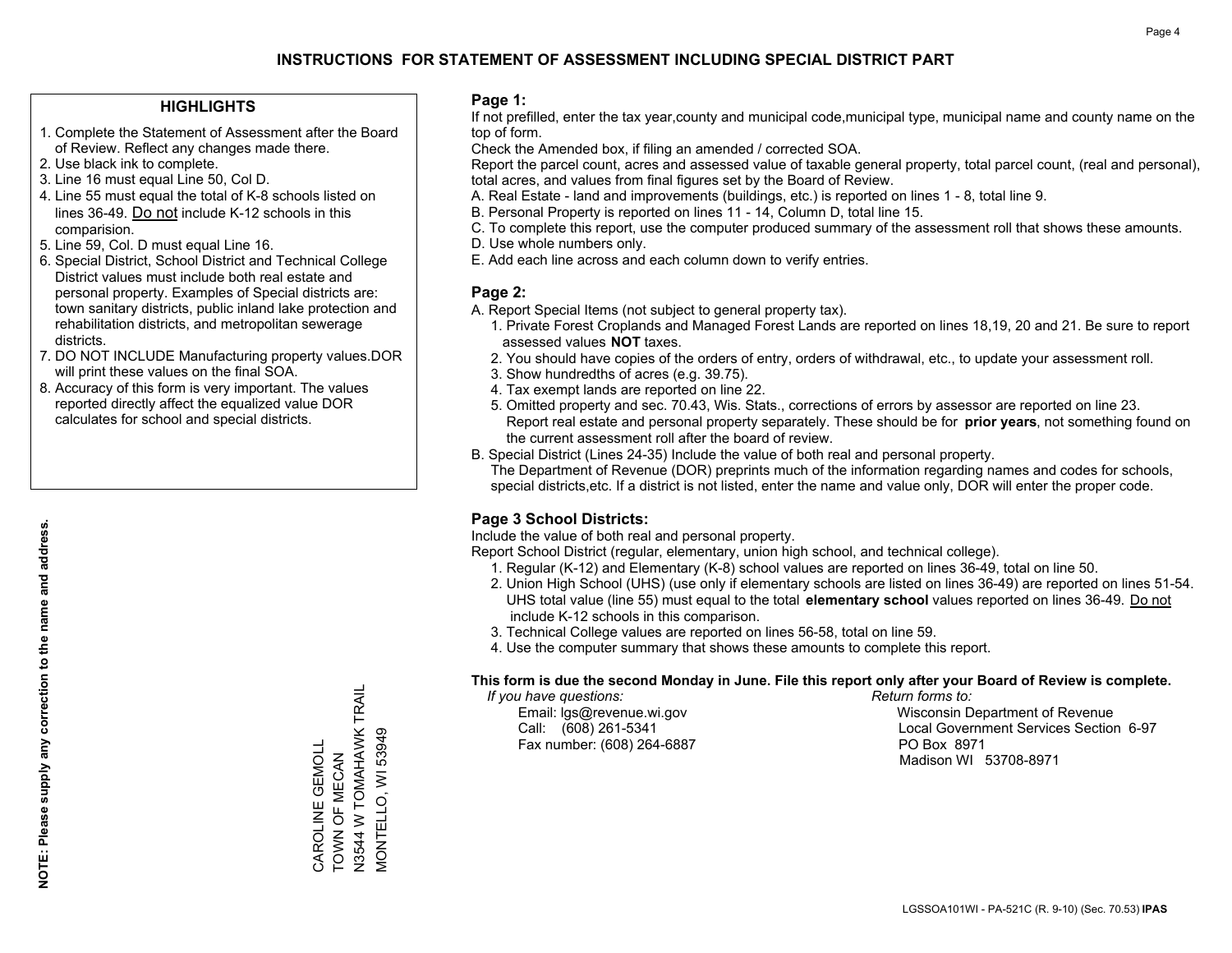**STATEMENT OF ASSESSMENT FOR 2016** 

| -39      | 012 | 1056    |
|----------|-----|---------|
| $\alpha$ | MUN | ACCT NO |

|                | <b>FOR</b>                                                                                                                                                                                   | <b>TOWN OF</b><br>OF                                         | <b>MONTELLO</b>                                      |          | <b>MARQUETTE COUNTY</b>      |                                |                                        | <b>WHEN COMPLETING THIS DOCUMENT</b>     |
|----------------|----------------------------------------------------------------------------------------------------------------------------------------------------------------------------------------------|--------------------------------------------------------------|------------------------------------------------------|----------|------------------------------|--------------------------------|----------------------------------------|------------------------------------------|
|                |                                                                                                                                                                                              | Town - Village - City                                        | <b>Municipality Name</b>                             |          | <b>County Name</b>           |                                |                                        | DO NOT WRITE OVER X's OR IN SHADED AREAS |
| Line<br>No.    | <b>REAL ESTATE</b><br>(See Lines 18 - 22 for                                                                                                                                                 |                                                              | PARCEL COUNT<br>TOTAL LAND IMPROVEMENTS NUMBERS ONLY |          | NO. OF ACRES<br><b>WHOLE</b> | <b>VALUE OF</b><br><b>LAND</b> | <b>VALUE OF</b><br><b>IMPROVEMENTS</b> | TOTAL VALUE OF LAND<br>AND IMPROVEMENTS  |
|                |                                                                                                                                                                                              | other Real Estate)                                           | Col. A                                               | Col. B   | Col. C                       | Col. D                         | Col. E                                 | Col. F                                   |
| $\mathbf 1$    |                                                                                                                                                                                              | <b>RESIDENTIAL - Class 1</b>                                 | 1,147                                                | 799      | 2,388                        | 29,104,400                     | 85,462,600                             | 114,567,000                              |
| $\overline{2}$ |                                                                                                                                                                                              | <b>COMMERCIAL - Class 2</b>                                  | 48                                                   | 41       | 297                          | 1,583,500                      | 5,761,200                              | 7,344,700                                |
| 3              |                                                                                                                                                                                              | <b>MANUFACTURING - Class 3</b>                               | $\Omega$                                             | $\Omega$ | $\Omega$                     | 0                              |                                        | $\overline{0}$<br>0                      |
| 4              |                                                                                                                                                                                              | <b>AGRICULTURAL - Class 4</b>                                | 309                                                  |          | 5,592                        | 640,200                        |                                        | 640,200                                  |
| 5              |                                                                                                                                                                                              | <b>UNDEVELOPED - Class 5</b>                                 | 458                                                  |          | 7,379                        | 5,252,700                      |                                        | 5,252,700                                |
| 6              | AGRICULTURAL FOREST - Class 5m                                                                                                                                                               |                                                              | 101                                                  |          | 973                          | 1,266,000                      |                                        | 1,266,000                                |
| 7              |                                                                                                                                                                                              | FOREST LANDS - Class 6                                       | 99                                                   |          | 1,266                        | 3,924,700                      |                                        | 3,924,700                                |
| 8              |                                                                                                                                                                                              | OTHER - Class 7                                              | 57                                                   | 56       | 107                          | 527,200                        | 5,293,700                              | 5,820,900                                |
| 9              |                                                                                                                                                                                              | TOTAL - ALL COLUMNS                                          | 2,219                                                | 896      | 18,002                       | 42,298,700                     | 96,517,500                             | 138,816,200                              |
| 10             |                                                                                                                                                                                              | NUMBER OF PERSONAL PROPERTY ACCOUNTS IN ROLL                 |                                                      |          | 116                          | <b>LOCALLY ASSESSED</b>        | <b>MANUFACTURING</b>                   | <b>MERGED</b>                            |
| 11             |                                                                                                                                                                                              | BOATS AND OTHER WATERCRAFT NOT EXEMPT - Code 1               |                                                      |          |                              | 0                              | 0                                      | $\overline{0}$                           |
| 12             |                                                                                                                                                                                              | MACHINERY, TOOLS AND PATTERNS - Code 2                       |                                                      |          |                              | 180,600                        |                                        | 180,600<br>$\Omega$                      |
| 13             |                                                                                                                                                                                              | FURNITURE, FIXTURES AND EQUIPMENT - Code 3                   |                                                      |          |                              | 59,380                         |                                        | 0<br>59,380                              |
| 14             |                                                                                                                                                                                              | ALL OTHER PERSONAL PROPERTY NOT EXEMPT - Codes 4A, 4B, 4C    |                                                      |          |                              | 1,314,200                      |                                        | 0<br>1,314,200                           |
| 15             |                                                                                                                                                                                              | TOTAL OF PERSONAL PROPERTY NOT EXEMPT (Total of Lines 11-14) |                                                      |          |                              | 1,554,180                      |                                        | 1,554,180<br>0                           |
| 16             | AGGREGATE ASSESSED VALUE OF ALL PROPERTY SUBJECT TO THE GENERAL PROPERTY TAX (Total of Lines 9F and 15F)<br>MUST EQUAL TOTAL VALUE OF THE SCHOOL DISTRICTS (K-12 PLUS K-8) - Line 50, Col. F |                                                              |                                                      |          |                              |                                |                                        | 140,370,380                              |
| 17             | Name of Assessor<br>Telephone #<br><b>BOARD OF REVIEW</b><br>DATE OF FINAL ADJOURNMENT<br>05/13/2016<br><b>JAMES WARZYNSKI</b>                                                               |                                                              |                                                      |          |                              |                                | (608) 296-3308                         |                                          |

REMARKS

The Assessment Ratio to be used in calculating the estimated Fair Market Value on tax bills for this tax district is .955462122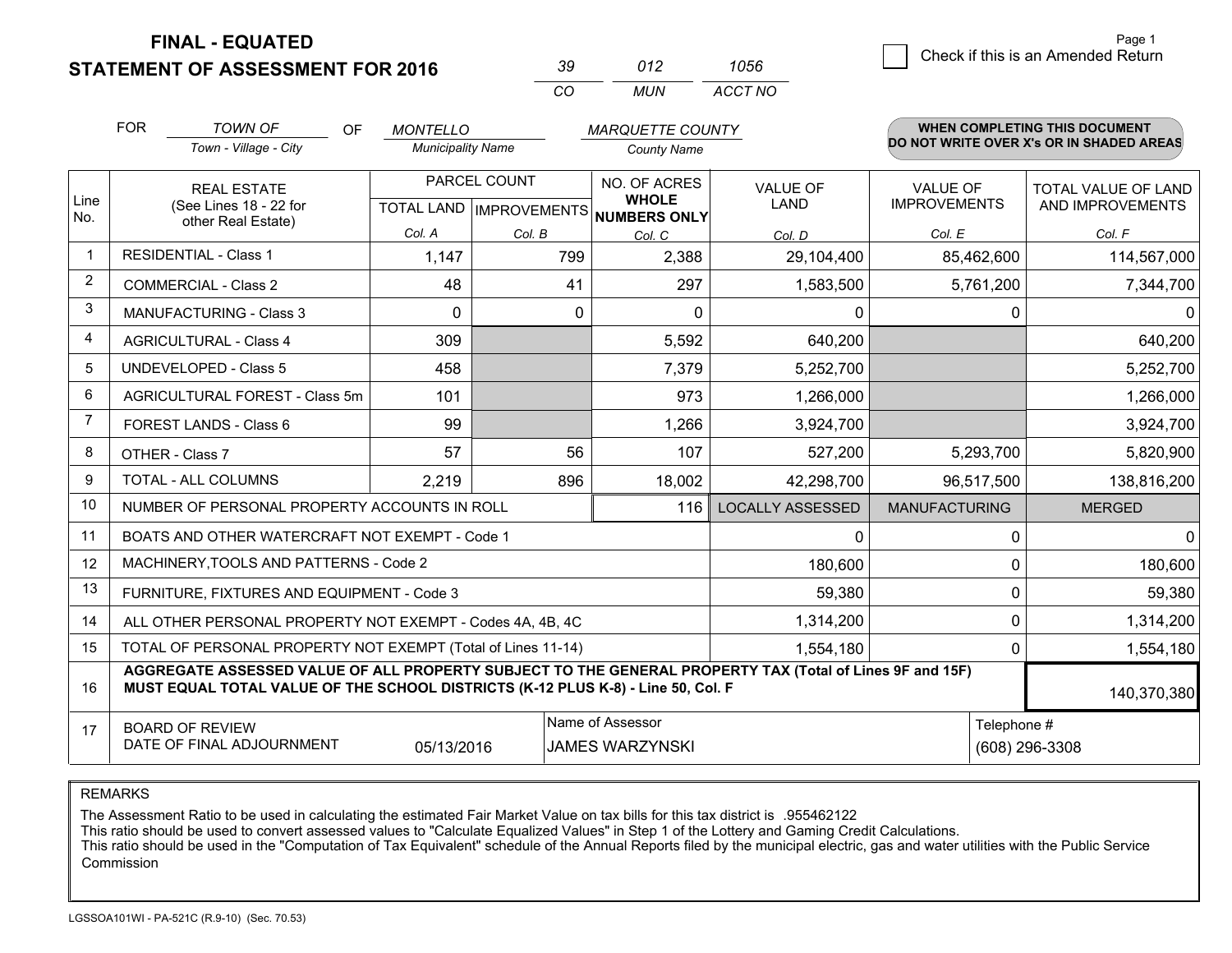*YEAR CO MUN ACCT NO* <sup>2016</sup> <sup>39</sup> <sup>012</sup> <sup>1056</sup>

Do not confuse FOREST LANDS (Line 7) with FOREST CROPS (in this section) - They are **NOT** the same

|    |                                                                                |                                             |  | Private Forest Crop - Reg Class @ 10¢ per acre                   |                                   | Private Forest Crop - Reg Class @ \$2.52 per acre             |                                                                              |                                    |                    |
|----|--------------------------------------------------------------------------------|---------------------------------------------|--|------------------------------------------------------------------|-----------------------------------|---------------------------------------------------------------|------------------------------------------------------------------------------|------------------------------------|--------------------|
| 18 | (a) PARCELS                                                                    | (b) ACRES                                   |  | (c) ASSESSED VALUE                                               |                                   | (d) PARCELS                                                   | (e) ACRES                                                                    |                                    | (f) ASSESSED VALUE |
|    | 3                                                                              | 87.67                                       |  | 271.700                                                          |                                   |                                                               |                                                                              |                                    |                    |
|    |                                                                                |                                             |  | Private Forest Crop - Special Class @ 20¢ per acre               |                                   |                                                               | Entered Before 2005 Managed Forest - Ferrous Mining CLOSED @ \$8.27 per acre |                                    |                    |
| 19 | (a) PARCELS                                                                    | (b) ACRES                                   |  | (c) ASSESSED VALUE                                               |                                   | (d) PARCELS                                                   | (e) ACRES                                                                    |                                    | (f) ASSESSED VALUE |
|    |                                                                                |                                             |  |                                                                  |                                   |                                                               |                                                                              |                                    |                    |
|    |                                                                                | Entered Before 2005 Managed Forest - OPEN @ |  | \$.79 per acre                                                   |                                   |                                                               | Entered Before 2005 Managed Forest - CLOSED @ \$1.87 per acre                |                                    |                    |
| 20 | (a) PARCELS                                                                    | (b) ACRES                                   |  | (c) ASSESSED VALUE                                               |                                   | (d) PARCELS                                                   | (e) ACRES                                                                    |                                    | (f) ASSESSED VALUE |
|    |                                                                                |                                             |  |                                                                  |                                   | 9                                                             | 135                                                                          |                                    | 418,500            |
|    |                                                                                | Entered After 2004 Managed Forest - OPEN @  |  | \$2.14 per acre                                                  |                                   | Entered After 2004 Managed Forest - CLOSED @ \$10.68 per acre |                                                                              | (f) ASSESSED VALUE                 |                    |
| 21 | (a) PARCELS                                                                    | (b) ACRES                                   |  |                                                                  | (d) PARCELS<br>(c) ASSESSED VALUE |                                                               | (e) ACRES                                                                    |                                    |                    |
|    |                                                                                |                                             |  |                                                                  |                                   |                                                               |                                                                              |                                    |                    |
|    |                                                                                | 64.29                                       |  | 199,300                                                          |                                   | 16                                                            | 419.31                                                                       |                                    | 1,190,300          |
|    | (a) County Forest Cropland Acres                                               |                                             |  | (b) Federal Acres                                                | (c) State Acres                   |                                                               |                                                                              | (d) County (NOT FOREST CROP) Acres |                    |
| 22 |                                                                                |                                             |  |                                                                  | 1,074.69                          |                                                               |                                                                              |                                    |                    |
|    |                                                                                |                                             |  | 181.97                                                           |                                   |                                                               | 26.71                                                                        |                                    | 185.32             |
|    |                                                                                |                                             |  | Assessed Value of Omitted Property From Prior Years (Sec. 70.44) |                                   |                                                               | Assessed Value of Sec. 70.43 Corrections of Errors by Assessors              |                                    |                    |
| 23 |                                                                                | (a) REAL ESTATE                             |  | (b) PERSONAL                                                     |                                   |                                                               | (c1) REAL ESTATE                                                             |                                    | (c2) PERSONAL      |
|    |                                                                                |                                             |  |                                                                  |                                   |                                                               |                                                                              |                                    |                    |
|    | Manufacturing Equated Value of Omitted Property From Prior Years (Sec. 70.995) |                                             |  |                                                                  |                                   |                                                               | Mfg. Equated Value of Sec.70.43 Corrections of Errors by Assessors           |                                    |                    |
|    |                                                                                | (d) REAL ESTATE                             |  | (e) PERSONAL                                                     |                                   | (f1) REAL ESTATE                                              |                                                                              | (f2) PERSONAL                      |                    |
|    |                                                                                |                                             |  |                                                                  |                                   |                                                               |                                                                              |                                    |                    |

## **SPECIAL DISTRICTS**

| <b>Line</b><br>No. | <b>Enter 6-digit</b><br><b>Special District</b><br>Code (Col. A) | <b>Account</b><br><b>Number</b><br>(Col. B) | <b>Special District Name</b><br>(Col. C) | <b>Locally Assessed Value</b><br>of Real Estate and<br>Personal Property (Col. D) | Mfg Value of Real Estate<br>and Personal Property<br>(Col. E) | <b>Merged Value of</b><br><b>Real Estate and</b><br>Personal Property (Col. F) |
|--------------------|------------------------------------------------------------------|---------------------------------------------|------------------------------------------|-----------------------------------------------------------------------------------|---------------------------------------------------------------|--------------------------------------------------------------------------------|
| 24                 | 398040                                                           | 0242                                        | MONTELLO LAKE PRO & REHAB DISTRICT       | 10,445,700                                                                        |                                                               | 10,445,700                                                                     |
| 25                 | 398080                                                           | 0246                                        | BUFFALO LAKE PRO & REHAB DISTRICT        | 20,688,600                                                                        |                                                               | 20,688,600                                                                     |
| 26                 | 398090                                                           | 0247                                        | KILBY LAKE DISTRICT                      | 763,600                                                                           |                                                               | 763,600                                                                        |
| 27                 | 398110                                                           | 0527                                        | WHITE LAKE MANAGEMENT DISTRICT           | 22,413,000                                                                        |                                                               | 22,413,000                                                                     |
| 28                 |                                                                  |                                             |                                          |                                                                                   |                                                               |                                                                                |
| 29                 |                                                                  |                                             |                                          |                                                                                   |                                                               |                                                                                |
| 30                 |                                                                  |                                             |                                          |                                                                                   |                                                               |                                                                                |
| 31                 |                                                                  |                                             |                                          |                                                                                   |                                                               |                                                                                |
| 32                 |                                                                  |                                             |                                          |                                                                                   |                                                               |                                                                                |
| 33                 |                                                                  |                                             |                                          |                                                                                   |                                                               |                                                                                |
| 34                 |                                                                  |                                             |                                          |                                                                                   |                                                               |                                                                                |
| 35                 |                                                                  |                                             |                                          |                                                                                   |                                                               |                                                                                |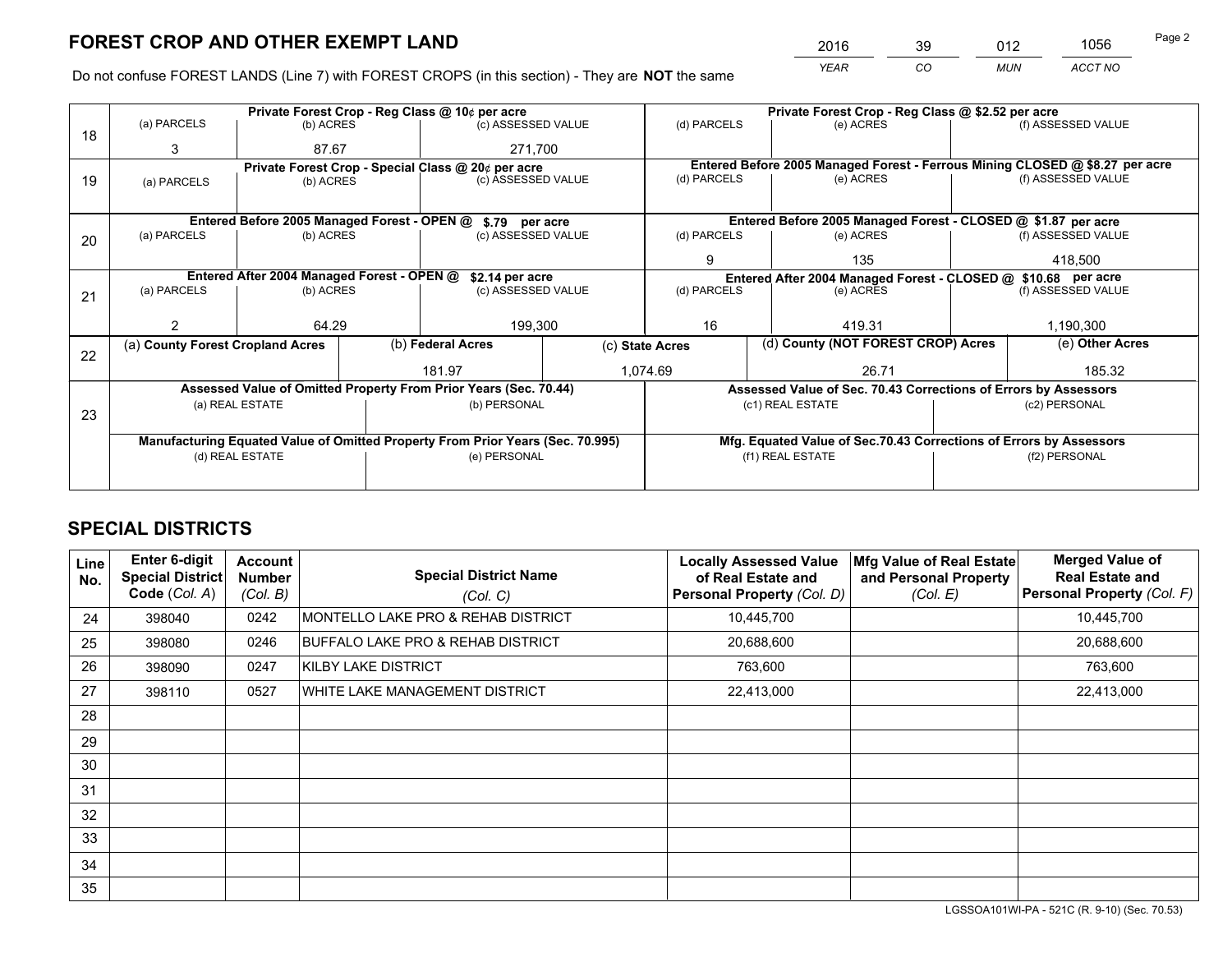|             |                                                          |                                             |                                                         |             | <b>YEAR</b>                                                                       | CO<br><b>MUN</b>                                              | ACCT NO                                                                        |
|-------------|----------------------------------------------------------|---------------------------------------------|---------------------------------------------------------|-------------|-----------------------------------------------------------------------------------|---------------------------------------------------------------|--------------------------------------------------------------------------------|
| Line<br>No. | Enter 6-digit<br><b>School District</b><br>Code (Col. A) | <b>Account</b><br><b>Number</b><br>(Col. B) | <b>School District Name</b><br>(Col. C)                 |             | <b>Locally Assessed Value</b><br>of Real Estate and<br>Personal Property (Col. D) | Mfg Value of Real Estate<br>and Personal Property<br>(Col. E) | <b>Merged Value of</b><br><b>Real Estate and</b><br>Personal Property (Col. F) |
|             | A. SCHOOL DISTRICTS (K-8 and K-12)                       |                                             |                                                         |             |                                                                                   |                                                               |                                                                                |
| 36          | 243325                                                   | 0152                                        | <b>SCH D OF MARKESAN</b>                                |             | 1,692,800                                                                         |                                                               | 1,692,800                                                                      |
| 37          | 393689                                                   | 0231                                        | <b>SCH D OF MONTELLO</b>                                |             | 138,677,580                                                                       |                                                               | 138,677,580                                                                    |
| 38          |                                                          |                                             |                                                         |             |                                                                                   |                                                               |                                                                                |
| 39          |                                                          |                                             |                                                         |             |                                                                                   |                                                               |                                                                                |
| 40          |                                                          |                                             |                                                         |             |                                                                                   |                                                               |                                                                                |
| 41          |                                                          |                                             |                                                         |             |                                                                                   |                                                               |                                                                                |
| 42          |                                                          |                                             |                                                         |             |                                                                                   |                                                               |                                                                                |
| 43          |                                                          |                                             |                                                         |             |                                                                                   |                                                               |                                                                                |
| 44          |                                                          |                                             |                                                         |             |                                                                                   |                                                               |                                                                                |
| 45          |                                                          |                                             |                                                         |             |                                                                                   |                                                               |                                                                                |
| 46          |                                                          |                                             |                                                         |             |                                                                                   |                                                               |                                                                                |
| 47          |                                                          |                                             |                                                         |             |                                                                                   |                                                               |                                                                                |
| 48          |                                                          |                                             |                                                         |             |                                                                                   |                                                               |                                                                                |
| 49          |                                                          |                                             |                                                         |             |                                                                                   |                                                               |                                                                                |
| 50          |                                                          |                                             | TOTAL ASSESSED VALUE OF SCHOOL DISTRICTS (K-8 and K-12) |             | 140,370,380                                                                       |                                                               | 140,370,380                                                                    |
|             | <b>B.</b><br><b>UNION HIGH SCHOOL DISTRICTS</b>          |                                             |                                                         |             |                                                                                   |                                                               |                                                                                |
| 51          |                                                          |                                             |                                                         |             |                                                                                   |                                                               |                                                                                |
| 52          |                                                          |                                             |                                                         |             |                                                                                   |                                                               |                                                                                |
| 53          |                                                          |                                             |                                                         |             |                                                                                   |                                                               |                                                                                |
| 54          |                                                          |                                             |                                                         |             |                                                                                   |                                                               |                                                                                |
| 55          |                                                          |                                             | TOTAL ASSESSED VALUE OF UNION HIGH SCHOOLS              |             |                                                                                   |                                                               |                                                                                |
|             | <b>TECHNICAL COLLEGE DISTRICTS</b><br>C.                 |                                             |                                                         |             |                                                                                   |                                                               |                                                                                |
| 56          | 000400                                                   | 0004                                        | MADISON AREA TECHNICAL COLLEGE                          | <b>MADN</b> | 138,677,580                                                                       |                                                               | 138,677,580                                                                    |
| 57          | 001000                                                   | 0009                                        | MORAINE PARK TECHNICAL COLLEGE                          | <b>FDLC</b> | 1,692,800                                                                         |                                                               | 1,692,800                                                                      |
| 58          |                                                          |                                             |                                                         |             |                                                                                   |                                                               |                                                                                |
| 59          |                                                          |                                             | TOTAL ASSESSED VALUE OF TECHNICAL COLLEGES              |             | 140,370,380                                                                       |                                                               | 140,370,380                                                                    |

39

012

 *I hereby certify, to the best of my knowledge and belief, this form is complete and correct.*

**SCHOOL DISTRICTS**

| Print name of preparer | Title                    |                | Date (MM / DD / CCYY) |
|------------------------|--------------------------|----------------|-----------------------|
|                        |                          |                |                       |
| Signature of preparer  | Contact Telephone Number | E-mail address |                       |
|                        | $\overline{\phantom{0}}$ |                |                       |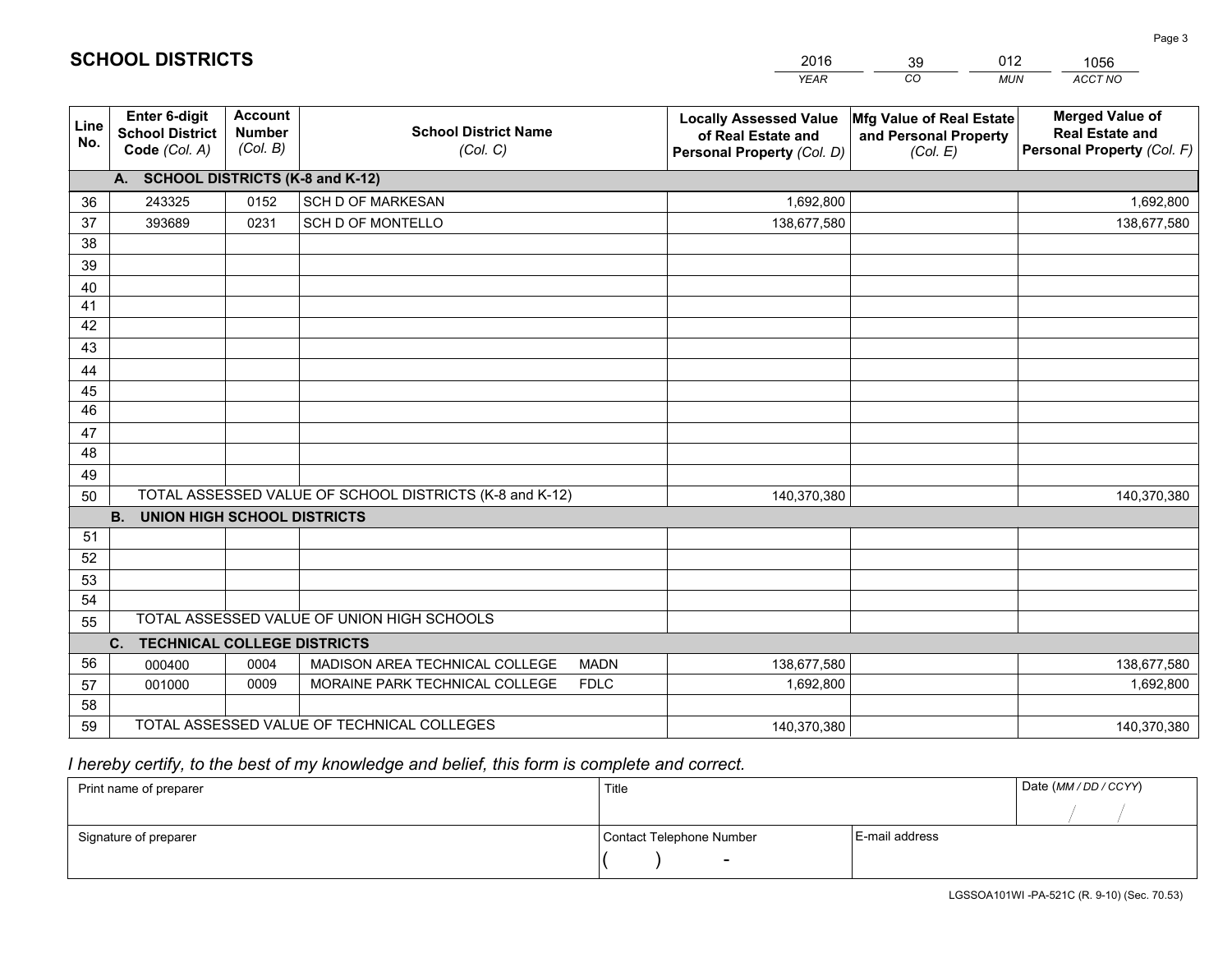### **HIGHLIGHTS**

- 1. Complete the Statement of Assessment after the Board of Review. Reflect any changes made there.
- 2. Use black ink to complete.
- 3. Line 16 must equal Line 50, Col D.
- 4. Line 55 must equal the total of K-8 schools listed on lines 36-49. Do not include K-12 schools in this comparision.
- 5. Line 59, Col. D must equal Line 16.
- 6. Special District, School District and Technical College District values must include both real estate and personal property. Examples of Special districts are: town sanitary districts, public inland lake protection and rehabilitation districts, and metropolitan sewerage districts.
- 7. DO NOT INCLUDE Manufacturing property values.DOR will print these values on the final SOA.

EILEEN NAPRALLA TOWN OF MONTELLO

EILEEN NAPRALLA<br>TOWN OF MONTELLO

PO BOX 463

PO BOX 463

MONTELLO, WI 53949 - 0463

VIONTELLO, WI 53949

 $-0463$ 

 8. Accuracy of this form is very important. The values reported directly affect the equalized value DOR calculates for school and special districts.

### **Page 1:**

 If not prefilled, enter the tax year,county and municipal code,municipal type, municipal name and county name on the top of form.

Check the Amended box, if filing an amended / corrected SOA.

 Report the parcel count, acres and assessed value of taxable general property, total parcel count, (real and personal), total acres, and values from final figures set by the Board of Review.

- A. Real Estate land and improvements (buildings, etc.) is reported on lines 1 8, total line 9.
- B. Personal Property is reported on lines 11 14, Column D, total line 15.
- C. To complete this report, use the computer produced summary of the assessment roll that shows these amounts.
- D. Use whole numbers only.
- E. Add each line across and each column down to verify entries.

### **Page 2:**

- A. Report Special Items (not subject to general property tax).
- 1. Private Forest Croplands and Managed Forest Lands are reported on lines 18,19, 20 and 21. Be sure to report assessed values **NOT** taxes.
- 2. You should have copies of the orders of entry, orders of withdrawal, etc., to update your assessment roll.
	- 3. Show hundredths of acres (e.g. 39.75).
- 4. Tax exempt lands are reported on line 22.
- 5. Omitted property and sec. 70.43, Wis. Stats., corrections of errors by assessor are reported on line 23. Report real estate and personal property separately. These should be for **prior years**, not something found on the current assessment roll after the board of review.
- B. Special District (Lines 24-35) Include the value of both real and personal property.
- The Department of Revenue (DOR) preprints much of the information regarding names and codes for schools, special districts,etc. If a district is not listed, enter the name and value only, DOR will enter the proper code.

### **Page 3 School Districts:**

Include the value of both real and personal property.

Report School District (regular, elementary, union high school, and technical college).

- 1. Regular (K-12) and Elementary (K-8) school values are reported on lines 36-49, total on line 50.
- 2. Union High School (UHS) (use only if elementary schools are listed on lines 36-49) are reported on lines 51-54. UHS total value (line 55) must equal to the total **elementary school** values reported on lines 36-49. Do notinclude K-12 schools in this comparison.
- 3. Technical College values are reported on lines 56-58, total on line 59.
- 4. Use the computer summary that shows these amounts to complete this report.

#### **This form is due the second Monday in June. File this report only after your Board of Review is complete.**

 *If you have questions: Return forms to:*

Fax number: (608) 264-6887 PO Box 8971

 Email: lgs@revenue.wi.gov Wisconsin Department of Revenue Call: (608) 261-5341 Local Government Services Section 6-97Madison WI 53708-8971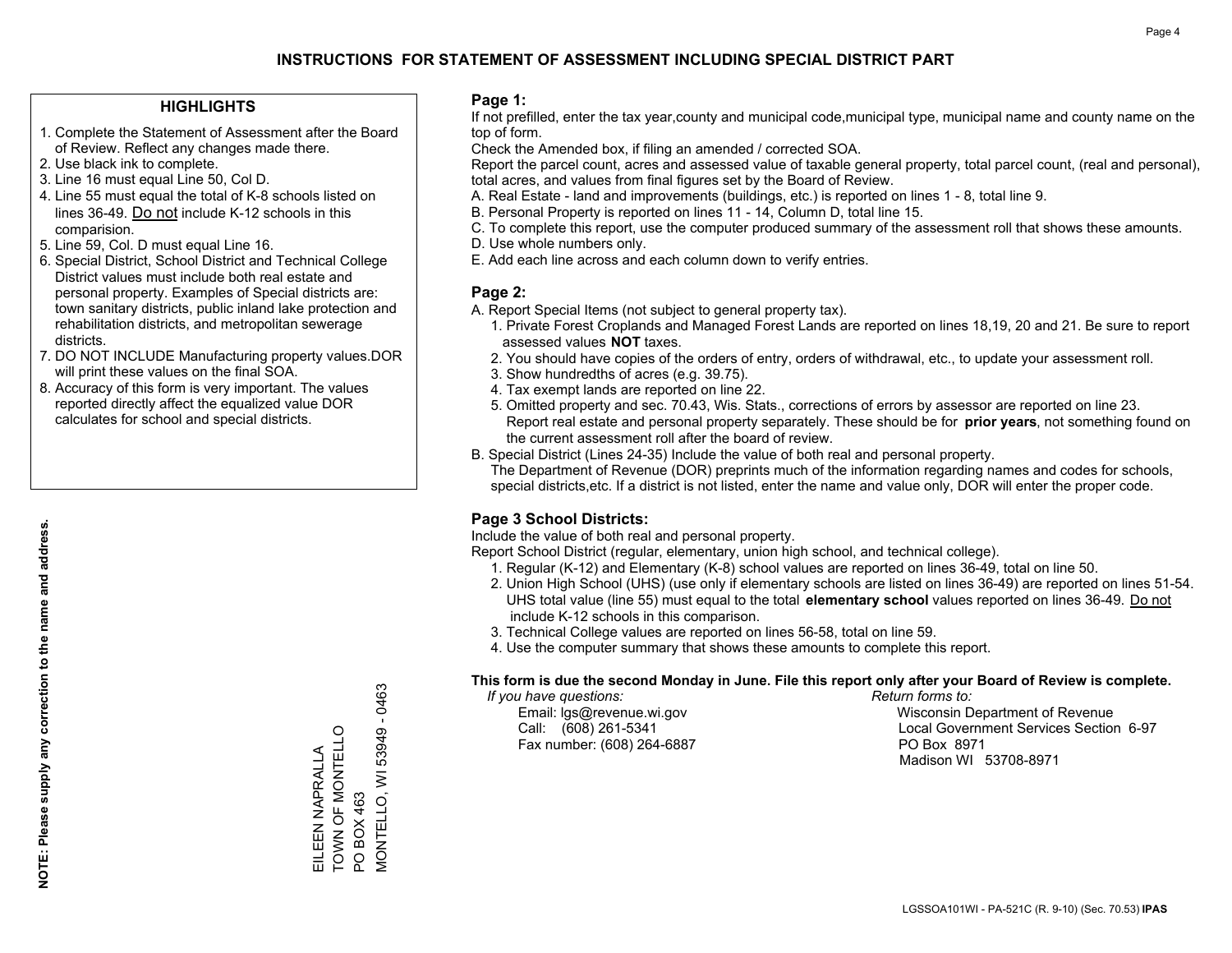**STATEMENT OF ASSESSMENT FOR 2016** 

| -30 | 014 | 1057    |
|-----|-----|---------|
| rη  | MUN | ACCT NO |

|                | <b>FOR</b>                                                                                                                                                                                   | <b>TOWN OF</b><br>OF                                               | <b>MOUNDVILLE</b>                         |        | <b>MARQUETTE COUNTY</b>                      |                         |                                        | WHEN COMPLETING THIS DOCUMENT                  |
|----------------|----------------------------------------------------------------------------------------------------------------------------------------------------------------------------------------------|--------------------------------------------------------------------|-------------------------------------------|--------|----------------------------------------------|-------------------------|----------------------------------------|------------------------------------------------|
|                |                                                                                                                                                                                              | Town - Village - City                                              | <b>Municipality Name</b>                  |        | <b>County Name</b>                           |                         |                                        | DO NOT WRITE OVER X's OR IN SHADED AREAS       |
| Line<br>No.    |                                                                                                                                                                                              | <b>REAL ESTATE</b><br>(See Lines 18 - 22 for<br>other Real Estate) | PARCEL COUNT<br>TOTAL LAND   IMPROVEMENTS |        | NO. OF ACRES<br><b>WHOLE</b><br>NUMBERS ONLY | <b>VALUE OF</b><br>LAND | <b>VALUE OF</b><br><b>IMPROVEMENTS</b> | <b>TOTAL VALUE OF LAND</b><br>AND IMPROVEMENTS |
|                |                                                                                                                                                                                              |                                                                    | Col. A                                    | Col. B | Col. C                                       | Col. D                  | Col. E                                 | Col. F                                         |
| -1             |                                                                                                                                                                                              | <b>RESIDENTIAL - Class 1</b>                                       | 263                                       | 224    | 659                                          | 3,598,800               | 22,572,500                             | 26,171,300                                     |
| $\overline{2}$ |                                                                                                                                                                                              | <b>COMMERCIAL - Class 2</b>                                        | 8                                         | 7      | 57                                           | 312,800                 | 4,448,100                              | 4,760,900                                      |
| 3              |                                                                                                                                                                                              | <b>MANUFACTURING - Class 3</b>                                     | $\mathbf{0}$                              | 0      | $\Omega$                                     | 0                       | 0                                      | 0                                              |
| 4              |                                                                                                                                                                                              | <b>AGRICULTURAL - Class 4</b>                                      | 308                                       |        | 6,575                                        | 963,500                 |                                        | 963,500                                        |
| 5              |                                                                                                                                                                                              | <b>UNDEVELOPED - Class 5</b>                                       | 264                                       |        | 3.083                                        | 2,026,300               |                                        | 2,026,300                                      |
| 6              | AGRICULTURAL FOREST - Class 5m                                                                                                                                                               |                                                                    | 106                                       |        | 1,447                                        | 2,122,600               |                                        | 2,122,600                                      |
| $\overline{7}$ |                                                                                                                                                                                              | FOREST LANDS - Class 6                                             | 101                                       |        | 1,506                                        | 4,499,900               |                                        | 4,499,900                                      |
| 8              |                                                                                                                                                                                              | OTHER - Class 7                                                    | 33                                        | 33     | 50                                           | 339,300                 | 3,254,900                              | 3,594,200                                      |
| 9              |                                                                                                                                                                                              | TOTAL - ALL COLUMNS                                                | 1,083                                     | 264    | 13,377                                       | 13,863,200              | 30,275,500                             | 44,138,700                                     |
| 10             |                                                                                                                                                                                              | NUMBER OF PERSONAL PROPERTY ACCOUNTS IN ROLL                       |                                           |        | 15                                           | <b>LOCALLY ASSESSED</b> | <b>MANUFACTURING</b>                   | <b>MERGED</b>                                  |
| 11             |                                                                                                                                                                                              | BOATS AND OTHER WATERCRAFT NOT EXEMPT - Code 1                     |                                           |        |                                              | 0                       | $\mathbf 0$                            | $\mathbf{0}$                                   |
| 12             |                                                                                                                                                                                              | MACHINERY, TOOLS AND PATTERNS - Code 2                             |                                           |        |                                              | 3,400                   | $\mathbf 0$                            | 3,400                                          |
| 13             |                                                                                                                                                                                              | FURNITURE, FIXTURES AND EQUIPMENT - Code 3                         |                                           |        |                                              | 103,900                 | $\mathbf{0}$                           | 103,900                                        |
| 14             |                                                                                                                                                                                              | ALL OTHER PERSONAL PROPERTY NOT EXEMPT - Codes 4A, 4B, 4C          |                                           |        |                                              | 46,800                  | 0                                      | 46,800                                         |
| 15             |                                                                                                                                                                                              | TOTAL OF PERSONAL PROPERTY NOT EXEMPT (Total of Lines 11-14)       |                                           |        |                                              | 154,100                 | $\Omega$                               | 154,100                                        |
| 16             | AGGREGATE ASSESSED VALUE OF ALL PROPERTY SUBJECT TO THE GENERAL PROPERTY TAX (Total of Lines 9F and 15F)<br>MUST EQUAL TOTAL VALUE OF THE SCHOOL DISTRICTS (K-12 PLUS K-8) - Line 50, Col. F |                                                                    |                                           |        |                                              |                         |                                        | 44,292,800                                     |
| 17             |                                                                                                                                                                                              | <b>BOARD OF REVIEW</b><br>DATE OF FINAL ADJOURNMENT                | 05/17/2016                                |        | Name of Assessor<br><b>BOWMAR APPRAISAL</b>  |                         | Telephone #                            | (920) 733-5369                                 |
|                |                                                                                                                                                                                              |                                                                    |                                           |        |                                              |                         |                                        |                                                |

REMARKS

The Assessment Ratio to be used in calculating the estimated Fair Market Value on tax bills for this tax district is 1.064226796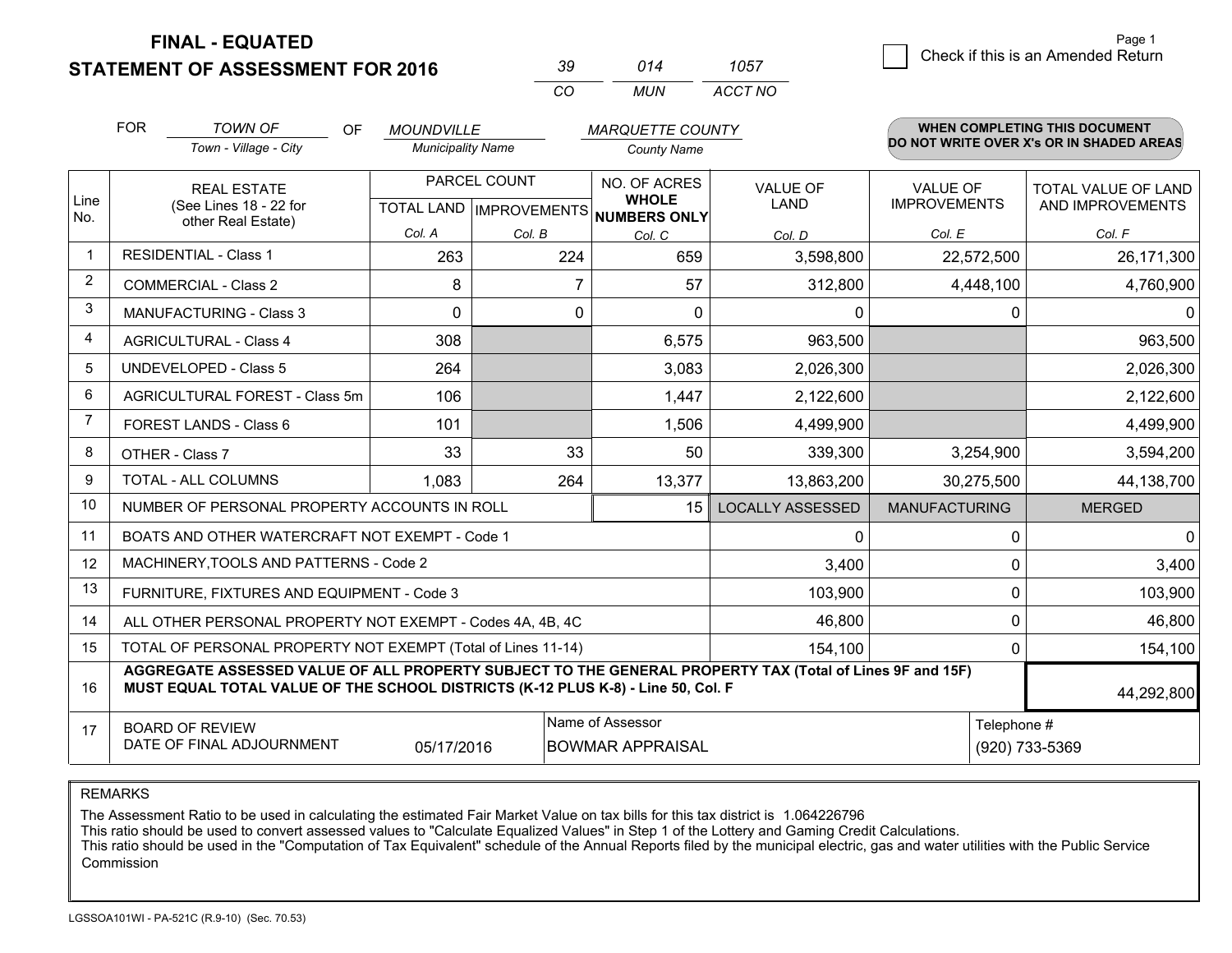*YEAR CO MUN ACCT NO* <sup>2016</sup> <sup>39</sup> <sup>014</sup> <sup>1057</sup>

Do not confuse FOREST LANDS (Line 7) with FOREST CROPS (in this section) - They are **NOT** the same

|    |                                                               |                                             |  | Private Forest Crop - Reg Class @ 10¢ per acre                                 |                                                                              | Private Forest Crop - Reg Class @ \$2.52 per acre     |                                                                    |               |                    |
|----|---------------------------------------------------------------|---------------------------------------------|--|--------------------------------------------------------------------------------|------------------------------------------------------------------------------|-------------------------------------------------------|--------------------------------------------------------------------|---------------|--------------------|
| 18 | (a) PARCELS                                                   | (b) ACRES                                   |  | (c) ASSESSED VALUE                                                             |                                                                              | (d) PARCELS                                           | (e) ACRES                                                          |               | (f) ASSESSED VALUE |
|    |                                                               |                                             |  |                                                                                |                                                                              |                                                       |                                                                    |               |                    |
|    | Private Forest Crop - Special Class @ 20¢ per acre            |                                             |  |                                                                                | Entered Before 2005 Managed Forest - Ferrous Mining CLOSED @ \$8.27 per acre |                                                       |                                                                    |               |                    |
| 19 | (a) PARCELS                                                   | (b) ACRES                                   |  | (c) ASSESSED VALUE                                                             |                                                                              | (d) PARCELS                                           | (e) ACRES                                                          |               | (f) ASSESSED VALUE |
|    |                                                               |                                             |  |                                                                                |                                                                              |                                                       |                                                                    |               |                    |
|    |                                                               | Entered Before 2005 Managed Forest - OPEN @ |  | \$.79 per acre                                                                 |                                                                              |                                                       | Entered Before 2005 Managed Forest - CLOSED @ \$1.87 per acre      |               |                    |
| 20 | (a) PARCELS                                                   | (b) ACRES                                   |  | (c) ASSESSED VALUE                                                             |                                                                              | (d) PARCELS                                           | (e) ACRES                                                          |               | (f) ASSESSED VALUE |
|    |                                                               |                                             |  |                                                                                |                                                                              | $12 \overline{ }$                                     | 375.98                                                             |               | 1,146,900          |
|    | Entered After 2004 Managed Forest - OPEN @<br>\$2.14 per acre |                                             |  |                                                                                |                                                                              |                                                       | Entered After 2004 Managed Forest - CLOSED @ \$10.68 per acre      |               |                    |
| 21 | (a) PARCELS                                                   | (b) ACRES                                   |  | (c) ASSESSED VALUE                                                             |                                                                              | (d) PARCELS                                           | (e) ACRES                                                          |               | (f) ASSESSED VALUE |
|    |                                                               |                                             |  |                                                                                |                                                                              |                                                       |                                                                    |               |                    |
|    |                                                               |                                             |  |                                                                                |                                                                              | 14                                                    | 352.63                                                             |               | 913,500            |
| 22 | (a) County Forest Cropland Acres                              |                                             |  | (b) Federal Acres                                                              |                                                                              | (d) County (NOT FOREST CROP) Acres<br>(c) State Acres |                                                                    |               | (e) Other Acres    |
|    |                                                               |                                             |  |                                                                                | 419.03                                                                       |                                                       |                                                                    |               | 57.52              |
|    |                                                               |                                             |  | Assessed Value of Omitted Property From Prior Years (Sec. 70.44)               |                                                                              |                                                       | Assessed Value of Sec. 70.43 Corrections of Errors by Assessors    |               |                    |
|    |                                                               | (a) REAL ESTATE                             |  | (b) PERSONAL                                                                   |                                                                              |                                                       | (c1) REAL ESTATE                                                   |               | (c2) PERSONAL      |
| 23 |                                                               |                                             |  |                                                                                |                                                                              |                                                       |                                                                    |               |                    |
|    |                                                               |                                             |  | Manufacturing Equated Value of Omitted Property From Prior Years (Sec. 70.995) |                                                                              |                                                       | Mfg. Equated Value of Sec.70.43 Corrections of Errors by Assessors |               |                    |
|    |                                                               | (d) REAL ESTATE                             |  | (e) PERSONAL                                                                   |                                                                              | (f1) REAL ESTATE                                      |                                                                    | (f2) PERSONAL |                    |
|    |                                                               |                                             |  |                                                                                |                                                                              |                                                       |                                                                    |               |                    |

# **SPECIAL DISTRICTS**

| Line<br>No. | Enter 6-digit<br>Special District<br>Code (Col. A) | <b>Account</b><br><b>Number</b> | <b>Special District Name</b> | <b>Locally Assessed Value</b><br>of Real Estate and | Mfg Value of Real Estate<br>and Personal Property | <b>Merged Value of</b><br><b>Real Estate and</b><br>Personal Property (Col. F) |
|-------------|----------------------------------------------------|---------------------------------|------------------------------|-----------------------------------------------------|---------------------------------------------------|--------------------------------------------------------------------------------|
|             |                                                    | (Col. B)                        | (Col. C)                     | Personal Property (Col. D)                          | (Col. E)                                          |                                                                                |
| 24          |                                                    |                                 |                              |                                                     |                                                   |                                                                                |
| 25          |                                                    |                                 |                              |                                                     |                                                   |                                                                                |
| 26          |                                                    |                                 |                              |                                                     |                                                   |                                                                                |
| 27          |                                                    |                                 |                              |                                                     |                                                   |                                                                                |
| 28          |                                                    |                                 |                              |                                                     |                                                   |                                                                                |
| 29          |                                                    |                                 |                              |                                                     |                                                   |                                                                                |
| 30          |                                                    |                                 |                              |                                                     |                                                   |                                                                                |
| 31          |                                                    |                                 |                              |                                                     |                                                   |                                                                                |
| 32          |                                                    |                                 |                              |                                                     |                                                   |                                                                                |
| 33          |                                                    |                                 |                              |                                                     |                                                   |                                                                                |
| 34          |                                                    |                                 |                              |                                                     |                                                   |                                                                                |
| 35          |                                                    |                                 |                              |                                                     |                                                   |                                                                                |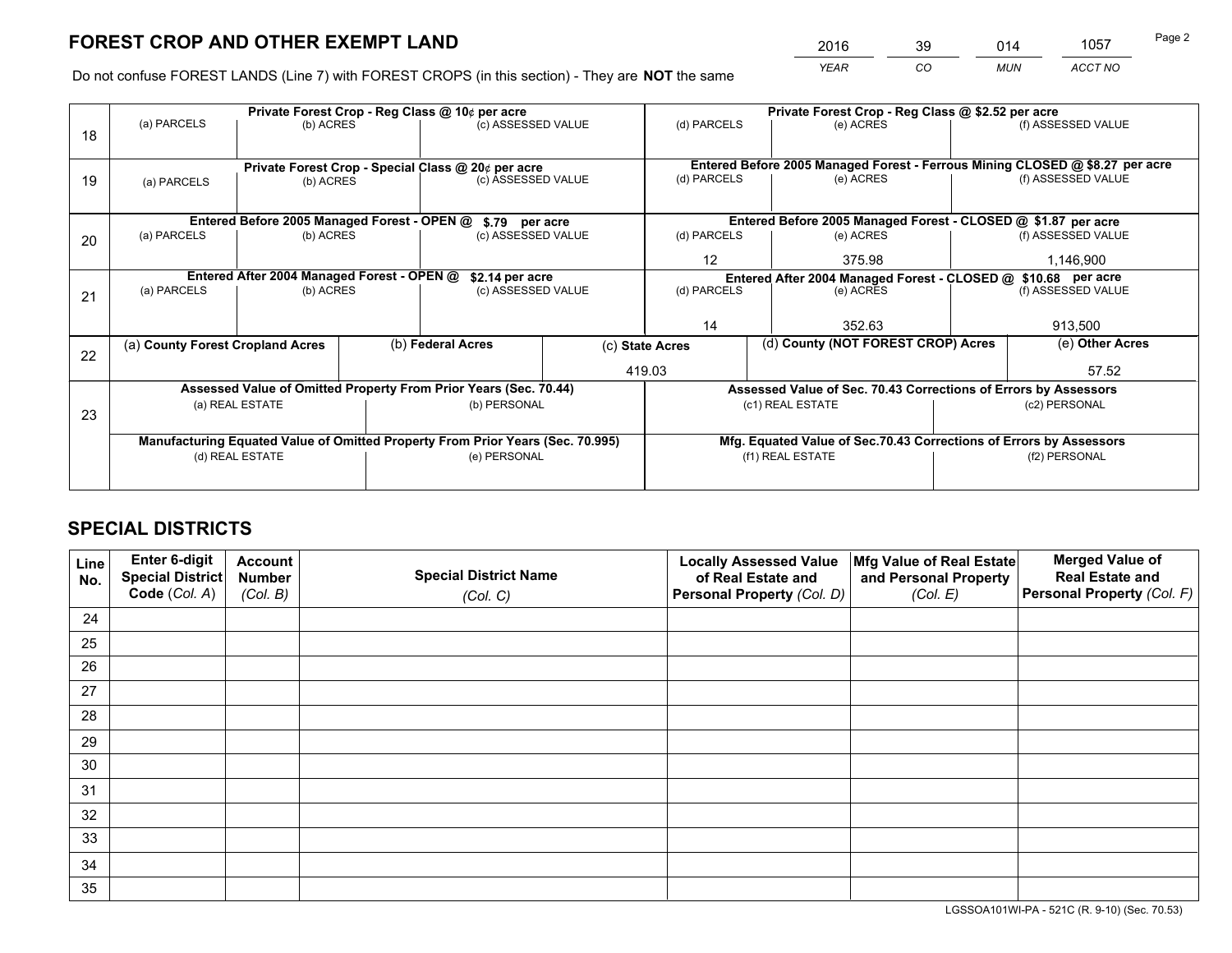|             |                                                                 |                                             |                                                         | <b>YEAR</b>                                                                       | CO<br><b>MUN</b>                                              | ACCT NO                                                                        |
|-------------|-----------------------------------------------------------------|---------------------------------------------|---------------------------------------------------------|-----------------------------------------------------------------------------------|---------------------------------------------------------------|--------------------------------------------------------------------------------|
| Line<br>No. | <b>Enter 6-digit</b><br><b>School District</b><br>Code (Col. A) | <b>Account</b><br><b>Number</b><br>(Col. B) | <b>School District Name</b><br>(Col. C)                 | <b>Locally Assessed Value</b><br>of Real Estate and<br>Personal Property (Col. D) | Mfg Value of Real Estate<br>and Personal Property<br>(Col. E) | <b>Merged Value of</b><br><b>Real Estate and</b><br>Personal Property (Col. F) |
|             | A. SCHOOL DISTRICTS (K-8 and K-12)                              |                                             |                                                         |                                                                                   |                                                               |                                                                                |
| 36          | 114501                                                          | 0073                                        | SCH D OF PORTAGE COMMUNITY                              | 44,292,800                                                                        |                                                               | 44,292,800                                                                     |
| 37          |                                                                 |                                             |                                                         |                                                                                   |                                                               |                                                                                |
| 38          |                                                                 |                                             |                                                         |                                                                                   |                                                               |                                                                                |
| 39          |                                                                 |                                             |                                                         |                                                                                   |                                                               |                                                                                |
| 40          |                                                                 |                                             |                                                         |                                                                                   |                                                               |                                                                                |
| 41<br>42    |                                                                 |                                             |                                                         |                                                                                   |                                                               |                                                                                |
| 43          |                                                                 |                                             |                                                         |                                                                                   |                                                               |                                                                                |
| 44          |                                                                 |                                             |                                                         |                                                                                   |                                                               |                                                                                |
| 45          |                                                                 |                                             |                                                         |                                                                                   |                                                               |                                                                                |
| 46          |                                                                 |                                             |                                                         |                                                                                   |                                                               |                                                                                |
| 47          |                                                                 |                                             |                                                         |                                                                                   |                                                               |                                                                                |
| 48          |                                                                 |                                             |                                                         |                                                                                   |                                                               |                                                                                |
| 49          |                                                                 |                                             |                                                         |                                                                                   |                                                               |                                                                                |
| 50          |                                                                 |                                             | TOTAL ASSESSED VALUE OF SCHOOL DISTRICTS (K-8 and K-12) | 44,292,800                                                                        |                                                               | 44,292,800                                                                     |
|             | <b>B.</b><br><b>UNION HIGH SCHOOL DISTRICTS</b>                 |                                             |                                                         |                                                                                   |                                                               |                                                                                |
| 51          |                                                                 |                                             |                                                         |                                                                                   |                                                               |                                                                                |
| 52          |                                                                 |                                             |                                                         |                                                                                   |                                                               |                                                                                |
| 53          |                                                                 |                                             |                                                         |                                                                                   |                                                               |                                                                                |
| 54          |                                                                 |                                             | TOTAL ASSESSED VALUE OF UNION HIGH SCHOOLS              |                                                                                   |                                                               |                                                                                |
| 55          |                                                                 |                                             |                                                         |                                                                                   |                                                               |                                                                                |
| 56          | <b>TECHNICAL COLLEGE DISTRICTS</b><br>C.                        |                                             |                                                         |                                                                                   |                                                               |                                                                                |
| 57          | 000400                                                          | 0004                                        | MADISON AREA TECHNICAL COLLEGE<br><b>MADN</b>           | 44,292,800                                                                        |                                                               | 44,292,800                                                                     |
| 58          |                                                                 |                                             |                                                         |                                                                                   |                                                               |                                                                                |
| 59          |                                                                 |                                             | TOTAL ASSESSED VALUE OF TECHNICAL COLLEGES              | 44,292,800                                                                        |                                                               | 44,292,800                                                                     |

39

014

# *I hereby certify, to the best of my knowledge and belief, this form is complete and correct.*

**SCHOOL DISTRICTS**

| Print name of preparer | Title                    |                | Date (MM / DD / CCYY) |
|------------------------|--------------------------|----------------|-----------------------|
|                        |                          |                |                       |
| Signature of preparer  | Contact Telephone Number | E-mail address |                       |
|                        | $\overline{\phantom{0}}$ |                |                       |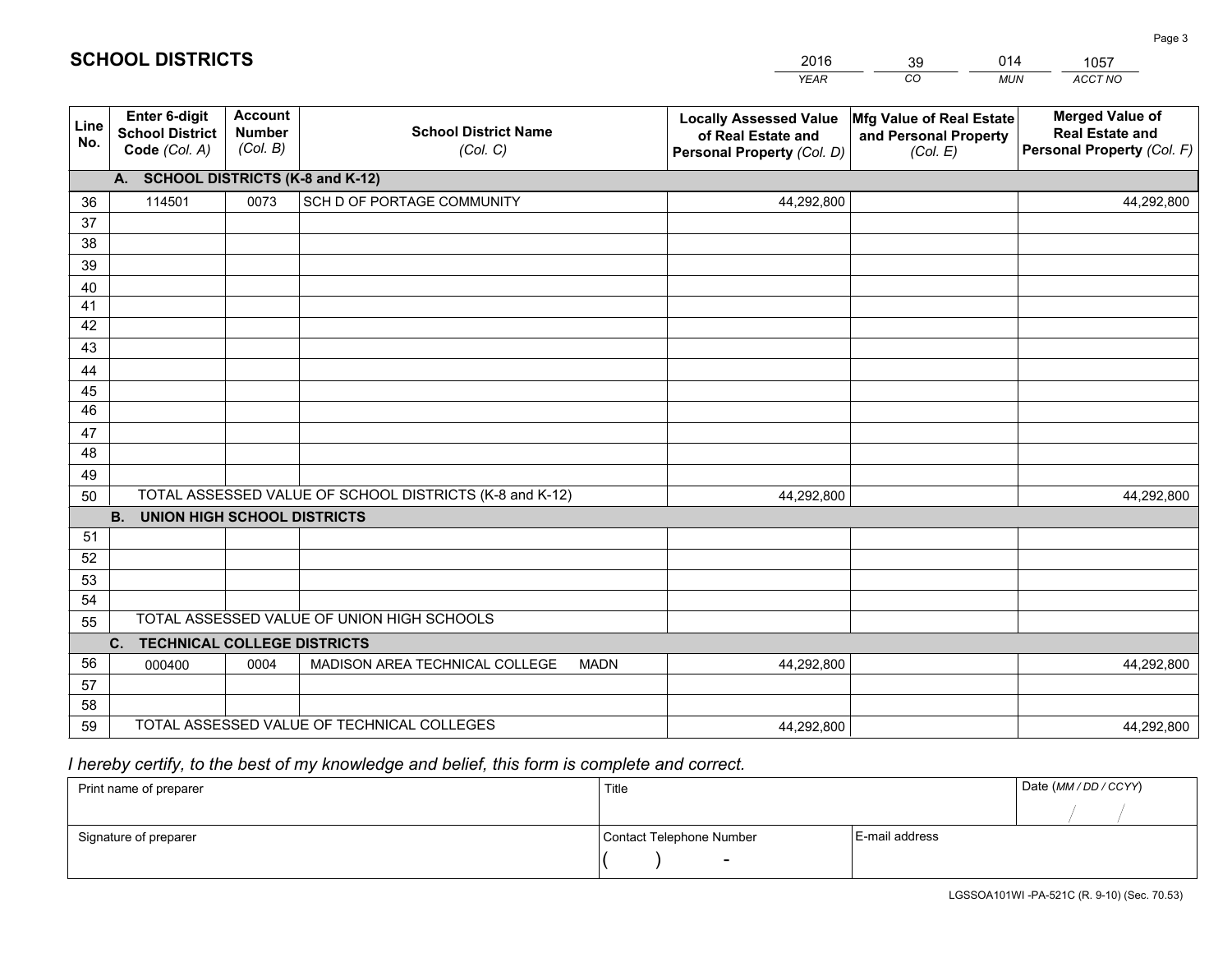### **HIGHLIGHTS**

- 1. Complete the Statement of Assessment after the Board of Review. Reflect any changes made there.
- 2. Use black ink to complete.
- 3. Line 16 must equal Line 50, Col D.
- 4. Line 55 must equal the total of K-8 schools listed on lines 36-49. Do not include K-12 schools in this comparision.
- 5. Line 59, Col. D must equal Line 16.
- 6. Special District, School District and Technical College District values must include both real estate and personal property. Examples of Special districts are: town sanitary districts, public inland lake protection and rehabilitation districts, and metropolitan sewerage districts.
- 7. DO NOT INCLUDE Manufacturing property values.DOR will print these values on the final SOA.
- 8. Accuracy of this form is very important. The values reported directly affect the equalized value DOR calculates for school and special districts.

### **Page 1:**

 If not prefilled, enter the tax year,county and municipal code,municipal type, municipal name and county name on the top of form.

Check the Amended box, if filing an amended / corrected SOA.

 Report the parcel count, acres and assessed value of taxable general property, total parcel count, (real and personal), total acres, and values from final figures set by the Board of Review.

- A. Real Estate land and improvements (buildings, etc.) is reported on lines 1 8, total line 9.
- B. Personal Property is reported on lines 11 14, Column D, total line 15.
- C. To complete this report, use the computer produced summary of the assessment roll that shows these amounts.
- D. Use whole numbers only.
- E. Add each line across and each column down to verify entries.

### **Page 2:**

- A. Report Special Items (not subject to general property tax).
- 1. Private Forest Croplands and Managed Forest Lands are reported on lines 18,19, 20 and 21. Be sure to report assessed values **NOT** taxes.
- 2. You should have copies of the orders of entry, orders of withdrawal, etc., to update your assessment roll.
	- 3. Show hundredths of acres (e.g. 39.75).
- 4. Tax exempt lands are reported on line 22.
- 5. Omitted property and sec. 70.43, Wis. Stats., corrections of errors by assessor are reported on line 23. Report real estate and personal property separately. These should be for **prior years**, not something found on the current assessment roll after the board of review.
- B. Special District (Lines 24-35) Include the value of both real and personal property.
- The Department of Revenue (DOR) preprints much of the information regarding names and codes for schools, special districts,etc. If a district is not listed, enter the name and value only, DOR will enter the proper code.

### **Page 3 School Districts:**

Include the value of both real and personal property.

Report School District (regular, elementary, union high school, and technical college).

- 1. Regular (K-12) and Elementary (K-8) school values are reported on lines 36-49, total on line 50.
- 2. Union High School (UHS) (use only if elementary schools are listed on lines 36-49) are reported on lines 51-54. UHS total value (line 55) must equal to the total **elementary school** values reported on lines 36-49. Do notinclude K-12 schools in this comparison.
- 3. Technical College values are reported on lines 56-58, total on line 59.
- 4. Use the computer summary that shows these amounts to complete this report.

#### **This form is due the second Monday in June. File this report only after your Board of Review is complete.**

 *If you have questions: Return forms to:*

Fax number: (608) 264-6887 PO Box 8971

 Email: lgs@revenue.wi.gov Wisconsin Department of Revenue Call: (608) 261-5341 Local Government Services Section 6-97Madison WI 53708-8971

TAMMY CUMMINGS<br>TOWN OF MOUNDVILLE TOWN OF MOUNDVILLE  $\mathbf{a}$ W6862 COUNTY ROAD P W6862 COUNTY ROAD TAMMY CUMMINGS

ENDEAVOR, WI 53930

ENDEAVOR, WI 53930

**NOTE: Please supply any correction to the name and address.**

NOTE: Please supply any correction to the name and address.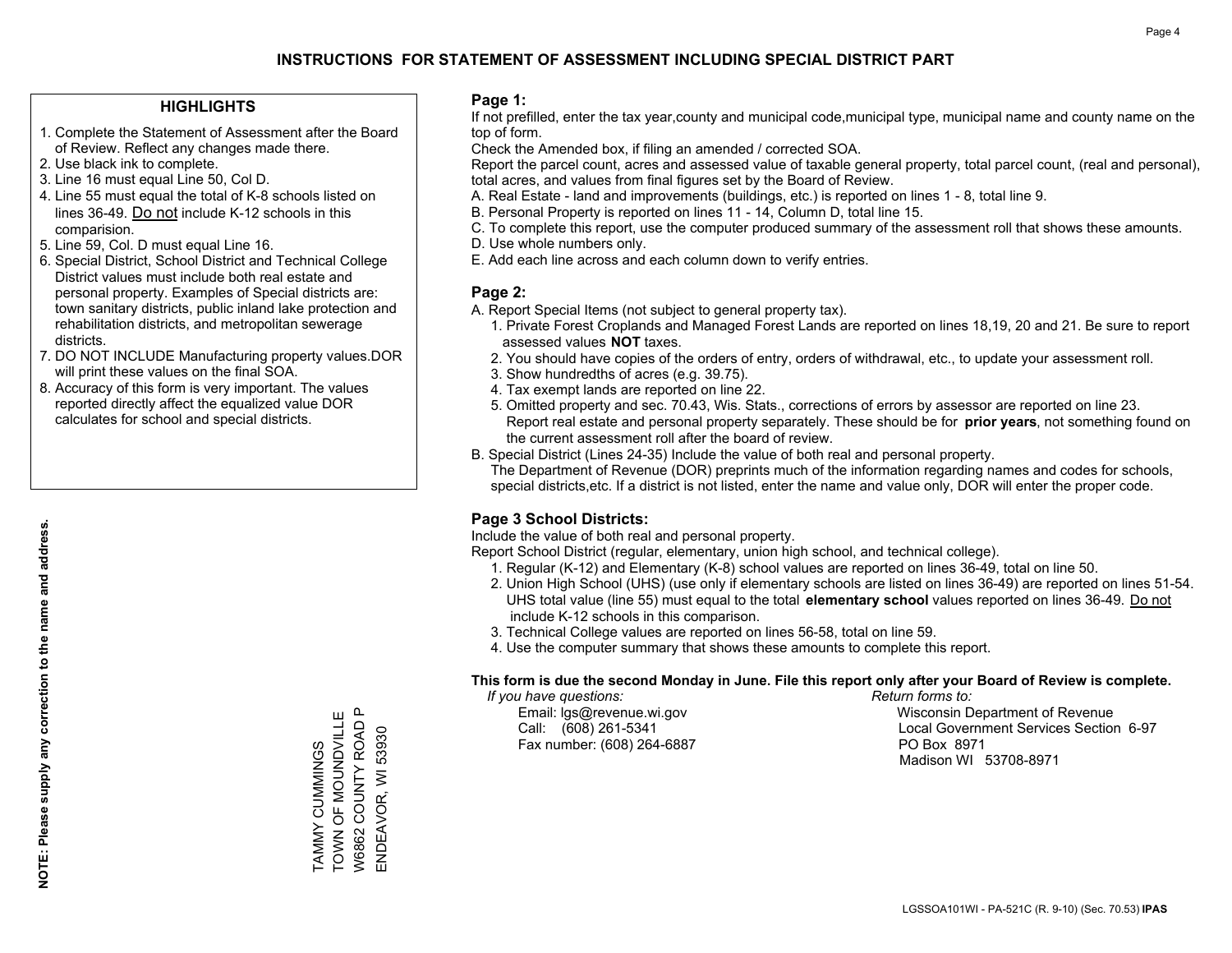**STATEMENT OF ASSESSMENT FOR 2016** 

| -39 | 016 | 1058    |
|-----|-----|---------|
| (   | MUN | ACCT NO |

|                | <b>FOR</b>                                                                                                                                                                                   | <b>TOWN OF</b><br>OF                                               | <b>NESHKORO</b>          |                                           | <b>MARQUETTE COUNTY</b>                      |                         |                                        | <b>WHEN COMPLETING THIS DOCUMENT</b>           |
|----------------|----------------------------------------------------------------------------------------------------------------------------------------------------------------------------------------------|--------------------------------------------------------------------|--------------------------|-------------------------------------------|----------------------------------------------|-------------------------|----------------------------------------|------------------------------------------------|
|                |                                                                                                                                                                                              | Town - Village - City                                              | <b>Municipality Name</b> |                                           | <b>County Name</b>                           |                         |                                        | DO NOT WRITE OVER X's OR IN SHADED AREAS       |
| Line<br>No.    |                                                                                                                                                                                              | <b>REAL ESTATE</b><br>(See Lines 18 - 22 for<br>other Real Estate) |                          | PARCEL COUNT<br>TOTAL LAND   IMPROVEMENTS | NO. OF ACRES<br><b>WHOLE</b><br>NUMBERS ONLY | <b>VALUE OF</b><br>LAND | <b>VALUE OF</b><br><b>IMPROVEMENTS</b> | <b>TOTAL VALUE OF LAND</b><br>AND IMPROVEMENTS |
|                |                                                                                                                                                                                              |                                                                    | Col. A                   | Col. B                                    | Col. C                                       | Col. D                  | Col. E                                 | Col. F                                         |
| $\mathbf 1$    |                                                                                                                                                                                              | <b>RESIDENTIAL - Class 1</b>                                       | 611                      | 542                                       | 1,402                                        | 23,916,100              | 47,608,100                             | 71,524,200                                     |
| 2              |                                                                                                                                                                                              | <b>COMMERCIAL - Class 2</b>                                        | 11                       | 11                                        | 23                                           | 125,100                 | 1,005,900                              | 1,131,000                                      |
| 3              |                                                                                                                                                                                              | MANUFACTURING - Class 3                                            | $\mathbf 0$              | 0                                         | 0                                            | 0                       | $\mathbf 0$                            | 0                                              |
| $\overline{4}$ |                                                                                                                                                                                              | <b>AGRICULTURAL - Class 4</b>                                      | 137                      |                                           | 1,865                                        | 228,000                 |                                        | 228,000                                        |
| 5              |                                                                                                                                                                                              | <b>UNDEVELOPED - Class 5</b>                                       | 366                      |                                           | 5,263                                        | 5,149,000               |                                        | 5,149,000                                      |
| 6              |                                                                                                                                                                                              | AGRICULTURAL FOREST - Class 5m                                     | 81                       |                                           | 831                                          | 1,198,800               |                                        | 1,198,800                                      |
| $\overline{7}$ |                                                                                                                                                                                              | FOREST LANDS - Class 6                                             | 181                      |                                           | 1,757                                        | 5,076,900               |                                        | 5,076,900                                      |
| 8              |                                                                                                                                                                                              | OTHER - Class 7                                                    | 26                       | 26                                        | 55                                           | 346,900                 | 1,664,800                              | 2,011,700                                      |
| 9              |                                                                                                                                                                                              | TOTAL - ALL COLUMNS                                                | 1,413                    | 579                                       | 11,196                                       | 36,040,800              | 50,278,800                             | 86,319,600                                     |
| 10             |                                                                                                                                                                                              | NUMBER OF PERSONAL PROPERTY ACCOUNTS IN ROLL                       |                          |                                           | g                                            | <b>LOCALLY ASSESSED</b> | <b>MANUFACTURING</b>                   | <b>MERGED</b>                                  |
| 11             |                                                                                                                                                                                              | BOATS AND OTHER WATERCRAFT NOT EXEMPT - Code 1                     |                          |                                           |                                              | 0                       | $\Omega$                               | $\mathbf{0}$                                   |
| 12             |                                                                                                                                                                                              | MACHINERY, TOOLS AND PATTERNS - Code 2                             |                          |                                           |                                              | 5,200                   | $\Omega$                               | 5,200                                          |
| 13             |                                                                                                                                                                                              | FURNITURE, FIXTURES AND EQUIPMENT - Code 3                         |                          |                                           |                                              | 1,000                   | $\mathbf{0}$                           | 1,000                                          |
| 14             |                                                                                                                                                                                              | ALL OTHER PERSONAL PROPERTY NOT EXEMPT - Codes 4A, 4B, 4C          |                          |                                           |                                              | 30,900                  | 0                                      | 30,900                                         |
| 15             |                                                                                                                                                                                              | TOTAL OF PERSONAL PROPERTY NOT EXEMPT (Total of Lines 11-14)       |                          |                                           |                                              | 37,100                  | $\mathbf{0}$                           | 37,100                                         |
| 16             | AGGREGATE ASSESSED VALUE OF ALL PROPERTY SUBJECT TO THE GENERAL PROPERTY TAX (Total of Lines 9F and 15F)<br>MUST EQUAL TOTAL VALUE OF THE SCHOOL DISTRICTS (K-12 PLUS K-8) - Line 50, Col. F |                                                                    |                          |                                           |                                              |                         |                                        | 86,356,700                                     |
| 17             |                                                                                                                                                                                              | <b>BOARD OF REVIEW</b>                                             |                          |                                           | Name of Assessor                             |                         | Telephone #                            |                                                |
|                | DATE OF FINAL ADJOURNMENT<br>05/23/2016<br>ASSOCIATED APPRAISAL CONSULTANTS<br>(920) 749-1995                                                                                                |                                                                    |                          |                                           |                                              |                         |                                        |                                                |

REMARKS

The Assessment Ratio to be used in calculating the estimated Fair Market Value on tax bills for this tax district is .98599167<br>This ratio should be used to convert assessed values to "Calculate Equalized Values" in Step 1 Commission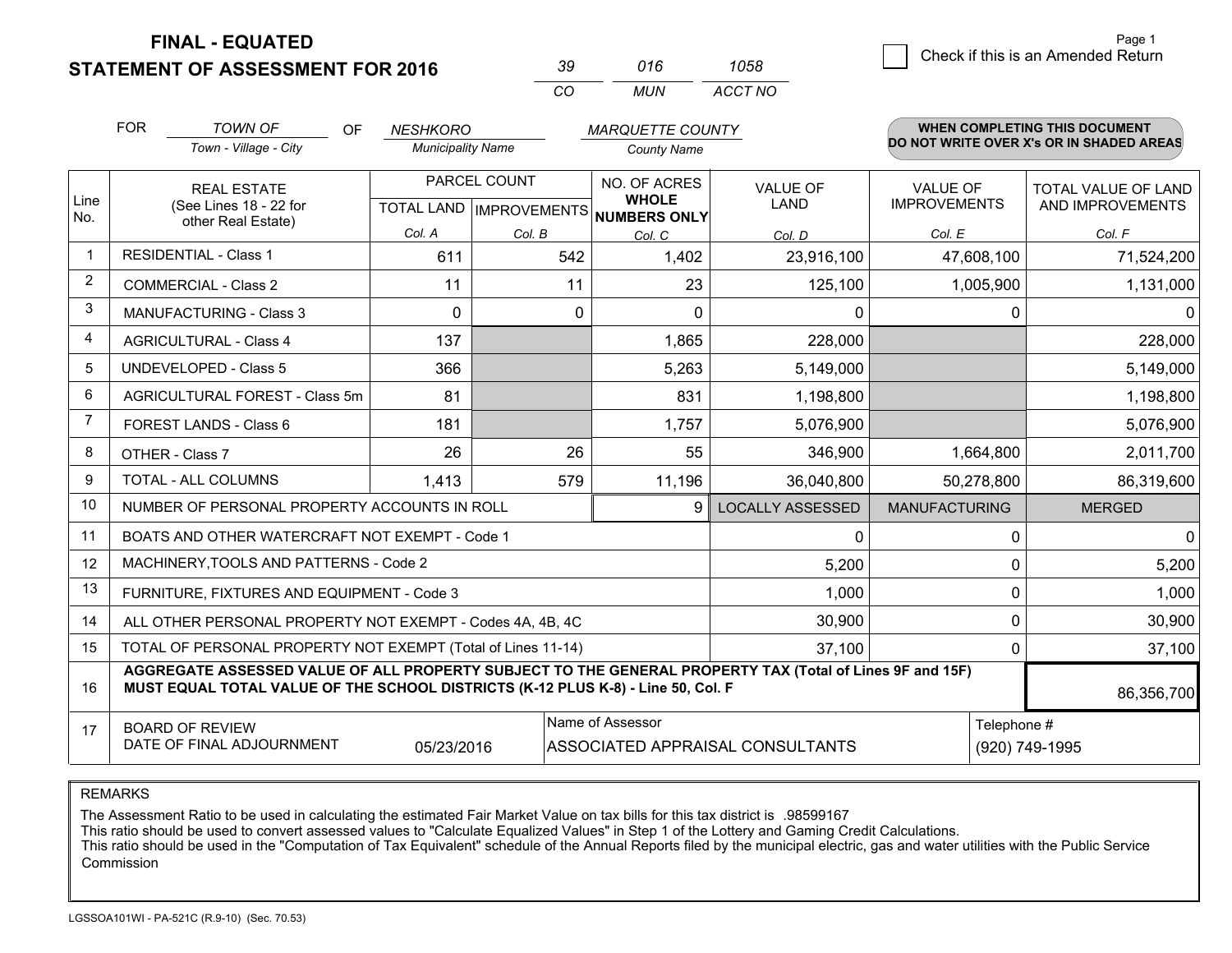*YEAR CO MUN ACCT NO* <sup>2016</sup> <sup>39</sup> <sup>016</sup> <sup>1058</sup>

Do not confuse FOREST LANDS (Line 7) with FOREST CROPS (in this section) - They are **NOT** the same

|    |                                                                                |                                             |  | Private Forest Crop - Reg Class @ 10¢ per acre                   |                 | Private Forest Crop - Reg Class @ \$2.52 per acre     |                                                                              |                                                                                     |                    |  |
|----|--------------------------------------------------------------------------------|---------------------------------------------|--|------------------------------------------------------------------|-----------------|-------------------------------------------------------|------------------------------------------------------------------------------|-------------------------------------------------------------------------------------|--------------------|--|
| 18 | (a) PARCELS                                                                    | (b) ACRES                                   |  | (c) ASSESSED VALUE                                               |                 | (d) PARCELS                                           | (e) ACRES                                                                    |                                                                                     | (f) ASSESSED VALUE |  |
|    |                                                                                |                                             |  |                                                                  |                 |                                                       |                                                                              |                                                                                     |                    |  |
|    |                                                                                |                                             |  | Private Forest Crop - Special Class @ 20¢ per acre               |                 |                                                       | Entered Before 2005 Managed Forest - Ferrous Mining CLOSED @ \$8.27 per acre |                                                                                     |                    |  |
| 19 | (a) PARCELS                                                                    | (b) ACRES                                   |  | (c) ASSESSED VALUE                                               |                 | (d) PARCELS                                           | (e) ACRES                                                                    |                                                                                     | (f) ASSESSED VALUE |  |
|    |                                                                                |                                             |  |                                                                  |                 |                                                       |                                                                              |                                                                                     |                    |  |
|    |                                                                                | Entered Before 2005 Managed Forest - OPEN @ |  | \$.79 per acre                                                   |                 |                                                       | Entered Before 2005 Managed Forest - CLOSED @ \$1.87 per acre                |                                                                                     |                    |  |
| 20 | (a) PARCELS                                                                    | (b) ACRES                                   |  | (c) ASSESSED VALUE                                               |                 | (d) PARCELS                                           | (e) ACRES                                                                    |                                                                                     | (f) ASSESSED VALUE |  |
|    |                                                                                |                                             |  |                                                                  |                 | 29                                                    | 528.59                                                                       |                                                                                     | 1,547,300          |  |
|    | Entered After 2004 Managed Forest - OPEN @                                     |                                             |  |                                                                  | \$2.14 per acre |                                                       |                                                                              | Entered After 2004 Managed Forest - CLOSED @ \$10.68 per acre<br>(f) ASSESSED VALUE |                    |  |
| 21 | (a) PARCELS                                                                    | (b) ACRES                                   |  | (c) ASSESSED VALUE                                               |                 | (d) PARCELS                                           | (e) ACRES                                                                    |                                                                                     |                    |  |
|    |                                                                                |                                             |  |                                                                  |                 |                                                       |                                                                              |                                                                                     |                    |  |
|    |                                                                                |                                             |  |                                                                  |                 | 31                                                    | 625.68                                                                       |                                                                                     | 1,617,700          |  |
| 22 | (a) County Forest Cropland Acres                                               |                                             |  | (b) Federal Acres                                                |                 | (d) County (NOT FOREST CROP) Acres<br>(c) State Acres |                                                                              |                                                                                     | (e) Other Acres    |  |
|    |                                                                                |                                             |  |                                                                  | 853.54          |                                                       | 1.95                                                                         |                                                                                     | 224.4              |  |
|    |                                                                                |                                             |  | Assessed Value of Omitted Property From Prior Years (Sec. 70.44) |                 |                                                       | Assessed Value of Sec. 70.43 Corrections of Errors by Assessors              |                                                                                     |                    |  |
|    |                                                                                | (a) REAL ESTATE                             |  | (b) PERSONAL                                                     |                 |                                                       | (c1) REAL ESTATE                                                             |                                                                                     | (c2) PERSONAL      |  |
| 23 |                                                                                |                                             |  |                                                                  |                 |                                                       |                                                                              |                                                                                     |                    |  |
|    | Manufacturing Equated Value of Omitted Property From Prior Years (Sec. 70.995) |                                             |  |                                                                  |                 |                                                       | Mfg. Equated Value of Sec.70.43 Corrections of Errors by Assessors           |                                                                                     |                    |  |
|    |                                                                                | (d) REAL ESTATE                             |  | (e) PERSONAL                                                     |                 | (f1) REAL ESTATE                                      |                                                                              |                                                                                     | (f2) PERSONAL      |  |
|    |                                                                                |                                             |  |                                                                  |                 |                                                       |                                                                              |                                                                                     |                    |  |

# **SPECIAL DISTRICTS**

| Line<br>No. | Enter 6-digit<br>Special District<br>Code (Col. A) | <b>Account</b><br><b>Number</b><br>(Col. B) | <b>Special District Name</b><br>(Col. C) | <b>Locally Assessed Value</b><br>of Real Estate and<br>Personal Property (Col. D) | Mfg Value of Real Estate<br>and Personal Property<br>(Col. E) | <b>Merged Value of</b><br><b>Real Estate and</b><br>Personal Property (Col. F) |
|-------------|----------------------------------------------------|---------------------------------------------|------------------------------------------|-----------------------------------------------------------------------------------|---------------------------------------------------------------|--------------------------------------------------------------------------------|
| 24          |                                                    |                                             |                                          |                                                                                   |                                                               |                                                                                |
| 25          |                                                    |                                             |                                          |                                                                                   |                                                               |                                                                                |
| 26          |                                                    |                                             |                                          |                                                                                   |                                                               |                                                                                |
| 27          |                                                    |                                             |                                          |                                                                                   |                                                               |                                                                                |
| 28          |                                                    |                                             |                                          |                                                                                   |                                                               |                                                                                |
| 29          |                                                    |                                             |                                          |                                                                                   |                                                               |                                                                                |
| 30          |                                                    |                                             |                                          |                                                                                   |                                                               |                                                                                |
| 31          |                                                    |                                             |                                          |                                                                                   |                                                               |                                                                                |
| 32          |                                                    |                                             |                                          |                                                                                   |                                                               |                                                                                |
| 33          |                                                    |                                             |                                          |                                                                                   |                                                               |                                                                                |
| 34          |                                                    |                                             |                                          |                                                                                   |                                                               |                                                                                |
| 35          |                                                    |                                             |                                          |                                                                                   |                                                               |                                                                                |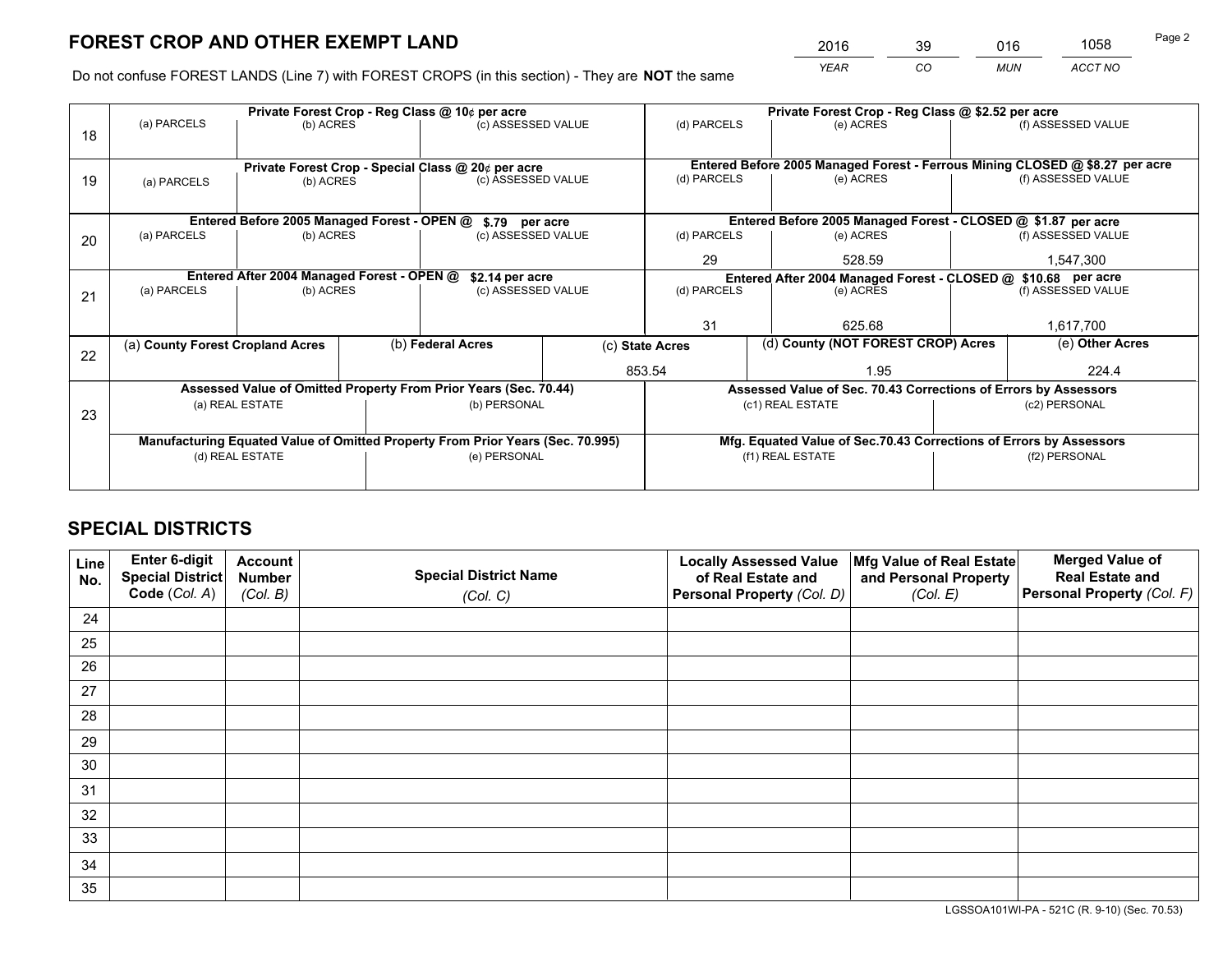|             |                                                          |                                             |                                                         | <b>YEAR</b>                                                                       | CO<br><b>MUN</b>                                              | ACCT NO                                                                        |
|-------------|----------------------------------------------------------|---------------------------------------------|---------------------------------------------------------|-----------------------------------------------------------------------------------|---------------------------------------------------------------|--------------------------------------------------------------------------------|
| Line<br>No. | Enter 6-digit<br><b>School District</b><br>Code (Col. A) | <b>Account</b><br><b>Number</b><br>(Col. B) | <b>School District Name</b><br>(Col. C)                 | <b>Locally Assessed Value</b><br>of Real Estate and<br>Personal Property (Col. D) | Mfg Value of Real Estate<br>and Personal Property<br>(Col. E) | <b>Merged Value of</b><br><b>Real Estate and</b><br>Personal Property (Col. F) |
|             | A. SCHOOL DISTRICTS (K-8 and K-12)                       |                                             |                                                         |                                                                                   |                                                               |                                                                                |
| 36          | 244606                                                   | 0153                                        | SCH D OF PRINCETON                                      | 14,302,700                                                                        |                                                               | 14,302,700                                                                     |
| 37          | 396335                                                   | 0232                                        | <b>SCH D OF WESTFIELD</b>                               | 72,054,000                                                                        |                                                               | 72,054,000                                                                     |
| 38          |                                                          |                                             |                                                         |                                                                                   |                                                               |                                                                                |
| 39          |                                                          |                                             |                                                         |                                                                                   |                                                               |                                                                                |
| 40          |                                                          |                                             |                                                         |                                                                                   |                                                               |                                                                                |
| 41          |                                                          |                                             |                                                         |                                                                                   |                                                               |                                                                                |
| 42          |                                                          |                                             |                                                         |                                                                                   |                                                               |                                                                                |
| 43          |                                                          |                                             |                                                         |                                                                                   |                                                               |                                                                                |
| 44          |                                                          |                                             |                                                         |                                                                                   |                                                               |                                                                                |
| 45          |                                                          |                                             |                                                         |                                                                                   |                                                               |                                                                                |
| 46          |                                                          |                                             |                                                         |                                                                                   |                                                               |                                                                                |
| 47          |                                                          |                                             |                                                         |                                                                                   |                                                               |                                                                                |
| 48          |                                                          |                                             |                                                         |                                                                                   |                                                               |                                                                                |
| 49          |                                                          |                                             |                                                         |                                                                                   |                                                               |                                                                                |
| 50          |                                                          |                                             | TOTAL ASSESSED VALUE OF SCHOOL DISTRICTS (K-8 and K-12) | 86,356,700                                                                        |                                                               | 86,356,700                                                                     |
|             | B <sub>1</sub><br><b>UNION HIGH SCHOOL DISTRICTS</b>     |                                             |                                                         |                                                                                   |                                                               |                                                                                |
| 51          |                                                          |                                             |                                                         |                                                                                   |                                                               |                                                                                |
| 52          |                                                          |                                             |                                                         |                                                                                   |                                                               |                                                                                |
| 53          |                                                          |                                             |                                                         |                                                                                   |                                                               |                                                                                |
| 54          |                                                          |                                             |                                                         |                                                                                   |                                                               |                                                                                |
| 55          |                                                          |                                             | TOTAL ASSESSED VALUE OF UNION HIGH SCHOOLS              |                                                                                   |                                                               |                                                                                |
|             | C. TECHNICAL COLLEGE DISTRICTS                           |                                             |                                                         |                                                                                   |                                                               |                                                                                |
| 56          | 000400                                                   | 0004                                        | MADISON AREA TECHNICAL COLLEGE<br><b>MADN</b>           | 72,054,000                                                                        |                                                               | 72,054,000                                                                     |
| 57          | 001000                                                   | 0009                                        | MORAINE PARK TECHNICAL COLLEGE<br><b>FDLC</b>           | 14,302,700                                                                        |                                                               | 14,302,700                                                                     |
| 58          |                                                          |                                             |                                                         |                                                                                   |                                                               |                                                                                |
| 59          |                                                          |                                             | TOTAL ASSESSED VALUE OF TECHNICAL COLLEGES              | 86,356,700                                                                        |                                                               | 86,356,700                                                                     |

39

016

 *I hereby certify, to the best of my knowledge and belief, this form is complete and correct.*

**SCHOOL DISTRICTS**

| Print name of preparer | Title                    |                | Date (MM / DD / CCYY) |
|------------------------|--------------------------|----------------|-----------------------|
|                        |                          |                |                       |
| Signature of preparer  | Contact Telephone Number | E-mail address |                       |
|                        | $\overline{\phantom{0}}$ |                |                       |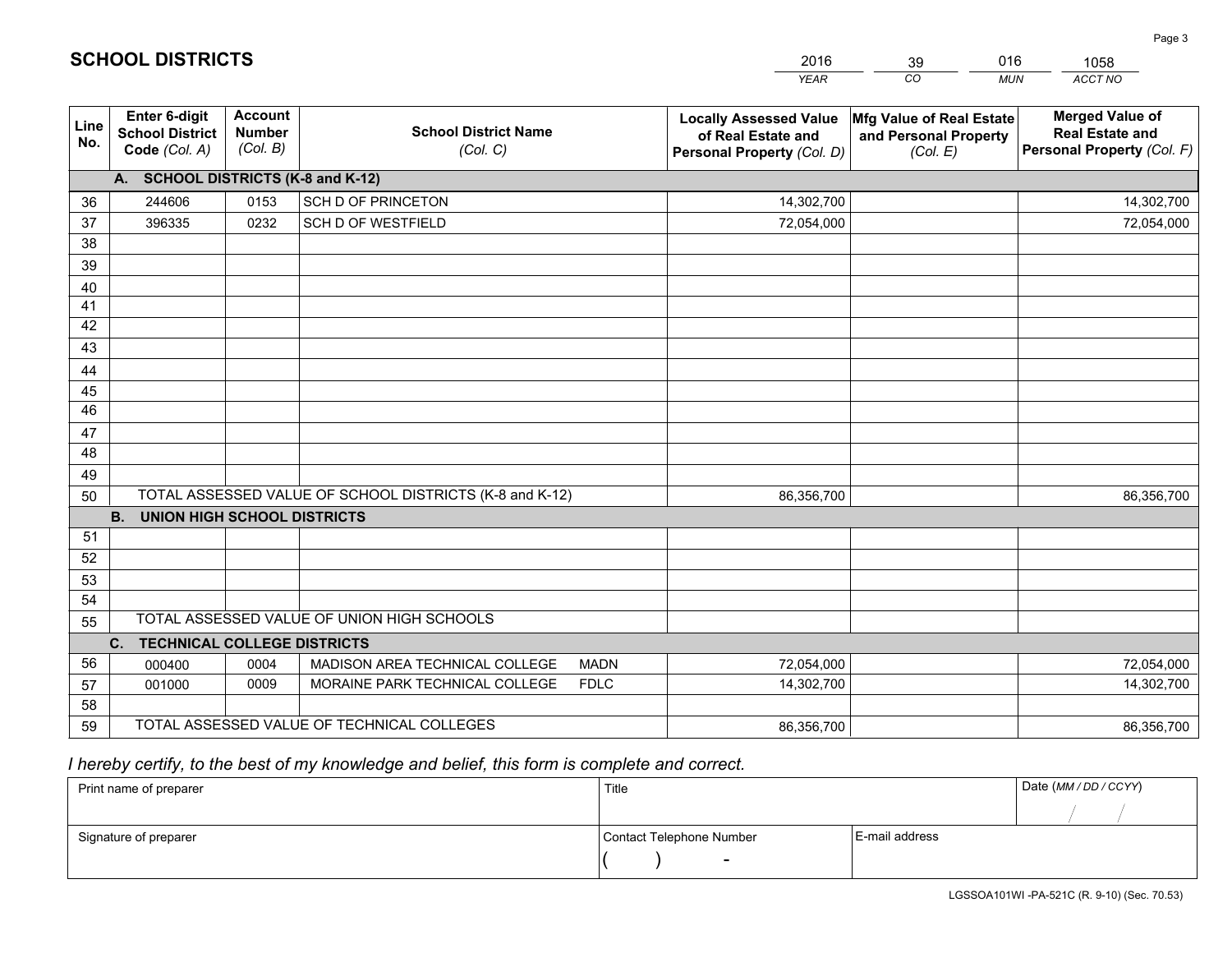### **HIGHLIGHTS**

- 1. Complete the Statement of Assessment after the Board of Review. Reflect any changes made there.
- 2. Use black ink to complete.
- 3. Line 16 must equal Line 50, Col D.
- 4. Line 55 must equal the total of K-8 schools listed on lines 36-49. Do not include K-12 schools in this comparision.
- 5. Line 59, Col. D must equal Line 16.
- 6. Special District, School District and Technical College District values must include both real estate and personal property. Examples of Special districts are: town sanitary districts, public inland lake protection and rehabilitation districts, and metropolitan sewerage districts.
- 7. DO NOT INCLUDE Manufacturing property values.DOR will print these values on the final SOA.
- 8. Accuracy of this form is very important. The values reported directly affect the equalized value DOR calculates for school and special districts.

### **Page 1:**

 If not prefilled, enter the tax year,county and municipal code,municipal type, municipal name and county name on the top of form.

Check the Amended box, if filing an amended / corrected SOA.

 Report the parcel count, acres and assessed value of taxable general property, total parcel count, (real and personal), total acres, and values from final figures set by the Board of Review.

- A. Real Estate land and improvements (buildings, etc.) is reported on lines 1 8, total line 9.
- B. Personal Property is reported on lines 11 14, Column D, total line 15.
- C. To complete this report, use the computer produced summary of the assessment roll that shows these amounts.
- D. Use whole numbers only.
- E. Add each line across and each column down to verify entries.

### **Page 2:**

- A. Report Special Items (not subject to general property tax).
- 1. Private Forest Croplands and Managed Forest Lands are reported on lines 18,19, 20 and 21. Be sure to report assessed values **NOT** taxes.
- 2. You should have copies of the orders of entry, orders of withdrawal, etc., to update your assessment roll.
	- 3. Show hundredths of acres (e.g. 39.75).
- 4. Tax exempt lands are reported on line 22.
- 5. Omitted property and sec. 70.43, Wis. Stats., corrections of errors by assessor are reported on line 23. Report real estate and personal property separately. These should be for **prior years**, not something found on the current assessment roll after the board of review.
- B. Special District (Lines 24-35) Include the value of both real and personal property.
- The Department of Revenue (DOR) preprints much of the information regarding names and codes for schools, special districts,etc. If a district is not listed, enter the name and value only, DOR will enter the proper code.

### **Page 3 School Districts:**

Include the value of both real and personal property.

Report School District (regular, elementary, union high school, and technical college).

- 1. Regular (K-12) and Elementary (K-8) school values are reported on lines 36-49, total on line 50.
- 2. Union High School (UHS) (use only if elementary schools are listed on lines 36-49) are reported on lines 51-54. UHS total value (line 55) must equal to the total **elementary school** values reported on lines 36-49. Do notinclude K-12 schools in this comparison.
- 3. Technical College values are reported on lines 56-58, total on line 59.
- 4. Use the computer summary that shows these amounts to complete this report.

#### **This form is due the second Monday in June. File this report only after your Board of Review is complete.**

 *If you have questions: Return forms to:*

Fax number: (608) 264-6887 PO Box 8971

 Email: lgs@revenue.wi.gov Wisconsin Department of Revenue Call: (608) 261-5341 Local Government Services Section 6-97Madison WI 53708-8971

CHERYL MILBRANDT<br>TOWN OF NESHKORO<br>W217 COUNTY RD DD TOWN OF NESHKORO W217 COUNTY RD DD **NESHKORO, WI 54960** NESHKORO, WI 54960 CHERYL MILBRANDT

**NOTE: Please supply any correction to the name and address.**

NOTE: Please supply any correction to the name and address.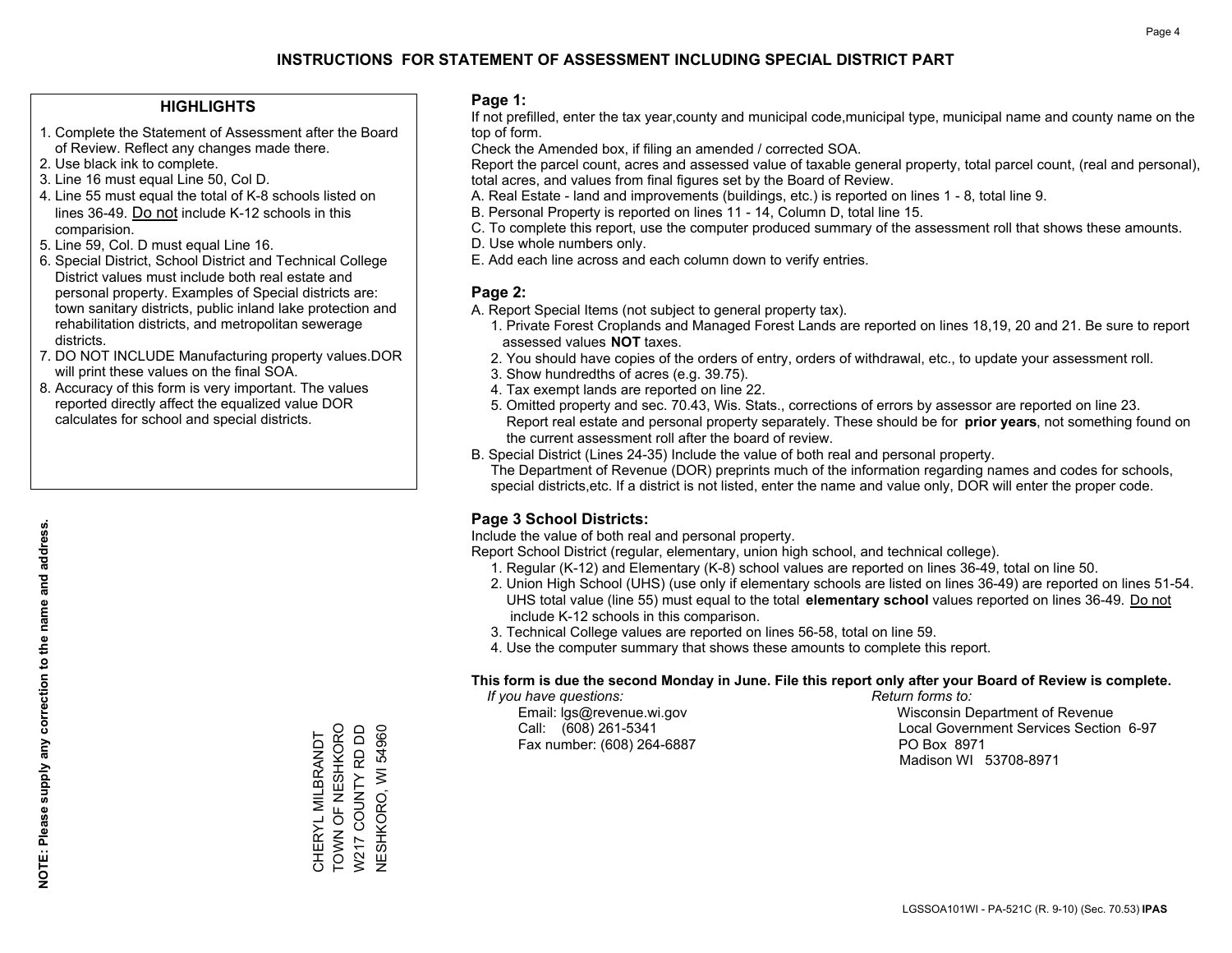**STATEMENT OF ASSESSMENT FOR 2016** 

| -39 | 018  | 1059    |  |
|-----|------|---------|--|
| (   | MUN. | ACCT NO |  |

|                | <b>FOR</b>                                                                                                                                                                                                 | <b>TOWN OF</b><br>OF                         | <b>NEWTON</b>                                        |          | <b>MARQUETTE COUNTY</b>      |                                |                                        | <b>WHEN COMPLETING THIS DOCUMENT</b>     |
|----------------|------------------------------------------------------------------------------------------------------------------------------------------------------------------------------------------------------------|----------------------------------------------|------------------------------------------------------|----------|------------------------------|--------------------------------|----------------------------------------|------------------------------------------|
|                |                                                                                                                                                                                                            | Town - Village - City                        | <b>Municipality Name</b>                             |          | <b>County Name</b>           |                                |                                        | DO NOT WRITE OVER X's OR IN SHADED AREAS |
| Line<br>No.    | <b>REAL ESTATE</b><br>(See Lines 18 - 22 for<br>other Real Estate)                                                                                                                                         |                                              | PARCEL COUNT<br>TOTAL LAND IMPROVEMENTS NUMBERS ONLY |          | NO. OF ACRES<br><b>WHOLE</b> | <b>VALUE OF</b><br><b>LAND</b> | <b>VALUE OF</b><br><b>IMPROVEMENTS</b> | TOTAL VALUE OF LAND<br>AND IMPROVEMENTS  |
|                |                                                                                                                                                                                                            |                                              | Col. A                                               | Col. B   | Col. C                       | Col. D                         | Col. E                                 | Col. F                                   |
| 1              |                                                                                                                                                                                                            | <b>RESIDENTIAL - Class 1</b>                 | 414                                                  | 355      | 1,247                        | 8,445,790                      | 29,634,050                             | 38,079,840                               |
| $\overline{2}$ |                                                                                                                                                                                                            | <b>COMMERCIAL - Class 2</b>                  | 6                                                    | 4        | 20                           | 86,700                         | 1,052,800                              | 1,139,500                                |
| 3              |                                                                                                                                                                                                            | <b>MANUFACTURING - Class 3</b>               | $\Omega$                                             | $\Omega$ | $\Omega$                     | 0                              | 0                                      | $\Omega$                                 |
| 4              |                                                                                                                                                                                                            | <b>AGRICULTURAL - Class 4</b>                | 336                                                  |          | 6,540                        | 729,630                        |                                        | 729,630                                  |
| 5              |                                                                                                                                                                                                            | <b>UNDEVELOPED - Class 5</b>                 | 448                                                  |          | 5,013                        | 4,188,609                      |                                        | 4,188,609                                |
| 6              |                                                                                                                                                                                                            | AGRICULTURAL FOREST - Class 5m               | 195                                                  |          | 2,079                        | 2,522,691                      |                                        | 2,522,691                                |
| $\overline{7}$ | FOREST LANDS - Class 6                                                                                                                                                                                     |                                              | 213                                                  |          | 3,072                        | 7,418,929                      |                                        | 7,418,929                                |
| 8              | OTHER - Class 7                                                                                                                                                                                            |                                              | 76                                                   | 81       | 154                          | 1,058,610                      | 5,973,420                              | 7,032,030                                |
| 9              | TOTAL - ALL COLUMNS                                                                                                                                                                                        |                                              | 1,688                                                | 440      | 18,125                       | 24,450,959                     | 36,660,270                             | 61,111,229                               |
| 10             |                                                                                                                                                                                                            | NUMBER OF PERSONAL PROPERTY ACCOUNTS IN ROLL |                                                      |          | <b>LOCALLY ASSESSED</b>      | <b>MANUFACTURING</b>           | <b>MERGED</b>                          |                                          |
| 11             | BOATS AND OTHER WATERCRAFT NOT EXEMPT - Code 1<br>0                                                                                                                                                        |                                              |                                                      |          |                              |                                |                                        | $\Omega$<br>0                            |
| 12             | MACHINERY, TOOLS AND PATTERNS - Code 2<br>346,793                                                                                                                                                          |                                              |                                                      |          |                              |                                | 0                                      | 346,793                                  |
| 13             | FURNITURE, FIXTURES AND EQUIPMENT - Code 3<br>23,195                                                                                                                                                       |                                              |                                                      |          |                              |                                | 0                                      | 23,195                                   |
| 14             | $\Omega$<br>37,477<br>ALL OTHER PERSONAL PROPERTY NOT EXEMPT - Codes 4A, 4B, 4C                                                                                                                            |                                              |                                                      |          |                              |                                | 37,477                                 |                                          |
| 15             | TOTAL OF PERSONAL PROPERTY NOT EXEMPT (Total of Lines 11-14)<br>407,465                                                                                                                                    |                                              |                                                      |          |                              |                                | 407,465<br>0                           |                                          |
| 16             | AGGREGATE ASSESSED VALUE OF ALL PROPERTY SUBJECT TO THE GENERAL PROPERTY TAX (Total of Lines 9F and 15F)<br>MUST EQUAL TOTAL VALUE OF THE SCHOOL DISTRICTS (K-12 PLUS K-8) - Line 50, Col. F<br>61,518,694 |                                              |                                                      |          |                              |                                |                                        |                                          |
| 17             | Name of Assessor<br>Telephone #<br><b>BOARD OF REVIEW</b><br>DATE OF FINAL ADJOURNMENT<br><b>JOHN BLADER</b><br>05/18/2016                                                                                 |                                              |                                                      |          |                              | (920) 787-4355                 |                                        |                                          |

REMARKS

The Assessment Ratio to be used in calculating the estimated Fair Market Value on tax bills for this tax district is .963773051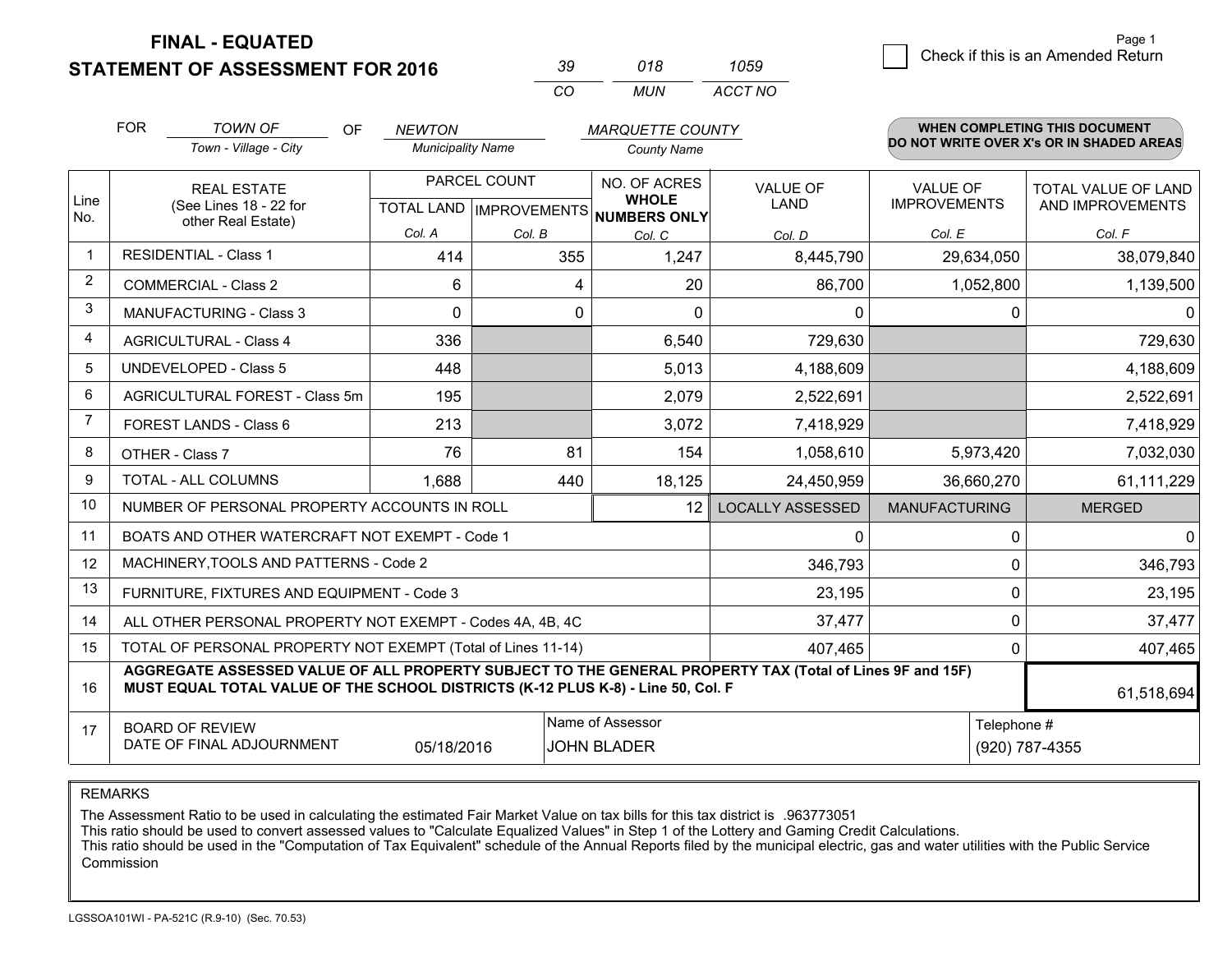*YEAR CO MUN ACCT NO* <sup>2016</sup> <sup>39</sup> <sup>018</sup> <sup>1059</sup>

Do not confuse FOREST LANDS (Line 7) with FOREST CROPS (in this section) - They are **NOT** the same

|    | Private Forest Crop - Reg Class @ 10¢ per acre                                 |                                 |  |                                                                          |             | Private Forest Crop - Reg Class @ \$2.52 per acre                  |           |                                                                 |                    |                                                                              |
|----|--------------------------------------------------------------------------------|---------------------------------|--|--------------------------------------------------------------------------|-------------|--------------------------------------------------------------------|-----------|-----------------------------------------------------------------|--------------------|------------------------------------------------------------------------------|
| 18 | (a) PARCELS<br>(b) ACRES                                                       |                                 |  | (c) ASSESSED VALUE                                                       |             | (d) PARCELS                                                        |           | (e) ACRES                                                       |                    | (f) ASSESSED VALUE                                                           |
|    |                                                                                |                                 |  |                                                                          |             |                                                                    |           |                                                                 |                    |                                                                              |
|    |                                                                                |                                 |  |                                                                          |             |                                                                    |           |                                                                 |                    | Entered Before 2005 Managed Forest - Ferrous Mining CLOSED @ \$8.27 per acre |
| 19 | (b) ACRES<br>(a) PARCELS                                                       |                                 |  | Private Forest Crop - Special Class @ 20¢ per acre<br>(c) ASSESSED VALUE |             | (d) PARCELS                                                        |           | (e) ACRES                                                       |                    | (f) ASSESSED VALUE                                                           |
|    |                                                                                |                                 |  |                                                                          |             |                                                                    |           |                                                                 |                    |                                                                              |
|    |                                                                                |                                 |  |                                                                          |             |                                                                    |           |                                                                 |                    |                                                                              |
|    |                                                                                |                                 |  | Entered Before 2005 Managed Forest - OPEN @ \$.79 per acre               |             |                                                                    |           | Entered Before 2005 Managed Forest - CLOSED @ \$1.87 per acre   |                    |                                                                              |
| 20 | (a) PARCELS                                                                    | (b) ACRES                       |  | (c) ASSESSED VALUE                                                       |             | (d) PARCELS                                                        |           | (e) ACRES                                                       |                    | (f) ASSESSED VALUE                                                           |
|    |                                                                                | 40                              |  | 96,000                                                                   |             | 49                                                                 |           | 1,062                                                           |                    | 2,055,400                                                                    |
|    | Entered After 2004 Managed Forest - OPEN @<br>\$2.14 per acre                  |                                 |  |                                                                          |             | Entered After 2004 Managed Forest - CLOSED @ \$10.68 per acre      |           |                                                                 |                    |                                                                              |
| 21 | (a) PARCELS                                                                    | (c) ASSESSED VALUE<br>(b) ACRES |  |                                                                          | (d) PARCELS |                                                                    | (e) ACRES |                                                                 | (f) ASSESSED VALUE |                                                                              |
|    |                                                                                |                                 |  |                                                                          |             |                                                                    |           |                                                                 |                    |                                                                              |
|    |                                                                                | 234.5                           |  | 562,800                                                                  |             | 31                                                                 |           | 692                                                             |                    | 1,614,000                                                                    |
|    | (a) County Forest Cropland Acres                                               |                                 |  | (b) Federal Acres<br>(c) State Acres                                     |             |                                                                    |           | (d) County (NOT FOREST CROP) Acres                              |                    | (e) Other Acres                                                              |
| 22 |                                                                                |                                 |  |                                                                          |             |                                                                    |           |                                                                 |                    |                                                                              |
|    |                                                                                |                                 |  | 2,434.63                                                                 |             |                                                                    |           | 4.47                                                            |                    | 18.38                                                                        |
|    | Assessed Value of Omitted Property From Prior Years (Sec. 70.44)               |                                 |  |                                                                          |             |                                                                    |           | Assessed Value of Sec. 70.43 Corrections of Errors by Assessors |                    |                                                                              |
| 23 | (a) REAL ESTATE                                                                |                                 |  | (b) PERSONAL                                                             |             | (c1) REAL ESTATE                                                   |           |                                                                 | (c2) PERSONAL      |                                                                              |
|    |                                                                                |                                 |  |                                                                          |             |                                                                    |           |                                                                 |                    |                                                                              |
|    | Manufacturing Equated Value of Omitted Property From Prior Years (Sec. 70.995) |                                 |  |                                                                          |             | Mfg. Equated Value of Sec.70.43 Corrections of Errors by Assessors |           |                                                                 |                    |                                                                              |
|    | (d) REAL ESTATE                                                                |                                 |  | (e) PERSONAL                                                             |             | (f1) REAL ESTATE                                                   |           | (f2) PERSONAL                                                   |                    |                                                                              |
|    |                                                                                |                                 |  |                                                                          |             |                                                                    |           |                                                                 |                    |                                                                              |
|    |                                                                                |                                 |  |                                                                          |             |                                                                    |           |                                                                 |                    |                                                                              |

# **SPECIAL DISTRICTS**

| <b>Line</b><br>No. | Enter 6-digit<br><b>Special District</b><br>Code (Col. A) | <b>Account</b><br><b>Number</b><br>(Col. B) | <b>Special District Name</b><br>(Col. C) | <b>Locally Assessed Value</b><br>of Real Estate and<br>Personal Property (Col. D) | Mfg Value of Real Estate<br>and Personal Property<br>(Col. E) | <b>Merged Value of</b><br><b>Real Estate and</b><br>Personal Property (Col. F) |
|--------------------|-----------------------------------------------------------|---------------------------------------------|------------------------------------------|-----------------------------------------------------------------------------------|---------------------------------------------------------------|--------------------------------------------------------------------------------|
| 24                 | 398030                                                    | 0241                                        | SHARON LAKE MANAGEMENT DISTRICT          | 8,939,554                                                                         |                                                               | 8,939,554                                                                      |
| 25                 |                                                           |                                             |                                          |                                                                                   |                                                               |                                                                                |
| 26                 |                                                           |                                             |                                          |                                                                                   |                                                               |                                                                                |
| 27                 |                                                           |                                             |                                          |                                                                                   |                                                               |                                                                                |
| 28                 |                                                           |                                             |                                          |                                                                                   |                                                               |                                                                                |
| 29                 |                                                           |                                             |                                          |                                                                                   |                                                               |                                                                                |
| 30                 |                                                           |                                             |                                          |                                                                                   |                                                               |                                                                                |
| 31                 |                                                           |                                             |                                          |                                                                                   |                                                               |                                                                                |
| 32                 |                                                           |                                             |                                          |                                                                                   |                                                               |                                                                                |
| 33                 |                                                           |                                             |                                          |                                                                                   |                                                               |                                                                                |
| 34                 |                                                           |                                             |                                          |                                                                                   |                                                               |                                                                                |
| 35                 |                                                           |                                             |                                          |                                                                                   |                                                               |                                                                                |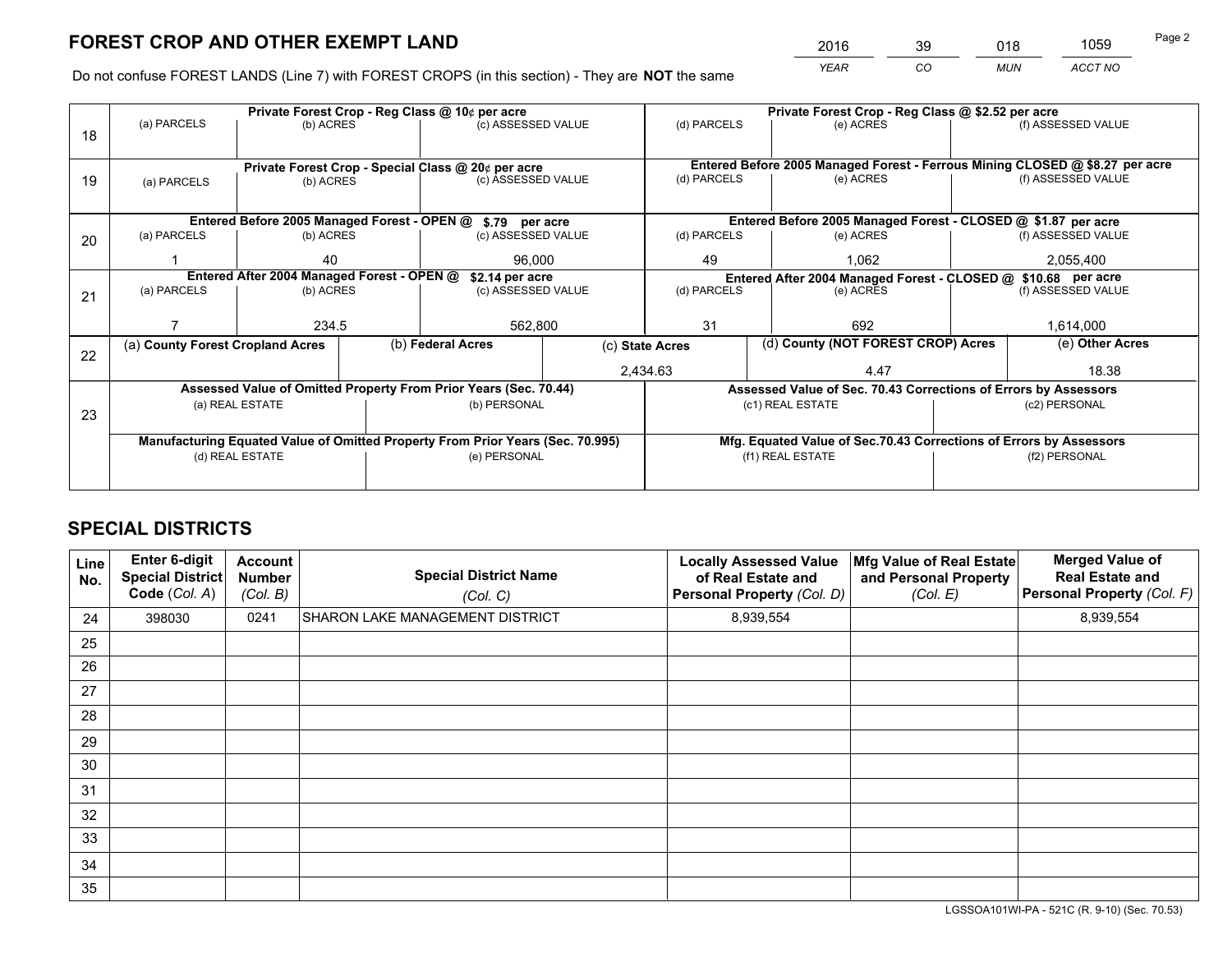|             |                                                                 |                                             |                                                         | <b>YEAR</b>                                                                       | CO<br><b>MUN</b>                                              | ACCT NO                                                                        |  |  |  |  |
|-------------|-----------------------------------------------------------------|---------------------------------------------|---------------------------------------------------------|-----------------------------------------------------------------------------------|---------------------------------------------------------------|--------------------------------------------------------------------------------|--|--|--|--|
| Line<br>No. | <b>Enter 6-digit</b><br><b>School District</b><br>Code (Col. A) | <b>Account</b><br><b>Number</b><br>(Col. B) | <b>School District Name</b><br>(Col. C)                 | <b>Locally Assessed Value</b><br>of Real Estate and<br>Personal Property (Col. D) | Mfg Value of Real Estate<br>and Personal Property<br>(Col. E) | <b>Merged Value of</b><br><b>Real Estate and</b><br>Personal Property (Col. F) |  |  |  |  |
|             | A. SCHOOL DISTRICTS (K-8 and K-12)                              |                                             |                                                         |                                                                                   |                                                               |                                                                                |  |  |  |  |
| 36          | 396335                                                          | 0232                                        | SCH D OF WESTFIELD                                      | 61,518,694                                                                        |                                                               | 61,518,694                                                                     |  |  |  |  |
| 37          |                                                                 |                                             |                                                         |                                                                                   |                                                               |                                                                                |  |  |  |  |
| 38          |                                                                 |                                             |                                                         |                                                                                   |                                                               |                                                                                |  |  |  |  |
| 39          |                                                                 |                                             |                                                         |                                                                                   |                                                               |                                                                                |  |  |  |  |
| 40          |                                                                 |                                             |                                                         |                                                                                   |                                                               |                                                                                |  |  |  |  |
| 41          |                                                                 |                                             |                                                         |                                                                                   |                                                               |                                                                                |  |  |  |  |
| 42          |                                                                 |                                             |                                                         |                                                                                   |                                                               |                                                                                |  |  |  |  |
| 43          |                                                                 |                                             |                                                         |                                                                                   |                                                               |                                                                                |  |  |  |  |
| 44          |                                                                 |                                             |                                                         |                                                                                   |                                                               |                                                                                |  |  |  |  |
| 45<br>46    |                                                                 |                                             |                                                         |                                                                                   |                                                               |                                                                                |  |  |  |  |
|             |                                                                 |                                             |                                                         |                                                                                   |                                                               |                                                                                |  |  |  |  |
| 47<br>48    |                                                                 |                                             |                                                         |                                                                                   |                                                               |                                                                                |  |  |  |  |
| 49          |                                                                 |                                             |                                                         |                                                                                   |                                                               |                                                                                |  |  |  |  |
| 50          |                                                                 |                                             | TOTAL ASSESSED VALUE OF SCHOOL DISTRICTS (K-8 and K-12) | 61,518,694                                                                        |                                                               | 61,518,694                                                                     |  |  |  |  |
|             | <b>B.</b><br><b>UNION HIGH SCHOOL DISTRICTS</b>                 |                                             |                                                         |                                                                                   |                                                               |                                                                                |  |  |  |  |
| 51          |                                                                 |                                             |                                                         |                                                                                   |                                                               |                                                                                |  |  |  |  |
| 52          |                                                                 |                                             |                                                         |                                                                                   |                                                               |                                                                                |  |  |  |  |
| 53          |                                                                 |                                             |                                                         |                                                                                   |                                                               |                                                                                |  |  |  |  |
| 54          |                                                                 |                                             |                                                         |                                                                                   |                                                               |                                                                                |  |  |  |  |
| 55          |                                                                 |                                             | TOTAL ASSESSED VALUE OF UNION HIGH SCHOOLS              |                                                                                   |                                                               |                                                                                |  |  |  |  |
|             | C.<br><b>TECHNICAL COLLEGE DISTRICTS</b>                        |                                             |                                                         |                                                                                   |                                                               |                                                                                |  |  |  |  |
| 56          | 000400                                                          | 0004                                        | MADISON AREA TECHNICAL COLLEGE<br><b>MADN</b>           | 61,518,694                                                                        |                                                               | 61,518,694                                                                     |  |  |  |  |
| 57          |                                                                 |                                             |                                                         |                                                                                   |                                                               |                                                                                |  |  |  |  |
| 58          |                                                                 |                                             |                                                         |                                                                                   |                                                               |                                                                                |  |  |  |  |
| 59          |                                                                 |                                             | TOTAL ASSESSED VALUE OF TECHNICAL COLLEGES              | 61,518,694                                                                        |                                                               | 61,518,694                                                                     |  |  |  |  |

39

018

# *I hereby certify, to the best of my knowledge and belief, this form is complete and correct.*

**SCHOOL DISTRICTS**

| Print name of preparer | Title                    | Date (MM / DD / CCYY) |  |
|------------------------|--------------------------|-----------------------|--|
|                        |                          |                       |  |
| Signature of preparer  | Contact Telephone Number | E-mail address        |  |
|                        | $\overline{\phantom{0}}$ |                       |  |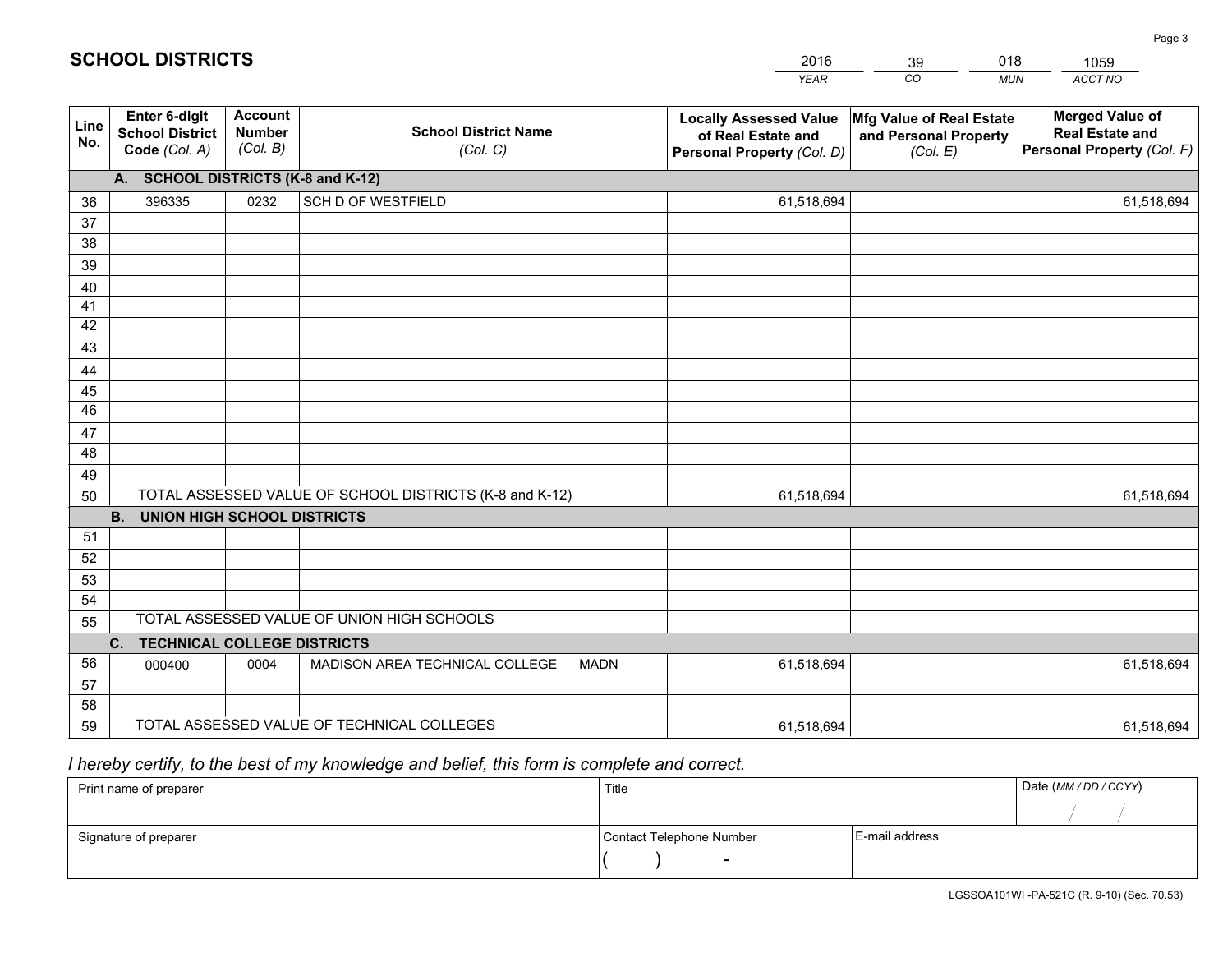### **HIGHLIGHTS**

- 1. Complete the Statement of Assessment after the Board of Review. Reflect any changes made there.
- 2. Use black ink to complete.
- 3. Line 16 must equal Line 50, Col D.
- 4. Line 55 must equal the total of K-8 schools listed on lines 36-49. Do not include K-12 schools in this comparision.
- 5. Line 59, Col. D must equal Line 16.
- 6. Special District, School District and Technical College District values must include both real estate and personal property. Examples of Special districts are: town sanitary districts, public inland lake protection and rehabilitation districts, and metropolitan sewerage districts.
- 7. DO NOT INCLUDE Manufacturing property values.DOR will print these values on the final SOA.

SANDRA WRIGHT TOWN OF NEWTON W4882 COUNTY RD Z WESTFIELD, WI 53964 - 8447

**NESTFIELD, WI 53964** W4882 COUNTY RD Z SANDRA WRIGHT<br>TOWN OF NEWTON

 $-8447$ 

 8. Accuracy of this form is very important. The values reported directly affect the equalized value DOR calculates for school and special districts.

### **Page 1:**

 If not prefilled, enter the tax year,county and municipal code,municipal type, municipal name and county name on the top of form.

Check the Amended box, if filing an amended / corrected SOA.

 Report the parcel count, acres and assessed value of taxable general property, total parcel count, (real and personal), total acres, and values from final figures set by the Board of Review.

- A. Real Estate land and improvements (buildings, etc.) is reported on lines 1 8, total line 9.
- B. Personal Property is reported on lines 11 14, Column D, total line 15.
- C. To complete this report, use the computer produced summary of the assessment roll that shows these amounts.
- D. Use whole numbers only.
- E. Add each line across and each column down to verify entries.

### **Page 2:**

- A. Report Special Items (not subject to general property tax).
- 1. Private Forest Croplands and Managed Forest Lands are reported on lines 18,19, 20 and 21. Be sure to report assessed values **NOT** taxes.
- 2. You should have copies of the orders of entry, orders of withdrawal, etc., to update your assessment roll.
	- 3. Show hundredths of acres (e.g. 39.75).
- 4. Tax exempt lands are reported on line 22.
- 5. Omitted property and sec. 70.43, Wis. Stats., corrections of errors by assessor are reported on line 23. Report real estate and personal property separately. These should be for **prior years**, not something found on the current assessment roll after the board of review.
- B. Special District (Lines 24-35) Include the value of both real and personal property.
- The Department of Revenue (DOR) preprints much of the information regarding names and codes for schools, special districts,etc. If a district is not listed, enter the name and value only, DOR will enter the proper code.

## **Page 3 School Districts:**

Include the value of both real and personal property.

Report School District (regular, elementary, union high school, and technical college).

- 1. Regular (K-12) and Elementary (K-8) school values are reported on lines 36-49, total on line 50.
- 2. Union High School (UHS) (use only if elementary schools are listed on lines 36-49) are reported on lines 51-54. UHS total value (line 55) must equal to the total **elementary school** values reported on lines 36-49. Do notinclude K-12 schools in this comparison.
- 3. Technical College values are reported on lines 56-58, total on line 59.
- 4. Use the computer summary that shows these amounts to complete this report.

#### **This form is due the second Monday in June. File this report only after your Board of Review is complete.**

 *If you have questions: Return forms to:*

Fax number: (608) 264-6887 PO Box 8971

 Email: lgs@revenue.wi.gov Wisconsin Department of Revenue Call: (608) 261-5341 Local Government Services Section 6-97Madison WI 53708-8971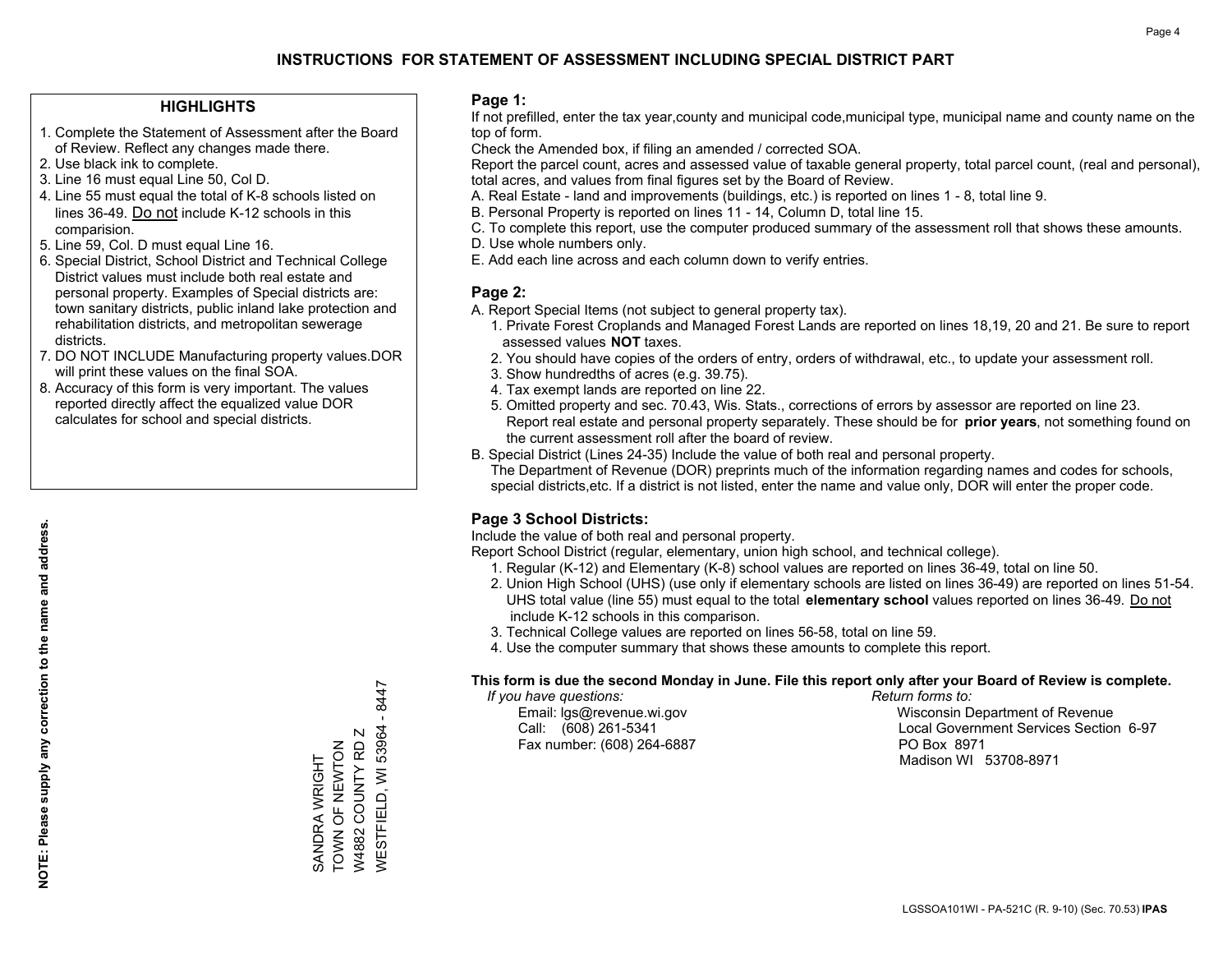**STATEMENT OF ASSESSMENT FOR 2016** 

| 39       | חכח  | 1060    |
|----------|------|---------|
| $\alpha$ | MUN. | ACCT NO |

|                | <b>FOR</b>                                                                                                                                                                                   | <b>TOWN OF</b><br>OF                                         | <b>OXFORD</b>            |        | <b>MARQUETTE COUNTY</b>                            |                         |                                        | <b>WHEN COMPLETING THIS DOCUMENT</b>     |
|----------------|----------------------------------------------------------------------------------------------------------------------------------------------------------------------------------------------|--------------------------------------------------------------|--------------------------|--------|----------------------------------------------------|-------------------------|----------------------------------------|------------------------------------------|
|                |                                                                                                                                                                                              | Town - Village - City                                        | <b>Municipality Name</b> |        | <b>County Name</b>                                 |                         |                                        | DO NOT WRITE OVER X's OR IN SHADED AREAS |
| Line           |                                                                                                                                                                                              | <b>REAL ESTATE</b><br>(See Lines 18 - 22 for                 | PARCEL COUNT             |        | NO. OF ACRES<br><b>WHOLE</b>                       | <b>VALUE OF</b><br>LAND | <b>VALUE OF</b><br><b>IMPROVEMENTS</b> | TOTAL VALUE OF LAND<br>AND IMPROVEMENTS  |
| No.            |                                                                                                                                                                                              | other Real Estate)                                           | Col. A                   | Col. B | TOTAL LAND   IMPROVEMENTS   NUMBERS ONLY<br>Col. C | Col. D                  | Col. E                                 | Col. F                                   |
|                |                                                                                                                                                                                              | <b>RESIDENTIAL - Class 1</b>                                 | 710                      | 545    | 1,823                                              | 12,421,200              | 47,173,700                             | 59,594,900                               |
| $\overline{2}$ |                                                                                                                                                                                              | <b>COMMERCIAL - Class 2</b>                                  | 16                       | 13     | 60                                                 | 333,700                 | 1,733,300                              | 2,067,000                                |
| 3              |                                                                                                                                                                                              | <b>MANUFACTURING - Class 3</b>                               | $\overline{2}$           |        | 57                                                 | 101,900                 | 10,443,100                             | 10,545,000                               |
| $\overline{4}$ |                                                                                                                                                                                              | <b>AGRICULTURAL - Class 4</b>                                | 425                      |        | 8,407                                              | 1,282,200               |                                        | 1,282,200                                |
| 5              |                                                                                                                                                                                              | <b>UNDEVELOPED - Class 5</b>                                 | 319                      |        | 3,216                                              | 3,429,300               |                                        | 3,429,300                                |
| 6              |                                                                                                                                                                                              | AGRICULTURAL FOREST - Class 5m                               | 99                       |        | 1,028                                              | 1,503,000               |                                        | 1,503,000                                |
| 7              |                                                                                                                                                                                              | FOREST LANDS - Class 6                                       | 224                      |        | 4,175                                              | 12,349,500              |                                        | 12,349,500                               |
| 8              |                                                                                                                                                                                              | OTHER - Class 7                                              | 49                       | 50     | 117                                                | 533,500                 | 5,177,900                              | 5,711,400                                |
| 9              |                                                                                                                                                                                              | TOTAL - ALL COLUMNS                                          | 1,844                    | 609    | 18,883                                             | 31,954,300              | 64,528,000                             | 96,482,300                               |
| 10             |                                                                                                                                                                                              | NUMBER OF PERSONAL PROPERTY ACCOUNTS IN ROLL                 |                          |        | 26                                                 | <b>LOCALLY ASSESSED</b> | <b>MANUFACTURING</b>                   | <b>MERGED</b>                            |
| 11             |                                                                                                                                                                                              | BOATS AND OTHER WATERCRAFT NOT EXEMPT - Code 1               |                          |        |                                                    | 0                       | 0                                      | $\overline{0}$                           |
| 12             |                                                                                                                                                                                              | MACHINERY, TOOLS AND PATTERNS - Code 2                       |                          |        |                                                    | 32,700                  | 6,941,000                              | 6,973,700                                |
| 13             |                                                                                                                                                                                              | FURNITURE, FIXTURES AND EQUIPMENT - Code 3                   |                          |        |                                                    | 153,300                 | 377,900                                | 531,200                                  |
| 14             |                                                                                                                                                                                              | ALL OTHER PERSONAL PROPERTY NOT EXEMPT - Codes 4A, 4B, 4C    |                          |        |                                                    | 61,800                  | 27,400                                 | 89,200                                   |
| 15             |                                                                                                                                                                                              | TOTAL OF PERSONAL PROPERTY NOT EXEMPT (Total of Lines 11-14) |                          |        |                                                    | 247,800                 | 7,346,300                              | 7,594,100                                |
| 16             | AGGREGATE ASSESSED VALUE OF ALL PROPERTY SUBJECT TO THE GENERAL PROPERTY TAX (Total of Lines 9F and 15F)<br>MUST EQUAL TOTAL VALUE OF THE SCHOOL DISTRICTS (K-12 PLUS K-8) - Line 50, Col. F |                                                              |                          |        |                                                    |                         | 104,076,400                            |                                          |
| 17             | Name of Assessor<br>Telephone #<br><b>BOARD OF REVIEW</b><br>DATE OF FINAL ADJOURNMENT<br>05/16/2016<br>ASSOCIATED APPRAISAL CONSULTANTS<br>(920) 749-1995                                   |                                                              |                          |        |                                                    |                         |                                        |                                          |

REMARKS

The Assessment Ratio to be used in calculating the estimated Fair Market Value on tax bills for this tax district is 1.049176157

This ratio should be used to convert assessed values to "Calculate Equalized Values" in Step 1 of the Lottery and Gaming Credit Calculations.<br>This ratio should be used in the "Computation of Tax Equivalent" schedule of the Commission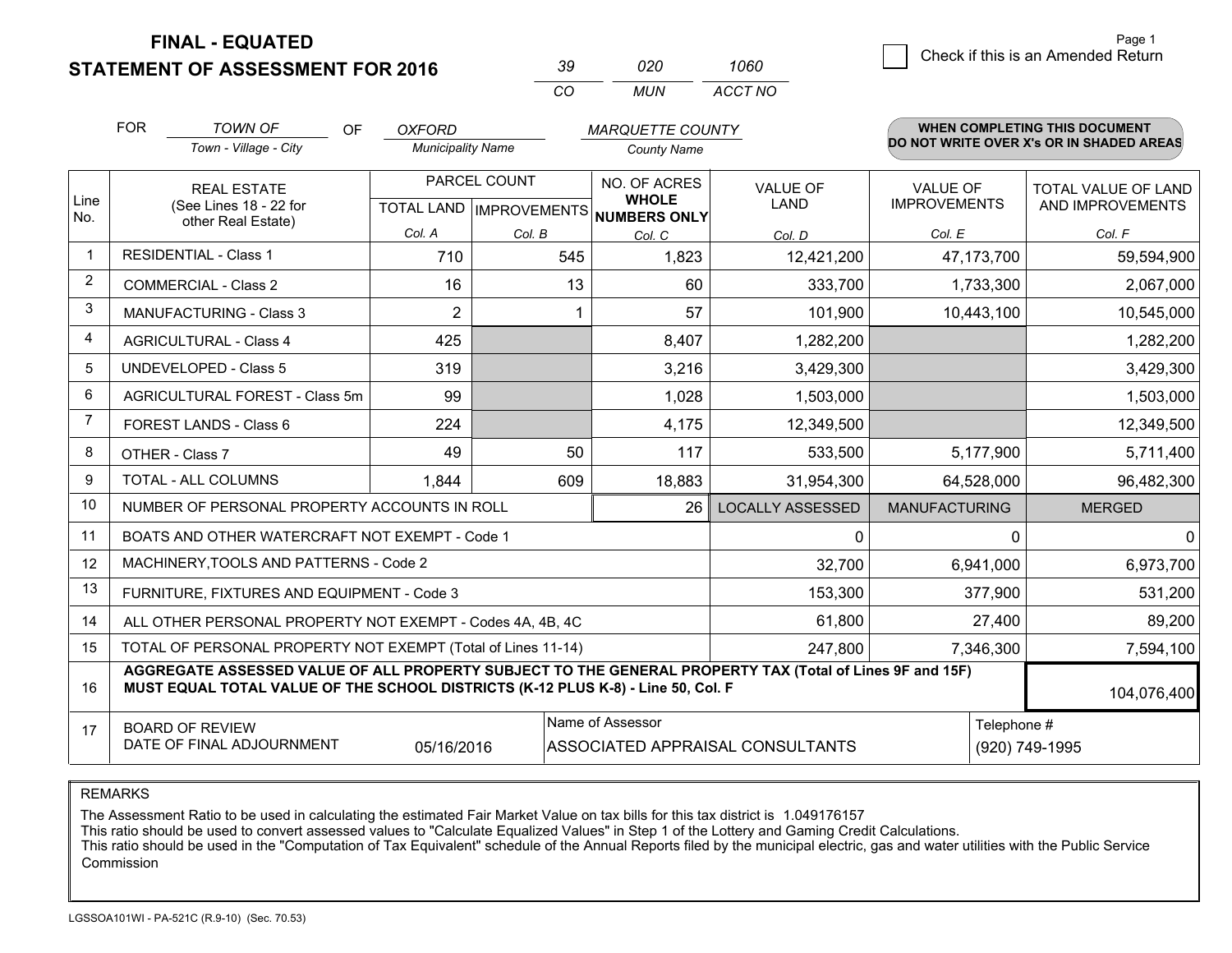*YEAR CO MUN ACCT NO* <sup>2016</sup> <sup>39</sup> <sup>020</sup> <sup>1060</sup>

Do not confuse FOREST LANDS (Line 7) with FOREST CROPS (in this section) - They are **NOT** the same

|    |                                                               |                                             |              | Private Forest Crop - Reg Class @ 10¢ per acre                                 |                 | Private Forest Crop - Reg Class @ \$2.52 per acre             |                                                                              |                    |                    |
|----|---------------------------------------------------------------|---------------------------------------------|--------------|--------------------------------------------------------------------------------|-----------------|---------------------------------------------------------------|------------------------------------------------------------------------------|--------------------|--------------------|
| 18 | (a) PARCELS                                                   | (b) ACRES                                   |              | (c) ASSESSED VALUE                                                             |                 | (d) PARCELS                                                   | (e) ACRES                                                                    |                    | (f) ASSESSED VALUE |
|    |                                                               |                                             |              |                                                                                |                 |                                                               |                                                                              |                    |                    |
|    |                                                               |                                             |              | Private Forest Crop - Special Class @ 20¢ per acre                             |                 |                                                               | Entered Before 2005 Managed Forest - Ferrous Mining CLOSED @ \$8.27 per acre |                    |                    |
| 19 | (a) PARCELS                                                   | (b) ACRES                                   |              | (c) ASSESSED VALUE                                                             |                 | (d) PARCELS                                                   | (e) ACRES                                                                    |                    | (f) ASSESSED VALUE |
|    |                                                               |                                             |              |                                                                                |                 |                                                               |                                                                              |                    |                    |
|    |                                                               | Entered Before 2005 Managed Forest - OPEN @ |              | \$.79 per acre                                                                 |                 |                                                               | Entered Before 2005 Managed Forest - CLOSED @ \$1.87 per acre                |                    |                    |
| 20 | (a) PARCELS                                                   | (b) ACRES                                   |              | (c) ASSESSED VALUE                                                             |                 | (d) PARCELS                                                   | (e) ACRES                                                                    |                    | (f) ASSESSED VALUE |
|    |                                                               |                                             |              |                                                                                | 28              | 718.83                                                        |                                                                              | 2,149,000          |                    |
|    | Entered After 2004 Managed Forest - OPEN @<br>\$2.14 per acre |                                             |              |                                                                                |                 | Entered After 2004 Managed Forest - CLOSED @ \$10.68 per acre |                                                                              | (f) ASSESSED VALUE |                    |
| 21 | (a) PARCELS                                                   | (b) ACRES                                   |              | (c) ASSESSED VALUE                                                             | (d) PARCELS     |                                                               | (e) ACRES                                                                    |                    |                    |
|    |                                                               |                                             |              |                                                                                |                 |                                                               |                                                                              |                    |                    |
|    |                                                               |                                             |              |                                                                                |                 | 31<br>668.36                                                  |                                                                              | 2,005,000          |                    |
| 22 | (a) County Forest Cropland Acres                              |                                             |              | (b) Federal Acres                                                              | (c) State Acres |                                                               | (d) County (NOT FOREST CROP) Acres                                           |                    | (e) Other Acres    |
|    |                                                               |                                             |              |                                                                                | 262.77          |                                                               | 2.55                                                                         |                    | 900.98             |
|    |                                                               |                                             |              | Assessed Value of Omitted Property From Prior Years (Sec. 70.44)               |                 |                                                               | Assessed Value of Sec. 70.43 Corrections of Errors by Assessors              |                    |                    |
| 23 |                                                               | (a) REAL ESTATE                             |              | (b) PERSONAL                                                                   |                 |                                                               | (c1) REAL ESTATE                                                             |                    | (c2) PERSONAL      |
|    |                                                               |                                             |              |                                                                                |                 |                                                               |                                                                              |                    |                    |
|    |                                                               |                                             |              | Manufacturing Equated Value of Omitted Property From Prior Years (Sec. 70.995) |                 |                                                               | Mfg. Equated Value of Sec.70.43 Corrections of Errors by Assessors           |                    |                    |
|    | (d) REAL ESTATE                                               |                                             | (e) PERSONAL |                                                                                |                 | (f1) REAL ESTATE                                              |                                                                              | (f2) PERSONAL      |                    |
|    |                                                               |                                             |              |                                                                                |                 |                                                               |                                                                              |                    |                    |

## **SPECIAL DISTRICTS**

| Line<br>No. | Enter 6-digit<br>Special District<br>Code (Col. A) | <b>Account</b><br><b>Number</b><br>(Col. B) | <b>Special District Name</b><br>(Col. C) | <b>Locally Assessed Value</b><br>of Real Estate and<br>Personal Property (Col. D) | Mfg Value of Real Estate<br>and Personal Property<br>(Col. E) | <b>Merged Value of</b><br><b>Real Estate and</b><br>Personal Property (Col. F) |
|-------------|----------------------------------------------------|---------------------------------------------|------------------------------------------|-----------------------------------------------------------------------------------|---------------------------------------------------------------|--------------------------------------------------------------------------------|
| 24          |                                                    |                                             |                                          |                                                                                   |                                                               |                                                                                |
| 25          |                                                    |                                             |                                          |                                                                                   |                                                               |                                                                                |
| 26          |                                                    |                                             |                                          |                                                                                   |                                                               |                                                                                |
| 27          |                                                    |                                             |                                          |                                                                                   |                                                               |                                                                                |
| 28          |                                                    |                                             |                                          |                                                                                   |                                                               |                                                                                |
| 29          |                                                    |                                             |                                          |                                                                                   |                                                               |                                                                                |
| 30          |                                                    |                                             |                                          |                                                                                   |                                                               |                                                                                |
| 31          |                                                    |                                             |                                          |                                                                                   |                                                               |                                                                                |
| 32          |                                                    |                                             |                                          |                                                                                   |                                                               |                                                                                |
| 33          |                                                    |                                             |                                          |                                                                                   |                                                               |                                                                                |
| 34          |                                                    |                                             |                                          |                                                                                   |                                                               |                                                                                |
| 35          |                                                    |                                             |                                          |                                                                                   |                                                               |                                                                                |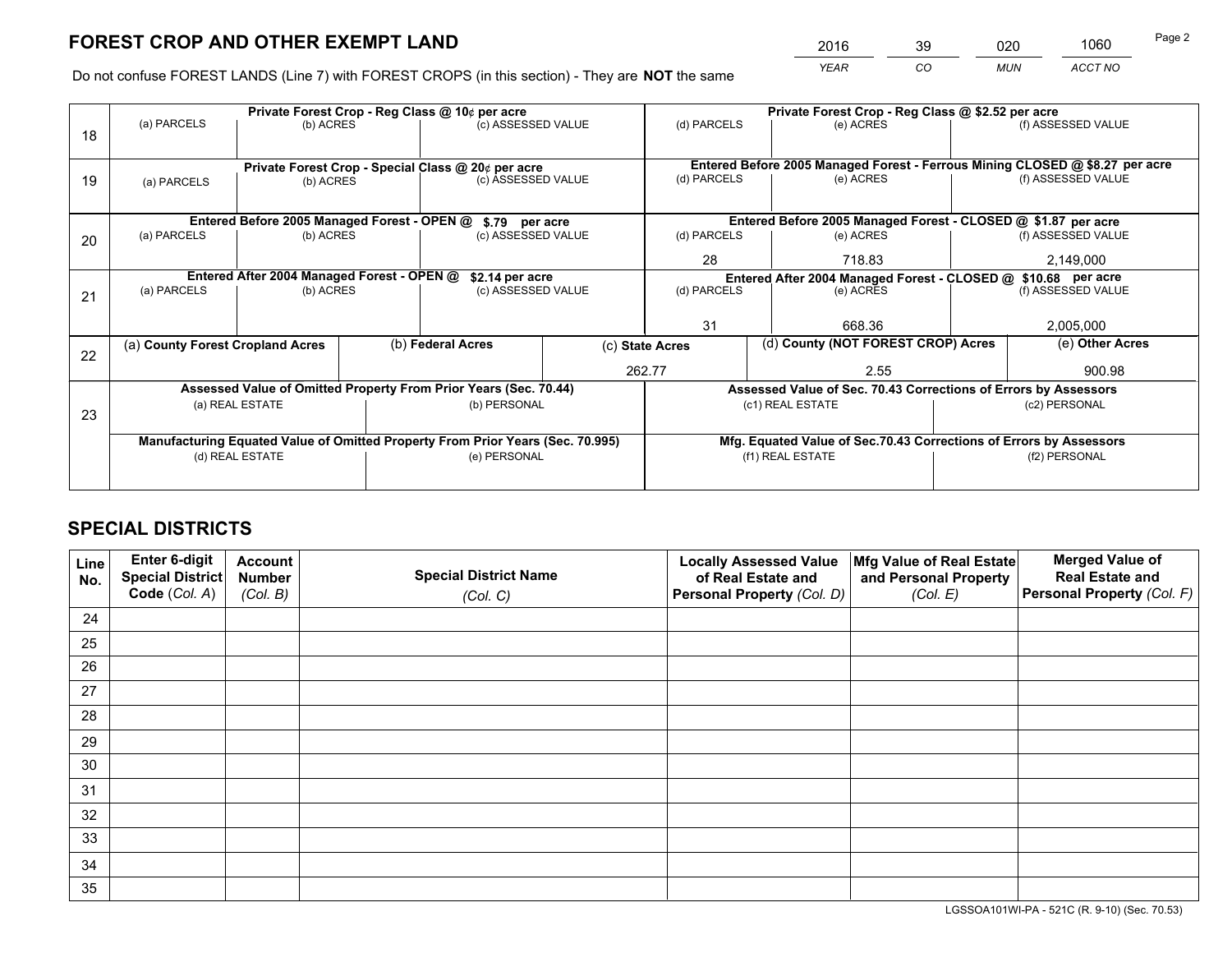|             |                                                          |                                             |                                                         | <b>YEAR</b>                                                                       | CO<br><b>MUN</b>                                              | ACCT NO                                                                        |
|-------------|----------------------------------------------------------|---------------------------------------------|---------------------------------------------------------|-----------------------------------------------------------------------------------|---------------------------------------------------------------|--------------------------------------------------------------------------------|
| Line<br>No. | Enter 6-digit<br><b>School District</b><br>Code (Col. A) | <b>Account</b><br><b>Number</b><br>(Col. B) | <b>School District Name</b><br>(Col. C)                 | <b>Locally Assessed Value</b><br>of Real Estate and<br>Personal Property (Col. D) | Mfg Value of Real Estate<br>and Personal Property<br>(Col. E) | <b>Merged Value of</b><br><b>Real Estate and</b><br>Personal Property (Col. F) |
|             | A. SCHOOL DISTRICTS (K-8 and K-12)                       |                                             |                                                         |                                                                                   |                                                               |                                                                                |
| 36          | 396335                                                   | 0232                                        | <b>SCH D OF WESTFIELD</b>                               | 86,185,100                                                                        | 17,891,300                                                    | 104,076,400                                                                    |
| 37          |                                                          |                                             |                                                         |                                                                                   |                                                               |                                                                                |
| 38          |                                                          |                                             |                                                         |                                                                                   |                                                               |                                                                                |
| 39          |                                                          |                                             |                                                         |                                                                                   |                                                               |                                                                                |
| 40          |                                                          |                                             |                                                         |                                                                                   |                                                               |                                                                                |
| 41<br>42    |                                                          |                                             |                                                         |                                                                                   |                                                               |                                                                                |
| 43          |                                                          |                                             |                                                         |                                                                                   |                                                               |                                                                                |
|             |                                                          |                                             |                                                         |                                                                                   |                                                               |                                                                                |
| 44<br>45    |                                                          |                                             |                                                         |                                                                                   |                                                               |                                                                                |
| 46          |                                                          |                                             |                                                         |                                                                                   |                                                               |                                                                                |
| 47          |                                                          |                                             |                                                         |                                                                                   |                                                               |                                                                                |
| 48          |                                                          |                                             |                                                         |                                                                                   |                                                               |                                                                                |
| 49          |                                                          |                                             |                                                         |                                                                                   |                                                               |                                                                                |
| 50          |                                                          |                                             | TOTAL ASSESSED VALUE OF SCHOOL DISTRICTS (K-8 and K-12) | 86,185,100                                                                        | 17,891,300                                                    | 104,076,400                                                                    |
|             | <b>B.</b><br>UNION HIGH SCHOOL DISTRICTS                 |                                             |                                                         |                                                                                   |                                                               |                                                                                |
| 51          |                                                          |                                             |                                                         |                                                                                   |                                                               |                                                                                |
| 52          |                                                          |                                             |                                                         |                                                                                   |                                                               |                                                                                |
| 53          |                                                          |                                             |                                                         |                                                                                   |                                                               |                                                                                |
| 54          |                                                          |                                             |                                                         |                                                                                   |                                                               |                                                                                |
| 55          |                                                          |                                             | TOTAL ASSESSED VALUE OF UNION HIGH SCHOOLS              |                                                                                   |                                                               |                                                                                |
|             | C.<br><b>TECHNICAL COLLEGE DISTRICTS</b>                 |                                             |                                                         |                                                                                   |                                                               |                                                                                |
| 56          | 000400                                                   | 0004                                        | MADISON AREA TECHNICAL COLLEGE<br><b>MADN</b>           | 86,185,100                                                                        | 17,891,300                                                    | 104,076,400                                                                    |
| 57          |                                                          |                                             |                                                         |                                                                                   |                                                               |                                                                                |
| 58          |                                                          |                                             | TOTAL ASSESSED VALUE OF TECHNICAL COLLEGES              |                                                                                   |                                                               |                                                                                |
| 59          |                                                          |                                             |                                                         | 86,185,100                                                                        | 17,891,300                                                    | 104,076,400                                                                    |

39

020

 *I hereby certify, to the best of my knowledge and belief, this form is complete and correct.*

**SCHOOL DISTRICTS**

| Print name of preparer | Title                    |                | Date (MM / DD / CCYY) |
|------------------------|--------------------------|----------------|-----------------------|
|                        |                          |                |                       |
| Signature of preparer  | Contact Telephone Number | E-mail address |                       |
|                        | $\sim$                   |                |                       |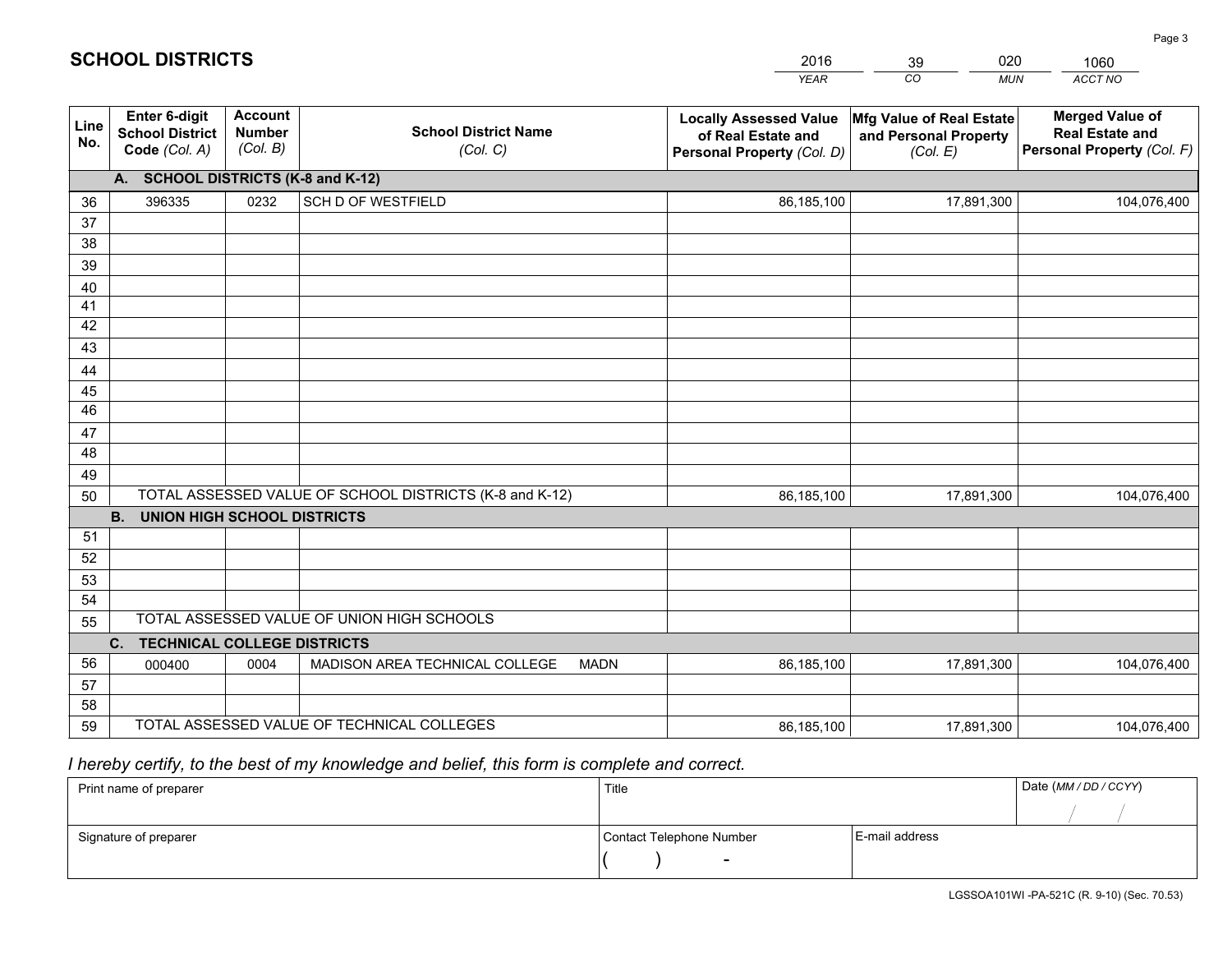#### **HIGHLIGHTS**

- 1. Complete the Statement of Assessment after the Board of Review. Reflect any changes made there.
- 2. Use black ink to complete.
- 3. Line 16 must equal Line 50, Col D.
- 4. Line 55 must equal the total of K-8 schools listed on lines 36-49. Do not include K-12 schools in this comparision.
- 5. Line 59, Col. D must equal Line 16.
- 6. Special District, School District and Technical College District values must include both real estate and personal property. Examples of Special districts are: town sanitary districts, public inland lake protection and rehabilitation districts, and metropolitan sewerage districts.
- 7. DO NOT INCLUDE Manufacturing property values.DOR will print these values on the final SOA.

MARY PAT WALTERS TOWN OF OXFORD N2873 COUNTY RD A OXFORD, WI 53952 - 8829

**VIARY PAT WALTERS**<br>TOWN OF OXFORD N2873 COUNTY RD A

OXFORD, WI 53952 - 8829

 8. Accuracy of this form is very important. The values reported directly affect the equalized value DOR calculates for school and special districts.

#### **Page 1:**

 If not prefilled, enter the tax year,county and municipal code,municipal type, municipal name and county name on the top of form.

Check the Amended box, if filing an amended / corrected SOA.

 Report the parcel count, acres and assessed value of taxable general property, total parcel count, (real and personal), total acres, and values from final figures set by the Board of Review.

- A. Real Estate land and improvements (buildings, etc.) is reported on lines 1 8, total line 9.
- B. Personal Property is reported on lines 11 14, Column D, total line 15.
- C. To complete this report, use the computer produced summary of the assessment roll that shows these amounts.
- D. Use whole numbers only.
- E. Add each line across and each column down to verify entries.

#### **Page 2:**

- A. Report Special Items (not subject to general property tax).
- 1. Private Forest Croplands and Managed Forest Lands are reported on lines 18,19, 20 and 21. Be sure to report assessed values **NOT** taxes.
- 2. You should have copies of the orders of entry, orders of withdrawal, etc., to update your assessment roll.
	- 3. Show hundredths of acres (e.g. 39.75).
- 4. Tax exempt lands are reported on line 22.
- 5. Omitted property and sec. 70.43, Wis. Stats., corrections of errors by assessor are reported on line 23. Report real estate and personal property separately. These should be for **prior years**, not something found on the current assessment roll after the board of review.
- B. Special District (Lines 24-35) Include the value of both real and personal property.

 The Department of Revenue (DOR) preprints much of the information regarding names and codes for schools, special districts,etc. If a district is not listed, enter the name and value only, DOR will enter the proper code.

### **Page 3 School Districts:**

Include the value of both real and personal property.

Report School District (regular, elementary, union high school, and technical college).

- 1. Regular (K-12) and Elementary (K-8) school values are reported on lines 36-49, total on line 50.
- 2. Union High School (UHS) (use only if elementary schools are listed on lines 36-49) are reported on lines 51-54. UHS total value (line 55) must equal to the total **elementary school** values reported on lines 36-49. Do notinclude K-12 schools in this comparison.
- 3. Technical College values are reported on lines 56-58, total on line 59.
- 4. Use the computer summary that shows these amounts to complete this report.

#### **This form is due the second Monday in June. File this report only after your Board of Review is complete.**

 *If you have questions: Return forms to:*

Fax number: (608) 264-6887 PO Box 8971

 Email: lgs@revenue.wi.gov Wisconsin Department of Revenue Call: (608) 261-5341 Local Government Services Section 6-97Madison WI 53708-8971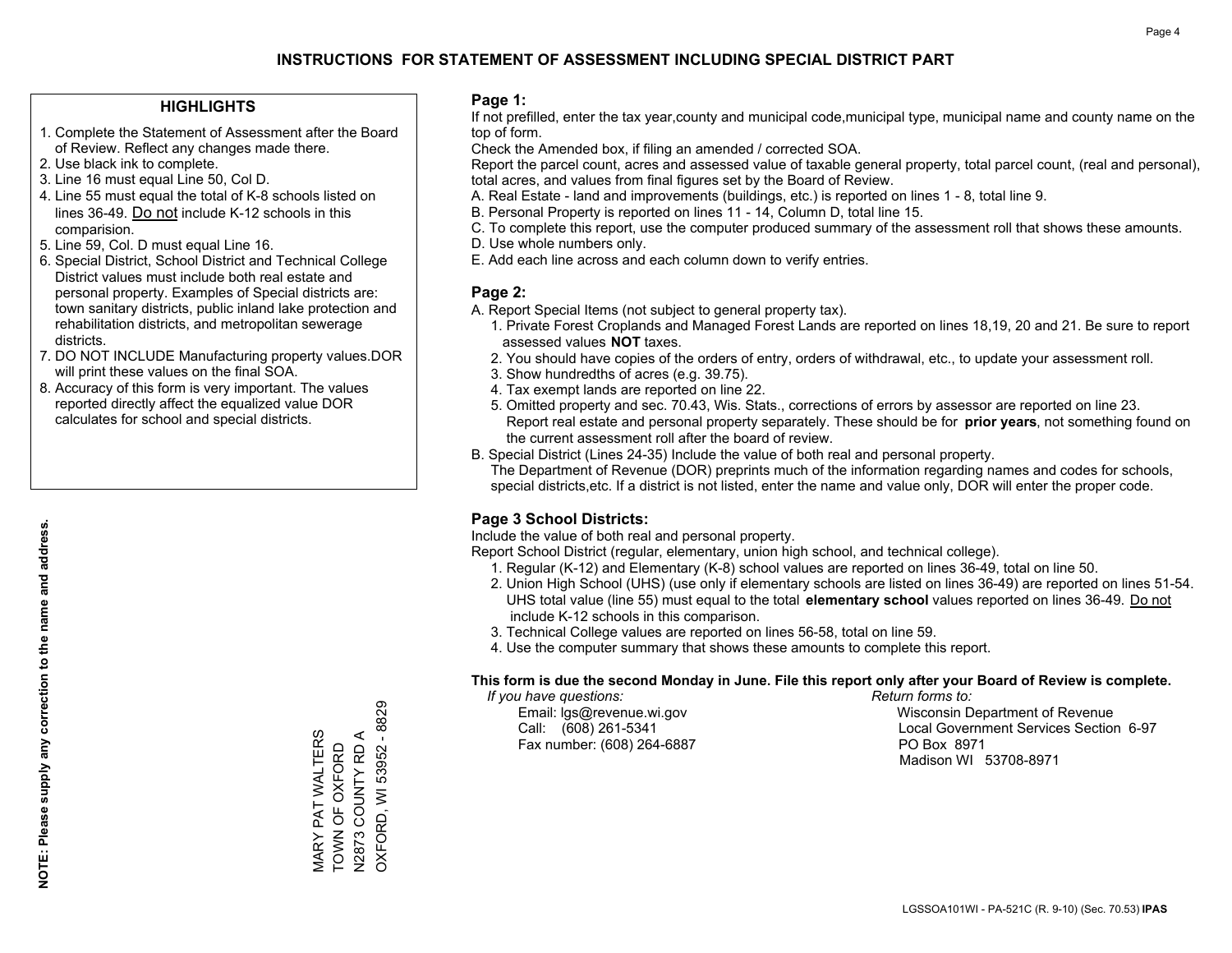**STATEMENT OF ASSESSMENT FOR 2016** 

| -30      | N22.  | 1061    |
|----------|-------|---------|
| $\cdots$ | MI IN | ACCT NO |

|                | <b>FOR</b>                                                                                                                                                                                   | <b>TOWN OF</b><br><b>OF</b>                                  | PACKWAUKEE                                |          | <b>MARQUETTE COUNTY</b>                      |                                |                                        |             | <b>WHEN COMPLETING THIS DOCUMENT</b>           |
|----------------|----------------------------------------------------------------------------------------------------------------------------------------------------------------------------------------------|--------------------------------------------------------------|-------------------------------------------|----------|----------------------------------------------|--------------------------------|----------------------------------------|-------------|------------------------------------------------|
|                |                                                                                                                                                                                              | Town - Village - City                                        | <b>Municipality Name</b>                  |          | <b>County Name</b>                           |                                |                                        |             | DO NOT WRITE OVER X's OR IN SHADED AREAS       |
| Line<br>No.    |                                                                                                                                                                                              | <b>REAL ESTATE</b><br>(See Lines 18 - 22 for                 | PARCEL COUNT<br>TOTAL LAND   IMPROVEMENTS |          | NO. OF ACRES<br><b>WHOLE</b><br>NUMBERS ONLY | <b>VALUE OF</b><br><b>LAND</b> | <b>VALUE OF</b><br><b>IMPROVEMENTS</b> |             | <b>TOTAL VALUE OF LAND</b><br>AND IMPROVEMENTS |
|                |                                                                                                                                                                                              | other Real Estate)                                           | Col. A                                    | Col. B   | Col. C                                       | Col. D                         | Col. E                                 |             | Col. F                                         |
| $\mathbf 1$    |                                                                                                                                                                                              | <b>RESIDENTIAL - Class 1</b>                                 | 1,481                                     | 1,077    | 2,190                                        | 29,577,900                     |                                        | 92,743,300  | 122,321,200                                    |
| $\overline{2}$ |                                                                                                                                                                                              | <b>COMMERCIAL - Class 2</b>                                  | 30                                        | 28       | 106                                          | 638,800                        |                                        | 3,921,100   | 4,559,900                                      |
| 3              |                                                                                                                                                                                              | <b>MANUFACTURING - Class 3</b>                               | 0                                         | $\Omega$ | $\mathbf{0}$                                 | 0                              |                                        | 0           | $\mathbf 0$                                    |
| 4              |                                                                                                                                                                                              | <b>AGRICULTURAL - Class 4</b>                                | 420                                       |          | 8,082                                        | 956,200                        |                                        |             | 956,200                                        |
| 5              |                                                                                                                                                                                              | <b>UNDEVELOPED - Class 5</b>                                 | 416                                       |          | 4,609                                        | 2,888,800                      |                                        |             | 2,888,800                                      |
| 6              |                                                                                                                                                                                              | AGRICULTURAL FOREST - Class 5m                               | 196                                       |          | 2,208                                        | 3,133,500                      |                                        |             | 3,133,500                                      |
| $\overline{7}$ |                                                                                                                                                                                              | FOREST LANDS - Class 6                                       | 292                                       |          | 3,769                                        | 10,475,800                     |                                        |             | 10,475,800                                     |
| 8              |                                                                                                                                                                                              | OTHER - Class 7                                              | 75                                        | 75       | 144                                          | 904,800                        |                                        | 5,605,600   | 6,510,400                                      |
| 9              |                                                                                                                                                                                              | TOTAL - ALL COLUMNS                                          | 2,910                                     | 1,180    | 21,108                                       | 48,575,800                     |                                        | 102,270,000 | 150,845,800                                    |
| 10             |                                                                                                                                                                                              | NUMBER OF PERSONAL PROPERTY ACCOUNTS IN ROLL                 |                                           |          | 67                                           | <b>LOCALLY ASSESSED</b>        | <b>MANUFACTURING</b>                   |             | <b>MERGED</b>                                  |
| 11             |                                                                                                                                                                                              | BOATS AND OTHER WATERCRAFT NOT EXEMPT - Code 1               |                                           |          |                                              | 0                              |                                        | 0           | $\mathbf{0}$                                   |
| 12             |                                                                                                                                                                                              | MACHINERY, TOOLS AND PATTERNS - Code 2                       |                                           |          |                                              | 152,100                        |                                        | 0           | 152,100                                        |
| 13             |                                                                                                                                                                                              | FURNITURE, FIXTURES AND EQUIPMENT - Code 3                   |                                           |          |                                              | 41,700                         |                                        | $\mathbf 0$ | 41,700                                         |
| 14             |                                                                                                                                                                                              | ALL OTHER PERSONAL PROPERTY NOT EXEMPT - Codes 4A, 4B, 4C    |                                           |          |                                              | 109,500                        |                                        | $\Omega$    | 109,500                                        |
| 15             |                                                                                                                                                                                              | TOTAL OF PERSONAL PROPERTY NOT EXEMPT (Total of Lines 11-14) |                                           |          |                                              | 303,300                        |                                        | 0           | 303,300                                        |
| 16             | AGGREGATE ASSESSED VALUE OF ALL PROPERTY SUBJECT TO THE GENERAL PROPERTY TAX (Total of Lines 9F and 15F)<br>MUST EQUAL TOTAL VALUE OF THE SCHOOL DISTRICTS (K-12 PLUS K-8) - Line 50, Col. F |                                                              |                                           |          |                                              |                                | 151,149,100                            |             |                                                |
| 17             | Name of Assessor<br>Telephone #<br><b>BOARD OF REVIEW</b><br>DATE OF FINAL ADJOURNMENT<br>06/06/2016<br>ASSOCIATED APPRAISAL CONSULTANTS, SARAH JA<br>(920) 749-1995                         |                                                              |                                           |          |                                              |                                |                                        |             |                                                |

REMARKS

The Assessment Ratio to be used in calculating the estimated Fair Market Value on tax bills for this tax district is 1.05339706

This ratio should be used to convert assessed values to "Calculate Equalized Values" in Step 1 of the Lottery and Gaming Credit Calculations.<br>This ratio should be used in the "Computation of Tax Equivalent" schedule of the Commission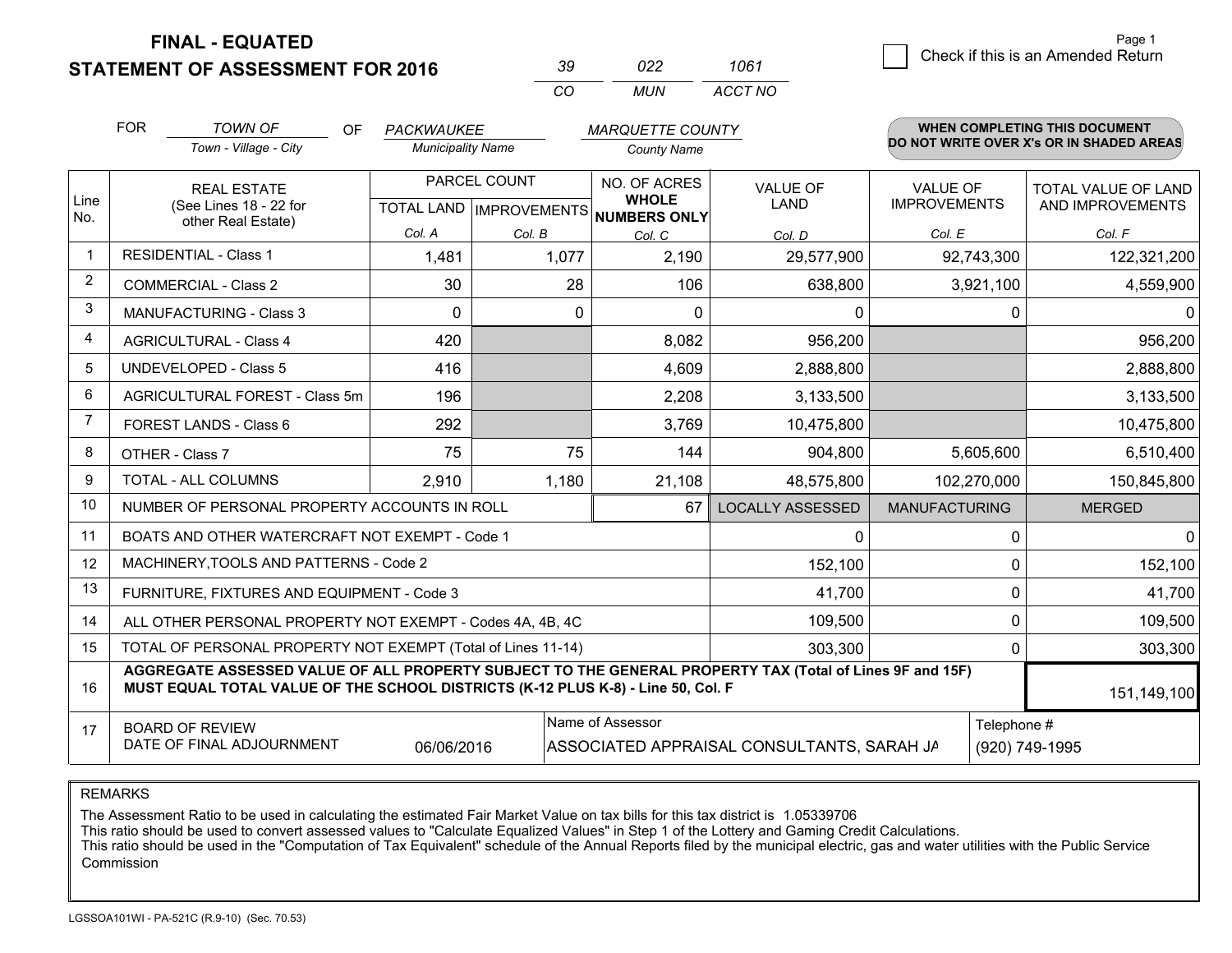*YEAR CO MUN ACCT NO* <sup>2016</sup> <sup>39</sup> <sup>022</sup> <sup>1061</sup>

Do not confuse FOREST LANDS (Line 7) with FOREST CROPS (in this section) - They are **NOT** the same

|    |                                                               |                                             |  | Private Forest Crop - Reg Class @ 10¢ per acre                                 |                 | Private Forest Crop - Reg Class @ \$2.52 per acre                            |                                                                    |                                    |                    |  |
|----|---------------------------------------------------------------|---------------------------------------------|--|--------------------------------------------------------------------------------|-----------------|------------------------------------------------------------------------------|--------------------------------------------------------------------|------------------------------------|--------------------|--|
| 18 | (a) PARCELS                                                   | (b) ACRES                                   |  | (c) ASSESSED VALUE                                                             |                 | (d) PARCELS                                                                  | (e) ACRES                                                          |                                    | (f) ASSESSED VALUE |  |
|    |                                                               |                                             |  |                                                                                |                 |                                                                              |                                                                    |                                    |                    |  |
|    | Private Forest Crop - Special Class @ 20¢ per acre            |                                             |  |                                                                                |                 | Entered Before 2005 Managed Forest - Ferrous Mining CLOSED @ \$8.27 per acre |                                                                    |                                    |                    |  |
| 19 | (a) PARCELS                                                   | (b) ACRES                                   |  | (c) ASSESSED VALUE                                                             |                 | (d) PARCELS                                                                  | (e) ACRES                                                          |                                    | (f) ASSESSED VALUE |  |
|    |                                                               |                                             |  |                                                                                |                 |                                                                              |                                                                    |                                    |                    |  |
|    |                                                               | Entered Before 2005 Managed Forest - OPEN @ |  | \$.79                                                                          | per acre        |                                                                              | Entered Before 2005 Managed Forest - CLOSED @ \$1.87 per acre      |                                    |                    |  |
| 20 | (a) PARCELS                                                   | (b) ACRES                                   |  | (c) ASSESSED VALUE                                                             |                 | (d) PARCELS                                                                  | (e) ACRES                                                          |                                    | (f) ASSESSED VALUE |  |
|    |                                                               |                                             |  |                                                                                |                 | 37                                                                           | 716.28                                                             |                                    | 1,948,000          |  |
|    | Entered After 2004 Managed Forest - OPEN @<br>\$2.14 per acre |                                             |  |                                                                                |                 |                                                                              | Entered After 2004 Managed Forest - CLOSED @ \$10.68 per acre      |                                    |                    |  |
| 21 | (a) PARCELS                                                   | (b) ACRES                                   |  | (c) ASSESSED VALUE                                                             | (d) PARCELS     |                                                                              | (e) ACRES                                                          |                                    |                    |  |
|    |                                                               |                                             |  |                                                                                |                 |                                                                              |                                                                    |                                    |                    |  |
|    |                                                               | 51.96                                       |  |                                                                                | 29<br>145,500   |                                                                              | 643.02                                                             |                                    |                    |  |
| 22 | (a) County Forest Cropland Acres                              |                                             |  | (b) Federal Acres                                                              | (c) State Acres |                                                                              |                                                                    | (d) County (NOT FOREST CROP) Acres |                    |  |
|    |                                                               |                                             |  |                                                                                | 115.89          |                                                                              | 10.57                                                              |                                    | 1,039.95           |  |
|    |                                                               |                                             |  | Assessed Value of Omitted Property From Prior Years (Sec. 70.44)               |                 |                                                                              | Assessed Value of Sec. 70.43 Corrections of Errors by Assessors    |                                    |                    |  |
|    |                                                               | (a) REAL ESTATE                             |  | (b) PERSONAL                                                                   |                 |                                                                              | (c1) REAL ESTATE                                                   |                                    | (c2) PERSONAL      |  |
| 23 |                                                               |                                             |  |                                                                                |                 |                                                                              |                                                                    |                                    |                    |  |
|    |                                                               |                                             |  | Manufacturing Equated Value of Omitted Property From Prior Years (Sec. 70.995) |                 |                                                                              | Mfg. Equated Value of Sec.70.43 Corrections of Errors by Assessors |                                    |                    |  |
|    | (d) REAL ESTATE                                               |                                             |  | (e) PERSONAL                                                                   |                 | (f1) REAL ESTATE                                                             |                                                                    |                                    | (f2) PERSONAL      |  |
|    |                                                               |                                             |  |                                                                                |                 |                                                                              |                                                                    |                                    |                    |  |

## **SPECIAL DISTRICTS**

| <b>Line</b><br>No. | <b>Enter 6-digit</b><br><b>Special District</b><br>Code (Col. A) | <b>Account</b><br><b>Number</b><br>(Col. B) | <b>Special District Name</b><br>(Col. C) | <b>Locally Assessed Value</b><br>of Real Estate and<br>Personal Property (Col. D) | Mfg Value of Real Estate<br>and Personal Property<br>(Col. E) | <b>Merged Value of</b><br><b>Real Estate and</b><br>Personal Property (Col. F) |
|--------------------|------------------------------------------------------------------|---------------------------------------------|------------------------------------------|-----------------------------------------------------------------------------------|---------------------------------------------------------------|--------------------------------------------------------------------------------|
| 24                 | 397020                                                           | 0239                                        | PACKWAUKEE SANITARY SEWER DISTRICT       | 11,221,700                                                                        |                                                               | 11,221,700                                                                     |
| 25                 | 398050                                                           | 0243                                        | LAKE EMERY REHABILITATION DISTRICT       | 6,045,400                                                                         |                                                               | 6,045,400                                                                      |
| 26                 | 398060                                                           | 0244                                        | <b>WILLIAMS LAKE PROTECTION DISTRICT</b> | 9,300,000                                                                         |                                                               | 9,300,000                                                                      |
| 27                 | 398080                                                           | 0246                                        | BUFFALO LAKE PRO & REHAB DISTRICT        | 54,824,100                                                                        |                                                               | 54,824,100                                                                     |
| 28                 |                                                                  |                                             |                                          |                                                                                   |                                                               |                                                                                |
| 29                 |                                                                  |                                             |                                          |                                                                                   |                                                               |                                                                                |
| 30                 |                                                                  |                                             |                                          |                                                                                   |                                                               |                                                                                |
| 31                 |                                                                  |                                             |                                          |                                                                                   |                                                               |                                                                                |
| 32                 |                                                                  |                                             |                                          |                                                                                   |                                                               |                                                                                |
| 33                 |                                                                  |                                             |                                          |                                                                                   |                                                               |                                                                                |
| 34                 |                                                                  |                                             |                                          |                                                                                   |                                                               |                                                                                |
| 35                 |                                                                  |                                             |                                          |                                                                                   |                                                               |                                                                                |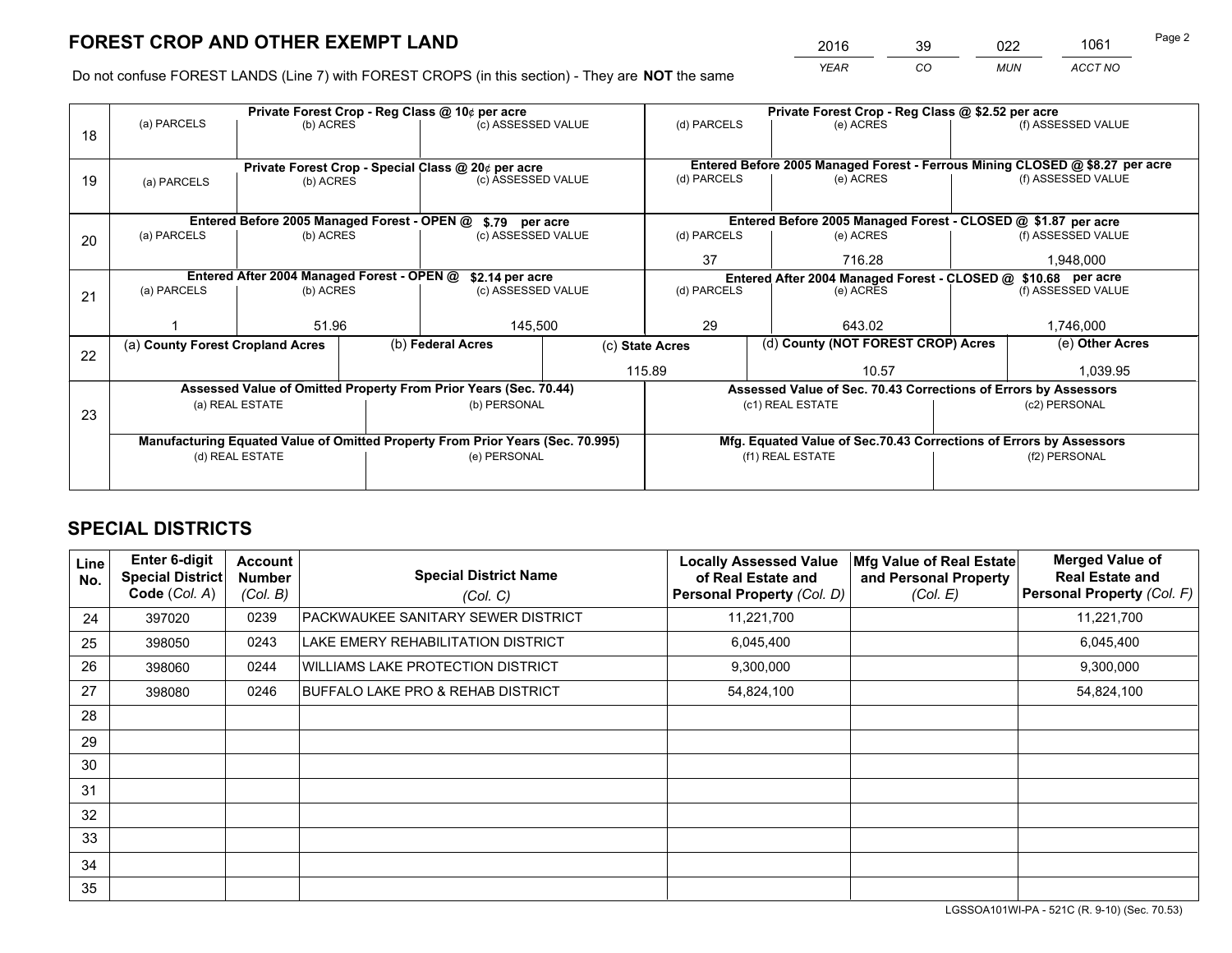|             |                                                                 |                                             |                                                         | <b>YEAR</b>                                                                       | CO<br><b>MUN</b>                                              | ACCT NO                                                                        |
|-------------|-----------------------------------------------------------------|---------------------------------------------|---------------------------------------------------------|-----------------------------------------------------------------------------------|---------------------------------------------------------------|--------------------------------------------------------------------------------|
| Line<br>No. | <b>Enter 6-digit</b><br><b>School District</b><br>Code (Col. A) | <b>Account</b><br><b>Number</b><br>(Col. B) | <b>School District Name</b><br>(Col. C)                 | <b>Locally Assessed Value</b><br>of Real Estate and<br>Personal Property (Col. D) | Mfg Value of Real Estate<br>and Personal Property<br>(Col. E) | <b>Merged Value of</b><br><b>Real Estate and</b><br>Personal Property (Col. F) |
|             | A. SCHOOL DISTRICTS (K-8 and K-12)                              |                                             |                                                         |                                                                                   |                                                               |                                                                                |
| 36          | 393689                                                          | 0231                                        | SCH D OF MONTELLO                                       | 136,942,300                                                                       |                                                               | 136,942,300                                                                    |
| 37          | 396335                                                          | 0232                                        | SCH D OF WESTFIELD                                      | 14,206,800                                                                        |                                                               | 14,206,800                                                                     |
| 38          |                                                                 |                                             |                                                         |                                                                                   |                                                               |                                                                                |
| 39          |                                                                 |                                             |                                                         |                                                                                   |                                                               |                                                                                |
| 40          |                                                                 |                                             |                                                         |                                                                                   |                                                               |                                                                                |
| 41          |                                                                 |                                             |                                                         |                                                                                   |                                                               |                                                                                |
| 42          |                                                                 |                                             |                                                         |                                                                                   |                                                               |                                                                                |
| 43          |                                                                 |                                             |                                                         |                                                                                   |                                                               |                                                                                |
| 44          |                                                                 |                                             |                                                         |                                                                                   |                                                               |                                                                                |
| 45          |                                                                 |                                             |                                                         |                                                                                   |                                                               |                                                                                |
| 46          |                                                                 |                                             |                                                         |                                                                                   |                                                               |                                                                                |
| 47<br>48    |                                                                 |                                             |                                                         |                                                                                   |                                                               |                                                                                |
| 49          |                                                                 |                                             |                                                         |                                                                                   |                                                               |                                                                                |
| 50          |                                                                 |                                             | TOTAL ASSESSED VALUE OF SCHOOL DISTRICTS (K-8 and K-12) | 151,149,100                                                                       |                                                               | 151,149,100                                                                    |
|             | <b>B.</b><br><b>UNION HIGH SCHOOL DISTRICTS</b>                 |                                             |                                                         |                                                                                   |                                                               |                                                                                |
| 51          |                                                                 |                                             |                                                         |                                                                                   |                                                               |                                                                                |
| 52          |                                                                 |                                             |                                                         |                                                                                   |                                                               |                                                                                |
| 53          |                                                                 |                                             |                                                         |                                                                                   |                                                               |                                                                                |
| 54          |                                                                 |                                             |                                                         |                                                                                   |                                                               |                                                                                |
| 55          |                                                                 |                                             | TOTAL ASSESSED VALUE OF UNION HIGH SCHOOLS              |                                                                                   |                                                               |                                                                                |
|             | C.<br><b>TECHNICAL COLLEGE DISTRICTS</b>                        |                                             |                                                         |                                                                                   |                                                               |                                                                                |
| 56          | 000400                                                          | 0004                                        | MADISON AREA TECHNICAL COLLEGE<br><b>MADN</b>           | 151,149,100                                                                       |                                                               | 151,149,100                                                                    |
| 57          |                                                                 |                                             |                                                         |                                                                                   |                                                               |                                                                                |
| 58          |                                                                 |                                             |                                                         |                                                                                   |                                                               |                                                                                |
| 59          |                                                                 |                                             | TOTAL ASSESSED VALUE OF TECHNICAL COLLEGES              | 151,149,100                                                                       |                                                               | 151,149,100                                                                    |

39

022

 *I hereby certify, to the best of my knowledge and belief, this form is complete and correct.*

**SCHOOL DISTRICTS**

| Print name of preparer | Title                    |                | Date (MM / DD / CCYY) |
|------------------------|--------------------------|----------------|-----------------------|
|                        |                          |                |                       |
| Signature of preparer  | Contact Telephone Number | E-mail address |                       |
|                        | $\sim$                   |                |                       |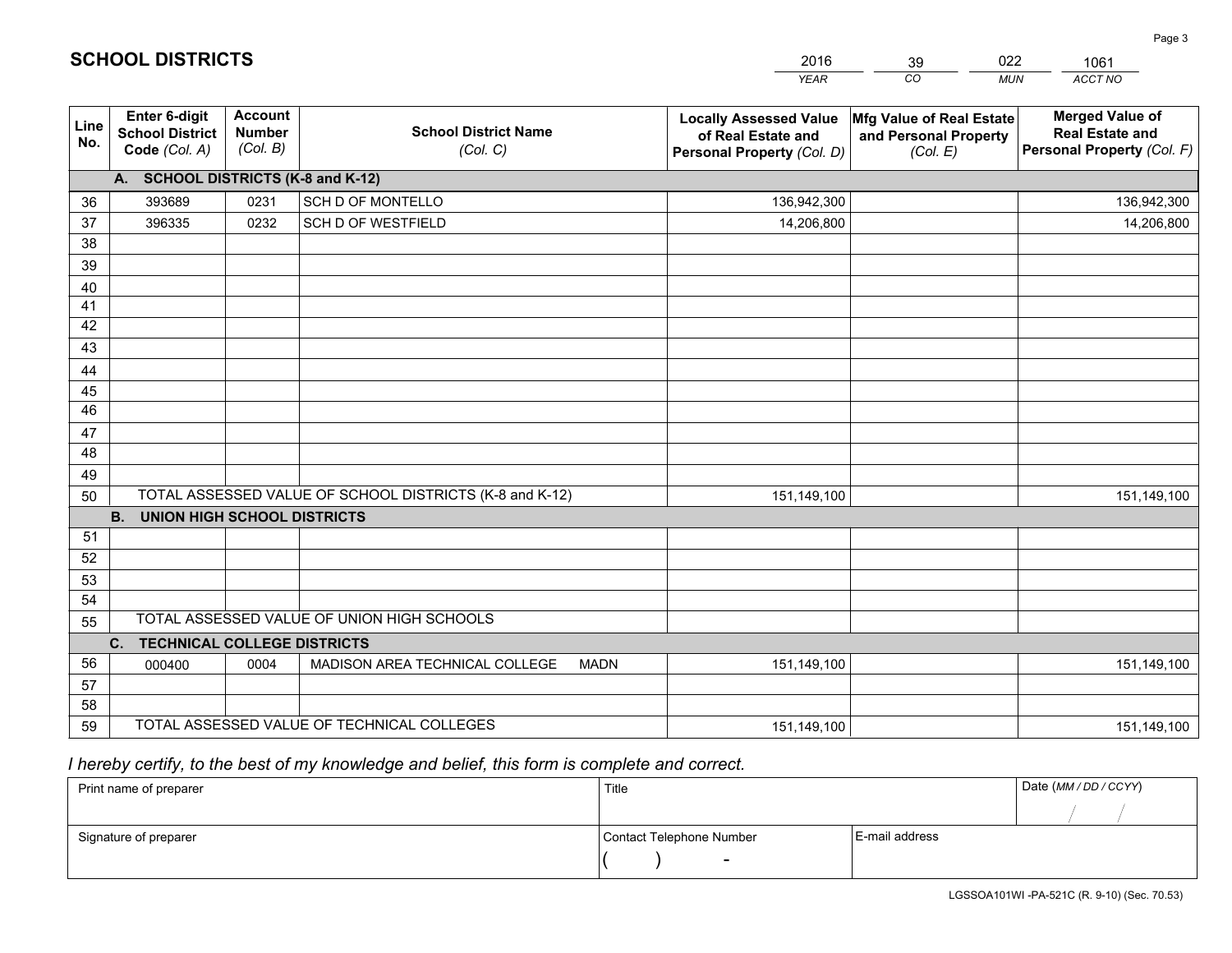#### **HIGHLIGHTS**

- 1. Complete the Statement of Assessment after the Board of Review. Reflect any changes made there.
- 2. Use black ink to complete.
- 3. Line 16 must equal Line 50, Col D.
- 4. Line 55 must equal the total of K-8 schools listed on lines 36-49. Do not include K-12 schools in this comparision.
- 5. Line 59, Col. D must equal Line 16.
- 6. Special District, School District and Technical College District values must include both real estate and personal property. Examples of Special districts are: town sanitary districts, public inland lake protection and rehabilitation districts, and metropolitan sewerage districts.
- 7. DO NOT INCLUDE Manufacturing property values.DOR will print these values on the final SOA.

JANNY SLAMA

TOWN OF PACKWAUKEE W5244 COUNTY ROAD C

JANNY SLAMA<br>TOWN OF PACKWAUKEE W5244 COUNTY ROAD C PACKWAUKEE, WI 53953 - 0412

PACKWAUKEE, WI 53953 -

0412

 8. Accuracy of this form is very important. The values reported directly affect the equalized value DOR calculates for school and special districts.

#### **Page 1:**

 If not prefilled, enter the tax year,county and municipal code,municipal type, municipal name and county name on the top of form.

Check the Amended box, if filing an amended / corrected SOA.

 Report the parcel count, acres and assessed value of taxable general property, total parcel count, (real and personal), total acres, and values from final figures set by the Board of Review.

- A. Real Estate land and improvements (buildings, etc.) is reported on lines 1 8, total line 9.
- B. Personal Property is reported on lines 11 14, Column D, total line 15.
- C. To complete this report, use the computer produced summary of the assessment roll that shows these amounts.
- D. Use whole numbers only.
- E. Add each line across and each column down to verify entries.

#### **Page 2:**

- A. Report Special Items (not subject to general property tax).
- 1. Private Forest Croplands and Managed Forest Lands are reported on lines 18,19, 20 and 21. Be sure to report assessed values **NOT** taxes.
- 2. You should have copies of the orders of entry, orders of withdrawal, etc., to update your assessment roll.
	- 3. Show hundredths of acres (e.g. 39.75).
- 4. Tax exempt lands are reported on line 22.
- 5. Omitted property and sec. 70.43, Wis. Stats., corrections of errors by assessor are reported on line 23. Report real estate and personal property separately. These should be for **prior years**, not something found on the current assessment roll after the board of review.
- B. Special District (Lines 24-35) Include the value of both real and personal property.

 The Department of Revenue (DOR) preprints much of the information regarding names and codes for schools, special districts,etc. If a district is not listed, enter the name and value only, DOR will enter the proper code.

### **Page 3 School Districts:**

Include the value of both real and personal property.

Report School District (regular, elementary, union high school, and technical college).

- 1. Regular (K-12) and Elementary (K-8) school values are reported on lines 36-49, total on line 50.
- 2. Union High School (UHS) (use only if elementary schools are listed on lines 36-49) are reported on lines 51-54. UHS total value (line 55) must equal to the total **elementary school** values reported on lines 36-49. Do notinclude K-12 schools in this comparison.
- 3. Technical College values are reported on lines 56-58, total on line 59.
- 4. Use the computer summary that shows these amounts to complete this report.

#### **This form is due the second Monday in June. File this report only after your Board of Review is complete.**

 *If you have questions: Return forms to:*

Fax number: (608) 264-6887 PO Box 8971

 Email: lgs@revenue.wi.gov Wisconsin Department of Revenue Call: (608) 261-5341 Local Government Services Section 6-97Madison WI 53708-8971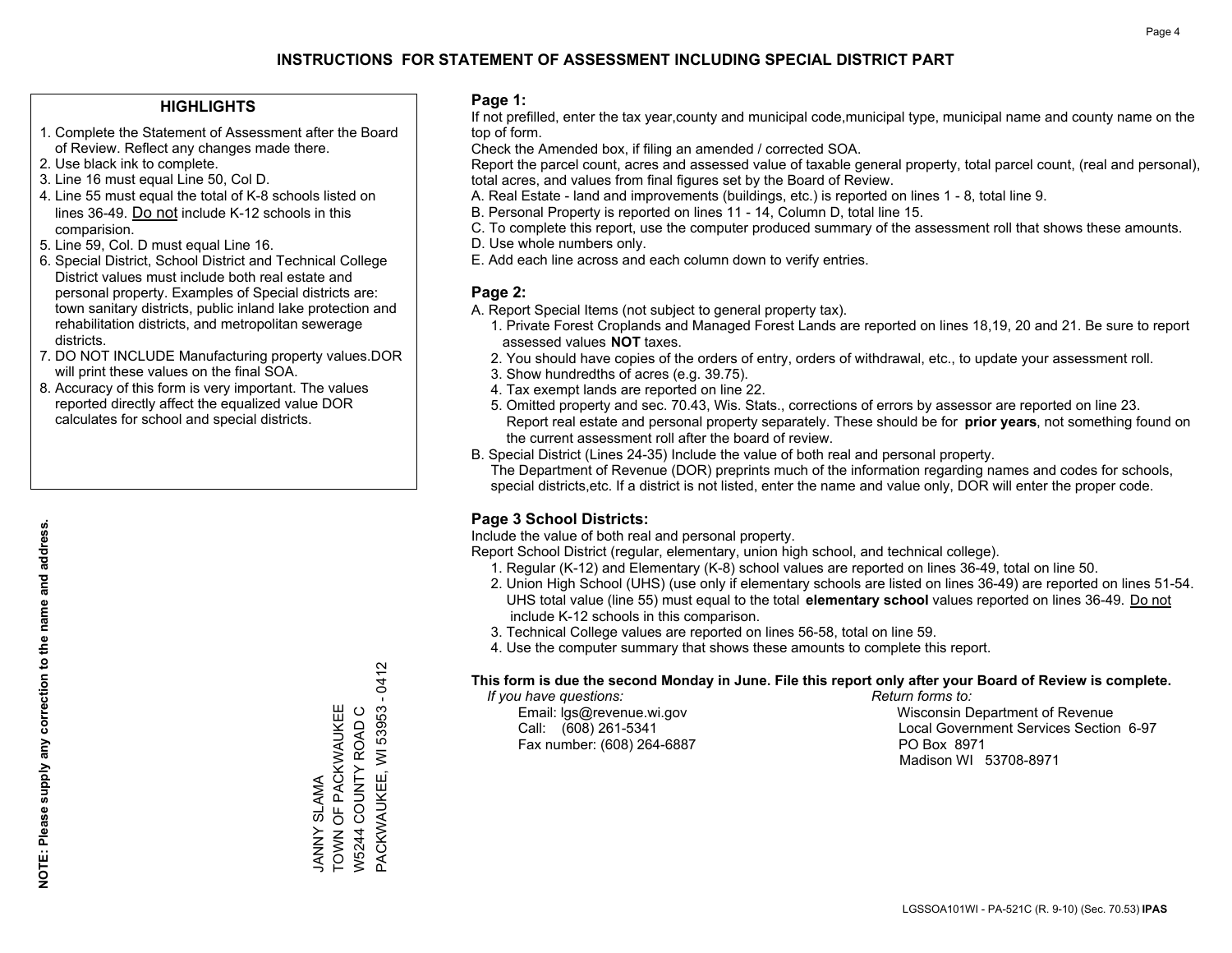**STATEMENT OF ASSESSMENT FOR 2016** 

| ≺ч           | በጋፈ | 1062    |
|--------------|-----|---------|
| $\mathbf{r}$ | MUN | ACCT NO |

|             | <b>FOR</b>                                                                                                                                                                                   | <b>TOWN OF</b><br><b>OF</b>                                  | <b>SHIELDS</b>           |              | <b>MARQUETTE COUNTY</b>                                                  |                                |                                        | WHEN COMPLETING THIS DOCUMENT            |  |
|-------------|----------------------------------------------------------------------------------------------------------------------------------------------------------------------------------------------|--------------------------------------------------------------|--------------------------|--------------|--------------------------------------------------------------------------|--------------------------------|----------------------------------------|------------------------------------------|--|
|             |                                                                                                                                                                                              | Town - Village - City                                        | <b>Municipality Name</b> |              | <b>County Name</b>                                                       |                                |                                        | DO NOT WRITE OVER X's OR IN SHADED AREAS |  |
| Line<br>No. |                                                                                                                                                                                              | <b>REAL ESTATE</b><br>(See Lines 18 - 22 for                 |                          | PARCEL COUNT | NO. OF ACRES<br><b>WHOLE</b><br>TOTAL LAND   IMPROVEMENTS   NUMBERS ONLY | <b>VALUE OF</b><br><b>LAND</b> | <b>VALUE OF</b><br><b>IMPROVEMENTS</b> | TOTAL VALUE OF LAND<br>AND IMPROVEMENTS  |  |
|             |                                                                                                                                                                                              | other Real Estate)                                           | Col. A                   | Col. B       | Col. C                                                                   | Col. D                         | Col. E                                 | Col. F                                   |  |
| -1          |                                                                                                                                                                                              | <b>RESIDENTIAL - Class 1</b>                                 | 416                      | 347          | 995                                                                      | 6,382,800                      | 30,871,900                             | 37,254,700                               |  |
| 2           |                                                                                                                                                                                              | <b>COMMERCIAL - Class 2</b>                                  | 5                        | 5            | 8                                                                        | 53,800                         | 331,800                                | 385,600                                  |  |
| 3           |                                                                                                                                                                                              | <b>MANUFACTURING - Class 3</b>                               | $\Omega$                 | 0            | 0                                                                        | 0                              | 0                                      | 0                                        |  |
| 4           |                                                                                                                                                                                              | <b>AGRICULTURAL - Class 4</b>                                | 352                      |              | 7,191                                                                    | 1,008,200                      |                                        | 1,008,200                                |  |
| 5           |                                                                                                                                                                                              | <b>UNDEVELOPED - Class 5</b>                                 | 321                      |              | 4,390                                                                    | 3,490,900                      |                                        | 3,490,900                                |  |
| 6           |                                                                                                                                                                                              | AGRICULTURAL FOREST - Class 5m                               | 183                      |              | 2,147                                                                    | 3,146,400                      |                                        | 3,146,400                                |  |
| 7           |                                                                                                                                                                                              | FOREST LANDS - Class 6                                       | 189                      |              | 2,707                                                                    | 8,151,100                      |                                        | 8,151,100                                |  |
| 8           |                                                                                                                                                                                              | OTHER - Class 7                                              | 44                       | 45           | 51                                                                       | 352,400                        | 3,270,500                              | 3,622,900                                |  |
| 9           |                                                                                                                                                                                              | TOTAL - ALL COLUMNS                                          | 1,510                    | 397          | 17,489                                                                   | 22,585,600                     | 34,474,200                             | 57,059,800                               |  |
| 10          |                                                                                                                                                                                              | NUMBER OF PERSONAL PROPERTY ACCOUNTS IN ROLL                 |                          |              | 12                                                                       | <b>LOCALLY ASSESSED</b>        | <b>MANUFACTURING</b>                   | <b>MERGED</b>                            |  |
| 11          |                                                                                                                                                                                              | BOATS AND OTHER WATERCRAFT NOT EXEMPT - Code 1               |                          |              |                                                                          | 0                              | 0                                      | 0                                        |  |
| 12          |                                                                                                                                                                                              | MACHINERY, TOOLS AND PATTERNS - Code 2                       |                          |              |                                                                          | 17,400                         | 0                                      | 17,400                                   |  |
| 13          |                                                                                                                                                                                              | FURNITURE, FIXTURES AND EQUIPMENT - Code 3                   |                          |              |                                                                          | 14,300                         | 0                                      | 14,300                                   |  |
| 14          |                                                                                                                                                                                              | ALL OTHER PERSONAL PROPERTY NOT EXEMPT - Codes 4A, 4B, 4C    |                          |              |                                                                          | 19,100                         | 0                                      | 19,100                                   |  |
| 15          |                                                                                                                                                                                              | TOTAL OF PERSONAL PROPERTY NOT EXEMPT (Total of Lines 11-14) |                          | 50,800       | 0                                                                        | 50,800                         |                                        |                                          |  |
| 16          | AGGREGATE ASSESSED VALUE OF ALL PROPERTY SUBJECT TO THE GENERAL PROPERTY TAX (Total of Lines 9F and 15F)<br>MUST EQUAL TOTAL VALUE OF THE SCHOOL DISTRICTS (K-12 PLUS K-8) - Line 50, Col. F |                                                              |                          |              |                                                                          |                                | 57,110,600                             |                                          |  |
| 17          |                                                                                                                                                                                              | <b>BOARD OF REVIEW</b><br>DATE OF FINAL ADJOURNMENT          | 05/16/2016               |              | Name of Assessor<br><b>BOWMAR APPRAISAL</b>                              | Telephone #<br>(920) 733-5369  |                                        |                                          |  |

REMARKS

The Assessment Ratio to be used in calculating the estimated Fair Market Value on tax bills for this tax district is 1.070252503

This ratio should be used to convert assessed values to "Calculate Equalized Values" in Step 1 of the Lottery and Gaming Credit Calculations.<br>This ratio should be used in the "Computation of Tax Equivalent" schedule of the Commission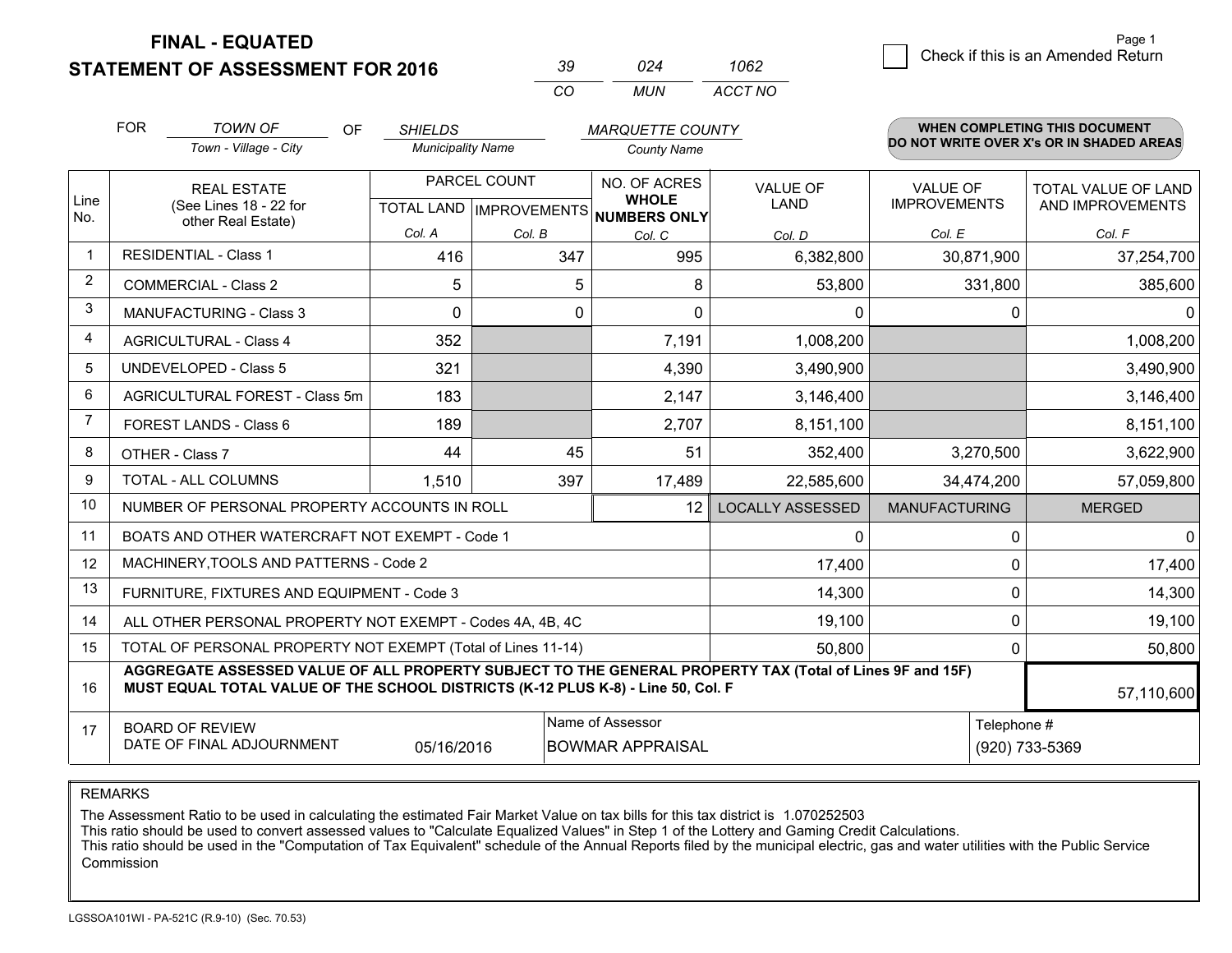*YEAR CO MUN ACCT NO* <sup>2016</sup> <sup>39</sup> <sup>024</sup> <sup>1062</sup>

Do not confuse FOREST LANDS (Line 7) with FOREST CROPS (in this section) - They are **NOT** the same

|    | Private Forest Crop - Reg Class @ 10¢ per acre                                 |                                             |  |                                                                  |                                                                              | Private Forest Crop - Reg Class @ \$2.52 per acre                  |                                                                 |                    |                    |
|----|--------------------------------------------------------------------------------|---------------------------------------------|--|------------------------------------------------------------------|------------------------------------------------------------------------------|--------------------------------------------------------------------|-----------------------------------------------------------------|--------------------|--------------------|
| 18 | (a) PARCELS                                                                    | (b) ACRES                                   |  | (c) ASSESSED VALUE                                               |                                                                              | (d) PARCELS                                                        | (e) ACRES                                                       |                    | (f) ASSESSED VALUE |
|    |                                                                                |                                             |  |                                                                  |                                                                              |                                                                    |                                                                 |                    |                    |
|    | Private Forest Crop - Special Class @ 20¢ per acre                             |                                             |  |                                                                  | Entered Before 2005 Managed Forest - Ferrous Mining CLOSED @ \$8.27 per acre |                                                                    |                                                                 |                    |                    |
| 19 | (a) PARCELS                                                                    | (b) ACRES                                   |  | (c) ASSESSED VALUE                                               |                                                                              | (d) PARCELS                                                        | (e) ACRES                                                       |                    | (f) ASSESSED VALUE |
|    |                                                                                |                                             |  |                                                                  |                                                                              |                                                                    |                                                                 |                    |                    |
|    |                                                                                | Entered Before 2005 Managed Forest - OPEN @ |  | \$.79 per acre                                                   |                                                                              |                                                                    | Entered Before 2005 Managed Forest - CLOSED @ \$1.87 per acre   |                    |                    |
| 20 | (a) PARCELS                                                                    | (b) ACRES                                   |  | (c) ASSESSED VALUE                                               |                                                                              | (d) PARCELS                                                        | (e) ACRES                                                       |                    | (f) ASSESSED VALUE |
|    |                                                                                |                                             |  |                                                                  |                                                                              | $12 \overline{ }$                                                  | 383.9                                                           |                    | 1,171,000          |
|    | Entered After 2004 Managed Forest - OPEN @<br>\$2.14 per acre                  |                                             |  |                                                                  |                                                                              | Entered After 2004 Managed Forest - CLOSED @ \$10.68 per acre      |                                                                 | (f) ASSESSED VALUE |                    |
| 21 | (a) PARCELS                                                                    | (b) ACRES                                   |  | (c) ASSESSED VALUE                                               | (d) PARCELS                                                                  |                                                                    | (e) ACRES                                                       |                    |                    |
|    |                                                                                |                                             |  |                                                                  |                                                                              |                                                                    |                                                                 |                    |                    |
|    |                                                                                |                                             |  |                                                                  |                                                                              | 32<br>821.78                                                       |                                                                 | 2,471,600          |                    |
| 22 | (a) County Forest Cropland Acres                                               |                                             |  | (b) Federal Acres                                                |                                                                              | (d) County (NOT FOREST CROP) Acres<br>(c) State Acres              |                                                                 |                    | (e) Other Acres    |
|    |                                                                                |                                             |  |                                                                  | 902.88                                                                       |                                                                    | 25                                                              |                    | 9.04               |
|    |                                                                                |                                             |  | Assessed Value of Omitted Property From Prior Years (Sec. 70.44) |                                                                              |                                                                    | Assessed Value of Sec. 70.43 Corrections of Errors by Assessors |                    |                    |
| 23 |                                                                                | (a) REAL ESTATE<br>(b) PERSONAL             |  |                                                                  |                                                                              | (c1) REAL ESTATE                                                   |                                                                 | (c2) PERSONAL      |                    |
|    |                                                                                |                                             |  |                                                                  |                                                                              |                                                                    |                                                                 |                    |                    |
|    | Manufacturing Equated Value of Omitted Property From Prior Years (Sec. 70.995) |                                             |  |                                                                  |                                                                              | Mfg. Equated Value of Sec.70.43 Corrections of Errors by Assessors |                                                                 |                    |                    |
|    | (d) REAL ESTATE                                                                |                                             |  | (e) PERSONAL                                                     |                                                                              | (f1) REAL ESTATE                                                   |                                                                 | (f2) PERSONAL      |                    |
|    |                                                                                |                                             |  |                                                                  |                                                                              |                                                                    |                                                                 |                    |                    |

## **SPECIAL DISTRICTS**

| Line<br>No. | Enter 6-digit<br><b>Special District</b><br>Code (Col. A) | <b>Account</b><br><b>Number</b><br>(Col. B) | <b>Special District Name</b><br>(Col. C) | <b>Locally Assessed Value</b><br>of Real Estate and<br>Personal Property (Col. D) | Mfg Value of Real Estate<br>and Personal Property<br>(Col. E) | <b>Merged Value of</b><br><b>Real Estate and</b><br>Personal Property (Col. F) |
|-------------|-----------------------------------------------------------|---------------------------------------------|------------------------------------------|-----------------------------------------------------------------------------------|---------------------------------------------------------------|--------------------------------------------------------------------------------|
| 24          | 398040                                                    | 0242                                        | MONTELLO LAKE PRO & REHAB DISTRICT       | 338,200                                                                           |                                                               | 338,200                                                                        |
| 25          |                                                           |                                             |                                          |                                                                                   |                                                               |                                                                                |
| 26          |                                                           |                                             |                                          |                                                                                   |                                                               |                                                                                |
| 27          |                                                           |                                             |                                          |                                                                                   |                                                               |                                                                                |
| 28          |                                                           |                                             |                                          |                                                                                   |                                                               |                                                                                |
| 29          |                                                           |                                             |                                          |                                                                                   |                                                               |                                                                                |
| 30          |                                                           |                                             |                                          |                                                                                   |                                                               |                                                                                |
| 31          |                                                           |                                             |                                          |                                                                                   |                                                               |                                                                                |
| 32          |                                                           |                                             |                                          |                                                                                   |                                                               |                                                                                |
| 33          |                                                           |                                             |                                          |                                                                                   |                                                               |                                                                                |
| 34          |                                                           |                                             |                                          |                                                                                   |                                                               |                                                                                |
| 35          |                                                           |                                             |                                          |                                                                                   |                                                               |                                                                                |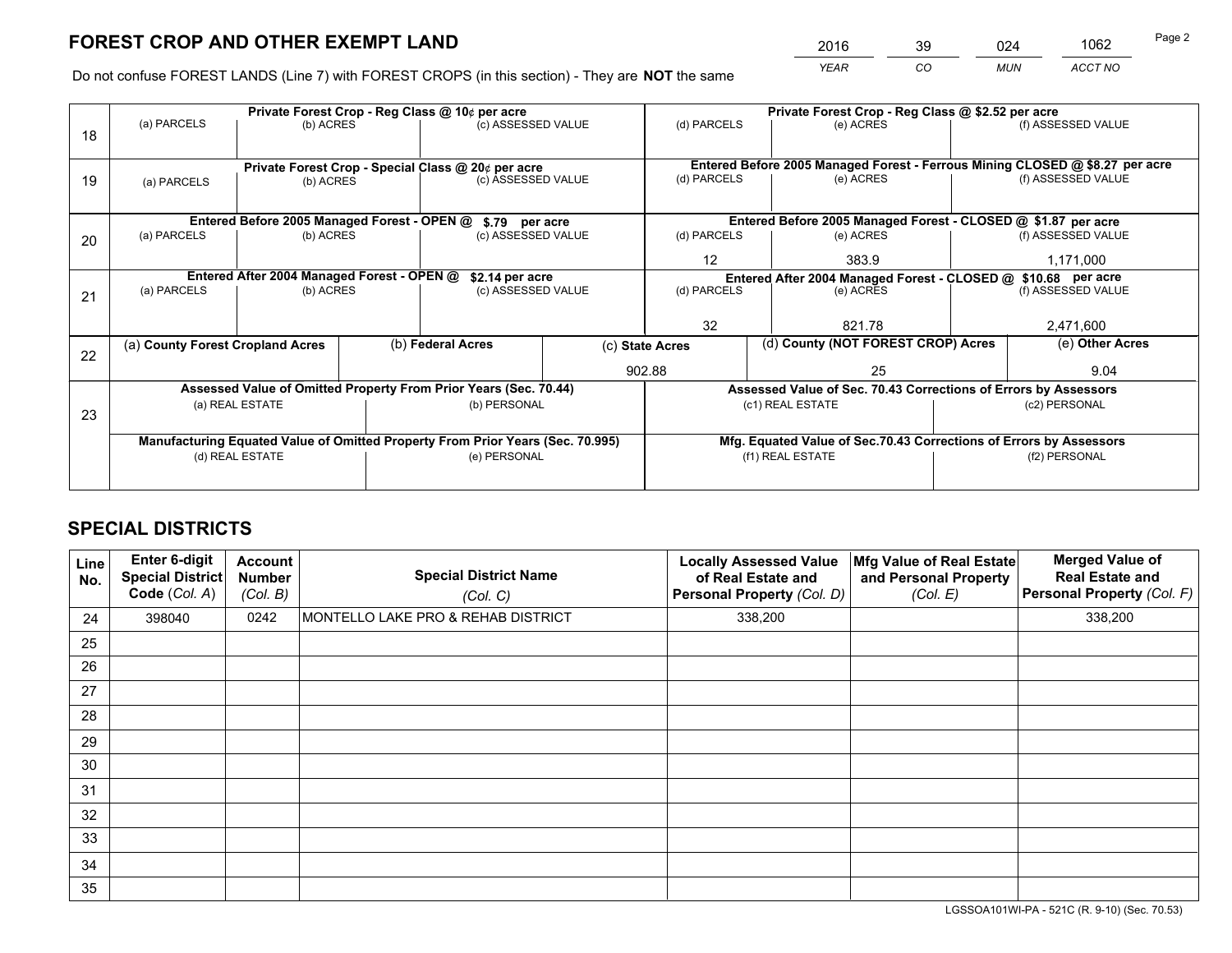|             |                                                                 |                                             |                                                         | <b>YEAR</b>                                                                       | CO<br><b>MUN</b>                                              | ACCT NO                                                                        |
|-------------|-----------------------------------------------------------------|---------------------------------------------|---------------------------------------------------------|-----------------------------------------------------------------------------------|---------------------------------------------------------------|--------------------------------------------------------------------------------|
| Line<br>No. | <b>Enter 6-digit</b><br><b>School District</b><br>Code (Col. A) | <b>Account</b><br><b>Number</b><br>(Col. B) | <b>School District Name</b><br>(Col. C)                 | <b>Locally Assessed Value</b><br>of Real Estate and<br>Personal Property (Col. D) | Mfg Value of Real Estate<br>and Personal Property<br>(Col. E) | <b>Merged Value of</b><br><b>Real Estate and</b><br>Personal Property (Col. F) |
|             | A. SCHOOL DISTRICTS (K-8 and K-12)                              |                                             |                                                         |                                                                                   |                                                               |                                                                                |
| 36          | 393689                                                          | 0231                                        | SCH D OF MONTELLO                                       | 57,110,600                                                                        |                                                               | 57,110,600                                                                     |
| 37          |                                                                 |                                             |                                                         |                                                                                   |                                                               |                                                                                |
| 38          |                                                                 |                                             |                                                         |                                                                                   |                                                               |                                                                                |
| 39          |                                                                 |                                             |                                                         |                                                                                   |                                                               |                                                                                |
| 40          |                                                                 |                                             |                                                         |                                                                                   |                                                               |                                                                                |
| 41<br>42    |                                                                 |                                             |                                                         |                                                                                   |                                                               |                                                                                |
| 43          |                                                                 |                                             |                                                         |                                                                                   |                                                               |                                                                                |
| 44          |                                                                 |                                             |                                                         |                                                                                   |                                                               |                                                                                |
| 45          |                                                                 |                                             |                                                         |                                                                                   |                                                               |                                                                                |
| 46          |                                                                 |                                             |                                                         |                                                                                   |                                                               |                                                                                |
| 47          |                                                                 |                                             |                                                         |                                                                                   |                                                               |                                                                                |
| 48          |                                                                 |                                             |                                                         |                                                                                   |                                                               |                                                                                |
| 49          |                                                                 |                                             |                                                         |                                                                                   |                                                               |                                                                                |
| 50          |                                                                 |                                             | TOTAL ASSESSED VALUE OF SCHOOL DISTRICTS (K-8 and K-12) | 57,110,600                                                                        |                                                               | 57,110,600                                                                     |
|             | <b>B.</b><br><b>UNION HIGH SCHOOL DISTRICTS</b>                 |                                             |                                                         |                                                                                   |                                                               |                                                                                |
| 51          |                                                                 |                                             |                                                         |                                                                                   |                                                               |                                                                                |
| 52          |                                                                 |                                             |                                                         |                                                                                   |                                                               |                                                                                |
| 53<br>54    |                                                                 |                                             |                                                         |                                                                                   |                                                               |                                                                                |
| 55          |                                                                 |                                             | TOTAL ASSESSED VALUE OF UNION HIGH SCHOOLS              |                                                                                   |                                                               |                                                                                |
|             | C.<br><b>TECHNICAL COLLEGE DISTRICTS</b>                        |                                             |                                                         |                                                                                   |                                                               |                                                                                |
| 56          | 000400                                                          | 0004                                        | MADISON AREA TECHNICAL COLLEGE<br><b>MADN</b>           | 57,110,600                                                                        |                                                               | 57,110,600                                                                     |
| 57          |                                                                 |                                             |                                                         |                                                                                   |                                                               |                                                                                |
| 58          |                                                                 |                                             |                                                         |                                                                                   |                                                               |                                                                                |
| 59          |                                                                 |                                             | TOTAL ASSESSED VALUE OF TECHNICAL COLLEGES              | 57,110,600                                                                        |                                                               | 57,110,600                                                                     |

39

024

 *I hereby certify, to the best of my knowledge and belief, this form is complete and correct.*

**SCHOOL DISTRICTS**

| Print name of preparer | Title                    |                | Date (MM / DD / CCYY) |
|------------------------|--------------------------|----------------|-----------------------|
|                        |                          |                |                       |
| Signature of preparer  | Contact Telephone Number | E-mail address |                       |
|                        | $\overline{\phantom{0}}$ |                |                       |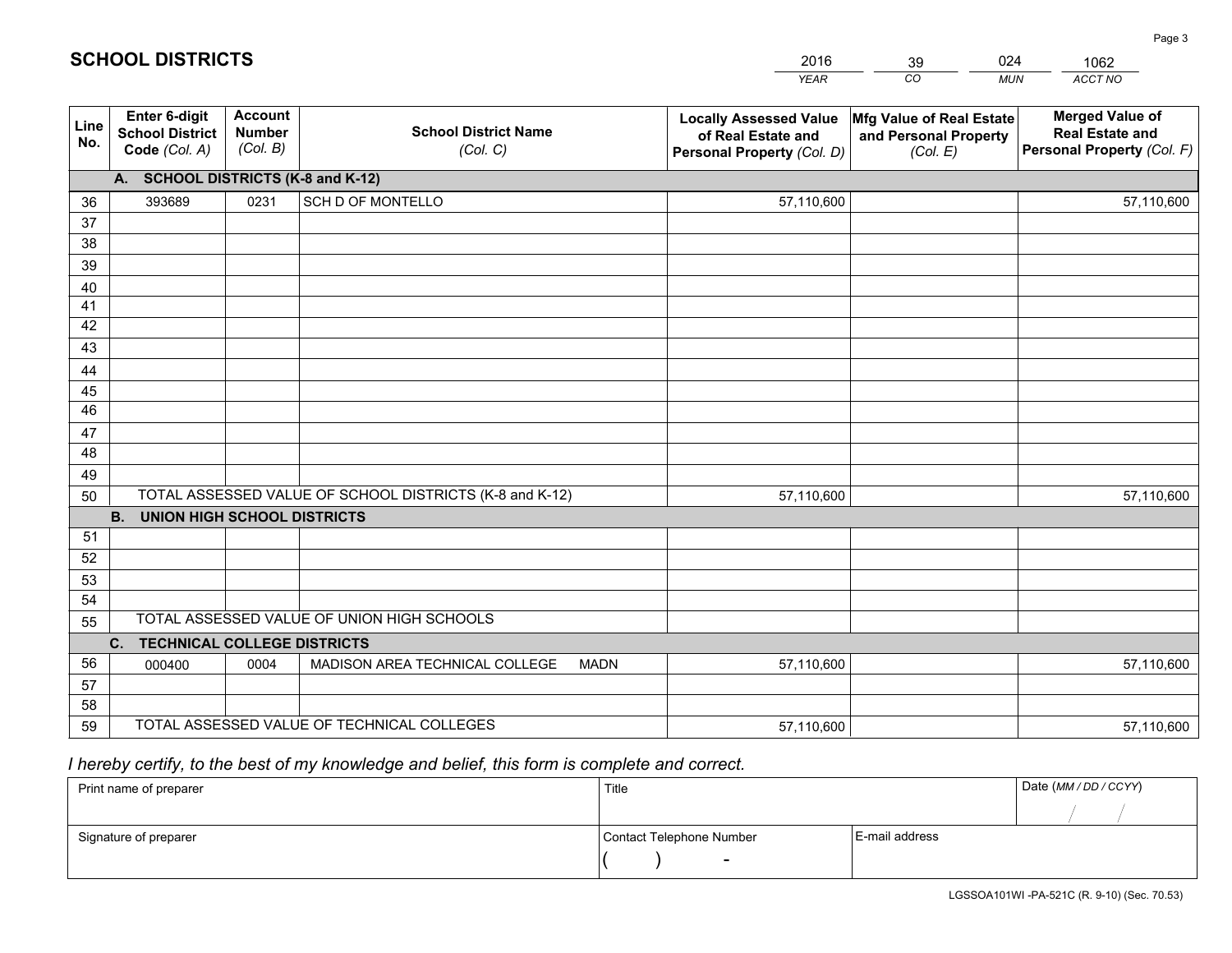#### **HIGHLIGHTS**

- 1. Complete the Statement of Assessment after the Board of Review. Reflect any changes made there.
- 2. Use black ink to complete.
- 3. Line 16 must equal Line 50, Col D.
- 4. Line 55 must equal the total of K-8 schools listed on lines 36-49. Do not include K-12 schools in this comparision.
- 5. Line 59, Col. D must equal Line 16.
- 6. Special District, School District and Technical College District values must include both real estate and personal property. Examples of Special districts are: town sanitary districts, public inland lake protection and rehabilitation districts, and metropolitan sewerage districts.
- 7. DO NOT INCLUDE Manufacturing property values.DOR will print these values on the final SOA.
- 8. Accuracy of this form is very important. The values reported directly affect the equalized value DOR calculates for school and special districts.

#### **Page 1:**

 If not prefilled, enter the tax year,county and municipal code,municipal type, municipal name and county name on the top of form.

Check the Amended box, if filing an amended / corrected SOA.

 Report the parcel count, acres and assessed value of taxable general property, total parcel count, (real and personal), total acres, and values from final figures set by the Board of Review.

- A. Real Estate land and improvements (buildings, etc.) is reported on lines 1 8, total line 9.
- B. Personal Property is reported on lines 11 14, Column D, total line 15.
- C. To complete this report, use the computer produced summary of the assessment roll that shows these amounts.
- D. Use whole numbers only.
- E. Add each line across and each column down to verify entries.

#### **Page 2:**

- A. Report Special Items (not subject to general property tax).
- 1. Private Forest Croplands and Managed Forest Lands are reported on lines 18,19, 20 and 21. Be sure to report assessed values **NOT** taxes.
- 2. You should have copies of the orders of entry, orders of withdrawal, etc., to update your assessment roll.
	- 3. Show hundredths of acres (e.g. 39.75).
- 4. Tax exempt lands are reported on line 22.
- 5. Omitted property and sec. 70.43, Wis. Stats., corrections of errors by assessor are reported on line 23. Report real estate and personal property separately. These should be for **prior years**, not something found on the current assessment roll after the board of review.
- B. Special District (Lines 24-35) Include the value of both real and personal property.

 The Department of Revenue (DOR) preprints much of the information regarding names and codes for schools, special districts,etc. If a district is not listed, enter the name and value only, DOR will enter the proper code.

### **Page 3 School Districts:**

Include the value of both real and personal property.

Report School District (regular, elementary, union high school, and technical college).

- 1. Regular (K-12) and Elementary (K-8) school values are reported on lines 36-49, total on line 50.
- 2. Union High School (UHS) (use only if elementary schools are listed on lines 36-49) are reported on lines 51-54. UHS total value (line 55) must equal to the total **elementary school** values reported on lines 36-49. Do notinclude K-12 schools in this comparison.
- 3. Technical College values are reported on lines 56-58, total on line 59.
- 4. Use the computer summary that shows these amounts to complete this report.

#### **This form is due the second Monday in June. File this report only after your Board of Review is complete.**

 *If you have questions: Return forms to:*

Fax number: (608) 264-6887 PO Box 8971

 Email: lgs@revenue.wi.gov Wisconsin Department of Revenue Call: (608) 261-5341 Local Government Services Section 6-97Madison WI 53708-8971

W2712 COUNTY ROAD J W2712 COUNTY ROAD VIONTELLO, WI 53949 MONTELLO, WI 53949 PATRICK TIERNEY<br>TOWN OF SHIELDS TOWN OF SHIELDS PATRICK TIERNEY

**NOTE: Please supply any correction to the name and address.**

NOTE: Please supply any correction to the name and address.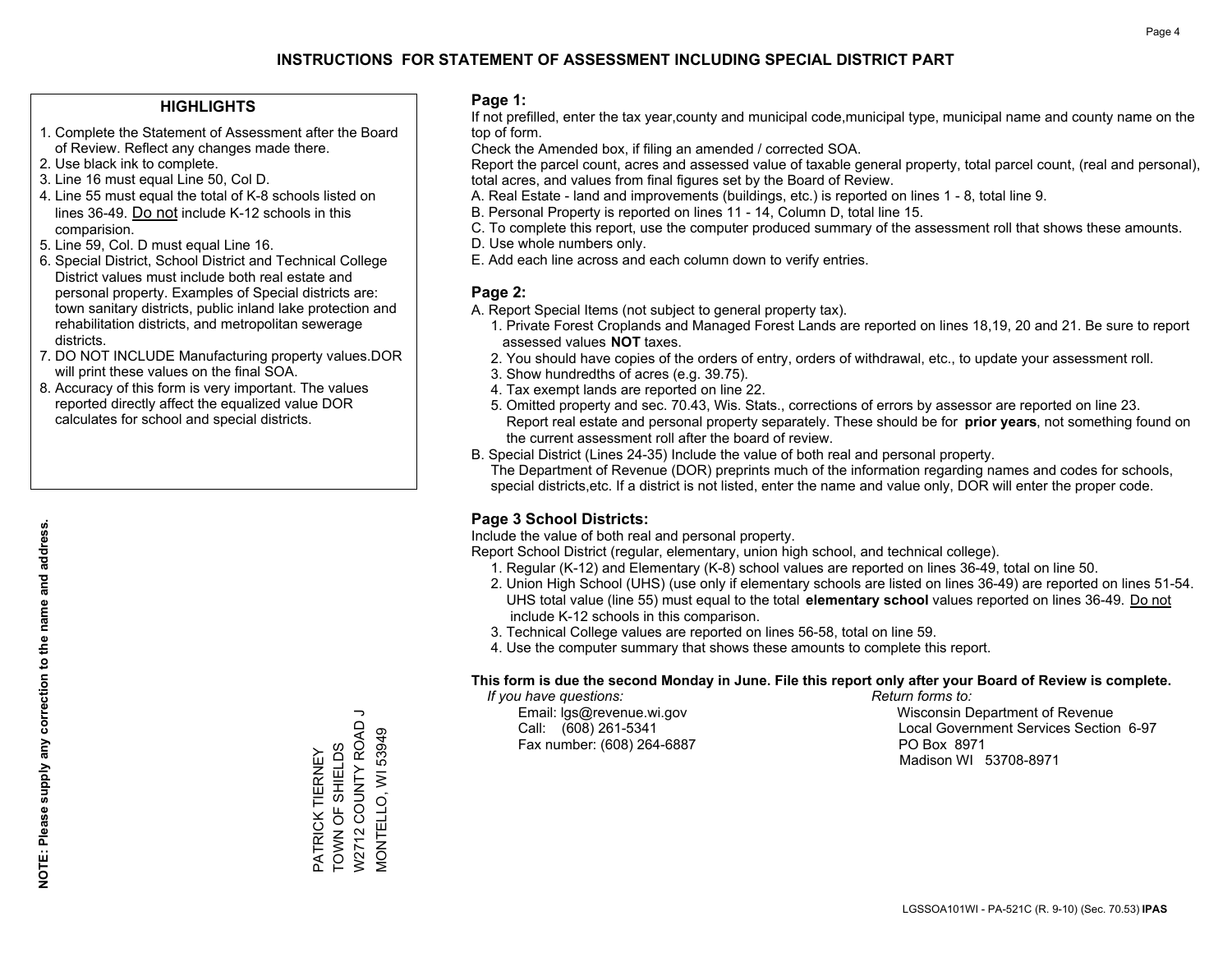**STATEMENT OF ASSESSMENT FOR 2016** 

| -39      | 026   | 1063    |
|----------|-------|---------|
| $\alpha$ | MI IN | ACCT NO |

|             | <b>FOR</b>                                                                                                                                                                                   | <b>TOWN OF</b><br>OF.                                     | <b>SPRINGFIELD</b>       |                                           | <b>MARQUETTE COUNTY</b>                      |                                |                                 | <b>WHEN COMPLETING THIS DOCUMENT</b>     |
|-------------|----------------------------------------------------------------------------------------------------------------------------------------------------------------------------------------------|-----------------------------------------------------------|--------------------------|-------------------------------------------|----------------------------------------------|--------------------------------|---------------------------------|------------------------------------------|
|             |                                                                                                                                                                                              | Town - Village - City                                     | <b>Municipality Name</b> |                                           | <b>County Name</b>                           |                                |                                 | DO NOT WRITE OVER X's OR IN SHADED AREAS |
| Line<br>No. |                                                                                                                                                                                              | <b>REAL ESTATE</b><br>(See Lines 18 - 22 for              |                          | PARCEL COUNT<br>TOTAL LAND   IMPROVEMENTS | NO. OF ACRES<br><b>WHOLE</b><br>NUMBERS ONLY | <b>VALUE OF</b><br><b>LAND</b> | VALUE OF<br><b>IMPROVEMENTS</b> | TOTAL VALUE OF LAND<br>AND IMPROVEMENTS  |
|             |                                                                                                                                                                                              | other Real Estate)                                        | Col. A                   | Col. B                                    | Col. C                                       | Col. D                         | Col. E                          | Col. F                                   |
| $\mathbf 1$ |                                                                                                                                                                                              | <b>RESIDENTIAL - Class 1</b>                              | 954                      | 695                                       | 3,143                                        | 29,342,000                     | 82,931,600                      | 112,273,600                              |
| 2           |                                                                                                                                                                                              | <b>COMMERCIAL - Class 2</b>                               | 8                        | 6                                         | 17                                           | 210,300                        | 707,500                         | 917,800                                  |
| 3           |                                                                                                                                                                                              | <b>MANUFACTURING - Class 3</b>                            | $\Omega$                 | 0                                         | $\Omega$                                     | 0                              | 0                               | $\Omega$                                 |
| 4           |                                                                                                                                                                                              | <b>AGRICULTURAL - Class 4</b>                             | 277                      |                                           | 5,815                                        | 773,200                        |                                 | 773,200                                  |
| 5           |                                                                                                                                                                                              | <b>UNDEVELOPED - Class 5</b>                              | 262                      |                                           | 2,259                                        | 1,972,900                      |                                 | 1,972,900                                |
| 6           | AGRICULTURAL FOREST - Class 5m                                                                                                                                                               |                                                           | 168                      |                                           | 2,139                                        | 2,298,600                      |                                 | 2,298,600                                |
| 7           |                                                                                                                                                                                              | FOREST LANDS - Class 6                                    | 256                      |                                           | 4,207                                        | 8,904,300                      |                                 | 8,904,300                                |
| 8           |                                                                                                                                                                                              | OTHER - Class 7                                           | 66                       | 67                                        | 126                                          | 793,000                        | 8,270,100                       | 9,063,100                                |
| 9           |                                                                                                                                                                                              | TOTAL - ALL COLUMNS                                       | 1,991                    | 768                                       | 17,706                                       | 44,294,300                     | 91,909,200                      | 136,203,500                              |
| 10          |                                                                                                                                                                                              | NUMBER OF PERSONAL PROPERTY ACCOUNTS IN ROLL              |                          |                                           | 22                                           | <b>LOCALLY ASSESSED</b>        | <b>MANUFACTURING</b>            | <b>MERGED</b>                            |
| 11          |                                                                                                                                                                                              | BOATS AND OTHER WATERCRAFT NOT EXEMPT - Code 1            |                          |                                           |                                              | 0                              | 0                               | $\overline{0}$                           |
| 12          |                                                                                                                                                                                              | MACHINERY, TOOLS AND PATTERNS - Code 2                    |                          |                                           |                                              | 19,000                         | 0                               | 19,000                                   |
| 13          |                                                                                                                                                                                              | FURNITURE, FIXTURES AND EQUIPMENT - Code 3                |                          |                                           |                                              | 4,300                          | 0                               | 4,300                                    |
| 14          |                                                                                                                                                                                              | ALL OTHER PERSONAL PROPERTY NOT EXEMPT - Codes 4A, 4B, 4C |                          |                                           |                                              | 506,660                        | 0                               | 506,660                                  |
| 15          | TOTAL OF PERSONAL PROPERTY NOT EXEMPT (Total of Lines 11-14)<br>529,960                                                                                                                      |                                                           |                          |                                           |                                              |                                |                                 | 0<br>529,960                             |
| 16          | AGGREGATE ASSESSED VALUE OF ALL PROPERTY SUBJECT TO THE GENERAL PROPERTY TAX (Total of Lines 9F and 15F)<br>MUST EQUAL TOTAL VALUE OF THE SCHOOL DISTRICTS (K-12 PLUS K-8) - Line 50, Col. F |                                                           |                          |                                           |                                              |                                | 136,733,460                     |                                          |
| 17          | Name of Assessor<br>Telephone #<br><b>BOARD OF REVIEW</b><br>DATE OF FINAL ADJOURNMENT<br>05/09/2016<br><b>JAMES WARZYNSKI</b>                                                               |                                                           |                          |                                           |                                              | (608) 296-3308                 |                                 |                                          |

REMARKS

The Assessment Ratio to be used in calculating the estimated Fair Market Value on tax bills for this tax district is 1.074683294

This ratio should be used to convert assessed values to "Calculate Equalized Values" in Step 1 of the Lottery and Gaming Credit Calculations.<br>This ratio should be used in the "Computation of Tax Equivalent" schedule of the Commission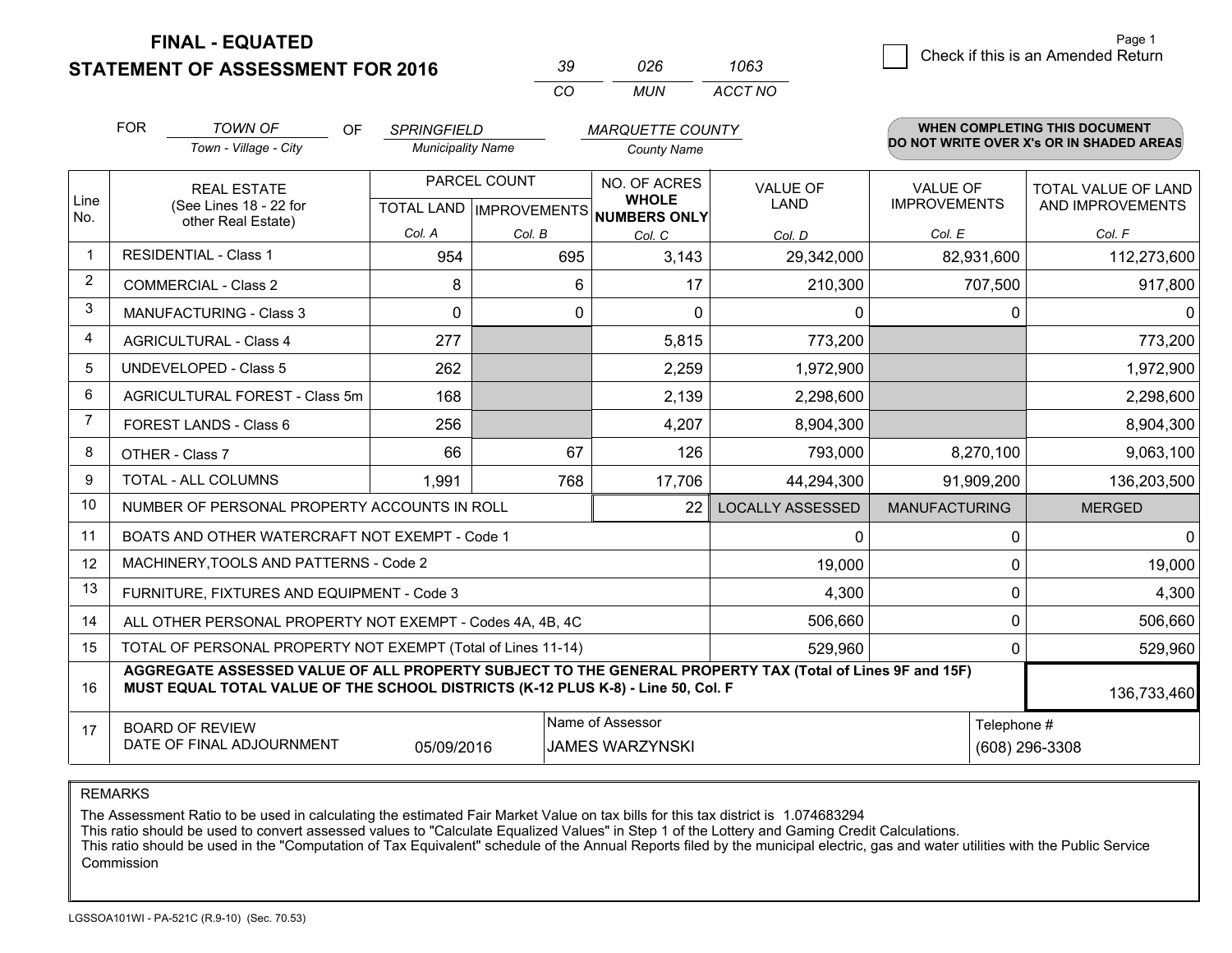*YEAR CO MUN ACCT NO* <sup>2016</sup> <sup>39</sup> <sup>026</sup> <sup>1063</sup>

Do not confuse FOREST LANDS (Line 7) with FOREST CROPS (in this section) - They are **NOT** the same

|                                                               |                            |                                                           |                                     |                                                                     | Private Forest Crop - Reg Class @ \$2.52 per acre                                                                                                                                                                                                                                                                                                                                        |               |                            |                                           |                                                                                                                                                                                                                                                                                                                                                                                               |
|---------------------------------------------------------------|----------------------------|-----------------------------------------------------------|-------------------------------------|---------------------------------------------------------------------|------------------------------------------------------------------------------------------------------------------------------------------------------------------------------------------------------------------------------------------------------------------------------------------------------------------------------------------------------------------------------------------|---------------|----------------------------|-------------------------------------------|-----------------------------------------------------------------------------------------------------------------------------------------------------------------------------------------------------------------------------------------------------------------------------------------------------------------------------------------------------------------------------------------------|
|                                                               |                            |                                                           |                                     |                                                                     | (d) PARCELS                                                                                                                                                                                                                                                                                                                                                                              |               | (e) ACRES                  |                                           | (f) ASSESSED VALUE                                                                                                                                                                                                                                                                                                                                                                            |
|                                                               |                            |                                                           |                                     |                                                                     |                                                                                                                                                                                                                                                                                                                                                                                          |               |                            |                                           |                                                                                                                                                                                                                                                                                                                                                                                               |
|                                                               |                            |                                                           |                                     |                                                                     |                                                                                                                                                                                                                                                                                                                                                                                          |               |                            |                                           |                                                                                                                                                                                                                                                                                                                                                                                               |
| (a) PARCELS                                                   | (b) ACRES                  |                                                           |                                     |                                                                     | (e) ACRES                                                                                                                                                                                                                                                                                                                                                                                |               | (f) ASSESSED VALUE         |                                           |                                                                                                                                                                                                                                                                                                                                                                                               |
|                                                               |                            |                                                           |                                     |                                                                     |                                                                                                                                                                                                                                                                                                                                                                                          |               |                            |                                           |                                                                                                                                                                                                                                                                                                                                                                                               |
|                                                               |                            |                                                           |                                     |                                                                     |                                                                                                                                                                                                                                                                                                                                                                                          |               |                            |                                           |                                                                                                                                                                                                                                                                                                                                                                                               |
| (a) PARCELS                                                   |                            |                                                           |                                     |                                                                     | (d) PARCELS                                                                                                                                                                                                                                                                                                                                                                              |               | (e) ACRES                  |                                           | (f) ASSESSED VALUE                                                                                                                                                                                                                                                                                                                                                                            |
| 2                                                             | 42<br>89.000               |                                                           |                                     | 57                                                                  |                                                                                                                                                                                                                                                                                                                                                                                          | 1,372.35      | 2,855,700                  |                                           |                                                                                                                                                                                                                                                                                                                                                                                               |
| Entered After 2004 Managed Forest - OPEN @<br>\$2.14 per acre |                            |                                                           |                                     |                                                                     |                                                                                                                                                                                                                                                                                                                                                                                          |               |                            |                                           |                                                                                                                                                                                                                                                                                                                                                                                               |
|                                                               |                            |                                                           |                                     |                                                                     |                                                                                                                                                                                                                                                                                                                                                                                          |               | (f) ASSESSED VALUE         |                                           |                                                                                                                                                                                                                                                                                                                                                                                               |
|                                                               |                            |                                                           |                                     |                                                                     |                                                                                                                                                                                                                                                                                                                                                                                          |               |                            |                                           |                                                                                                                                                                                                                                                                                                                                                                                               |
|                                                               |                            |                                                           |                                     |                                                                     |                                                                                                                                                                                                                                                                                                                                                                                          |               |                            |                                           | 2,655,000                                                                                                                                                                                                                                                                                                                                                                                     |
|                                                               |                            |                                                           |                                     | (c) State Acres                                                     |                                                                                                                                                                                                                                                                                                                                                                                          |               |                            |                                           | (e) Other Acres                                                                                                                                                                                                                                                                                                                                                                               |
|                                                               |                            |                                                           |                                     |                                                                     | 18.97                                                                                                                                                                                                                                                                                                                                                                                    |               |                            | 66.99                                     |                                                                                                                                                                                                                                                                                                                                                                                               |
|                                                               |                            |                                                           |                                     |                                                                     |                                                                                                                                                                                                                                                                                                                                                                                          |               |                            |                                           |                                                                                                                                                                                                                                                                                                                                                                                               |
|                                                               |                            |                                                           |                                     |                                                                     |                                                                                                                                                                                                                                                                                                                                                                                          |               |                            |                                           | (c2) PERSONAL                                                                                                                                                                                                                                                                                                                                                                                 |
|                                                               |                            |                                                           |                                     |                                                                     |                                                                                                                                                                                                                                                                                                                                                                                          |               |                            |                                           |                                                                                                                                                                                                                                                                                                                                                                                               |
|                                                               |                            |                                                           |                                     |                                                                     |                                                                                                                                                                                                                                                                                                                                                                                          |               |                            |                                           |                                                                                                                                                                                                                                                                                                                                                                                               |
| (d) REAL ESTATE                                               |                            |                                                           | (e) PERSONAL                        |                                                                     | (f1) REAL ESTATE                                                                                                                                                                                                                                                                                                                                                                         |               |                            | (f2) PERSONAL                             |                                                                                                                                                                                                                                                                                                                                                                                               |
|                                                               |                            |                                                           |                                     |                                                                     |                                                                                                                                                                                                                                                                                                                                                                                          |               |                            |                                           |                                                                                                                                                                                                                                                                                                                                                                                               |
|                                                               | (a) PARCELS<br>(a) PARCELS | 38<br>(a) County Forest Cropland Acres<br>(a) REAL ESTATE | (b) ACRES<br>(b) ACRES<br>(b) ACRES | Private Forest Crop - Reg Class @ 10¢ per acre<br>(b) Federal Acres | (c) ASSESSED VALUE<br>Private Forest Crop - Special Class @ 20¢ per acre<br>(c) ASSESSED VALUE<br>Entered Before 2005 Managed Forest - OPEN @ \$.79 per acre<br>(c) ASSESSED VALUE<br>(c) ASSESSED VALUE<br>80,600<br>Assessed Value of Omitted Property From Prior Years (Sec. 70.44)<br>(b) PERSONAL<br>Manufacturing Equated Value of Omitted Property From Prior Years (Sec. 70.995) | 52<br>1,321.2 | (d) PARCELS<br>(d) PARCELS | (e) ACRES<br>1.252.21<br>(c1) REAL ESTATE | Entered Before 2005 Managed Forest - Ferrous Mining CLOSED @ \$8.27 per acre<br>Entered Before 2005 Managed Forest - CLOSED @ \$1.87 per acre<br>Entered After 2004 Managed Forest - CLOSED @ \$10.68 per acre<br>(d) County (NOT FOREST CROP) Acres<br>Assessed Value of Sec. 70.43 Corrections of Errors by Assessors<br>Mfg. Equated Value of Sec.70.43 Corrections of Errors by Assessors |

## **SPECIAL DISTRICTS**

| Line<br>No. | Enter 6-digit<br><b>Special District</b><br>Code (Col. A) | <b>Account</b><br><b>Number</b><br>(Col. B) | <b>Special District Name</b><br>(Col. C) | <b>Locally Assessed Value</b><br>of Real Estate and<br>Personal Property (Col. D) | Mfg Value of Real Estate<br>and Personal Property<br>(Col. E) | <b>Merged Value of</b><br><b>Real Estate and</b><br>Personal Property (Col. F) |
|-------------|-----------------------------------------------------------|---------------------------------------------|------------------------------------------|-----------------------------------------------------------------------------------|---------------------------------------------------------------|--------------------------------------------------------------------------------|
| 24          | 698180                                                    | 0567                                        | PLEASANT LAKE MANAGEMENT DISTRICT        | 7,057,400                                                                         |                                                               | 7,057,400                                                                      |
| 25          |                                                           |                                             |                                          |                                                                                   |                                                               |                                                                                |
| 26          |                                                           |                                             |                                          |                                                                                   |                                                               |                                                                                |
| 27          |                                                           |                                             |                                          |                                                                                   |                                                               |                                                                                |
| 28          |                                                           |                                             |                                          |                                                                                   |                                                               |                                                                                |
| 29          |                                                           |                                             |                                          |                                                                                   |                                                               |                                                                                |
| 30          |                                                           |                                             |                                          |                                                                                   |                                                               |                                                                                |
| 31          |                                                           |                                             |                                          |                                                                                   |                                                               |                                                                                |
| 32          |                                                           |                                             |                                          |                                                                                   |                                                               |                                                                                |
| 33          |                                                           |                                             |                                          |                                                                                   |                                                               |                                                                                |
| 34          |                                                           |                                             |                                          |                                                                                   |                                                               |                                                                                |
| 35          |                                                           |                                             |                                          |                                                                                   |                                                               |                                                                                |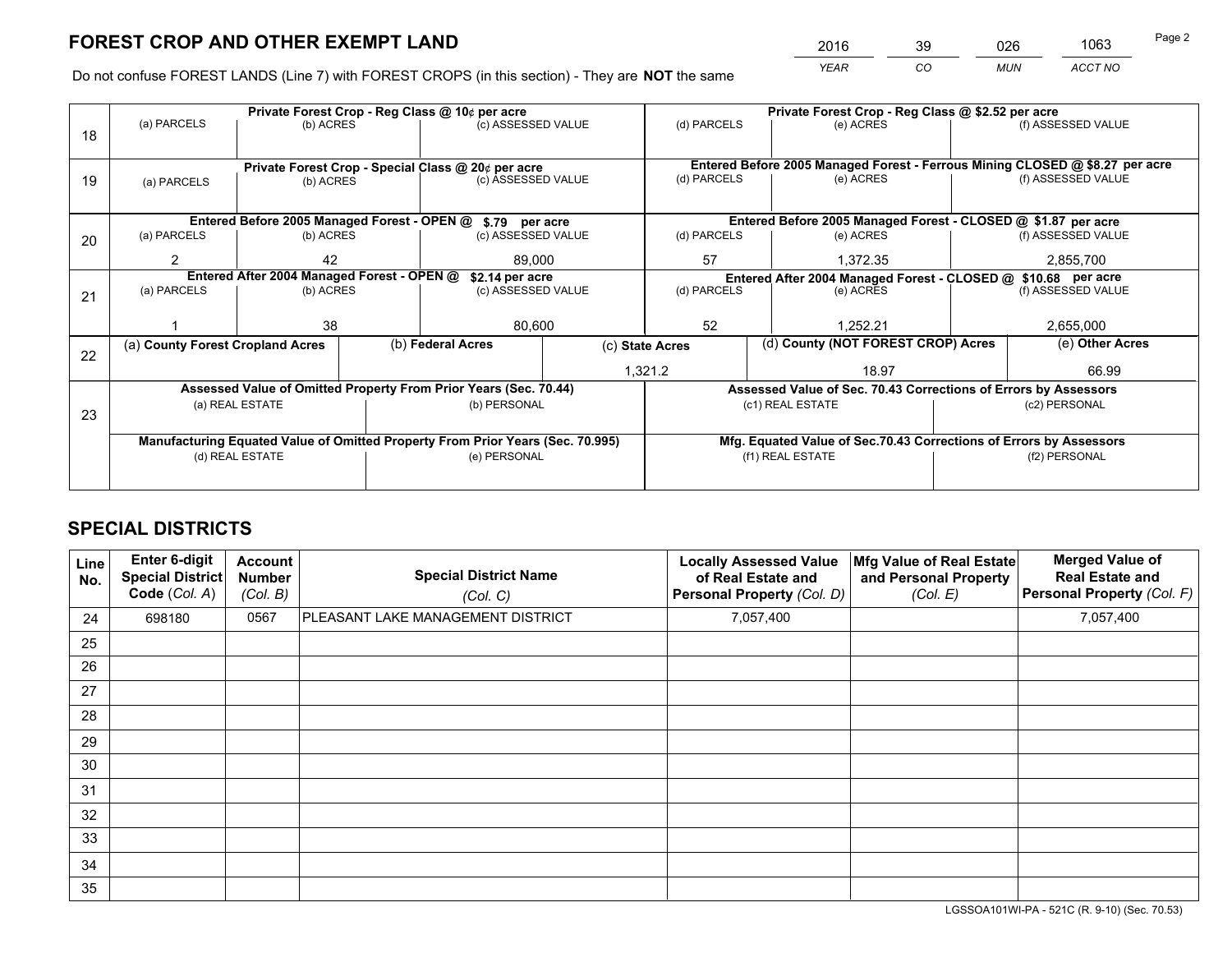| <b>Account</b><br><b>Merged Value of</b><br><b>Enter 6-digit</b><br>Mfg Value of Real Estate<br><b>Locally Assessed Value</b><br>Line<br><b>School District Name</b><br><b>Number</b><br><b>School District</b><br><b>Real Estate and</b><br>of Real Estate and<br>and Personal Property<br>No.<br>(Col. B)<br>Personal Property (Col. F)<br>Code (Col. A)<br>(Col. C)<br>Personal Property (Col. D)<br>(Col. E)<br>A. SCHOOL DISTRICTS (K-8 and K-12)<br>0232<br>SCH D OF WESTFIELD<br>396335<br>136,733,460<br>36<br>136,733,460<br>37<br>38<br>39<br>40<br>41<br>42<br>43<br>44<br>45<br>46<br>47<br>48<br>49<br>TOTAL ASSESSED VALUE OF SCHOOL DISTRICTS (K-8 and K-12)<br>50<br>136,733,460<br>136,733,460<br><b>B.</b><br><b>UNION HIGH SCHOOL DISTRICTS</b><br>51<br>52<br>53<br>54<br>TOTAL ASSESSED VALUE OF UNION HIGH SCHOOLS<br>55<br>C.<br><b>TECHNICAL COLLEGE DISTRICTS</b><br>56<br>MADISON AREA TECHNICAL COLLEGE<br>0004<br><b>MADN</b><br>136,733,460<br>136,733,460<br>000400 |  |  | <b>YEAR</b> | CO<br><b>MUN</b> | ACCT NO |
|---------------------------------------------------------------------------------------------------------------------------------------------------------------------------------------------------------------------------------------------------------------------------------------------------------------------------------------------------------------------------------------------------------------------------------------------------------------------------------------------------------------------------------------------------------------------------------------------------------------------------------------------------------------------------------------------------------------------------------------------------------------------------------------------------------------------------------------------------------------------------------------------------------------------------------------------------------------------------------------------------|--|--|-------------|------------------|---------|
|                                                                                                                                                                                                                                                                                                                                                                                                                                                                                                                                                                                                                                                                                                                                                                                                                                                                                                                                                                                                   |  |  |             |                  |         |
|                                                                                                                                                                                                                                                                                                                                                                                                                                                                                                                                                                                                                                                                                                                                                                                                                                                                                                                                                                                                   |  |  |             |                  |         |
|                                                                                                                                                                                                                                                                                                                                                                                                                                                                                                                                                                                                                                                                                                                                                                                                                                                                                                                                                                                                   |  |  |             |                  |         |
|                                                                                                                                                                                                                                                                                                                                                                                                                                                                                                                                                                                                                                                                                                                                                                                                                                                                                                                                                                                                   |  |  |             |                  |         |
|                                                                                                                                                                                                                                                                                                                                                                                                                                                                                                                                                                                                                                                                                                                                                                                                                                                                                                                                                                                                   |  |  |             |                  |         |
|                                                                                                                                                                                                                                                                                                                                                                                                                                                                                                                                                                                                                                                                                                                                                                                                                                                                                                                                                                                                   |  |  |             |                  |         |
|                                                                                                                                                                                                                                                                                                                                                                                                                                                                                                                                                                                                                                                                                                                                                                                                                                                                                                                                                                                                   |  |  |             |                  |         |
|                                                                                                                                                                                                                                                                                                                                                                                                                                                                                                                                                                                                                                                                                                                                                                                                                                                                                                                                                                                                   |  |  |             |                  |         |
|                                                                                                                                                                                                                                                                                                                                                                                                                                                                                                                                                                                                                                                                                                                                                                                                                                                                                                                                                                                                   |  |  |             |                  |         |
|                                                                                                                                                                                                                                                                                                                                                                                                                                                                                                                                                                                                                                                                                                                                                                                                                                                                                                                                                                                                   |  |  |             |                  |         |
|                                                                                                                                                                                                                                                                                                                                                                                                                                                                                                                                                                                                                                                                                                                                                                                                                                                                                                                                                                                                   |  |  |             |                  |         |
|                                                                                                                                                                                                                                                                                                                                                                                                                                                                                                                                                                                                                                                                                                                                                                                                                                                                                                                                                                                                   |  |  |             |                  |         |
|                                                                                                                                                                                                                                                                                                                                                                                                                                                                                                                                                                                                                                                                                                                                                                                                                                                                                                                                                                                                   |  |  |             |                  |         |
|                                                                                                                                                                                                                                                                                                                                                                                                                                                                                                                                                                                                                                                                                                                                                                                                                                                                                                                                                                                                   |  |  |             |                  |         |
|                                                                                                                                                                                                                                                                                                                                                                                                                                                                                                                                                                                                                                                                                                                                                                                                                                                                                                                                                                                                   |  |  |             |                  |         |
|                                                                                                                                                                                                                                                                                                                                                                                                                                                                                                                                                                                                                                                                                                                                                                                                                                                                                                                                                                                                   |  |  |             |                  |         |
|                                                                                                                                                                                                                                                                                                                                                                                                                                                                                                                                                                                                                                                                                                                                                                                                                                                                                                                                                                                                   |  |  |             |                  |         |
|                                                                                                                                                                                                                                                                                                                                                                                                                                                                                                                                                                                                                                                                                                                                                                                                                                                                                                                                                                                                   |  |  |             |                  |         |
|                                                                                                                                                                                                                                                                                                                                                                                                                                                                                                                                                                                                                                                                                                                                                                                                                                                                                                                                                                                                   |  |  |             |                  |         |
|                                                                                                                                                                                                                                                                                                                                                                                                                                                                                                                                                                                                                                                                                                                                                                                                                                                                                                                                                                                                   |  |  |             |                  |         |
|                                                                                                                                                                                                                                                                                                                                                                                                                                                                                                                                                                                                                                                                                                                                                                                                                                                                                                                                                                                                   |  |  |             |                  |         |
|                                                                                                                                                                                                                                                                                                                                                                                                                                                                                                                                                                                                                                                                                                                                                                                                                                                                                                                                                                                                   |  |  |             |                  |         |
|                                                                                                                                                                                                                                                                                                                                                                                                                                                                                                                                                                                                                                                                                                                                                                                                                                                                                                                                                                                                   |  |  |             |                  |         |
| 57                                                                                                                                                                                                                                                                                                                                                                                                                                                                                                                                                                                                                                                                                                                                                                                                                                                                                                                                                                                                |  |  |             |                  |         |
| 58                                                                                                                                                                                                                                                                                                                                                                                                                                                                                                                                                                                                                                                                                                                                                                                                                                                                                                                                                                                                |  |  |             |                  |         |
| TOTAL ASSESSED VALUE OF TECHNICAL COLLEGES<br>59<br>136,733,460<br>136,733,460                                                                                                                                                                                                                                                                                                                                                                                                                                                                                                                                                                                                                                                                                                                                                                                                                                                                                                                    |  |  |             |                  |         |

39

026

# *I hereby certify, to the best of my knowledge and belief, this form is complete and correct.*

**SCHOOL DISTRICTS**

| Print name of preparer | Title                    |                | Date (MM / DD / CCYY) |
|------------------------|--------------------------|----------------|-----------------------|
|                        |                          |                |                       |
| Signature of preparer  | Contact Telephone Number | E-mail address |                       |
|                        | $\sim$                   |                |                       |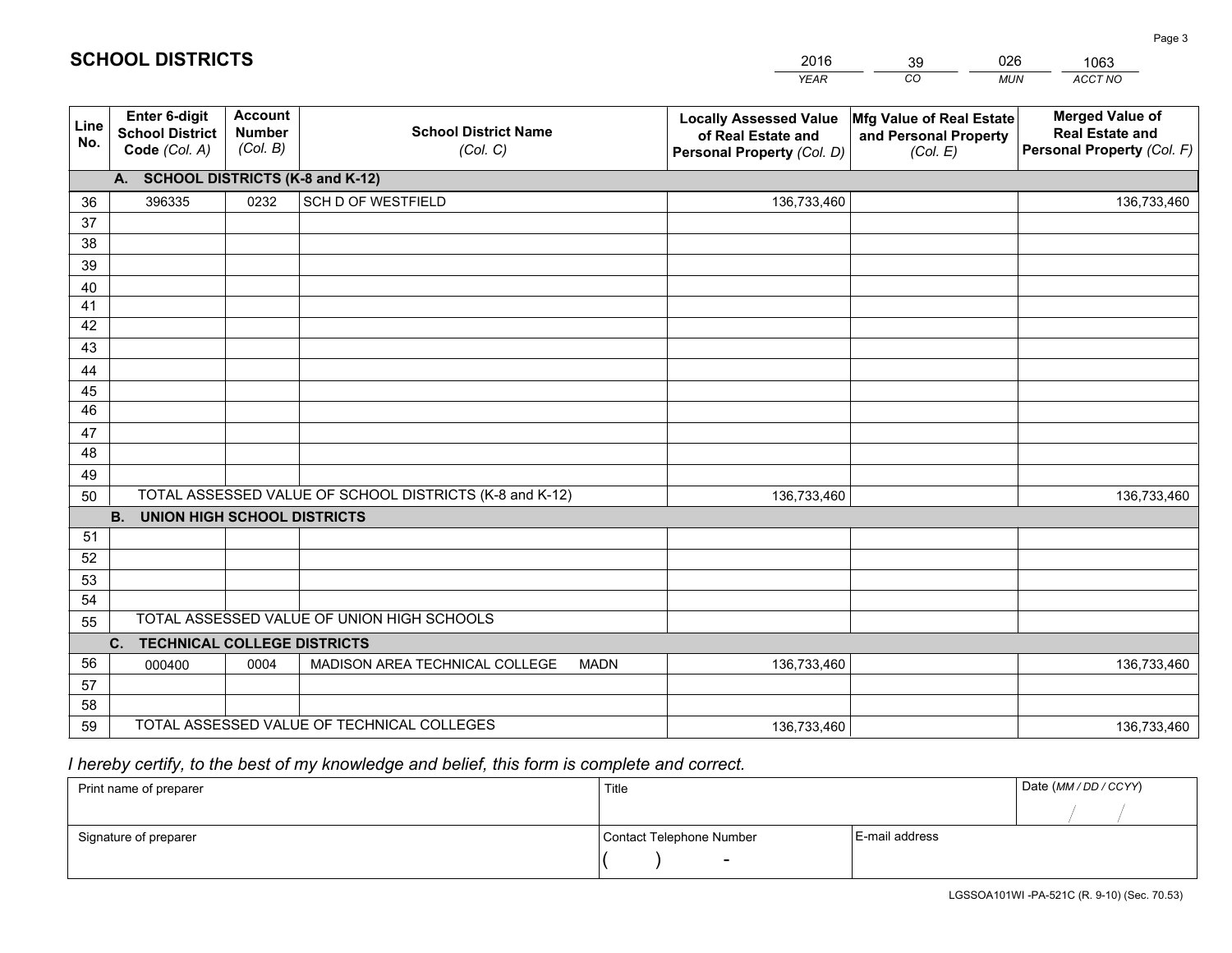#### **HIGHLIGHTS**

- 1. Complete the Statement of Assessment after the Board of Review. Reflect any changes made there.
- 2. Use black ink to complete.
- 3. Line 16 must equal Line 50, Col D.
- 4. Line 55 must equal the total of K-8 schools listed on lines 36-49. Do not include K-12 schools in this comparision.
- 5. Line 59, Col. D must equal Line 16.
- 6. Special District, School District and Technical College District values must include both real estate and personal property. Examples of Special districts are: town sanitary districts, public inland lake protection and rehabilitation districts, and metropolitan sewerage districts.
- 7. DO NOT INCLUDE Manufacturing property values.DOR will print these values on the final SOA.
- 8. Accuracy of this form is very important. The values reported directly affect the equalized value DOR calculates for school and special districts.

#### **Page 1:**

 If not prefilled, enter the tax year,county and municipal code,municipal type, municipal name and county name on the top of form.

Check the Amended box, if filing an amended / corrected SOA.

 Report the parcel count, acres and assessed value of taxable general property, total parcel count, (real and personal), total acres, and values from final figures set by the Board of Review.

- A. Real Estate land and improvements (buildings, etc.) is reported on lines 1 8, total line 9.
- B. Personal Property is reported on lines 11 14, Column D, total line 15.
- C. To complete this report, use the computer produced summary of the assessment roll that shows these amounts.
- D. Use whole numbers only.
- E. Add each line across and each column down to verify entries.

#### **Page 2:**

- A. Report Special Items (not subject to general property tax).
- 1. Private Forest Croplands and Managed Forest Lands are reported on lines 18,19, 20 and 21. Be sure to report assessed values **NOT** taxes.
- 2. You should have copies of the orders of entry, orders of withdrawal, etc., to update your assessment roll.
	- 3. Show hundredths of acres (e.g. 39.75).
- 4. Tax exempt lands are reported on line 22.
- 5. Omitted property and sec. 70.43, Wis. Stats., corrections of errors by assessor are reported on line 23. Report real estate and personal property separately. These should be for **prior years**, not something found on the current assessment roll after the board of review.
- B. Special District (Lines 24-35) Include the value of both real and personal property.
- The Department of Revenue (DOR) preprints much of the information regarding names and codes for schools, special districts,etc. If a district is not listed, enter the name and value only, DOR will enter the proper code.

### **Page 3 School Districts:**

Include the value of both real and personal property.

Report School District (regular, elementary, union high school, and technical college).

- 1. Regular (K-12) and Elementary (K-8) school values are reported on lines 36-49, total on line 50.
- 2. Union High School (UHS) (use only if elementary schools are listed on lines 36-49) are reported on lines 51-54. UHS total value (line 55) must equal to the total **elementary school** values reported on lines 36-49. Do notinclude K-12 schools in this comparison.
- 3. Technical College values are reported on lines 56-58, total on line 59.
- 4. Use the computer summary that shows these amounts to complete this report.

#### **This form is due the second Monday in June. File this report only after your Board of Review is complete.**

 *If you have questions: Return forms to:*

Fax number: (608) 264-6887 PO Box 8971

 Email: lgs@revenue.wi.gov Wisconsin Department of Revenue Call: (608) 261-5341 Local Government Services Section 6-97Madison WI 53708-8971

TOWN OF SPRINGFIELD MEGAN HOCKERMAN<br>TOWN OF SPRINGFIELD  $\prec$ N7088 COUNTY ROAD A N7088 COUNTY ROAD **WESTFIELD, WI 53964** MEGAN HOCKERMAN

WESTFIELD, WI 53964

**NOTE: Please supply any correction to the name and address.**

NOTE: Please supply any correction to the name and address.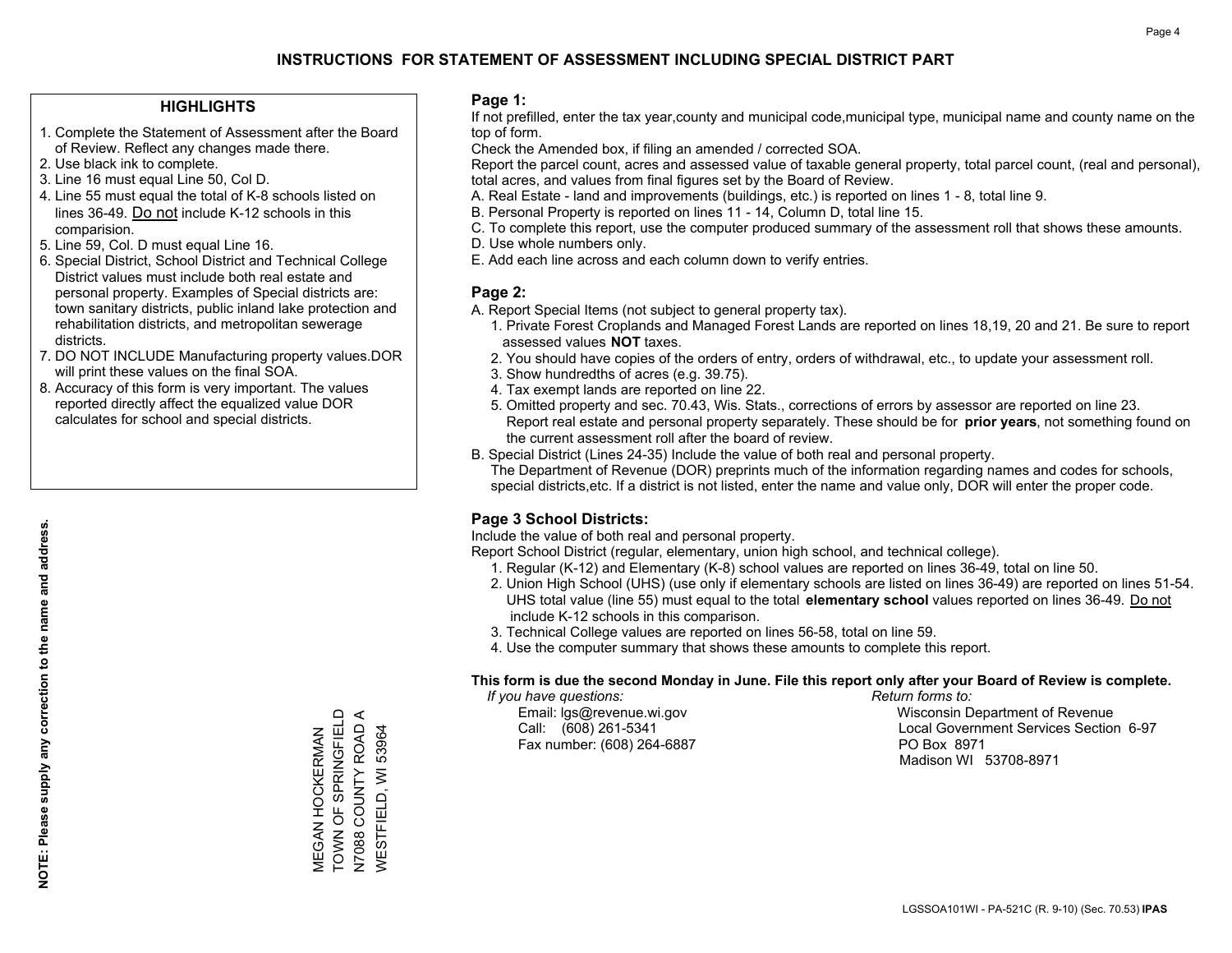**STATEMENT OF ASSESSMENT FOR 2016** 

| ₹u       | กวล   | 1064    |
|----------|-------|---------|
| $\cdots$ | MI IN | ACCT NO |

|                | <b>FOR</b>                                                                                                  | <b>TOWN OF</b><br>OF<br><b>WESTFIELD</b><br><b>MARQUETTE COUNTY</b>                                                                                                                          |                                                      |        |                                                         | <b>WHEN COMPLETING THIS DOCUMENT</b> |                                        |                                                |
|----------------|-------------------------------------------------------------------------------------------------------------|----------------------------------------------------------------------------------------------------------------------------------------------------------------------------------------------|------------------------------------------------------|--------|---------------------------------------------------------|--------------------------------------|----------------------------------------|------------------------------------------------|
|                |                                                                                                             | Town - Village - City                                                                                                                                                                        | <b>Municipality Name</b>                             |        | <b>County Name</b>                                      |                                      |                                        | DO NOT WRITE OVER X's OR IN SHADED AREAS       |
| Line           |                                                                                                             | <b>REAL ESTATE</b><br>(See Lines 18 - 22 for                                                                                                                                                 | PARCEL COUNT<br>TOTAL LAND IMPROVEMENTS NUMBERS ONLY |        | NO. OF ACRES<br>VALUE OF<br><b>WHOLE</b><br><b>LAND</b> |                                      | <b>VALUE OF</b><br><b>IMPROVEMENTS</b> | <b>TOTAL VALUE OF LAND</b><br>AND IMPROVEMENTS |
| No.            |                                                                                                             | other Real Estate)                                                                                                                                                                           | Col. A                                               | Col. B | Col. C                                                  | Col. D                               | Col. E                                 | Col. F                                         |
| $\mathbf 1$    | <b>RESIDENTIAL - Class 1</b>                                                                                |                                                                                                                                                                                              | 716                                                  | 528    | 2,088                                                   | 20,939,450                           | 58,275,300                             | 79,214,750                                     |
| $\overline{2}$ |                                                                                                             | <b>COMMERCIAL - Class 2</b>                                                                                                                                                                  | 20                                                   | 13     | 143                                                     | 689,200                              | 1,455,900                              | 2,145,100                                      |
| 3              |                                                                                                             | <b>MANUFACTURING - Class 3</b>                                                                                                                                                               | 3                                                    | 3      | 17                                                      | 55,200                               | 249,900                                | 305,100                                        |
| $\overline{4}$ |                                                                                                             | <b>AGRICULTURAL - Class 4</b>                                                                                                                                                                | 340                                                  |        | 7,234                                                   | 970,893                              |                                        | 970,893                                        |
| 5              |                                                                                                             | <b>UNDEVELOPED - Class 5</b>                                                                                                                                                                 | 320                                                  |        | 3,028                                                   | 2,574,488                            |                                        | 2,574,488                                      |
| 6              | AGRICULTURAL FOREST - Class 5m                                                                              |                                                                                                                                                                                              | 123                                                  |        | 1,837                                                   | 2,971,441                            |                                        | 2,971,441                                      |
| 7              |                                                                                                             | FOREST LANDS - Class 6                                                                                                                                                                       | 127                                                  |        | 2,068                                                   | 6,619,082                            |                                        | 6,619,082                                      |
| 8              |                                                                                                             | OTHER - Class 7                                                                                                                                                                              | 51                                                   | 50     | 120                                                     | 708,150                              | 6,981,585                              | 7,689,735                                      |
| 9              |                                                                                                             | TOTAL - ALL COLUMNS                                                                                                                                                                          | 1,700                                                | 594    | 16,535                                                  | 35,527,904                           | 66,962,685                             | 102,490,589                                    |
| 10             |                                                                                                             | NUMBER OF PERSONAL PROPERTY ACCOUNTS IN ROLL                                                                                                                                                 |                                                      |        | 35                                                      | <b>LOCALLY ASSESSED</b>              | <b>MANUFACTURING</b>                   | <b>MERGED</b>                                  |
| 11             |                                                                                                             | BOATS AND OTHER WATERCRAFT NOT EXEMPT - Code 1                                                                                                                                               |                                                      |        |                                                         | 1,200                                | $\mathbf{0}$                           | 1,200                                          |
| 12             |                                                                                                             | MACHINERY, TOOLS AND PATTERNS - Code 2                                                                                                                                                       |                                                      |        |                                                         | 110,945                              | 548,700                                | 659,645                                        |
| 13             |                                                                                                             | FURNITURE, FIXTURES AND EQUIPMENT - Code 3                                                                                                                                                   |                                                      |        |                                                         | 28,783                               | 300                                    | 29,083                                         |
| 14             |                                                                                                             | ALL OTHER PERSONAL PROPERTY NOT EXEMPT - Codes 4A, 4B, 4C                                                                                                                                    |                                                      |        |                                                         | 160,250                              | 100                                    | 160,350                                        |
| 15             |                                                                                                             | TOTAL OF PERSONAL PROPERTY NOT EXEMPT (Total of Lines 11-14)                                                                                                                                 |                                                      |        |                                                         | 301,178                              | 549,100                                | 850,278                                        |
| 16             |                                                                                                             | AGGREGATE ASSESSED VALUE OF ALL PROPERTY SUBJECT TO THE GENERAL PROPERTY TAX (Total of Lines 9F and 15F)<br>MUST EQUAL TOTAL VALUE OF THE SCHOOL DISTRICTS (K-12 PLUS K-8) - Line 50, Col. F |                                                      |        |                                                         |                                      |                                        | 103,340,867                                    |
| 17             | Name of Assessor<br><b>BOARD OF REVIEW</b><br>DATE OF FINAL ADJOURNMENT<br>05/19/2016<br><b>JOHN BLADER</b> |                                                                                                                                                                                              |                                                      |        |                                                         |                                      | Telephone #                            | (920) 787-4355                                 |

REMARKS

The Assessment Ratio to be used in calculating the estimated Fair Market Value on tax bills for this tax district is 1.07718897

This ratio should be used to convert assessed values to "Calculate Equalized Values" in Step 1 of the Lottery and Gaming Credit Calculations.<br>This ratio should be used in the "Computation of Tax Equivalent" schedule of the Commission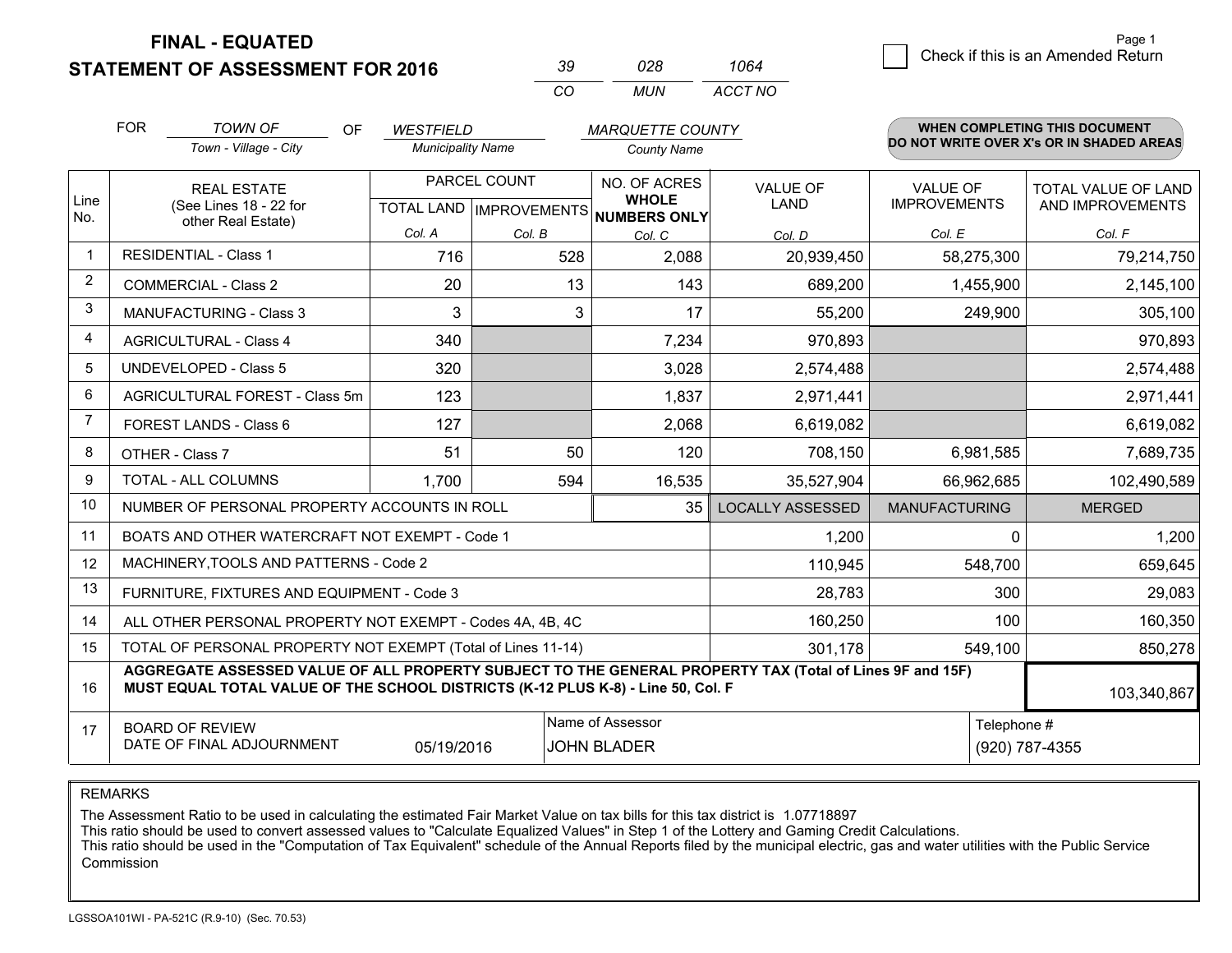*YEAR CO MUN ACCT NO* <sup>2016</sup> <sup>39</sup> <sup>028</sup> <sup>1064</sup>

Do not confuse FOREST LANDS (Line 7) with FOREST CROPS (in this section) - They are **NOT** the same

|    |                                                                 |                                             |                    | Private Forest Crop - Reg Class @ 10¢ per acre                                 |                    | Private Forest Crop - Reg Class @ \$2.52 per acre                            |                                                                    |                                                                                                    |                    |  |
|----|-----------------------------------------------------------------|---------------------------------------------|--------------------|--------------------------------------------------------------------------------|--------------------|------------------------------------------------------------------------------|--------------------------------------------------------------------|----------------------------------------------------------------------------------------------------|--------------------|--|
| 18 | (a) PARCELS                                                     | (b) ACRES                                   |                    | (c) ASSESSED VALUE                                                             |                    | (d) PARCELS                                                                  | (e) ACRES                                                          |                                                                                                    | (f) ASSESSED VALUE |  |
|    |                                                                 |                                             |                    |                                                                                |                    |                                                                              |                                                                    |                                                                                                    |                    |  |
|    | Private Forest Crop - Special Class @ 20¢ per acre<br>(b) ACRES |                                             | (c) ASSESSED VALUE |                                                                                | (d) PARCELS        | (e) ACRES                                                                    |                                                                    | Entered Before 2005 Managed Forest - Ferrous Mining CLOSED @ \$8.27 per acre<br>(f) ASSESSED VALUE |                    |  |
| 19 | (a) PARCELS                                                     |                                             |                    |                                                                                |                    |                                                                              |                                                                    |                                                                                                    |                    |  |
|    |                                                                 |                                             |                    |                                                                                |                    |                                                                              |                                                                    |                                                                                                    |                    |  |
|    |                                                                 | Entered Before 2005 Managed Forest - OPEN @ |                    | \$.79 per acre                                                                 |                    |                                                                              | Entered Before 2005 Managed Forest - CLOSED @ \$1.87 per acre      |                                                                                                    |                    |  |
| 20 | (a) PARCELS                                                     | (b) ACRES                                   |                    | (c) ASSESSED VALUE                                                             |                    | (d) PARCELS                                                                  | (e) ACRES                                                          |                                                                                                    | (f) ASSESSED VALUE |  |
|    |                                                                 |                                             | 33                 |                                                                                |                    |                                                                              |                                                                    |                                                                                                    |                    |  |
|    |                                                                 |                                             |                    |                                                                                | 668.4              |                                                                              |                                                                    | 1,585,292                                                                                          |                    |  |
|    | Entered After 2004 Managed Forest - OPEN @                      |                                             |                    | \$2.14 per acre                                                                |                    | Entered After 2004 Managed Forest - CLOSED @ \$10.68 per acre<br>(d) PARCELS |                                                                    |                                                                                                    |                    |  |
| 21 | (a) PARCELS                                                     | (b) ACRES                                   |                    |                                                                                | (c) ASSESSED VALUE |                                                                              | (e) ACRES                                                          |                                                                                                    | (f) ASSESSED VALUE |  |
|    |                                                                 |                                             |                    |                                                                                |                    |                                                                              |                                                                    |                                                                                                    |                    |  |
|    |                                                                 |                                             |                    |                                                                                |                    | 18                                                                           | 502.99                                                             |                                                                                                    | 1,243,506          |  |
|    | (a) County Forest Cropland Acres                                |                                             |                    | (b) Federal Acres                                                              | (c) State Acres    |                                                                              |                                                                    | (d) County (NOT FOREST CROP) Acres                                                                 |                    |  |
| 22 |                                                                 |                                             |                    |                                                                                |                    |                                                                              |                                                                    |                                                                                                    |                    |  |
|    |                                                                 |                                             |                    |                                                                                |                    | 272.42                                                                       | 6.65                                                               |                                                                                                    | 131.78             |  |
|    |                                                                 |                                             |                    | Assessed Value of Omitted Property From Prior Years (Sec. 70.44)               |                    |                                                                              | Assessed Value of Sec. 70.43 Corrections of Errors by Assessors    |                                                                                                    |                    |  |
| 23 |                                                                 | (a) REAL ESTATE                             |                    | (b) PERSONAL                                                                   |                    |                                                                              | (c1) REAL ESTATE                                                   |                                                                                                    | (c2) PERSONAL      |  |
|    |                                                                 |                                             |                    |                                                                                |                    |                                                                              |                                                                    |                                                                                                    |                    |  |
|    |                                                                 |                                             |                    | Manufacturing Equated Value of Omitted Property From Prior Years (Sec. 70.995) |                    |                                                                              | Mfg. Equated Value of Sec.70.43 Corrections of Errors by Assessors |                                                                                                    |                    |  |
|    |                                                                 | (d) REAL ESTATE                             |                    | (e) PERSONAL                                                                   |                    | (f1) REAL ESTATE                                                             |                                                                    |                                                                                                    | (f2) PERSONAL      |  |
|    |                                                                 |                                             |                    |                                                                                |                    |                                                                              |                                                                    |                                                                                                    |                    |  |
|    |                                                                 |                                             |                    |                                                                                |                    |                                                                              |                                                                    |                                                                                                    |                    |  |

## **SPECIAL DISTRICTS**

| Line<br>No. | Enter 6-digit<br><b>Special District</b><br>Code (Col. A) | <b>Account</b><br><b>Number</b><br>(Col. B) | <b>Special District Name</b><br>(Col. C) | <b>Locally Assessed Value</b><br>of Real Estate and<br>Personal Property (Col. D) | Mfg Value of Real Estate<br>and Personal Property<br>(Col. E) | <b>Merged Value of</b><br><b>Real Estate and</b><br>Personal Property (Col. F) |
|-------------|-----------------------------------------------------------|---------------------------------------------|------------------------------------------|-----------------------------------------------------------------------------------|---------------------------------------------------------------|--------------------------------------------------------------------------------|
| 24          | 398070                                                    | 0245                                        | LAKE LAWRENCE PRO & REHAB DISTRICT       | 38,785,190                                                                        |                                                               | 38,785,190                                                                     |
| 25          |                                                           |                                             |                                          |                                                                                   |                                                               |                                                                                |
| 26          |                                                           |                                             |                                          |                                                                                   |                                                               |                                                                                |
| 27          |                                                           |                                             |                                          |                                                                                   |                                                               |                                                                                |
| 28          |                                                           |                                             |                                          |                                                                                   |                                                               |                                                                                |
| 29          |                                                           |                                             |                                          |                                                                                   |                                                               |                                                                                |
| 30          |                                                           |                                             |                                          |                                                                                   |                                                               |                                                                                |
| 31          |                                                           |                                             |                                          |                                                                                   |                                                               |                                                                                |
| 32          |                                                           |                                             |                                          |                                                                                   |                                                               |                                                                                |
| 33          |                                                           |                                             |                                          |                                                                                   |                                                               |                                                                                |
| 34          |                                                           |                                             |                                          |                                                                                   |                                                               |                                                                                |
| 35          |                                                           |                                             |                                          |                                                                                   |                                                               |                                                                                |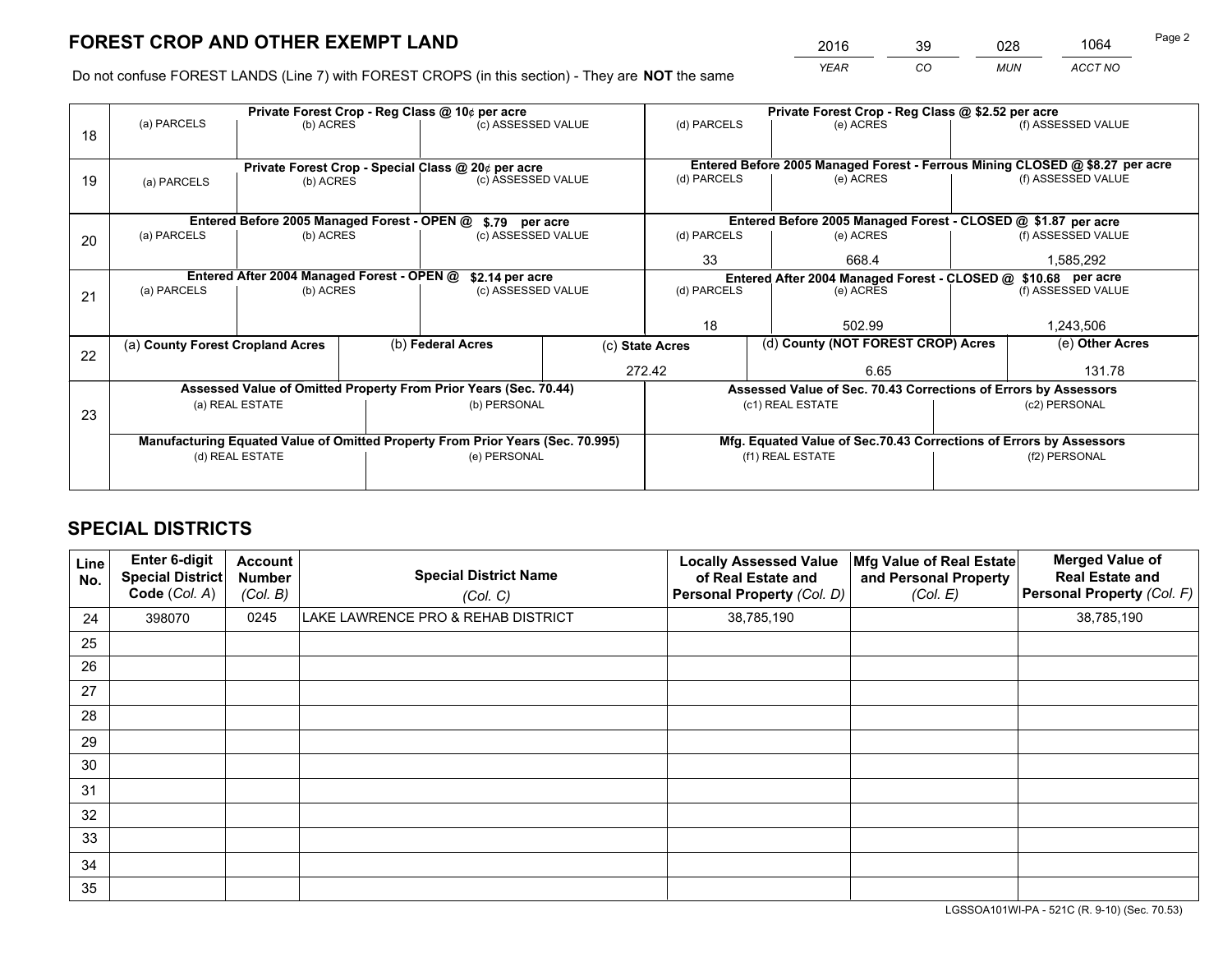|             |                                                                 |                                             |                                                         | <b>YEAR</b>                                                                       | CO<br><b>MUN</b>                                              | ACCT NO                                                                        |
|-------------|-----------------------------------------------------------------|---------------------------------------------|---------------------------------------------------------|-----------------------------------------------------------------------------------|---------------------------------------------------------------|--------------------------------------------------------------------------------|
| Line<br>No. | <b>Enter 6-digit</b><br><b>School District</b><br>Code (Col. A) | <b>Account</b><br><b>Number</b><br>(Col. B) | <b>School District Name</b><br>(Col. C)                 | <b>Locally Assessed Value</b><br>of Real Estate and<br>Personal Property (Col. D) | Mfg Value of Real Estate<br>and Personal Property<br>(Col. E) | <b>Merged Value of</b><br><b>Real Estate and</b><br>Personal Property (Col. F) |
|             | A. SCHOOL DISTRICTS (K-8 and K-12)                              |                                             |                                                         |                                                                                   |                                                               |                                                                                |
| 36          | 396335                                                          | 0232                                        | <b>SCH D OF WESTFIELD</b>                               | 102,486,667                                                                       | 854,200                                                       | 103,340,867                                                                    |
| 37          |                                                                 |                                             |                                                         |                                                                                   |                                                               |                                                                                |
| 38          |                                                                 |                                             |                                                         |                                                                                   |                                                               |                                                                                |
| 39          |                                                                 |                                             |                                                         |                                                                                   |                                                               |                                                                                |
| 40          |                                                                 |                                             |                                                         |                                                                                   |                                                               |                                                                                |
| 41<br>42    |                                                                 |                                             |                                                         |                                                                                   |                                                               |                                                                                |
| 43          |                                                                 |                                             |                                                         |                                                                                   |                                                               |                                                                                |
|             |                                                                 |                                             |                                                         |                                                                                   |                                                               |                                                                                |
| 44<br>45    |                                                                 |                                             |                                                         |                                                                                   |                                                               |                                                                                |
| 46          |                                                                 |                                             |                                                         |                                                                                   |                                                               |                                                                                |
| 47          |                                                                 |                                             |                                                         |                                                                                   |                                                               |                                                                                |
| 48          |                                                                 |                                             |                                                         |                                                                                   |                                                               |                                                                                |
| 49          |                                                                 |                                             |                                                         |                                                                                   |                                                               |                                                                                |
| 50          |                                                                 |                                             | TOTAL ASSESSED VALUE OF SCHOOL DISTRICTS (K-8 and K-12) | 102,486,667                                                                       | 854,200                                                       | 103,340,867                                                                    |
|             | <b>B.</b><br><b>UNION HIGH SCHOOL DISTRICTS</b>                 |                                             |                                                         |                                                                                   |                                                               |                                                                                |
| 51          |                                                                 |                                             |                                                         |                                                                                   |                                                               |                                                                                |
| 52          |                                                                 |                                             |                                                         |                                                                                   |                                                               |                                                                                |
| 53          |                                                                 |                                             |                                                         |                                                                                   |                                                               |                                                                                |
| 54          |                                                                 |                                             |                                                         |                                                                                   |                                                               |                                                                                |
| 55          |                                                                 |                                             | TOTAL ASSESSED VALUE OF UNION HIGH SCHOOLS              |                                                                                   |                                                               |                                                                                |
|             | C.<br><b>TECHNICAL COLLEGE DISTRICTS</b>                        |                                             |                                                         |                                                                                   |                                                               |                                                                                |
| 56          | 000400                                                          | 0004                                        | MADISON AREA TECHNICAL COLLEGE<br><b>MADN</b>           | 102,486,667                                                                       | 854,200                                                       | 103,340,867                                                                    |
| 57          |                                                                 |                                             |                                                         |                                                                                   |                                                               |                                                                                |
| 58<br>59    |                                                                 |                                             | TOTAL ASSESSED VALUE OF TECHNICAL COLLEGES              |                                                                                   |                                                               |                                                                                |
|             |                                                                 |                                             |                                                         | 102,486,667                                                                       | 854,200                                                       | 103,340,867                                                                    |

39

028

 *I hereby certify, to the best of my knowledge and belief, this form is complete and correct.*

**SCHOOL DISTRICTS**

| Print name of preparer | Title                    |                | Date (MM / DD / CCYY) |
|------------------------|--------------------------|----------------|-----------------------|
|                        |                          |                |                       |
| Signature of preparer  | Contact Telephone Number | E-mail address |                       |
|                        |                          |                |                       |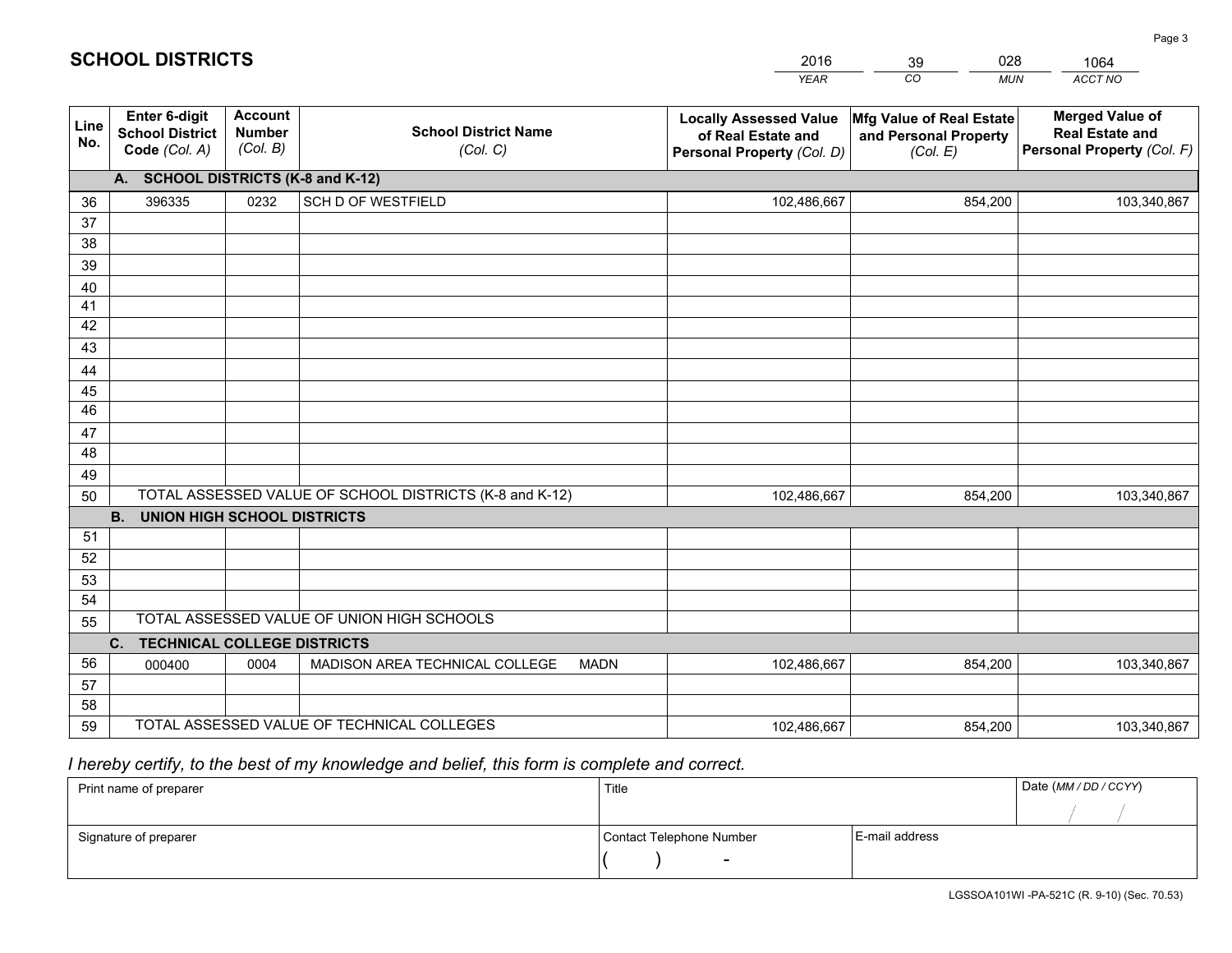#### **HIGHLIGHTS**

- 1. Complete the Statement of Assessment after the Board of Review. Reflect any changes made there.
- 2. Use black ink to complete.

**NOTE: Please supply any correction to the name and address.**

NOTE: Please supply any correction to the name and address.

- 3. Line 16 must equal Line 50, Col D.
- 4. Line 55 must equal the total of K-8 schools listed on lines 36-49. Do not include K-12 schools in this comparision.
- 5. Line 59, Col. D must equal Line 16.
- 6. Special District, School District and Technical College District values must include both real estate and personal property. Examples of Special districts are: town sanitary districts, public inland lake protection and rehabilitation districts, and metropolitan sewerage districts.
- 7. DO NOT INCLUDE Manufacturing property values.DOR will print these values on the final SOA.
- 8. Accuracy of this form is very important. The values reported directly affect the equalized value DOR calculates for school and special districts.

#### **Page 1:**

 If not prefilled, enter the tax year,county and municipal code,municipal type, municipal name and county name on the top of form.

Check the Amended box, if filing an amended / corrected SOA.

 Report the parcel count, acres and assessed value of taxable general property, total parcel count, (real and personal), total acres, and values from final figures set by the Board of Review.

- A. Real Estate land and improvements (buildings, etc.) is reported on lines 1 8, total line 9.
- B. Personal Property is reported on lines 11 14, Column D, total line 15.
- C. To complete this report, use the computer produced summary of the assessment roll that shows these amounts.
- D. Use whole numbers only.
- E. Add each line across and each column down to verify entries.

#### **Page 2:**

- A. Report Special Items (not subject to general property tax).
- 1. Private Forest Croplands and Managed Forest Lands are reported on lines 18,19, 20 and 21. Be sure to report assessed values **NOT** taxes.
- 2. You should have copies of the orders of entry, orders of withdrawal, etc., to update your assessment roll.
	- 3. Show hundredths of acres (e.g. 39.75).
- 4. Tax exempt lands are reported on line 22.
- 5. Omitted property and sec. 70.43, Wis. Stats., corrections of errors by assessor are reported on line 23. Report real estate and personal property separately. These should be for **prior years**, not something found on the current assessment roll after the board of review.
- B. Special District (Lines 24-35) Include the value of both real and personal property.

 The Department of Revenue (DOR) preprints much of the information regarding names and codes for schools, special districts,etc. If a district is not listed, enter the name and value only, DOR will enter the proper code.

### **Page 3 School Districts:**

Include the value of both real and personal property.

Report School District (regular, elementary, union high school, and technical college).

- 1. Regular (K-12) and Elementary (K-8) school values are reported on lines 36-49, total on line 50.
- 2. Union High School (UHS) (use only if elementary schools are listed on lines 36-49) are reported on lines 51-54. UHS total value (line 55) must equal to the total **elementary school** values reported on lines 36-49. Do notinclude K-12 schools in this comparison.
- 3. Technical College values are reported on lines 56-58, total on line 59.
- 4. Use the computer summary that shows these amounts to complete this report.

#### **This form is due the second Monday in June. File this report only after your Board of Review is complete.**

 *If you have questions: Return forms to:*

Fax number: (608) 264-6887 PO Box 8971

 Email: lgs@revenue.wi.gov Wisconsin Department of Revenue Call: (608) 261-5341 Local Government Services Section 6-97Madison WI 53708-8971

TOWN OF WESTFIELD MOLLY BUCHHOLZ<br>TOWN OF WESTFIELD WESTFIELD, WI 53964 WESTFIELD, WI 53964 N6980 5TH AVENUE N6980 5TH AVENUE MOLLY BUCHHOLZ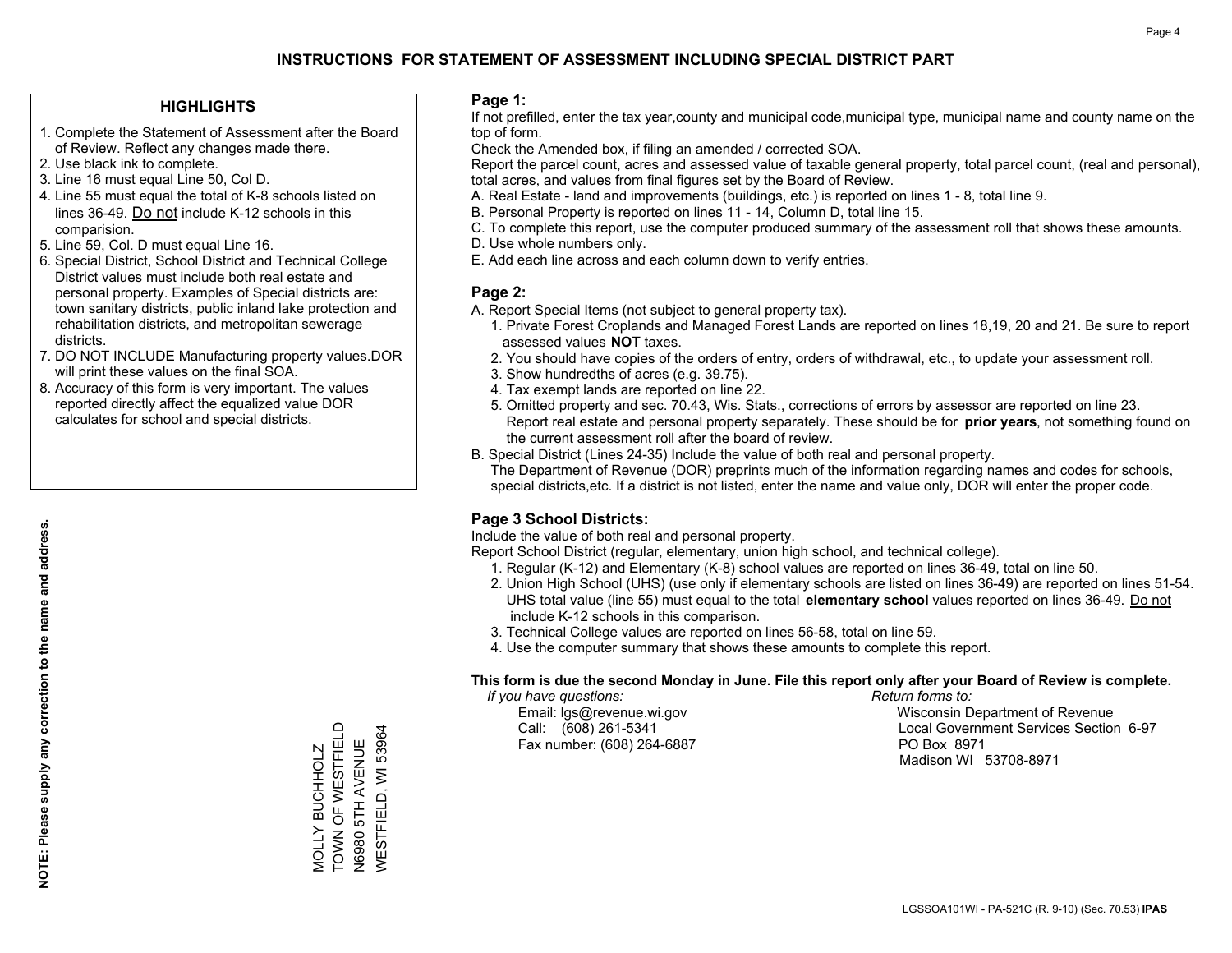**STATEMENT OF ASSESSMENT FOR 2016** 

|          | 727   | 1065    |
|----------|-------|---------|
| $\cdots$ | MI IN | ACCT NO |

|                | <b>FOR</b>                                                                                                                                                                                   | <b>VILLAGE OF</b><br>OF<br><b>ENDEAVOR</b><br><b>MARQUETTE COUNTY</b> |                                           |                | <b>WHEN COMPLETING THIS DOCUMENT</b>                |                         |                                        |                                                |
|----------------|----------------------------------------------------------------------------------------------------------------------------------------------------------------------------------------------|-----------------------------------------------------------------------|-------------------------------------------|----------------|-----------------------------------------------------|-------------------------|----------------------------------------|------------------------------------------------|
|                |                                                                                                                                                                                              | Town - Village - City                                                 | <b>Municipality Name</b>                  |                | <b>County Name</b>                                  |                         |                                        | DO NOT WRITE OVER X's OR IN SHADED AREAS       |
| Line<br>No.    |                                                                                                                                                                                              | <b>REAL ESTATE</b><br>(See Lines 18 - 22 for                          | PARCEL COUNT<br>TOTAL LAND   IMPROVEMENTS |                | NO. OF ACRES<br><b>WHOLE</b><br><b>NUMBERS ONLY</b> | <b>VALUE OF</b><br>LAND | <b>VALUE OF</b><br><b>IMPROVEMENTS</b> | <b>TOTAL VALUE OF LAND</b><br>AND IMPROVEMENTS |
|                |                                                                                                                                                                                              | other Real Estate)                                                    | Col. A                                    | Col. B         | Col. C                                              | Col. D                  | Col. E                                 | Col. F                                         |
| $\overline{1}$ | <b>RESIDENTIAL - Class 1</b>                                                                                                                                                                 |                                                                       | 211                                       | 174            | 141                                                 | 2,194,500               | 12,110,900                             | 14,305,400                                     |
| 2              |                                                                                                                                                                                              | <b>COMMERCIAL - Class 2</b>                                           | 37                                        | 27             | 83                                                  | 421,700                 | 1,780,700                              | 2,202,400                                      |
| 3              |                                                                                                                                                                                              | <b>MANUFACTURING - Class 3</b>                                        | 2                                         | $\overline{2}$ | 9                                                   | 71,500                  | 1,160,300                              | 1,231,800                                      |
| $\overline{4}$ |                                                                                                                                                                                              | <b>AGRICULTURAL - Class 4</b>                                         | $\mathbf 0$                               |                | $\mathbf{0}$                                        | $\mathbf{0}$            |                                        | 0                                              |
| 5              |                                                                                                                                                                                              | <b>UNDEVELOPED - Class 5</b>                                          | 5                                         |                | 35                                                  | 30,200                  |                                        | 30,200                                         |
| 6              |                                                                                                                                                                                              | AGRICULTURAL FOREST - Class 5m                                        | $\Omega$                                  |                | 0                                                   | 0                       |                                        | 0                                              |
| 7              |                                                                                                                                                                                              | FOREST LANDS - Class 6                                                | $\mathbf{0}$                              |                | $\mathbf{0}$                                        | $\mathbf{0}$            |                                        | 0                                              |
| 8              |                                                                                                                                                                                              | OTHER - Class 7                                                       | $\Omega$                                  | $\Omega$       | $\Omega$                                            | 0                       |                                        | $\Omega$<br>0                                  |
| 9              |                                                                                                                                                                                              | TOTAL - ALL COLUMNS                                                   | 255                                       | 203            | 268                                                 | 2,717,900               | 15,051,900                             | 17,769,800                                     |
| 10             |                                                                                                                                                                                              | NUMBER OF PERSONAL PROPERTY ACCOUNTS IN ROLL                          |                                           |                | 27                                                  | <b>LOCALLY ASSESSED</b> | <b>MANUFACTURING</b>                   | <b>MERGED</b>                                  |
| 11             |                                                                                                                                                                                              | BOATS AND OTHER WATERCRAFT NOT EXEMPT - Code 1                        |                                           |                |                                                     | 0                       |                                        | $\Omega$<br>$\Omega$                           |
| 12             |                                                                                                                                                                                              | MACHINERY, TOOLS AND PATTERNS - Code 2                                |                                           |                |                                                     | 195,500                 | 58,600                                 | 254,100                                        |
| 13             |                                                                                                                                                                                              | FURNITURE, FIXTURES AND EQUIPMENT - Code 3                            |                                           |                |                                                     | 34,000                  | 22,900                                 | 56,900                                         |
| 14             |                                                                                                                                                                                              | ALL OTHER PERSONAL PROPERTY NOT EXEMPT - Codes 4A, 4B, 4C             |                                           |                |                                                     | 45,500                  | 4,600                                  | 50,100                                         |
| 15             |                                                                                                                                                                                              | TOTAL OF PERSONAL PROPERTY NOT EXEMPT (Total of Lines 11-14)          |                                           |                |                                                     | 275,000                 | 86,100                                 | 361,100                                        |
| 16             | AGGREGATE ASSESSED VALUE OF ALL PROPERTY SUBJECT TO THE GENERAL PROPERTY TAX (Total of Lines 9F and 15F)<br>MUST EQUAL TOTAL VALUE OF THE SCHOOL DISTRICTS (K-12 PLUS K-8) - Line 50, Col. F |                                                                       |                                           |                |                                                     |                         |                                        | 18,130,900                                     |
| 17             |                                                                                                                                                                                              | <b>BOARD OF REVIEW</b>                                                |                                           |                | Name of Assessor                                    |                         | Telephone #                            |                                                |
|                | DATE OF FINAL ADJOURNMENT<br>06/14/2016<br>SARAH JACOBS, ASSOCIATED APPRAISAL CONSUL                                                                                                         |                                                                       |                                           |                |                                                     |                         | (920) 749-1995                         |                                                |

REMARKS

The Assessment Ratio to be used in calculating the estimated Fair Market Value on tax bills for this tax district is 1.006700157

This ratio should be used to convert assessed values to "Calculate Equalized Values" in Step 1 of the Lottery and Gaming Credit Calculations.<br>This ratio should be used in the "Computation of Tax Equivalent" schedule of the Commission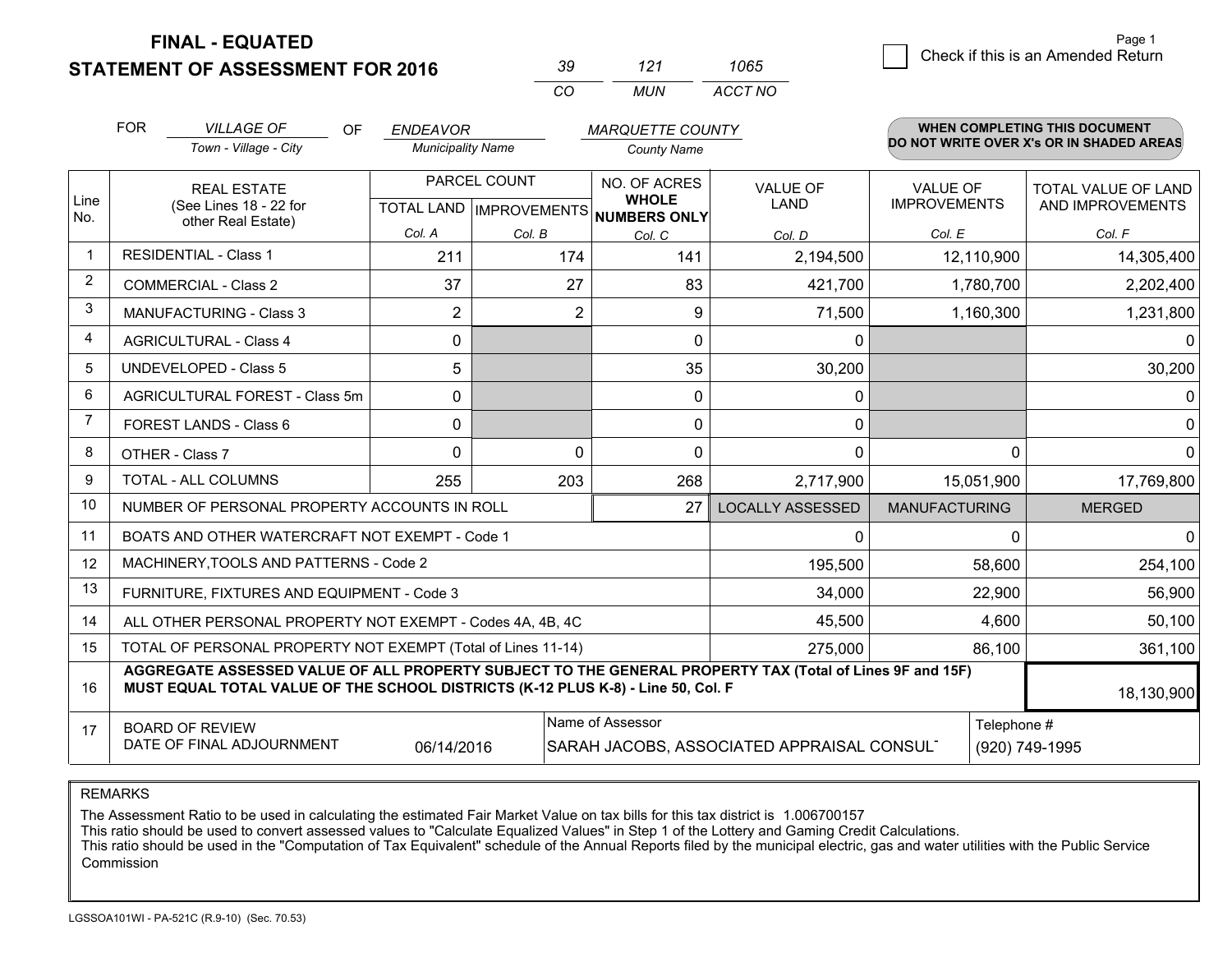*YEAR CO MUN ACCT NO* <sup>2016</sup> <sup>39</sup> <sup>121</sup> <sup>1065</sup>

Do not confuse FOREST LANDS (Line 7) with FOREST CROPS (in this section) - They are **NOT** the same

|    | Private Forest Crop - Reg Class @ 10¢ per acre                |                                                    |  |                                                                                |                 | Private Forest Crop - Reg Class @ \$2.52 per acre             |                                                                    |                                                                 |                    |                                                                              |
|----|---------------------------------------------------------------|----------------------------------------------------|--|--------------------------------------------------------------------------------|-----------------|---------------------------------------------------------------|--------------------------------------------------------------------|-----------------------------------------------------------------|--------------------|------------------------------------------------------------------------------|
| 18 | (a) PARCELS                                                   | (b) ACRES                                          |  | (c) ASSESSED VALUE                                                             |                 | (d) PARCELS                                                   |                                                                    | (e) ACRES                                                       |                    | (f) ASSESSED VALUE                                                           |
|    |                                                               | Private Forest Crop - Special Class @ 20¢ per acre |  |                                                                                |                 |                                                               |                                                                    |                                                                 |                    | Entered Before 2005 Managed Forest - Ferrous Mining CLOSED @ \$8.27 per acre |
| 19 | (a) PARCELS                                                   | (b) ACRES                                          |  | (c) ASSESSED VALUE                                                             |                 | (d) PARCELS                                                   |                                                                    | (e) ACRES                                                       |                    | (f) ASSESSED VALUE                                                           |
|    |                                                               |                                                    |  |                                                                                |                 |                                                               |                                                                    |                                                                 |                    |                                                                              |
|    |                                                               | Entered Before 2005 Managed Forest - OPEN @        |  | \$.79 per acre                                                                 |                 |                                                               |                                                                    | Entered Before 2005 Managed Forest - CLOSED @ \$1.87 per acre   |                    |                                                                              |
| 20 | (a) PARCELS<br>(b) ACRES                                      |                                                    |  | (c) ASSESSED VALUE                                                             |                 | (d) PARCELS<br>(e) ACRES                                      |                                                                    |                                                                 | (f) ASSESSED VALUE |                                                                              |
|    | Entered After 2004 Managed Forest - OPEN @<br>\$2.14 per acre |                                                    |  |                                                                                |                 | Entered After 2004 Managed Forest - CLOSED @ \$10.68 per acre |                                                                    |                                                                 |                    |                                                                              |
| 21 | (a) PARCELS                                                   | (b) ACRES                                          |  | (c) ASSESSED VALUE                                                             |                 | (d) PARCELS<br>(e) ACRES                                      |                                                                    | (f) ASSESSED VALUE                                              |                    |                                                                              |
|    |                                                               |                                                    |  |                                                                                |                 |                                                               |                                                                    |                                                                 |                    |                                                                              |
| 22 |                                                               | (a) County Forest Cropland Acres                   |  | (b) Federal Acres                                                              | (c) State Acres |                                                               |                                                                    | (d) County (NOT FOREST CROP) Acres                              |                    | (e) Other Acres                                                              |
|    |                                                               |                                                    |  |                                                                                | 13.58           |                                                               | .8                                                                 |                                                                 |                    | 59.14                                                                        |
|    |                                                               |                                                    |  | Assessed Value of Omitted Property From Prior Years (Sec. 70.44)               |                 |                                                               |                                                                    | Assessed Value of Sec. 70.43 Corrections of Errors by Assessors |                    |                                                                              |
| 23 |                                                               | (a) REAL ESTATE                                    |  | (b) PERSONAL                                                                   |                 |                                                               |                                                                    | (c1) REAL ESTATE                                                |                    | (c2) PERSONAL                                                                |
|    | 25,100                                                        |                                                    |  |                                                                                |                 |                                                               |                                                                    |                                                                 |                    |                                                                              |
|    |                                                               |                                                    |  | Manufacturing Equated Value of Omitted Property From Prior Years (Sec. 70.995) |                 |                                                               | Mfg. Equated Value of Sec.70.43 Corrections of Errors by Assessors |                                                                 |                    |                                                                              |
|    |                                                               | (d) REAL ESTATE                                    |  | (e) PERSONAL                                                                   |                 | (f1) REAL ESTATE                                              |                                                                    |                                                                 | (f2) PERSONAL      |                                                                              |
|    |                                                               |                                                    |  |                                                                                |                 |                                                               |                                                                    |                                                                 |                    |                                                                              |

## **SPECIAL DISTRICTS**

| Line<br>No. | Enter 6-digit<br>Special District<br>Code (Col. A) | <b>Account</b><br><b>Number</b><br>(Col. B) | <b>Special District Name</b><br>(Col. C) | <b>Locally Assessed Value</b><br>of Real Estate and<br>Personal Property (Col. D) | Mfg Value of Real Estate<br>and Personal Property<br>(Col. E) | <b>Merged Value of</b><br><b>Real Estate and</b><br>Personal Property (Col. F) |
|-------------|----------------------------------------------------|---------------------------------------------|------------------------------------------|-----------------------------------------------------------------------------------|---------------------------------------------------------------|--------------------------------------------------------------------------------|
| 24          |                                                    |                                             |                                          |                                                                                   |                                                               |                                                                                |
| 25          |                                                    |                                             |                                          |                                                                                   |                                                               |                                                                                |
| 26          |                                                    |                                             |                                          |                                                                                   |                                                               |                                                                                |
| 27          |                                                    |                                             |                                          |                                                                                   |                                                               |                                                                                |
| 28          |                                                    |                                             |                                          |                                                                                   |                                                               |                                                                                |
| 29          |                                                    |                                             |                                          |                                                                                   |                                                               |                                                                                |
| 30          |                                                    |                                             |                                          |                                                                                   |                                                               |                                                                                |
| 31          |                                                    |                                             |                                          |                                                                                   |                                                               |                                                                                |
| 32          |                                                    |                                             |                                          |                                                                                   |                                                               |                                                                                |
| 33          |                                                    |                                             |                                          |                                                                                   |                                                               |                                                                                |
| 34          |                                                    |                                             |                                          |                                                                                   |                                                               |                                                                                |
| 35          |                                                    |                                             |                                          |                                                                                   |                                                               |                                                                                |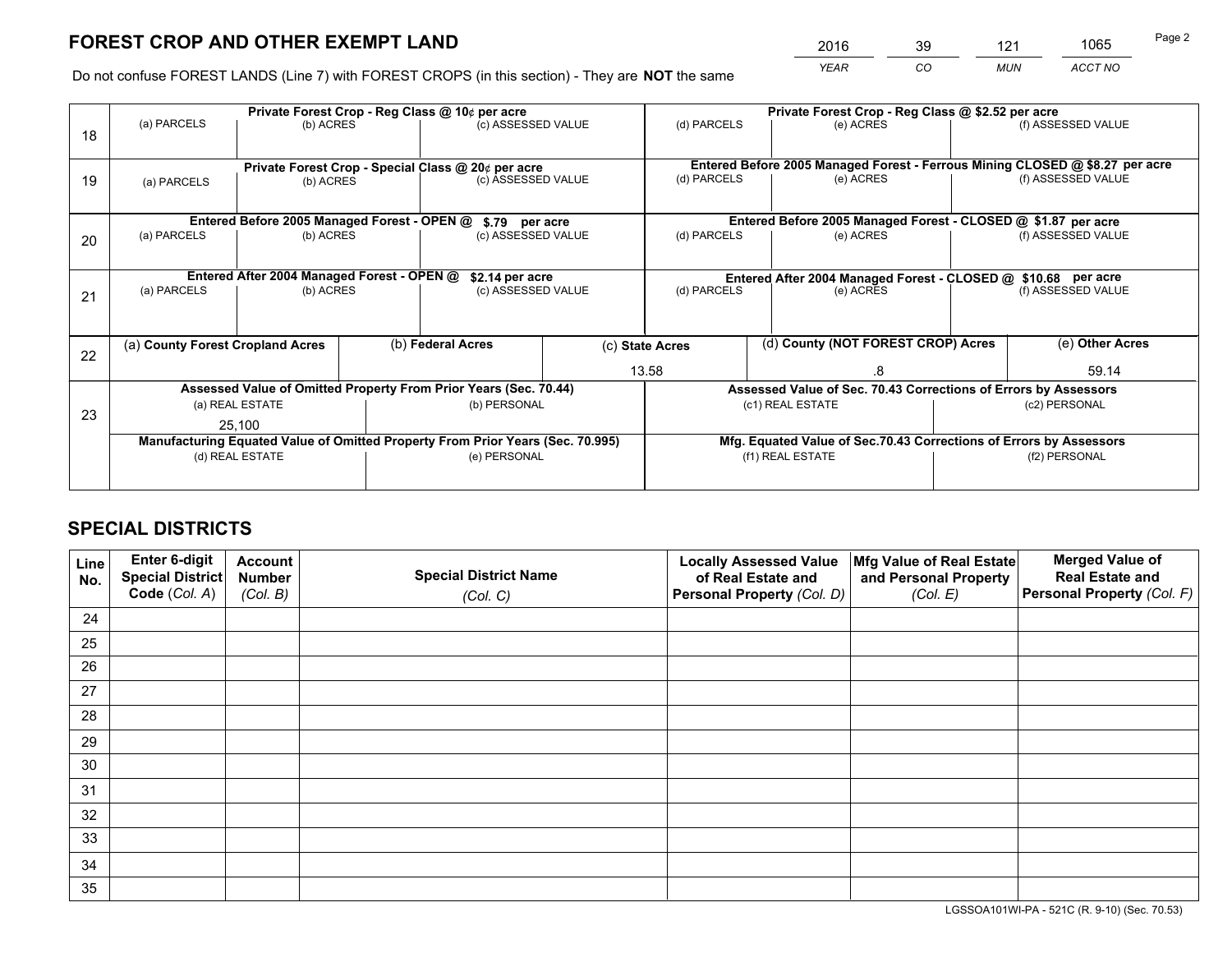|                 |                                                                 |                                             |                                                         | <b>YEAR</b>                                                                       | CO<br><b>MUN</b>                                              | ACCT NO                                                                        |
|-----------------|-----------------------------------------------------------------|---------------------------------------------|---------------------------------------------------------|-----------------------------------------------------------------------------------|---------------------------------------------------------------|--------------------------------------------------------------------------------|
| Line<br>No.     | <b>Enter 6-digit</b><br><b>School District</b><br>Code (Col. A) | <b>Account</b><br><b>Number</b><br>(Col. B) | <b>School District Name</b><br>(Col. C)                 | <b>Locally Assessed Value</b><br>of Real Estate and<br>Personal Property (Col. D) | Mfg Value of Real Estate<br>and Personal Property<br>(Col. E) | <b>Merged Value of</b><br><b>Real Estate and</b><br>Personal Property (Col. F) |
|                 | A. SCHOOL DISTRICTS (K-8 and K-12)                              |                                             |                                                         |                                                                                   |                                                               |                                                                                |
| 36              | 114501                                                          | 0073                                        | SCH D OF PORTAGE COMMUNITY                              | 16,813,000                                                                        | 1,317,900                                                     | 18,130,900                                                                     |
| 37              |                                                                 |                                             |                                                         |                                                                                   |                                                               |                                                                                |
| 38              |                                                                 |                                             |                                                         |                                                                                   |                                                               |                                                                                |
| 39              |                                                                 |                                             |                                                         |                                                                                   |                                                               |                                                                                |
| 40              |                                                                 |                                             |                                                         |                                                                                   |                                                               |                                                                                |
| 41              |                                                                 |                                             |                                                         |                                                                                   |                                                               |                                                                                |
| 42<br>43        |                                                                 |                                             |                                                         |                                                                                   |                                                               |                                                                                |
| 44              |                                                                 |                                             |                                                         |                                                                                   |                                                               |                                                                                |
| 45              |                                                                 |                                             |                                                         |                                                                                   |                                                               |                                                                                |
| $\overline{46}$ |                                                                 |                                             |                                                         |                                                                                   |                                                               |                                                                                |
| 47              |                                                                 |                                             |                                                         |                                                                                   |                                                               |                                                                                |
| 48              |                                                                 |                                             |                                                         |                                                                                   |                                                               |                                                                                |
| 49              |                                                                 |                                             |                                                         |                                                                                   |                                                               |                                                                                |
| 50              |                                                                 |                                             | TOTAL ASSESSED VALUE OF SCHOOL DISTRICTS (K-8 and K-12) | 16,813,000                                                                        | 1,317,900                                                     | 18,130,900                                                                     |
|                 | <b>B.</b><br><b>UNION HIGH SCHOOL DISTRICTS</b>                 |                                             |                                                         |                                                                                   |                                                               |                                                                                |
| 51              |                                                                 |                                             |                                                         |                                                                                   |                                                               |                                                                                |
| 52              |                                                                 |                                             |                                                         |                                                                                   |                                                               |                                                                                |
| 53              |                                                                 |                                             |                                                         |                                                                                   |                                                               |                                                                                |
| 54              |                                                                 |                                             |                                                         |                                                                                   |                                                               |                                                                                |
| 55              |                                                                 |                                             | TOTAL ASSESSED VALUE OF UNION HIGH SCHOOLS              |                                                                                   |                                                               |                                                                                |
|                 | C.<br><b>TECHNICAL COLLEGE DISTRICTS</b>                        |                                             |                                                         |                                                                                   |                                                               |                                                                                |
| 56              | 000400                                                          | 0004                                        | MADISON AREA TECHNICAL COLLEGE<br><b>MADN</b>           | 16,813,000                                                                        | 1,317,900                                                     | 18,130,900                                                                     |
| 57              |                                                                 |                                             |                                                         |                                                                                   |                                                               |                                                                                |
| 58              |                                                                 |                                             | TOTAL ASSESSED VALUE OF TECHNICAL COLLEGES              |                                                                                   |                                                               |                                                                                |
| 59              |                                                                 |                                             |                                                         | 16,813,000                                                                        | 1,317,900                                                     | 18,130,900                                                                     |

39

121

1065

Page 3

# *I hereby certify, to the best of my knowledge and belief, this form is complete and correct.*

**SCHOOL DISTRICTS**

| Print name of preparer | Title                    |                | Date (MM / DD / CCYY) |
|------------------------|--------------------------|----------------|-----------------------|
|                        |                          |                |                       |
| Signature of preparer  | Contact Telephone Number | E-mail address |                       |
|                        | $\overline{\phantom{0}}$ |                |                       |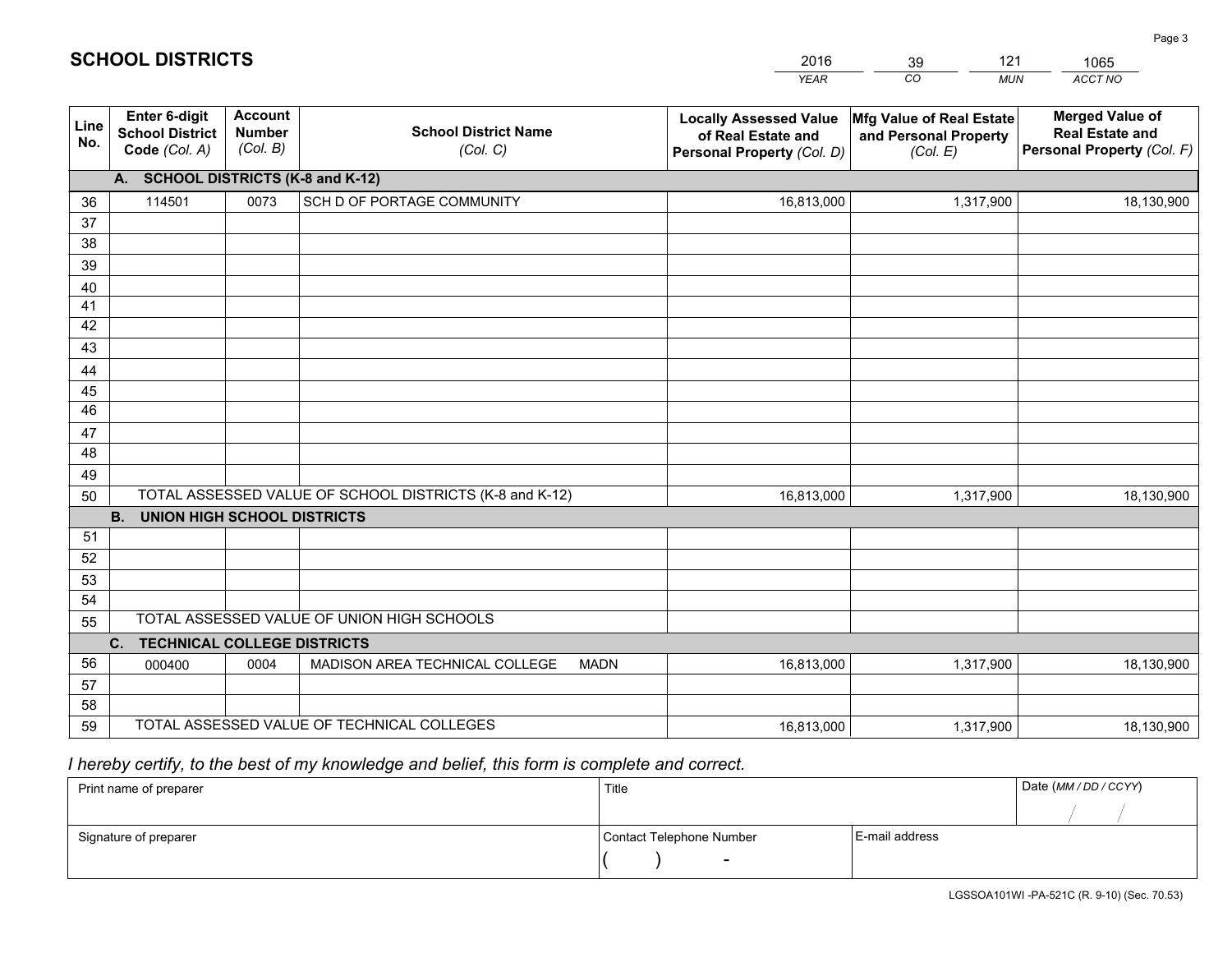#### **HIGHLIGHTS**

- 1. Complete the Statement of Assessment after the Board of Review. Reflect any changes made there.
- 2. Use black ink to complete.
- 3. Line 16 must equal Line 50, Col D.
- 4. Line 55 must equal the total of K-8 schools listed on lines 36-49. Do not include K-12 schools in this comparision.
- 5. Line 59, Col. D must equal Line 16.
- 6. Special District, School District and Technical College District values must include both real estate and personal property. Examples of Special districts are: town sanitary districts, public inland lake protection and rehabilitation districts, and metropolitan sewerage districts.
- 7. DO NOT INCLUDE Manufacturing property values.DOR will print these values on the final SOA.
- 8. Accuracy of this form is very important. The values reported directly affect the equalized value DOR calculates for school and special districts.

#### **Page 1:**

 If not prefilled, enter the tax year,county and municipal code,municipal type, municipal name and county name on the top of form.

Check the Amended box, if filing an amended / corrected SOA.

 Report the parcel count, acres and assessed value of taxable general property, total parcel count, (real and personal), total acres, and values from final figures set by the Board of Review.

- A. Real Estate land and improvements (buildings, etc.) is reported on lines 1 8, total line 9.
- B. Personal Property is reported on lines 11 14, Column D, total line 15.
- C. To complete this report, use the computer produced summary of the assessment roll that shows these amounts.
- D. Use whole numbers only.
- E. Add each line across and each column down to verify entries.

#### **Page 2:**

- A. Report Special Items (not subject to general property tax).
- 1. Private Forest Croplands and Managed Forest Lands are reported on lines 18,19, 20 and 21. Be sure to report assessed values **NOT** taxes.
- 2. You should have copies of the orders of entry, orders of withdrawal, etc., to update your assessment roll.
	- 3. Show hundredths of acres (e.g. 39.75).
- 4. Tax exempt lands are reported on line 22.
- 5. Omitted property and sec. 70.43, Wis. Stats., corrections of errors by assessor are reported on line 23. Report real estate and personal property separately. These should be for **prior years**, not something found on the current assessment roll after the board of review.
- B. Special District (Lines 24-35) Include the value of both real and personal property.
- The Department of Revenue (DOR) preprints much of the information regarding names and codes for schools, special districts,etc. If a district is not listed, enter the name and value only, DOR will enter the proper code.

### **Page 3 School Districts:**

Include the value of both real and personal property.

Report School District (regular, elementary, union high school, and technical college).

- 1. Regular (K-12) and Elementary (K-8) school values are reported on lines 36-49, total on line 50.
- 2. Union High School (UHS) (use only if elementary schools are listed on lines 36-49) are reported on lines 51-54. UHS total value (line 55) must equal to the total **elementary school** values reported on lines 36-49. Do notinclude K-12 schools in this comparison.
- 3. Technical College values are reported on lines 56-58, total on line 59.
- 4. Use the computer summary that shows these amounts to complete this report.

#### **This form is due the second Monday in June. File this report only after your Board of Review is complete.**

 *If you have questions: Return forms to:*

Fax number: (608) 264-6887 PO Box 8971

 Email: lgs@revenue.wi.gov Wisconsin Department of Revenue Call: (608) 261-5341 Local Government Services Section 6-97Madison WI 53708-8971

VILLAGE OF ENDEAVOR LAURA MYERS<br>VILLAGE OF ENDEAVOR ENDEAVOR, WI 53930 ENDEAVOR, WI 53930 LAURA MYERS P.O. BOX 228 P.O. BOX 228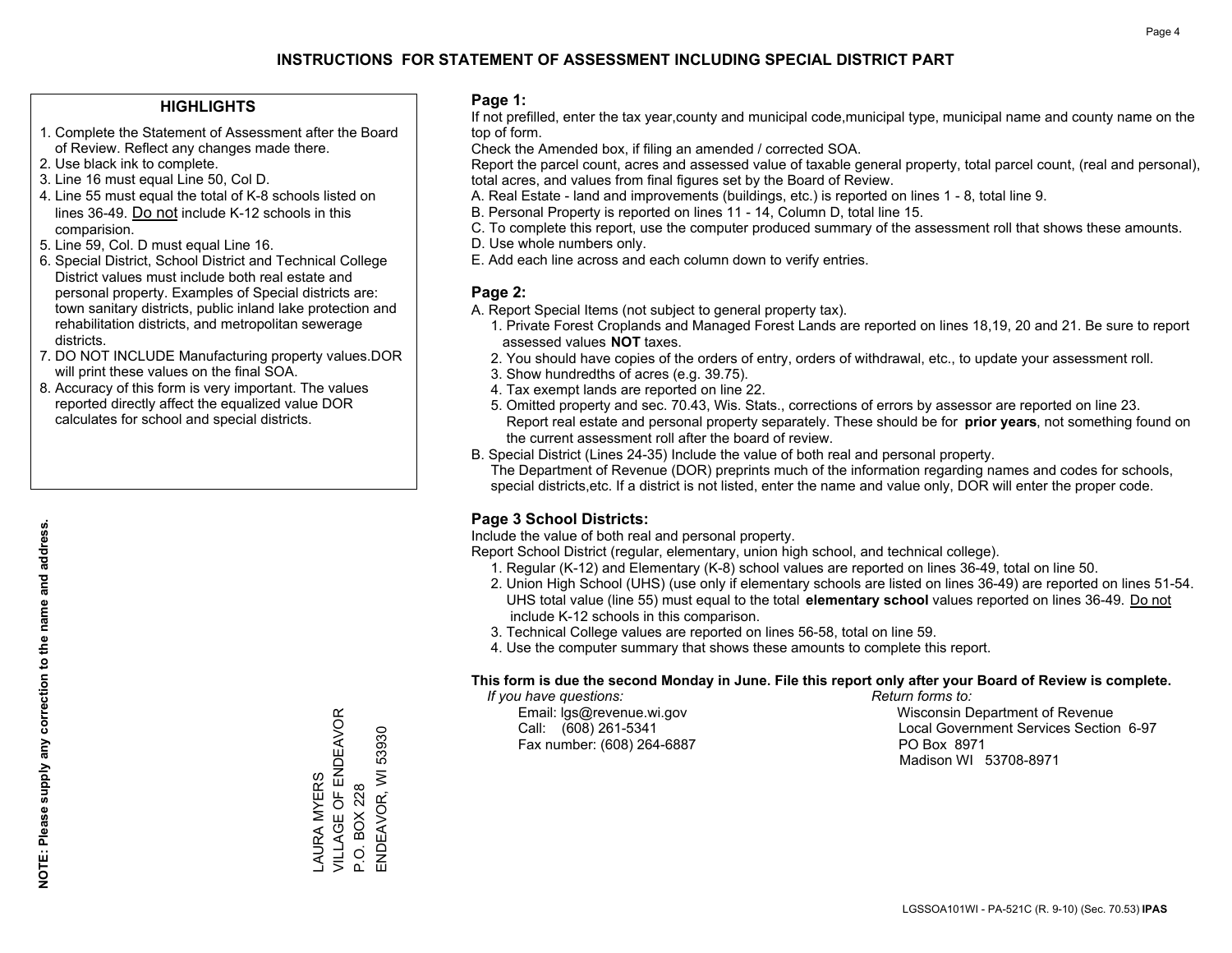**STATEMENT OF ASSESSMENT FOR 2016 FINAL - EQUATED**

*<sup>39</sup> <sup>161</sup>*

*CO MUN ACCT NO1066*

|             | <b>FOR</b>                                                                                                                                                                                   | <b>VILLAGE OF</b><br>OF.                                     | <b>NESHKORO</b>          |                                           | <b>MARQUETTE COUNTY</b>                      |                                |                                        | <b>WHEN COMPLETING THIS DOCUMENT</b>     |
|-------------|----------------------------------------------------------------------------------------------------------------------------------------------------------------------------------------------|--------------------------------------------------------------|--------------------------|-------------------------------------------|----------------------------------------------|--------------------------------|----------------------------------------|------------------------------------------|
|             |                                                                                                                                                                                              | Town - Village - City                                        | <b>Municipality Name</b> |                                           | <b>County Name</b>                           |                                |                                        | DO NOT WRITE OVER X's OR IN SHADED AREAS |
| Line<br>No. |                                                                                                                                                                                              | <b>REAL ESTATE</b><br>(See Lines 18 - 22 for                 |                          | PARCEL COUNT<br>TOTAL LAND   IMPROVEMENTS | NO. OF ACRES<br><b>WHOLE</b><br>NUMBERS ONLY | <b>VALUE OF</b><br><b>LAND</b> | <b>VALUE OF</b><br><b>IMPROVEMENTS</b> | TOTAL VALUE OF LAND<br>AND IMPROVEMENTS  |
|             |                                                                                                                                                                                              | other Real Estate)                                           | Col. A                   | Col. B                                    | Col. C                                       | Col. D                         | Col. E                                 | Col. F                                   |
| -1          |                                                                                                                                                                                              | <b>RESIDENTIAL - Class 1</b>                                 | 238                      | 208                                       | 356                                          | 4,079,900                      | 14,320,000                             | 18,399,900                               |
| 2           |                                                                                                                                                                                              | <b>COMMERCIAL - Class 2</b>                                  | 35                       | 30                                        | 31                                           | 350,300                        | 2,625,100                              | 2,975,400                                |
| 3           |                                                                                                                                                                                              | MANUFACTURING - Class 3                                      | 0                        | 0                                         | $\Omega$                                     | 0                              | 0                                      | $\mathbf{0}$                             |
| 4           |                                                                                                                                                                                              | <b>AGRICULTURAL - Class 4</b>                                | 15                       |                                           | 170                                          | 27,000                         |                                        | 27,000                                   |
| 5           |                                                                                                                                                                                              | <b>UNDEVELOPED - Class 5</b>                                 | 18                       |                                           | 179                                          | 111,100                        |                                        | 111,100                                  |
| 6           |                                                                                                                                                                                              | AGRICULTURAL FOREST - Class 5m                               | $\overline{2}$           |                                           | 23                                           | 28,800                         |                                        | 28,800                                   |
| 7           |                                                                                                                                                                                              | FOREST LANDS - Class 6                                       | 11                       |                                           | 126                                          | 220,000                        |                                        | 220,000                                  |
| 8           |                                                                                                                                                                                              | OTHER - Class 7                                              | $\Omega$                 | $\Omega$                                  | $\Omega$                                     | $\Omega$                       | $\Omega$                               | $\mathbf{0}$                             |
| 9           |                                                                                                                                                                                              | TOTAL - ALL COLUMNS                                          | 319                      | 238                                       | 885                                          | 4,817,100                      | 16,945,100                             | 21,762,200                               |
| 10          |                                                                                                                                                                                              | NUMBER OF PERSONAL PROPERTY ACCOUNTS IN ROLL                 |                          |                                           | 35                                           | <b>LOCALLY ASSESSED</b>        | <b>MANUFACTURING</b>                   | <b>MERGED</b>                            |
| 11          |                                                                                                                                                                                              | BOATS AND OTHER WATERCRAFT NOT EXEMPT - Code 1               |                          |                                           |                                              | 1,600                          | 0                                      | 1,600                                    |
| 12          |                                                                                                                                                                                              | MACHINERY, TOOLS AND PATTERNS - Code 2                       |                          |                                           |                                              | 141,000                        | $\Omega$                               | 141,000                                  |
| 13          |                                                                                                                                                                                              | FURNITURE, FIXTURES AND EQUIPMENT - Code 3                   |                          |                                           |                                              | 385,000                        | 0                                      | 385,000                                  |
| 14          |                                                                                                                                                                                              | ALL OTHER PERSONAL PROPERTY NOT EXEMPT - Codes 4A, 4B, 4C    |                          |                                           |                                              | 6,800                          | 0                                      | 6,800                                    |
| 15          |                                                                                                                                                                                              | TOTAL OF PERSONAL PROPERTY NOT EXEMPT (Total of Lines 11-14) |                          |                                           |                                              | 534,400                        | 0                                      | 534,400                                  |
| 16          | AGGREGATE ASSESSED VALUE OF ALL PROPERTY SUBJECT TO THE GENERAL PROPERTY TAX (Total of Lines 9F and 15F)<br>MUST EQUAL TOTAL VALUE OF THE SCHOOL DISTRICTS (K-12 PLUS K-8) - Line 50, Col. F |                                                              |                          |                                           |                                              |                                |                                        | 22,296,600                               |
| 17          |                                                                                                                                                                                              | <b>BOARD OF REVIEW</b><br>DATE OF FINAL ADJOURNMENT          | 05/23/2016               |                                           | Name of Assessor<br><b>ALLEN SUNSTROM</b>    |                                | Telephone #                            | (920) 731-4158                           |

REMARKS

The Assessment Ratio to be used in calculating the estimated Fair Market Value on tax bills for this tax district is .990973213<br>This ratio should be used to convert assessed values to "Calculate Equalized Values" in Step 1 Commission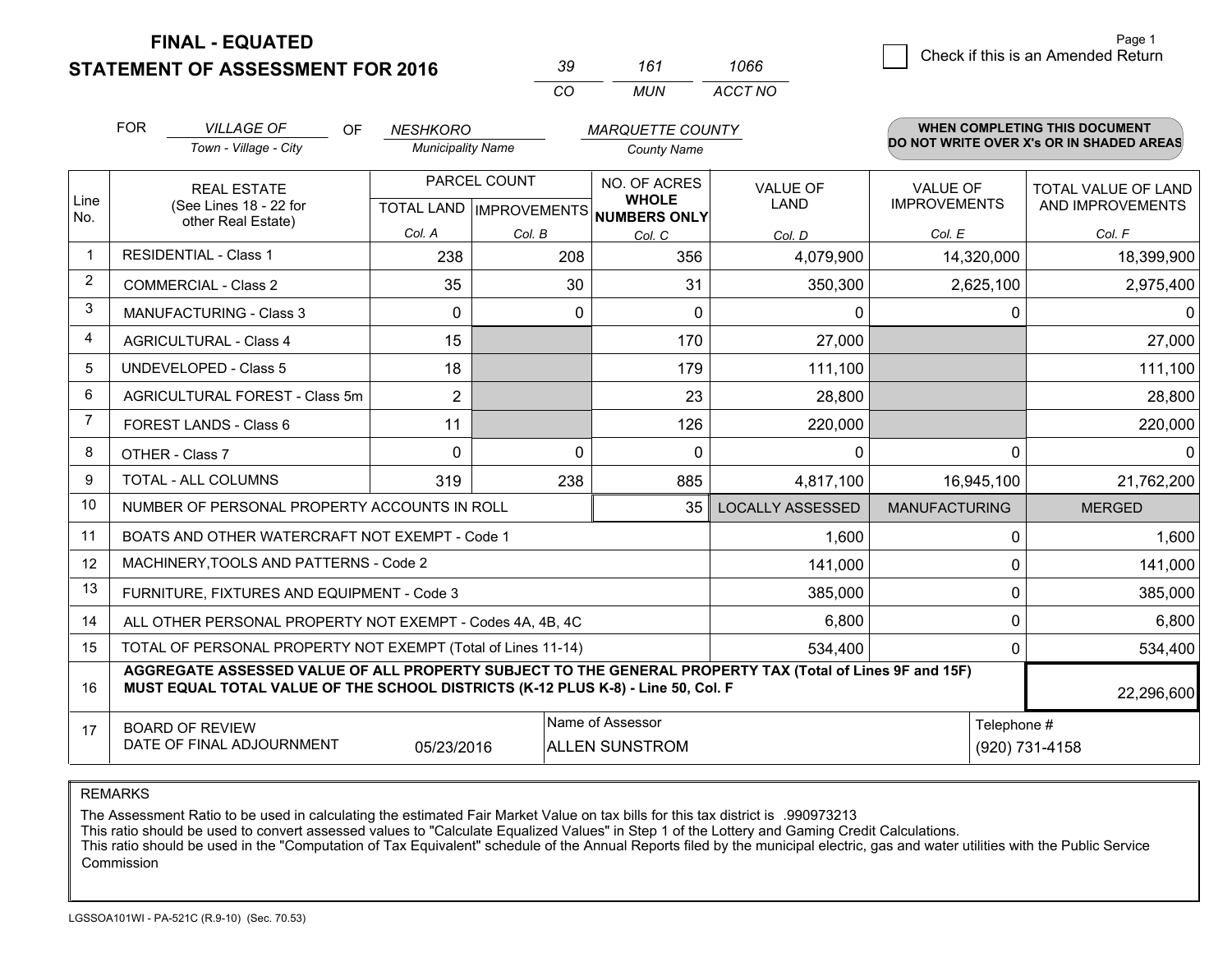*YEAR CO MUN ACCT NO* <sup>2016</sup> <sup>39</sup> <sup>161</sup> <sup>1066</sup>

Do not confuse FOREST LANDS (Line 7) with FOREST CROPS (in this section) - They are **NOT** the same

|    |                                                                                |                                             |                                                    | Private Forest Crop - Reg Class @ 10¢ per acre                   |             | Private Forest Crop - Reg Class @ \$2.52 per acre                  |                                                                              |                    |                    |
|----|--------------------------------------------------------------------------------|---------------------------------------------|----------------------------------------------------|------------------------------------------------------------------|-------------|--------------------------------------------------------------------|------------------------------------------------------------------------------|--------------------|--------------------|
| 18 | (a) PARCELS                                                                    | (b) ACRES                                   |                                                    | (c) ASSESSED VALUE                                               |             | (d) PARCELS                                                        | (e) ACRES                                                                    |                    | (f) ASSESSED VALUE |
|    |                                                                                |                                             | Private Forest Crop - Special Class @ 20¢ per acre |                                                                  |             |                                                                    | Entered Before 2005 Managed Forest - Ferrous Mining CLOSED @ \$8.27 per acre |                    |                    |
| 19 | (a) PARCELS                                                                    | (c) ASSESSED VALUE<br>(b) ACRES             |                                                    |                                                                  | (d) PARCELS | (e) ACRES                                                          |                                                                              | (f) ASSESSED VALUE |                    |
|    |                                                                                | Entered Before 2005 Managed Forest - OPEN @ |                                                    | \$.79 per acre                                                   |             |                                                                    | Entered Before 2005 Managed Forest - CLOSED @ \$1.87 per acre                |                    |                    |
| 20 | (a) PARCELS                                                                    | (b) ACRES                                   |                                                    | (c) ASSESSED VALUE                                               |             | (d) PARCELS                                                        | (e) ACRES                                                                    |                    | (f) ASSESSED VALUE |
|    |                                                                                |                                             |                                                    |                                                                  |             | 47<br>3                                                            |                                                                              | 117,500            |                    |
|    | Entered After 2004 Managed Forest - OPEN @<br>\$2.14 per acre                  |                                             |                                                    |                                                                  |             | Entered After 2004 Managed Forest - CLOSED @ \$10.68 per acre      |                                                                              |                    |                    |
| 21 | (a) PARCELS                                                                    | (b) ACRES                                   |                                                    | (c) ASSESSED VALUE                                               |             | (d) PARCELS<br>(e) ACRES                                           |                                                                              |                    | (f) ASSESSED VALUE |
|    |                                                                                |                                             |                                                    |                                                                  |             | 5                                                                  | 90                                                                           |                    | 182,000            |
| 22 | (a) County Forest Cropland Acres                                               |                                             |                                                    | (b) Federal Acres                                                |             | (c) State Acres                                                    | (d) County (NOT FOREST CROP) Acres                                           |                    | (e) Other Acres    |
|    |                                                                                |                                             |                                                    |                                                                  |             |                                                                    |                                                                              |                    | 137                |
|    |                                                                                |                                             |                                                    | Assessed Value of Omitted Property From Prior Years (Sec. 70.44) |             | Assessed Value of Sec. 70.43 Corrections of Errors by Assessors    |                                                                              |                    |                    |
| 23 | (b) PERSONAL<br>(a) REAL ESTATE                                                |                                             | (c1) REAL ESTATE<br>(c2) PERSONAL                  |                                                                  |             |                                                                    |                                                                              |                    |                    |
|    | Manufacturing Equated Value of Omitted Property From Prior Years (Sec. 70.995) |                                             |                                                    |                                                                  |             | Mfg. Equated Value of Sec.70.43 Corrections of Errors by Assessors |                                                                              |                    |                    |
|    | (d) REAL ESTATE                                                                |                                             |                                                    | (e) PERSONAL                                                     |             |                                                                    | (f1) REAL ESTATE                                                             |                    | (f2) PERSONAL      |
|    |                                                                                |                                             |                                                    |                                                                  |             |                                                                    |                                                                              |                    |                    |

## **SPECIAL DISTRICTS**

| Line<br>No. | Enter 6-digit<br>Special District<br>Code (Col. A) | <b>Account</b><br><b>Number</b> | <b>Special District Name</b> | <b>Locally Assessed Value</b><br>of Real Estate and | Mfg Value of Real Estate<br>and Personal Property | <b>Merged Value of</b><br><b>Real Estate and</b><br>Personal Property (Col. F) |
|-------------|----------------------------------------------------|---------------------------------|------------------------------|-----------------------------------------------------|---------------------------------------------------|--------------------------------------------------------------------------------|
|             |                                                    | (Col. B)                        | (Col. C)                     | Personal Property (Col. D)                          | (Col. E)                                          |                                                                                |
| 24          |                                                    |                                 |                              |                                                     |                                                   |                                                                                |
| 25          |                                                    |                                 |                              |                                                     |                                                   |                                                                                |
| 26          |                                                    |                                 |                              |                                                     |                                                   |                                                                                |
| 27          |                                                    |                                 |                              |                                                     |                                                   |                                                                                |
| 28          |                                                    |                                 |                              |                                                     |                                                   |                                                                                |
| 29          |                                                    |                                 |                              |                                                     |                                                   |                                                                                |
| 30          |                                                    |                                 |                              |                                                     |                                                   |                                                                                |
| 31          |                                                    |                                 |                              |                                                     |                                                   |                                                                                |
| 32          |                                                    |                                 |                              |                                                     |                                                   |                                                                                |
| 33          |                                                    |                                 |                              |                                                     |                                                   |                                                                                |
| 34          |                                                    |                                 |                              |                                                     |                                                   |                                                                                |
| 35          |                                                    |                                 |                              |                                                     |                                                   |                                                                                |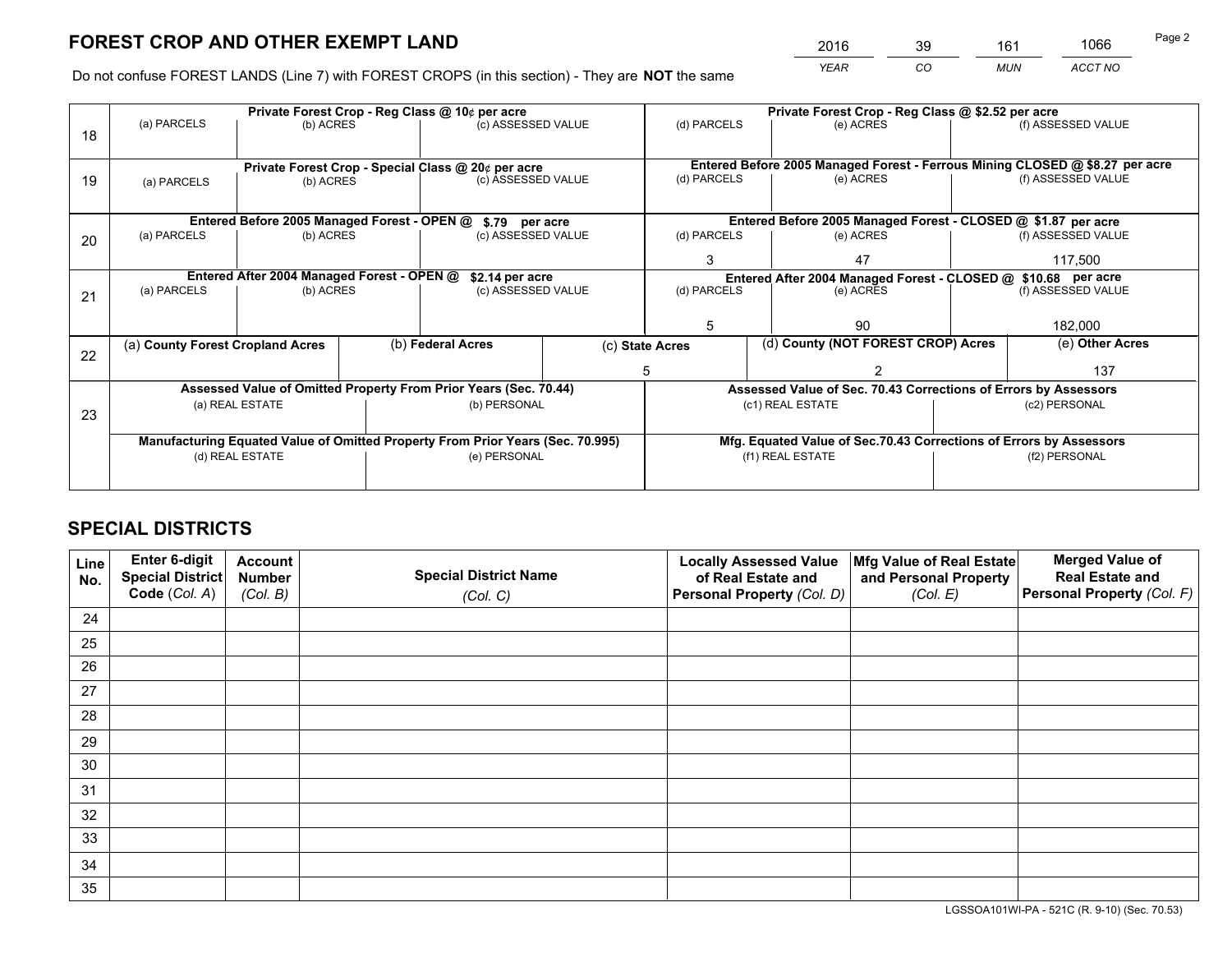|             |                                                          |                                             |                                                         | YEAR                                                                              | CO.<br><b>MUN</b>                                             | ACCT NO                                                                        |
|-------------|----------------------------------------------------------|---------------------------------------------|---------------------------------------------------------|-----------------------------------------------------------------------------------|---------------------------------------------------------------|--------------------------------------------------------------------------------|
| Line<br>No. | Enter 6-digit<br><b>School District</b><br>Code (Col. A) | <b>Account</b><br><b>Number</b><br>(Col. B) | <b>School District Name</b><br>(Col. C)                 | <b>Locally Assessed Value</b><br>of Real Estate and<br>Personal Property (Col. D) | Mfg Value of Real Estate<br>and Personal Property<br>(Col. E) | <b>Merged Value of</b><br><b>Real Estate and</b><br>Personal Property (Col. F) |
|             | A. SCHOOL DISTRICTS (K-8 and K-12)                       |                                             |                                                         |                                                                                   |                                                               |                                                                                |
| 36          | 396335                                                   | 0232                                        | <b>SCH D OF WESTFIELD</b>                               | 22,296,600                                                                        |                                                               | 22,296,600                                                                     |
| 37          |                                                          |                                             |                                                         |                                                                                   |                                                               |                                                                                |
| 38          |                                                          |                                             |                                                         |                                                                                   |                                                               |                                                                                |
| 39          |                                                          |                                             |                                                         |                                                                                   |                                                               |                                                                                |
| 40          |                                                          |                                             |                                                         |                                                                                   |                                                               |                                                                                |
| 41          |                                                          |                                             |                                                         |                                                                                   |                                                               |                                                                                |
| 42          |                                                          |                                             |                                                         |                                                                                   |                                                               |                                                                                |
| 43          |                                                          |                                             |                                                         |                                                                                   |                                                               |                                                                                |
| 44          |                                                          |                                             |                                                         |                                                                                   |                                                               |                                                                                |
| 45<br>46    |                                                          |                                             |                                                         |                                                                                   |                                                               |                                                                                |
| 47          |                                                          |                                             |                                                         |                                                                                   |                                                               |                                                                                |
| 48          |                                                          |                                             |                                                         |                                                                                   |                                                               |                                                                                |
| 49          |                                                          |                                             |                                                         |                                                                                   |                                                               |                                                                                |
| 50          |                                                          |                                             | TOTAL ASSESSED VALUE OF SCHOOL DISTRICTS (K-8 and K-12) | 22,296,600                                                                        |                                                               | 22,296,600                                                                     |
|             | <b>B.</b><br><b>UNION HIGH SCHOOL DISTRICTS</b>          |                                             |                                                         |                                                                                   |                                                               |                                                                                |
| 51          |                                                          |                                             |                                                         |                                                                                   |                                                               |                                                                                |
| 52          |                                                          |                                             |                                                         |                                                                                   |                                                               |                                                                                |
| 53          |                                                          |                                             |                                                         |                                                                                   |                                                               |                                                                                |
| 54          |                                                          |                                             |                                                         |                                                                                   |                                                               |                                                                                |
| 55          |                                                          |                                             | TOTAL ASSESSED VALUE OF UNION HIGH SCHOOLS              |                                                                                   |                                                               |                                                                                |
|             | C.<br><b>TECHNICAL COLLEGE DISTRICTS</b>                 |                                             |                                                         |                                                                                   |                                                               |                                                                                |
| 56          | 000400                                                   | 0004                                        | MADISON AREA TECHNICAL COLLEGE<br><b>MADN</b>           | 22,296,600                                                                        |                                                               | 22,296,600                                                                     |
| 57          |                                                          |                                             |                                                         |                                                                                   |                                                               |                                                                                |
| 58          |                                                          |                                             |                                                         |                                                                                   |                                                               |                                                                                |
| 59          |                                                          |                                             | TOTAL ASSESSED VALUE OF TECHNICAL COLLEGES              | 22,296,600                                                                        |                                                               | 22,296,600                                                                     |

39

161

 *I hereby certify, to the best of my knowledge and belief, this form is complete and correct.*

**SCHOOL DISTRICTS**

| Print name of preparer | Title                    |                | Date (MM / DD / CCYY) |
|------------------------|--------------------------|----------------|-----------------------|
|                        |                          |                |                       |
| Signature of preparer  | Contact Telephone Number | E-mail address |                       |
|                        | $\overline{\phantom{0}}$ |                |                       |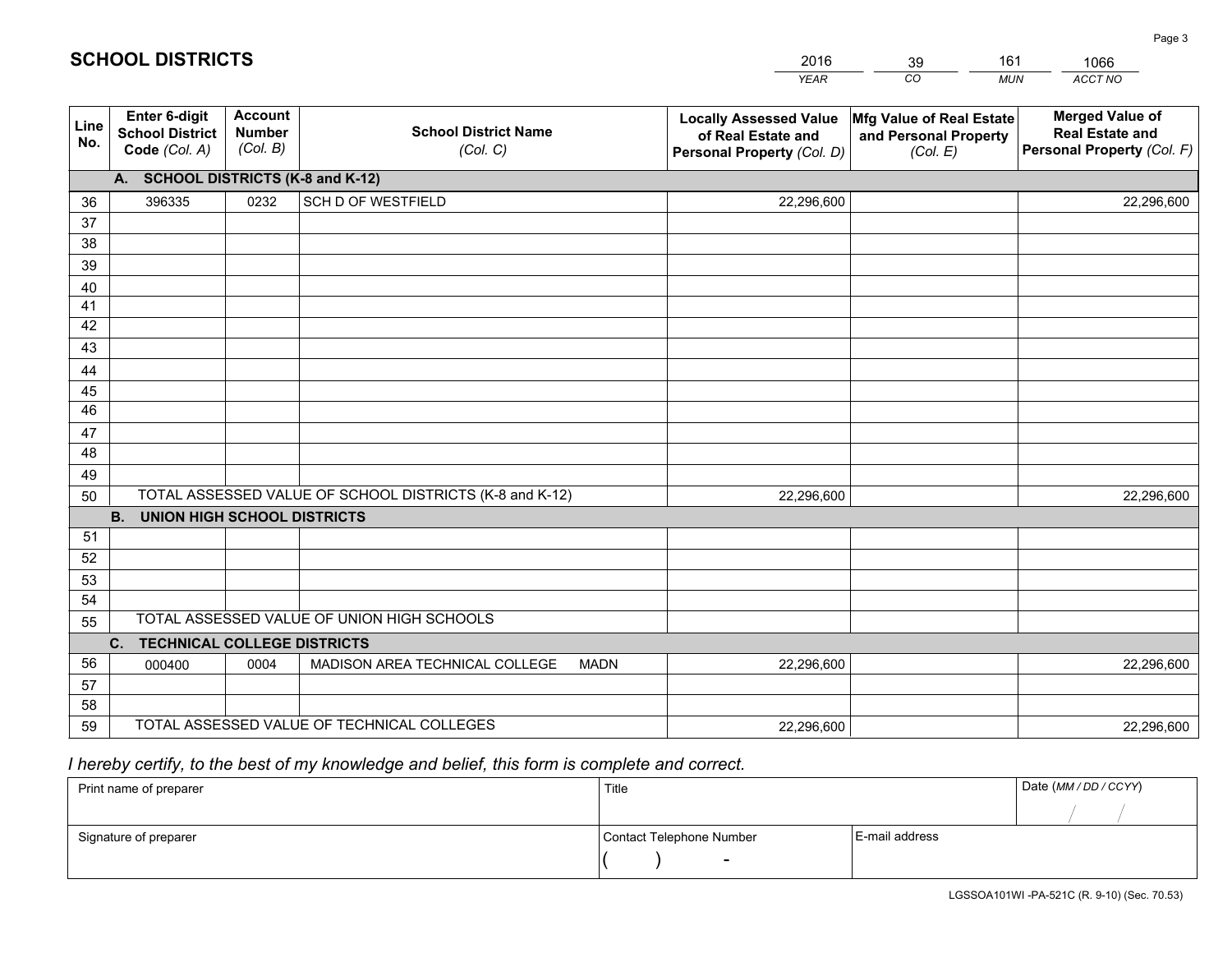#### **HIGHLIGHTS**

- 1. Complete the Statement of Assessment after the Board of Review. Reflect any changes made there.
- 2. Use black ink to complete.
- 3. Line 16 must equal Line 50, Col D.
- 4. Line 55 must equal the total of K-8 schools listed on lines 36-49. Do not include K-12 schools in this comparision.
- 5. Line 59, Col. D must equal Line 16.
- 6. Special District, School District and Technical College District values must include both real estate and personal property. Examples of Special districts are: town sanitary districts, public inland lake protection and rehabilitation districts, and metropolitan sewerage districts.
- 7. DO NOT INCLUDE Manufacturing property values.DOR will print these values on the final SOA.

LYNN GOHLKE

VILLAGE OF NESHKORO

LYNN GOHLKE<br>VILLAGE OF NESHKORO

PO BOX 265

 $\overline{S}$ 

BOX 265

NESHKORO, WI 54960 - 0265

**NESHKORO, WI 54960 - 0265** 

 8. Accuracy of this form is very important. The values reported directly affect the equalized value DOR calculates for school and special districts.

#### **Page 1:**

 If not prefilled, enter the tax year,county and municipal code,municipal type, municipal name and county name on the top of form.

Check the Amended box, if filing an amended / corrected SOA.

 Report the parcel count, acres and assessed value of taxable general property, total parcel count, (real and personal), total acres, and values from final figures set by the Board of Review.

- A. Real Estate land and improvements (buildings, etc.) is reported on lines 1 8, total line 9.
- B. Personal Property is reported on lines 11 14, Column D, total line 15.
- C. To complete this report, use the computer produced summary of the assessment roll that shows these amounts.
- D. Use whole numbers only.
- E. Add each line across and each column down to verify entries.

#### **Page 2:**

- A. Report Special Items (not subject to general property tax).
- 1. Private Forest Croplands and Managed Forest Lands are reported on lines 18,19, 20 and 21. Be sure to report assessed values **NOT** taxes.
- 2. You should have copies of the orders of entry, orders of withdrawal, etc., to update your assessment roll.
	- 3. Show hundredths of acres (e.g. 39.75).
- 4. Tax exempt lands are reported on line 22.
- 5. Omitted property and sec. 70.43, Wis. Stats., corrections of errors by assessor are reported on line 23. Report real estate and personal property separately. These should be for **prior years**, not something found on the current assessment roll after the board of review.
- B. Special District (Lines 24-35) Include the value of both real and personal property.
- The Department of Revenue (DOR) preprints much of the information regarding names and codes for schools, special districts,etc. If a district is not listed, enter the name and value only, DOR will enter the proper code.

### **Page 3 School Districts:**

Include the value of both real and personal property.

Report School District (regular, elementary, union high school, and technical college).

- 1. Regular (K-12) and Elementary (K-8) school values are reported on lines 36-49, total on line 50.
- 2. Union High School (UHS) (use only if elementary schools are listed on lines 36-49) are reported on lines 51-54. UHS total value (line 55) must equal to the total **elementary school** values reported on lines 36-49. Do notinclude K-12 schools in this comparison.
- 3. Technical College values are reported on lines 56-58, total on line 59.
- 4. Use the computer summary that shows these amounts to complete this report.

#### **This form is due the second Monday in June. File this report only after your Board of Review is complete.**

 *If you have questions: Return forms to:*

Fax number: (608) 264-6887 PO Box 8971

 Email: lgs@revenue.wi.gov Wisconsin Department of Revenue Call: (608) 261-5341 Local Government Services Section 6-97Madison WI 53708-8971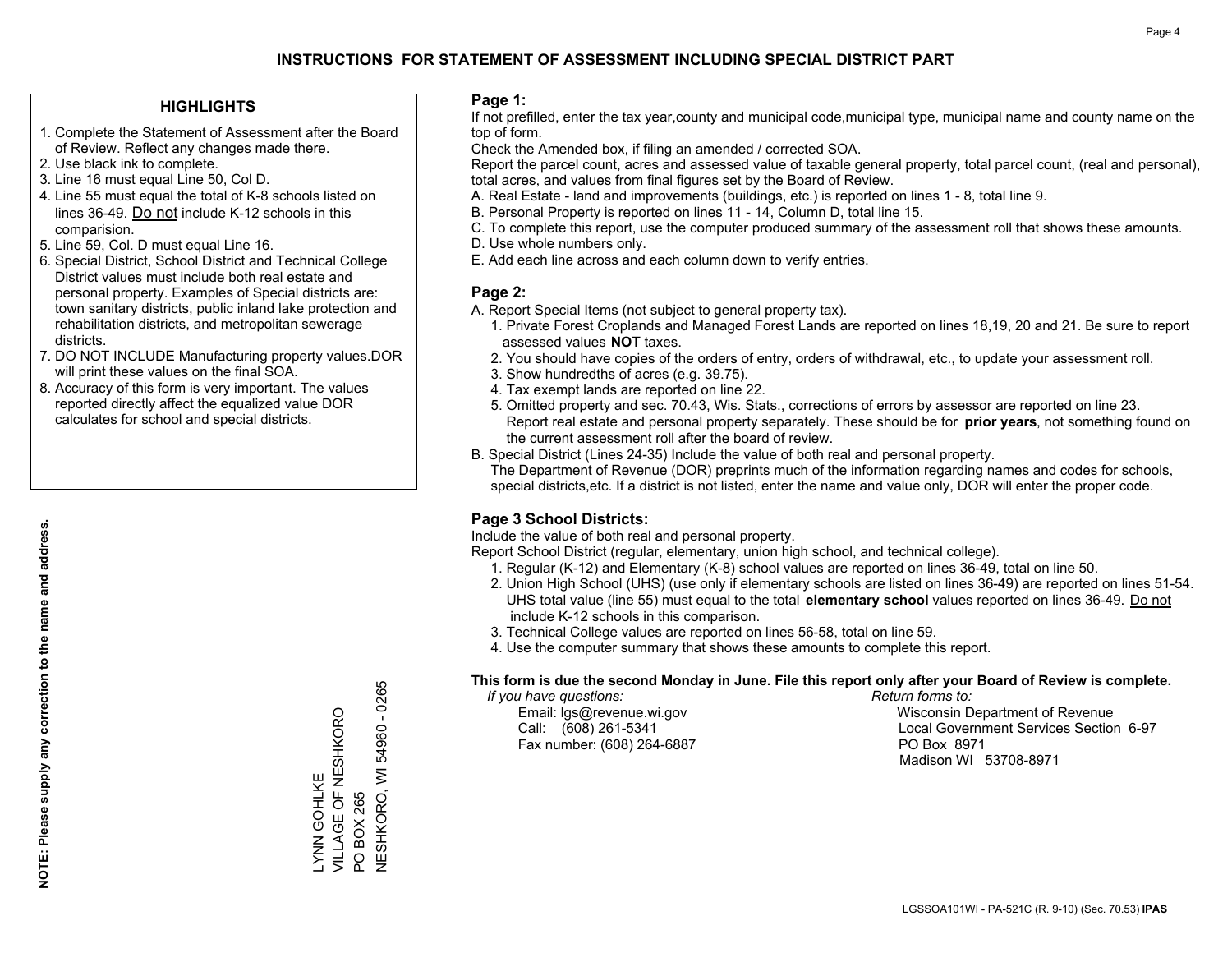**STATEMENT OF ASSESSMENT FOR 2016** 

| ט? | 165  | 1067    |
|----|------|---------|
| (  | MUN. | ACCT NO |

|             | <b>FOR</b>                                                                                                                                                                                   | <b>VILLAGE OF</b><br><b>OF</b>                               | <b>OXFORD</b>            |                                           | <b>MARQUETTE COUNTY</b>                             |                                         |                                        | <b>WHEN COMPLETING THIS DOCUMENT</b>           |
|-------------|----------------------------------------------------------------------------------------------------------------------------------------------------------------------------------------------|--------------------------------------------------------------|--------------------------|-------------------------------------------|-----------------------------------------------------|-----------------------------------------|----------------------------------------|------------------------------------------------|
|             |                                                                                                                                                                                              | Town - Village - City                                        | <b>Municipality Name</b> |                                           | <b>County Name</b>                                  |                                         |                                        | DO NOT WRITE OVER X's OR IN SHADED AREAS       |
| Line<br>No. |                                                                                                                                                                                              | <b>REAL ESTATE</b><br>(See Lines 18 - 22 for                 |                          | PARCEL COUNT<br>TOTAL LAND   IMPROVEMENTS | NO. OF ACRES<br><b>WHOLE</b><br><b>NUMBERS ONLY</b> | <b>VALUE OF</b><br><b>LAND</b>          | <b>VALUE OF</b><br><b>IMPROVEMENTS</b> | <b>TOTAL VALUE OF LAND</b><br>AND IMPROVEMENTS |
|             | other Real Estate)                                                                                                                                                                           |                                                              | Col. A                   | Col. B                                    | Col. C                                              | Col. D                                  | Col. E                                 | Col. F                                         |
| $\mathbf 1$ |                                                                                                                                                                                              | <b>RESIDENTIAL - Class 1</b>                                 | 323                      | 263                                       | 235                                                 | 3,958,300                               | 16,269,900                             | 20,228,200                                     |
| 2           |                                                                                                                                                                                              | <b>COMMERCIAL - Class 2</b>                                  | 47                       | 41                                        | 96                                                  | 1,143,200                               | 4,595,500                              | 5,738,700                                      |
| 3           |                                                                                                                                                                                              | <b>MANUFACTURING - Class 3</b>                               |                          |                                           | 3                                                   | 26,900                                  | 193,800                                | 220,700                                        |
| 4           |                                                                                                                                                                                              | <b>AGRICULTURAL - Class 4</b>                                | 3                        |                                           | 19                                                  | 3,300                                   |                                        | 3,300                                          |
| 5           |                                                                                                                                                                                              | <b>UNDEVELOPED - Class 5</b>                                 |                          |                                           | 9                                                   | 7,200                                   |                                        | 7,200                                          |
| 6           |                                                                                                                                                                                              | AGRICULTURAL FOREST - Class 5m                               | 0                        |                                           | $\Omega$                                            | 0                                       |                                        | 0                                              |
| 7           |                                                                                                                                                                                              | FOREST LANDS - Class 6                                       | 0                        |                                           | 0                                                   | $\mathbf{0}$                            |                                        | $\mathbf{0}$                                   |
| 8           |                                                                                                                                                                                              | OTHER - Class 7                                              |                          |                                           | $\overline{2}$                                      | 39,800                                  | 23,900                                 | 63,700                                         |
| 9           |                                                                                                                                                                                              | TOTAL - ALL COLUMNS                                          | 376                      | 306                                       | 364                                                 | 5,178,700                               | 21,083,100                             | 26,261,800                                     |
| 10          |                                                                                                                                                                                              | NUMBER OF PERSONAL PROPERTY ACCOUNTS IN ROLL                 |                          |                                           | 46                                                  | <b>LOCALLY ASSESSED</b>                 | <b>MANUFACTURING</b>                   | <b>MERGED</b>                                  |
| 11          |                                                                                                                                                                                              | BOATS AND OTHER WATERCRAFT NOT EXEMPT - Code 1               |                          |                                           |                                                     | 0                                       | ∩                                      | $\mathbf{0}$                                   |
| 12          |                                                                                                                                                                                              | MACHINERY, TOOLS AND PATTERNS - Code 2                       |                          |                                           |                                                     | 117,158                                 | 80,000                                 | 197,158                                        |
| 13          |                                                                                                                                                                                              | FURNITURE, FIXTURES AND EQUIPMENT - Code 3                   |                          |                                           |                                                     | 247,814                                 | 200                                    | 248,014                                        |
| 14          |                                                                                                                                                                                              | ALL OTHER PERSONAL PROPERTY NOT EXEMPT - Codes 4A, 4B, 4C    |                          |                                           |                                                     | 33,696                                  | 22,200                                 | 55,896                                         |
| 15          |                                                                                                                                                                                              | TOTAL OF PERSONAL PROPERTY NOT EXEMPT (Total of Lines 11-14) |                          |                                           | 398,668                                             | 102,400                                 | 501,068                                |                                                |
| 16          | AGGREGATE ASSESSED VALUE OF ALL PROPERTY SUBJECT TO THE GENERAL PROPERTY TAX (Total of Lines 9F and 15F)<br>MUST EQUAL TOTAL VALUE OF THE SCHOOL DISTRICTS (K-12 PLUS K-8) - Line 50, Col. F |                                                              |                          |                                           |                                                     |                                         |                                        | 26,762,868                                     |
| 17          |                                                                                                                                                                                              | <b>BOARD OF REVIEW</b><br>DATE OF FINAL ADJOURNMENT          | 07/27/2016               |                                           | Name of Assessor                                    | <b>ACTION APPRAISALS, AMY ZACHARIAS</b> | Telephone #                            | (920) 766-7323                                 |

REMARKS

The Assessment Ratio to be used in calculating the estimated Fair Market Value on tax bills for this tax district is 1.049276255<br>This ratio should be used to convert assessed values to "Calculate Equalized Values" in Step Commission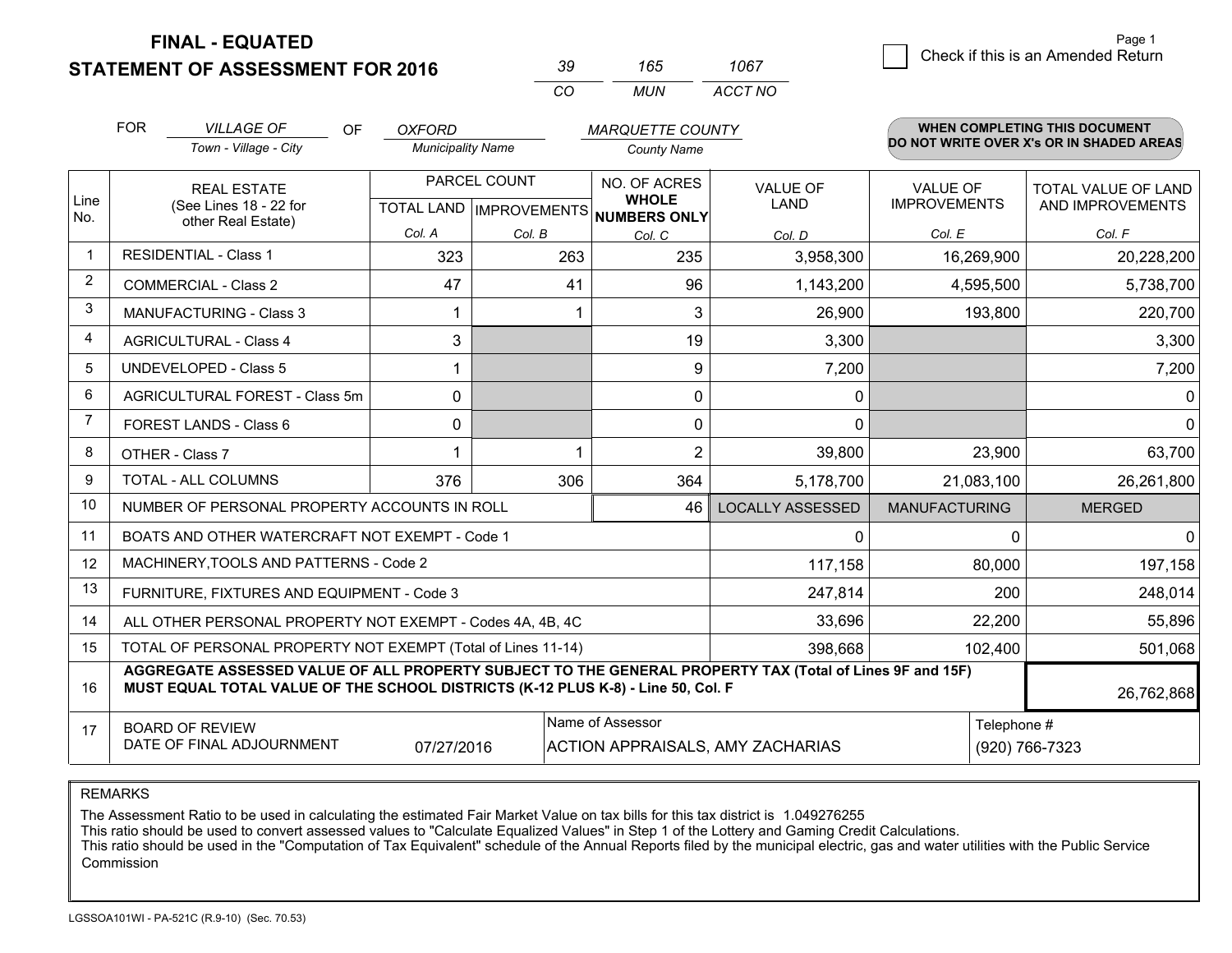*YEAR CO MUN ACCT NO* <sup>2016</sup> <sup>39</sup> <sup>165</sup> <sup>1067</sup>

Do not confuse FOREST LANDS (Line 7) with FOREST CROPS (in this section) - They are **NOT** the same

|    | Private Forest Crop - Reg Class @ 10¢ per acre                |                                             |  |                                                                                |                                                                              | Private Forest Crop - Reg Class @ \$2.52 per acre                  |                                                                 |                    |                    |
|----|---------------------------------------------------------------|---------------------------------------------|--|--------------------------------------------------------------------------------|------------------------------------------------------------------------------|--------------------------------------------------------------------|-----------------------------------------------------------------|--------------------|--------------------|
| 18 | (a) PARCELS                                                   | (b) ACRES                                   |  | (c) ASSESSED VALUE                                                             |                                                                              | (d) PARCELS                                                        | (e) ACRES                                                       |                    | (f) ASSESSED VALUE |
|    |                                                               |                                             |  |                                                                                |                                                                              |                                                                    |                                                                 |                    |                    |
|    | Private Forest Crop - Special Class @ 20¢ per acre            |                                             |  |                                                                                | Entered Before 2005 Managed Forest - Ferrous Mining CLOSED @ \$8.27 per acre |                                                                    |                                                                 |                    |                    |
| 19 | (a) PARCELS                                                   | (b) ACRES                                   |  | (c) ASSESSED VALUE                                                             |                                                                              | (d) PARCELS                                                        | (e) ACRES                                                       |                    | (f) ASSESSED VALUE |
|    |                                                               |                                             |  |                                                                                |                                                                              |                                                                    |                                                                 |                    |                    |
|    |                                                               | Entered Before 2005 Managed Forest - OPEN @ |  | \$.79 per acre                                                                 |                                                                              |                                                                    | Entered Before 2005 Managed Forest - CLOSED @ \$1.87 per acre   |                    |                    |
| 20 | (a) PARCELS                                                   | (b) ACRES                                   |  | (c) ASSESSED VALUE                                                             |                                                                              | (d) PARCELS                                                        | (e) ACRES                                                       |                    | (f) ASSESSED VALUE |
|    |                                                               |                                             |  |                                                                                |                                                                              |                                                                    |                                                                 |                    |                    |
|    | Entered After 2004 Managed Forest - OPEN @<br>\$2.14 per acre |                                             |  |                                                                                | Entered After 2004 Managed Forest - CLOSED @ \$10.68 per acre                |                                                                    |                                                                 |                    |                    |
| 21 | (a) PARCELS                                                   | (b) ACRES                                   |  | (c) ASSESSED VALUE                                                             |                                                                              | (d) PARCELS<br>(e) ACRES                                           |                                                                 | (f) ASSESSED VALUE |                    |
|    |                                                               |                                             |  |                                                                                |                                                                              |                                                                    |                                                                 |                    |                    |
|    | (a) County Forest Cropland Acres                              |                                             |  | (b) Federal Acres                                                              |                                                                              | (c) State Acres                                                    | (d) County (NOT FOREST CROP) Acres                              |                    | (e) Other Acres    |
| 22 |                                                               |                                             |  |                                                                                |                                                                              |                                                                    |                                                                 |                    |                    |
|    |                                                               |                                             |  |                                                                                |                                                                              | .41                                                                |                                                                 |                    | 33.62              |
|    |                                                               |                                             |  | Assessed Value of Omitted Property From Prior Years (Sec. 70.44)               |                                                                              |                                                                    | Assessed Value of Sec. 70.43 Corrections of Errors by Assessors |                    |                    |
| 23 |                                                               | (a) REAL ESTATE                             |  | (b) PERSONAL                                                                   |                                                                              |                                                                    | (c1) REAL ESTATE                                                | (c2) PERSONAL      |                    |
|    |                                                               |                                             |  |                                                                                |                                                                              |                                                                    |                                                                 |                    |                    |
|    |                                                               |                                             |  | Manufacturing Equated Value of Omitted Property From Prior Years (Sec. 70.995) |                                                                              | Mfg. Equated Value of Sec.70.43 Corrections of Errors by Assessors |                                                                 |                    |                    |
|    |                                                               | (d) REAL ESTATE                             |  | (e) PERSONAL                                                                   |                                                                              |                                                                    | (f1) REAL ESTATE                                                |                    | (f2) PERSONAL      |
|    |                                                               |                                             |  |                                                                                |                                                                              |                                                                    |                                                                 |                    |                    |

## **SPECIAL DISTRICTS**

| Line<br>No. | Enter 6-digit<br>Special District | <b>Account</b><br><b>Number</b> | <b>Special District Name</b> | <b>Locally Assessed Value</b><br>of Real Estate and | Mfg Value of Real Estate<br>and Personal Property | <b>Merged Value of</b><br><b>Real Estate and</b> |
|-------------|-----------------------------------|---------------------------------|------------------------------|-----------------------------------------------------|---------------------------------------------------|--------------------------------------------------|
|             | Code (Col. A)                     | (Col. B)                        | (Col. C)                     | Personal Property (Col. D)                          | (Col. E)                                          | Personal Property (Col. F)                       |
| 24          |                                   |                                 |                              |                                                     |                                                   |                                                  |
| 25          |                                   |                                 |                              |                                                     |                                                   |                                                  |
| 26          |                                   |                                 |                              |                                                     |                                                   |                                                  |
| 27          |                                   |                                 |                              |                                                     |                                                   |                                                  |
| 28          |                                   |                                 |                              |                                                     |                                                   |                                                  |
| 29          |                                   |                                 |                              |                                                     |                                                   |                                                  |
| 30          |                                   |                                 |                              |                                                     |                                                   |                                                  |
| 31          |                                   |                                 |                              |                                                     |                                                   |                                                  |
| 32          |                                   |                                 |                              |                                                     |                                                   |                                                  |
| 33          |                                   |                                 |                              |                                                     |                                                   |                                                  |
| 34          |                                   |                                 |                              |                                                     |                                                   |                                                  |
| 35          |                                   |                                 |                              |                                                     |                                                   |                                                  |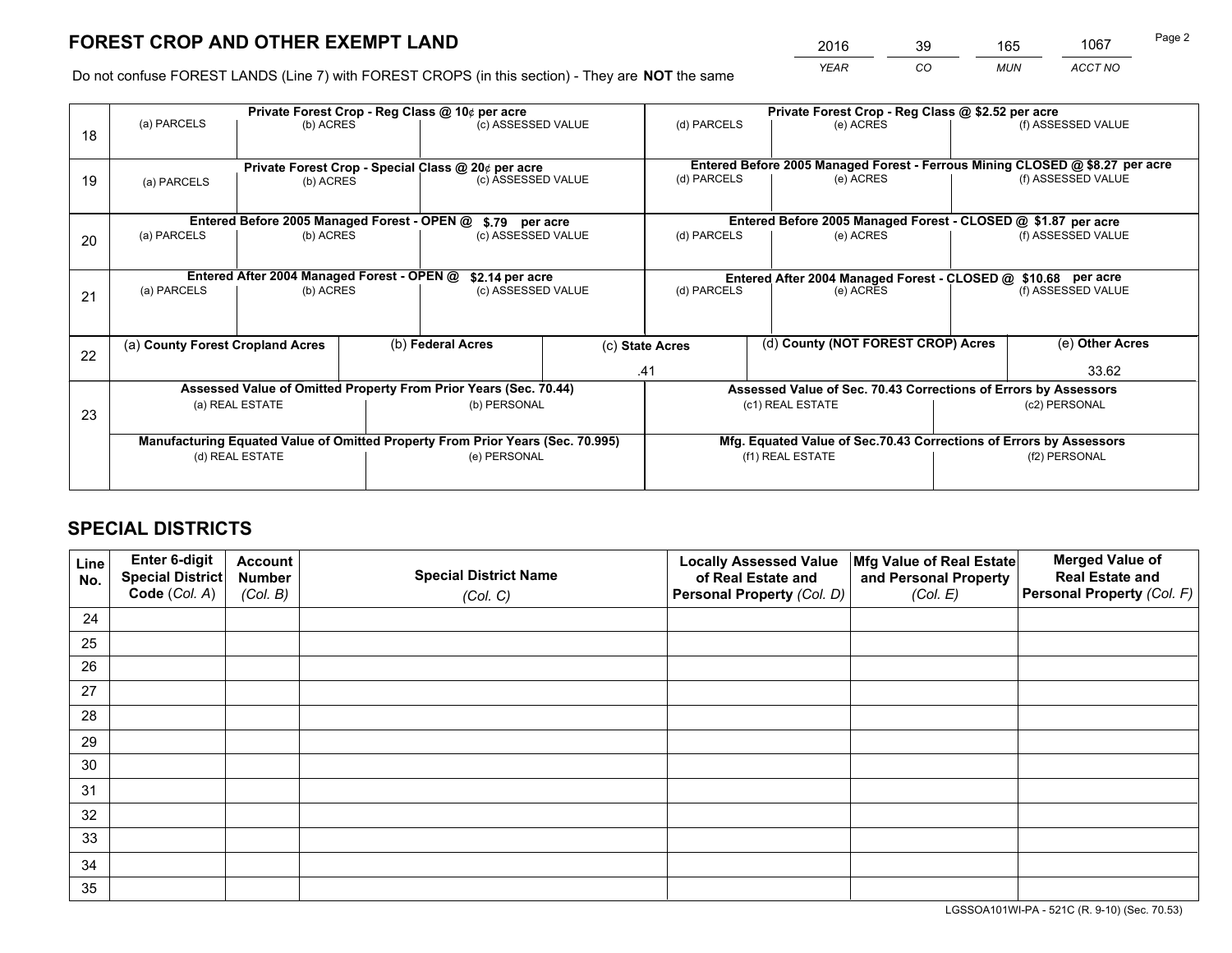|             |                                                                 |                                             |                                                         | <b>YEAR</b>                                                                       | CO<br><b>MUN</b>                                              | ACCT NO                                                                        |
|-------------|-----------------------------------------------------------------|---------------------------------------------|---------------------------------------------------------|-----------------------------------------------------------------------------------|---------------------------------------------------------------|--------------------------------------------------------------------------------|
| Line<br>No. | <b>Enter 6-digit</b><br><b>School District</b><br>Code (Col. A) | <b>Account</b><br><b>Number</b><br>(Col. B) | <b>School District Name</b><br>(Col. C)                 | <b>Locally Assessed Value</b><br>of Real Estate and<br>Personal Property (Col. D) | Mfg Value of Real Estate<br>and Personal Property<br>(Col. E) | <b>Merged Value of</b><br><b>Real Estate and</b><br>Personal Property (Col. F) |
|             | A. SCHOOL DISTRICTS (K-8 and K-12)                              |                                             |                                                         |                                                                                   |                                                               |                                                                                |
| 36          | 396335                                                          | 0232                                        | <b>SCH D OF WESTFIELD</b>                               | 26,439,768                                                                        | 323,100                                                       | 26,762,868                                                                     |
| 37          |                                                                 |                                             |                                                         |                                                                                   |                                                               |                                                                                |
| 38          |                                                                 |                                             |                                                         |                                                                                   |                                                               |                                                                                |
| 39          |                                                                 |                                             |                                                         |                                                                                   |                                                               |                                                                                |
| 40          |                                                                 |                                             |                                                         |                                                                                   |                                                               |                                                                                |
| 41<br>42    |                                                                 |                                             |                                                         |                                                                                   |                                                               |                                                                                |
| 43          |                                                                 |                                             |                                                         |                                                                                   |                                                               |                                                                                |
| 44          |                                                                 |                                             |                                                         |                                                                                   |                                                               |                                                                                |
| 45          |                                                                 |                                             |                                                         |                                                                                   |                                                               |                                                                                |
| 46          |                                                                 |                                             |                                                         |                                                                                   |                                                               |                                                                                |
| 47          |                                                                 |                                             |                                                         |                                                                                   |                                                               |                                                                                |
| 48          |                                                                 |                                             |                                                         |                                                                                   |                                                               |                                                                                |
| 49          |                                                                 |                                             |                                                         |                                                                                   |                                                               |                                                                                |
| 50          |                                                                 |                                             | TOTAL ASSESSED VALUE OF SCHOOL DISTRICTS (K-8 and K-12) | 26,439,768                                                                        | 323,100                                                       | 26,762,868                                                                     |
|             | <b>B.</b><br><b>UNION HIGH SCHOOL DISTRICTS</b>                 |                                             |                                                         |                                                                                   |                                                               |                                                                                |
| 51<br>52    |                                                                 |                                             |                                                         |                                                                                   |                                                               |                                                                                |
| 53          |                                                                 |                                             |                                                         |                                                                                   |                                                               |                                                                                |
| 54          |                                                                 |                                             |                                                         |                                                                                   |                                                               |                                                                                |
| 55          |                                                                 |                                             | TOTAL ASSESSED VALUE OF UNION HIGH SCHOOLS              |                                                                                   |                                                               |                                                                                |
|             | C.<br><b>TECHNICAL COLLEGE DISTRICTS</b>                        |                                             |                                                         |                                                                                   |                                                               |                                                                                |
| 56          | 000400                                                          | 0004                                        | MADISON AREA TECHNICAL COLLEGE<br><b>MADN</b>           | 26,439,768                                                                        | 323,100                                                       | 26,762,868                                                                     |
| 57          |                                                                 |                                             |                                                         |                                                                                   |                                                               |                                                                                |
| 58          |                                                                 |                                             |                                                         |                                                                                   |                                                               |                                                                                |
| 59          |                                                                 |                                             | TOTAL ASSESSED VALUE OF TECHNICAL COLLEGES              | 26,439,768                                                                        | 323,100                                                       | 26,762,868                                                                     |

39

165

 *I hereby certify, to the best of my knowledge and belief, this form is complete and correct.*

**SCHOOL DISTRICTS**

| Print name of preparer | Title                    |                | Date (MM / DD / CCYY) |
|------------------------|--------------------------|----------------|-----------------------|
|                        |                          |                |                       |
| Signature of preparer  | Contact Telephone Number | E-mail address |                       |
|                        | $\overline{\phantom{a}}$ |                |                       |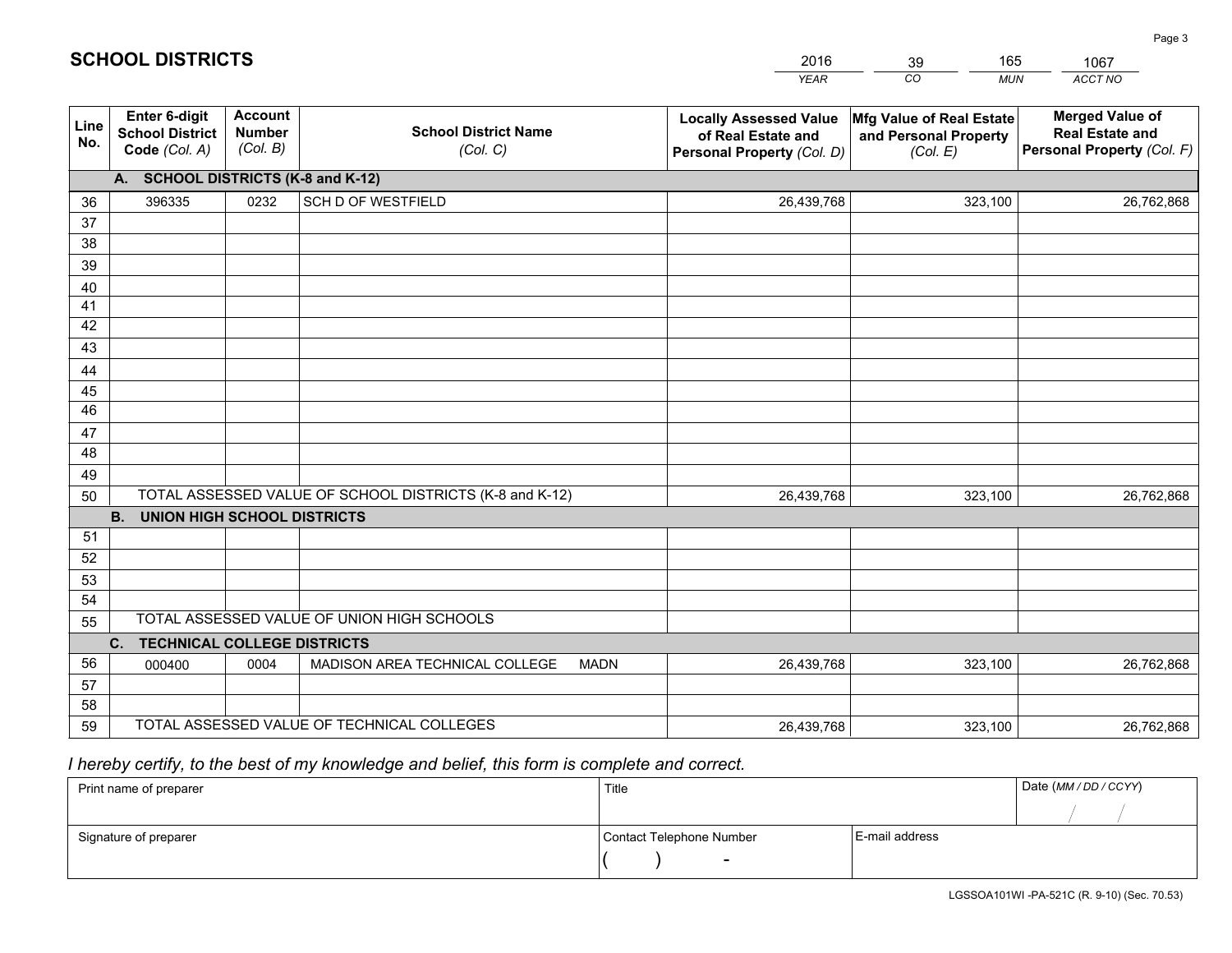#### **HIGHLIGHTS**

- 1. Complete the Statement of Assessment after the Board of Review. Reflect any changes made there.
- 2. Use black ink to complete.
- 3. Line 16 must equal Line 50, Col D.
- 4. Line 55 must equal the total of K-8 schools listed on lines 36-49. Do not include K-12 schools in this comparision.
- 5. Line 59, Col. D must equal Line 16.
- 6. Special District, School District and Technical College District values must include both real estate and personal property. Examples of Special districts are: town sanitary districts, public inland lake protection and rehabilitation districts, and metropolitan sewerage districts.
- 7. DO NOT INCLUDE Manufacturing property values.DOR will print these values on the final SOA.

SHANNON MCMULLIN VILLAGE OF OXFORD

SHANNON MCMULLIN<br>VILLAGE OF OXFORD

PO BOX 122

 $\overline{S}$ 

**BOX 122 OXFORD, WI** 

OXFORD, WI 53952 - 0122

53952 - 0122

 8. Accuracy of this form is very important. The values reported directly affect the equalized value DOR calculates for school and special districts.

#### **Page 1:**

 If not prefilled, enter the tax year,county and municipal code,municipal type, municipal name and county name on the top of form.

Check the Amended box, if filing an amended / corrected SOA.

 Report the parcel count, acres and assessed value of taxable general property, total parcel count, (real and personal), total acres, and values from final figures set by the Board of Review.

- A. Real Estate land and improvements (buildings, etc.) is reported on lines 1 8, total line 9.
- B. Personal Property is reported on lines 11 14, Column D, total line 15.
- C. To complete this report, use the computer produced summary of the assessment roll that shows these amounts.
- D. Use whole numbers only.
- E. Add each line across and each column down to verify entries.

#### **Page 2:**

- A. Report Special Items (not subject to general property tax).
- 1. Private Forest Croplands and Managed Forest Lands are reported on lines 18,19, 20 and 21. Be sure to report assessed values **NOT** taxes.
- 2. You should have copies of the orders of entry, orders of withdrawal, etc., to update your assessment roll.
	- 3. Show hundredths of acres (e.g. 39.75).
- 4. Tax exempt lands are reported on line 22.
- 5. Omitted property and sec. 70.43, Wis. Stats., corrections of errors by assessor are reported on line 23. Report real estate and personal property separately. These should be for **prior years**, not something found on the current assessment roll after the board of review.
- B. Special District (Lines 24-35) Include the value of both real and personal property.
- The Department of Revenue (DOR) preprints much of the information regarding names and codes for schools, special districts,etc. If a district is not listed, enter the name and value only, DOR will enter the proper code.

### **Page 3 School Districts:**

Include the value of both real and personal property.

Report School District (regular, elementary, union high school, and technical college).

- 1. Regular (K-12) and Elementary (K-8) school values are reported on lines 36-49, total on line 50.
- 2. Union High School (UHS) (use only if elementary schools are listed on lines 36-49) are reported on lines 51-54. UHS total value (line 55) must equal to the total **elementary school** values reported on lines 36-49. Do notinclude K-12 schools in this comparison.
- 3. Technical College values are reported on lines 56-58, total on line 59.
- 4. Use the computer summary that shows these amounts to complete this report.

#### **This form is due the second Monday in June. File this report only after your Board of Review is complete.**

 *If you have questions: Return forms to:*

Fax number: (608) 264-6887 PO Box 8971

 Email: lgs@revenue.wi.gov Wisconsin Department of Revenue Call: (608) 261-5341 Local Government Services Section 6-97Madison WI 53708-8971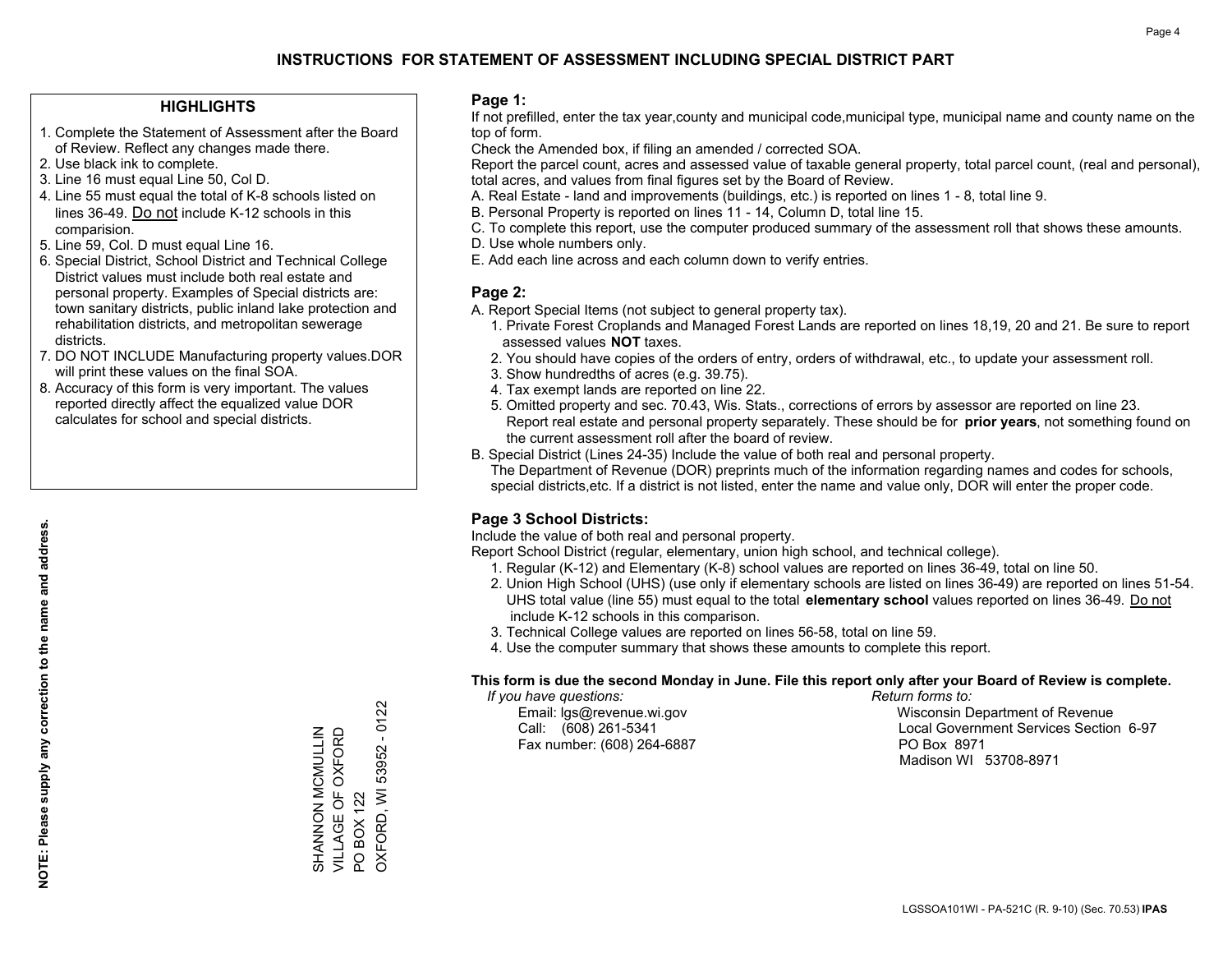**STATEMENT OF ASSESSMENT FOR 2016** 

| ku       | 191   | 1068    |
|----------|-------|---------|
| $\cdots$ | MI IN | ACCT NO |

|                | <b>FOR</b>                                                                                                                                                                                                 | <b>VILLAGE OF</b><br>OF                                                                                                                                          | <b>WESTFIELD</b>                                     |          | <b>MARQUETTE COUNTY</b>      |                                |                                        | WHEN COMPLETING THIS DOCUMENT            |
|----------------|------------------------------------------------------------------------------------------------------------------------------------------------------------------------------------------------------------|------------------------------------------------------------------------------------------------------------------------------------------------------------------|------------------------------------------------------|----------|------------------------------|--------------------------------|----------------------------------------|------------------------------------------|
|                |                                                                                                                                                                                                            | Town - Village - City                                                                                                                                            | <b>Municipality Name</b>                             |          | <b>County Name</b>           |                                |                                        | DO NOT WRITE OVER X's OR IN SHADED AREAS |
| Line<br>No.    |                                                                                                                                                                                                            | <b>REAL ESTATE</b><br>(See Lines 18 - 22 for                                                                                                                     | PARCEL COUNT<br>TOTAL LAND IMPROVEMENTS NUMBERS ONLY |          | NO. OF ACRES<br><b>WHOLE</b> | <b>VALUE OF</b><br><b>LAND</b> | <b>VALUE OF</b><br><b>IMPROVEMENTS</b> | TOTAL VALUE OF LAND<br>AND IMPROVEMENTS  |
|                |                                                                                                                                                                                                            | other Real Estate)                                                                                                                                               | Col. A                                               | Col. B   | Col. C                       | Col. D                         | Col. E                                 | Col. F                                   |
| -1             |                                                                                                                                                                                                            | <b>RESIDENTIAL - Class 1</b>                                                                                                                                     | 496                                                  | 421      | 264                          | 5,271,300                      | 34,457,800                             | 39,729,100                               |
| 2              |                                                                                                                                                                                                            | <b>COMMERCIAL - Class 2</b>                                                                                                                                      | 94                                                   | 82       | 79                           | 1,913,800                      | 13,057,600                             | 14,971,400                               |
| 3              |                                                                                                                                                                                                            | <b>MANUFACTURING - Class 3</b>                                                                                                                                   | 4                                                    | 4        | 15                           | 116,800                        | 1,294,400                              | 1,411,200                                |
| 4              |                                                                                                                                                                                                            | <b>AGRICULTURAL - Class 4</b>                                                                                                                                    | 9                                                    |          | 52                           | 7,200                          |                                        | 7,200                                    |
| 5              |                                                                                                                                                                                                            | UNDEVELOPED - Class 5                                                                                                                                            |                                                      |          | 3                            | 500                            |                                        | 500                                      |
| 6              |                                                                                                                                                                                                            | AGRICULTURAL FOREST - Class 5m                                                                                                                                   | 0                                                    |          | $\mathbf 0$                  | 0                              |                                        | $\mathbf{0}$                             |
| $\overline{7}$ |                                                                                                                                                                                                            | FOREST LANDS - Class 6                                                                                                                                           | $\Omega$                                             |          | $\mathbf{0}$                 | 0                              |                                        | $\mathbf 0$                              |
| 8              |                                                                                                                                                                                                            | OTHER - Class 7                                                                                                                                                  | $\Omega$                                             | $\Omega$ | $\Omega$                     | $\mathbf{0}$                   | $\Omega$                               | $\mathbf 0$                              |
| 9              | TOTAL - ALL COLUMNS                                                                                                                                                                                        |                                                                                                                                                                  | 604                                                  | 507      | 413                          | 7,309,600                      | 48,809,800                             | 56,119,400                               |
| 10             | NUMBER OF PERSONAL PROPERTY ACCOUNTS IN ROLL<br>114                                                                                                                                                        |                                                                                                                                                                  |                                                      |          |                              | <b>LOCALLY ASSESSED</b>        | <b>MANUFACTURING</b>                   | <b>MERGED</b>                            |
| 11             |                                                                                                                                                                                                            | BOATS AND OTHER WATERCRAFT NOT EXEMPT - Code 1                                                                                                                   |                                                      |          |                              | 0                              | ∩                                      | $\mathbf{0}$                             |
| 12             |                                                                                                                                                                                                            | MACHINERY, TOOLS AND PATTERNS - Code 2                                                                                                                           |                                                      |          |                              | 436,600                        | 40,300                                 | 476,900                                  |
| 13             |                                                                                                                                                                                                            | FURNITURE, FIXTURES AND EQUIPMENT - Code 3                                                                                                                       |                                                      |          | 1,092,700                    | 66,500                         | 1,159,200                              |                                          |
| 14             |                                                                                                                                                                                                            | ALL OTHER PERSONAL PROPERTY NOT EXEMPT - Codes 4A, 4B, 4C                                                                                                        |                                                      |          | 216,300                      | 128,700                        | 345,000                                |                                          |
| 15             |                                                                                                                                                                                                            | TOTAL OF PERSONAL PROPERTY NOT EXEMPT (Total of Lines 11-14)                                                                                                     |                                                      |          | 1,745,600                    | 235,500                        | 1,981,100                              |                                          |
| 16             | AGGREGATE ASSESSED VALUE OF ALL PROPERTY SUBJECT TO THE GENERAL PROPERTY TAX (Total of Lines 9F and 15F)<br>MUST EQUAL TOTAL VALUE OF THE SCHOOL DISTRICTS (K-12 PLUS K-8) - Line 50, Col. F<br>58,100,500 |                                                                                                                                                                  |                                                      |          |                              |                                |                                        |                                          |
| 17             |                                                                                                                                                                                                            | Name of Assessor<br>Telephone #<br><b>BOARD OF REVIEW</b><br>DATE OF FINAL ADJOURNMENT<br>06/13/2016<br>JOANNE PAULS, BA PAULS AND ASSOC. INC.<br>(715) 848-9300 |                                                      |          |                              |                                |                                        |                                          |

REMARKS

The Assessment Ratio to be used in calculating the estimated Fair Market Value on tax bills for this tax district is 1.023043663

This ratio should be used to convert assessed values to "Calculate Equalized Values" in Step 1 of the Lottery and Gaming Credit Calculations.<br>This ratio should be used in the "Computation of Tax Equivalent" schedule of the Commission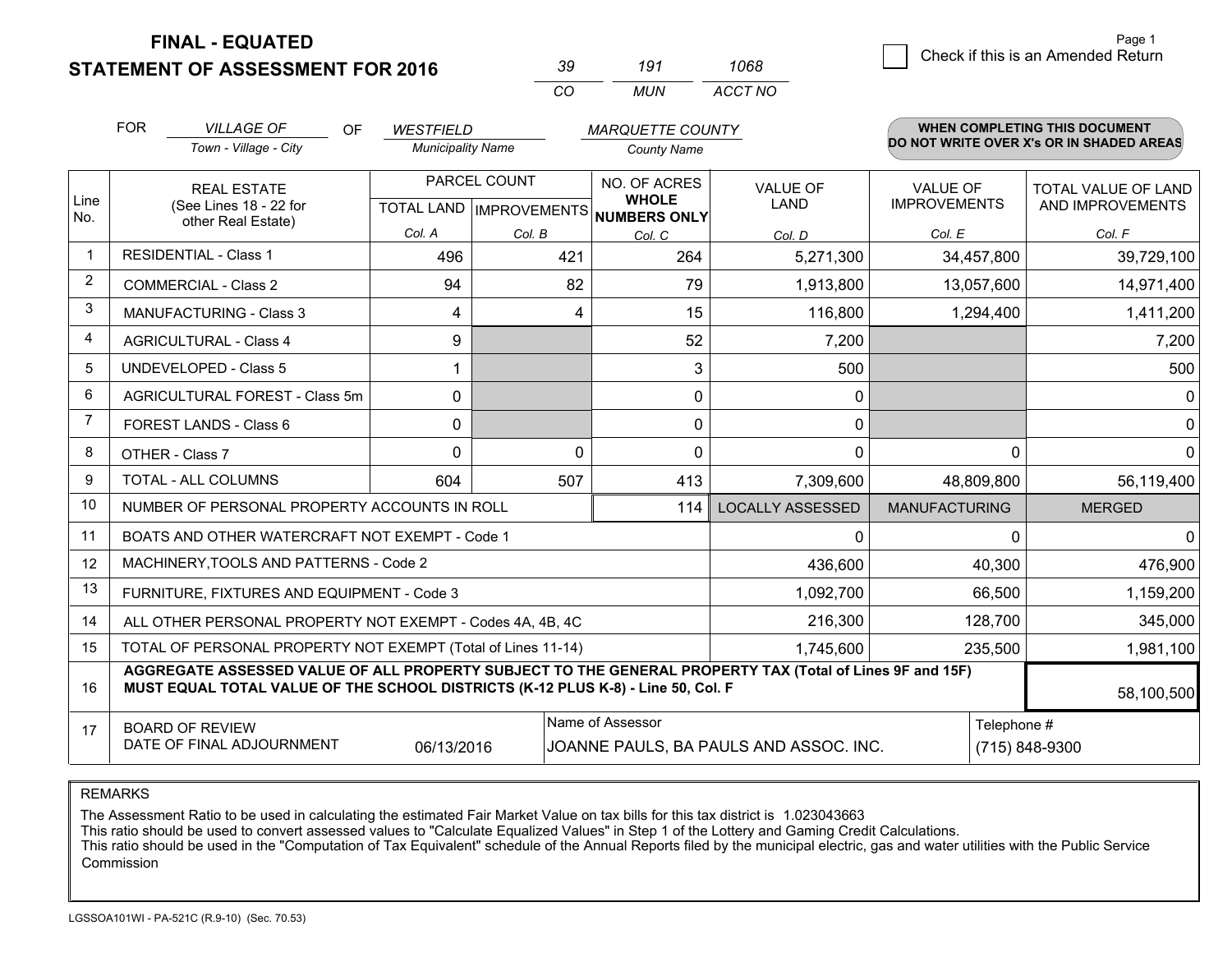*YEAR CO MUN ACCT NO* <sup>2016</sup> <sup>39</sup> <sup>191</sup> <sup>1068</sup>

Do not confuse FOREST LANDS (Line 7) with FOREST CROPS (in this section) - They are **NOT** the same

|    |                                                                                |                                             |                    | Private Forest Crop - Reg Class @ 10¢ per acre                   |                    | Private Forest Crop - Reg Class @ \$2.52 per acre                            |                                                               |               |                    |  |
|----|--------------------------------------------------------------------------------|---------------------------------------------|--------------------|------------------------------------------------------------------|--------------------|------------------------------------------------------------------------------|---------------------------------------------------------------|---------------|--------------------|--|
| 18 | (a) PARCELS                                                                    | (b) ACRES                                   |                    | (c) ASSESSED VALUE                                               |                    | (d) PARCELS                                                                  | (e) ACRES                                                     |               | (f) ASSESSED VALUE |  |
|    |                                                                                |                                             |                    |                                                                  |                    |                                                                              |                                                               |               |                    |  |
|    | Private Forest Crop - Special Class @ 20¢ per acre                             |                                             |                    |                                                                  |                    | Entered Before 2005 Managed Forest - Ferrous Mining CLOSED @ \$8.27 per acre |                                                               |               |                    |  |
| 19 | (a) PARCELS                                                                    | (b) ACRES                                   |                    | (c) ASSESSED VALUE                                               |                    | (d) PARCELS                                                                  | (e) ACRES                                                     |               | (f) ASSESSED VALUE |  |
|    |                                                                                |                                             |                    |                                                                  |                    |                                                                              |                                                               |               |                    |  |
|    |                                                                                | Entered Before 2005 Managed Forest - OPEN @ |                    | \$.79 per acre                                                   |                    |                                                                              | Entered Before 2005 Managed Forest - CLOSED @ \$1.87 per acre |               |                    |  |
| 20 | (a) PARCELS<br>(b) ACRES                                                       |                                             | (c) ASSESSED VALUE |                                                                  |                    | (d) PARCELS                                                                  | (e) ACRES                                                     |               | (f) ASSESSED VALUE |  |
|    |                                                                                |                                             |                    |                                                                  |                    |                                                                              |                                                               |               |                    |  |
|    |                                                                                | Entered After 2004 Managed Forest - OPEN @  |                    | \$2.14 per acre                                                  |                    | Entered After 2004 Managed Forest - CLOSED @ \$10.68 per acre                |                                                               |               |                    |  |
| 21 | (a) PARCELS                                                                    | (b) ACRES                                   |                    |                                                                  | (c) ASSESSED VALUE |                                                                              | (d) PARCELS<br>(e) ACRES                                      |               | (f) ASSESSED VALUE |  |
|    |                                                                                |                                             |                    |                                                                  |                    |                                                                              |                                                               |               |                    |  |
|    | (a) County Forest Cropland Acres                                               |                                             |                    | (b) Federal Acres                                                |                    | (d) County (NOT FOREST CROP) Acres<br>(c) State Acres                        |                                                               |               | (e) Other Acres    |  |
| 22 |                                                                                |                                             |                    |                                                                  |                    |                                                                              |                                                               |               |                    |  |
|    |                                                                                |                                             |                    |                                                                  | 37.13              |                                                                              | 195                                                           |               |                    |  |
|    |                                                                                |                                             |                    | Assessed Value of Omitted Property From Prior Years (Sec. 70.44) |                    | Assessed Value of Sec. 70.43 Corrections of Errors by Assessors              |                                                               |               |                    |  |
| 23 | (a) REAL ESTATE                                                                |                                             |                    | (b) PERSONAL                                                     | (c1) REAL ESTATE   |                                                                              |                                                               | (c2) PERSONAL |                    |  |
|    |                                                                                |                                             |                    |                                                                  |                    |                                                                              |                                                               |               |                    |  |
|    | Manufacturing Equated Value of Omitted Property From Prior Years (Sec. 70.995) |                                             |                    |                                                                  |                    | Mfg. Equated Value of Sec.70.43 Corrections of Errors by Assessors           |                                                               |               |                    |  |
|    | (d) REAL ESTATE                                                                |                                             | (e) PERSONAL       |                                                                  | (f1) REAL ESTATE   |                                                                              | (f2) PERSONAL                                                 |               |                    |  |
|    |                                                                                |                                             |                    |                                                                  |                    |                                                                              |                                                               |               |                    |  |

## **SPECIAL DISTRICTS**

| Line<br>No. | Enter 6-digit<br><b>Special District</b> | <b>Account</b><br><b>Number</b> | <b>Special District Name</b> | <b>Locally Assessed Value</b><br>of Real Estate and | Mfg Value of Real Estate<br>and Personal Property | <b>Merged Value of</b><br><b>Real Estate and</b> |
|-------------|------------------------------------------|---------------------------------|------------------------------|-----------------------------------------------------|---------------------------------------------------|--------------------------------------------------|
|             | Code (Col. A)                            | (Col. B)                        | (Col. C)                     | Personal Property (Col. D)                          | (Col. E)                                          | Personal Property (Col. F)                       |
| 24          |                                          |                                 |                              |                                                     |                                                   |                                                  |
| 25          |                                          |                                 |                              |                                                     |                                                   |                                                  |
| 26          |                                          |                                 |                              |                                                     |                                                   |                                                  |
| 27          |                                          |                                 |                              |                                                     |                                                   |                                                  |
| 28          |                                          |                                 |                              |                                                     |                                                   |                                                  |
| 29          |                                          |                                 |                              |                                                     |                                                   |                                                  |
| 30          |                                          |                                 |                              |                                                     |                                                   |                                                  |
| 31          |                                          |                                 |                              |                                                     |                                                   |                                                  |
| 32          |                                          |                                 |                              |                                                     |                                                   |                                                  |
| 33          |                                          |                                 |                              |                                                     |                                                   |                                                  |
| 34          |                                          |                                 |                              |                                                     |                                                   |                                                  |
| 35          |                                          |                                 |                              |                                                     |                                                   |                                                  |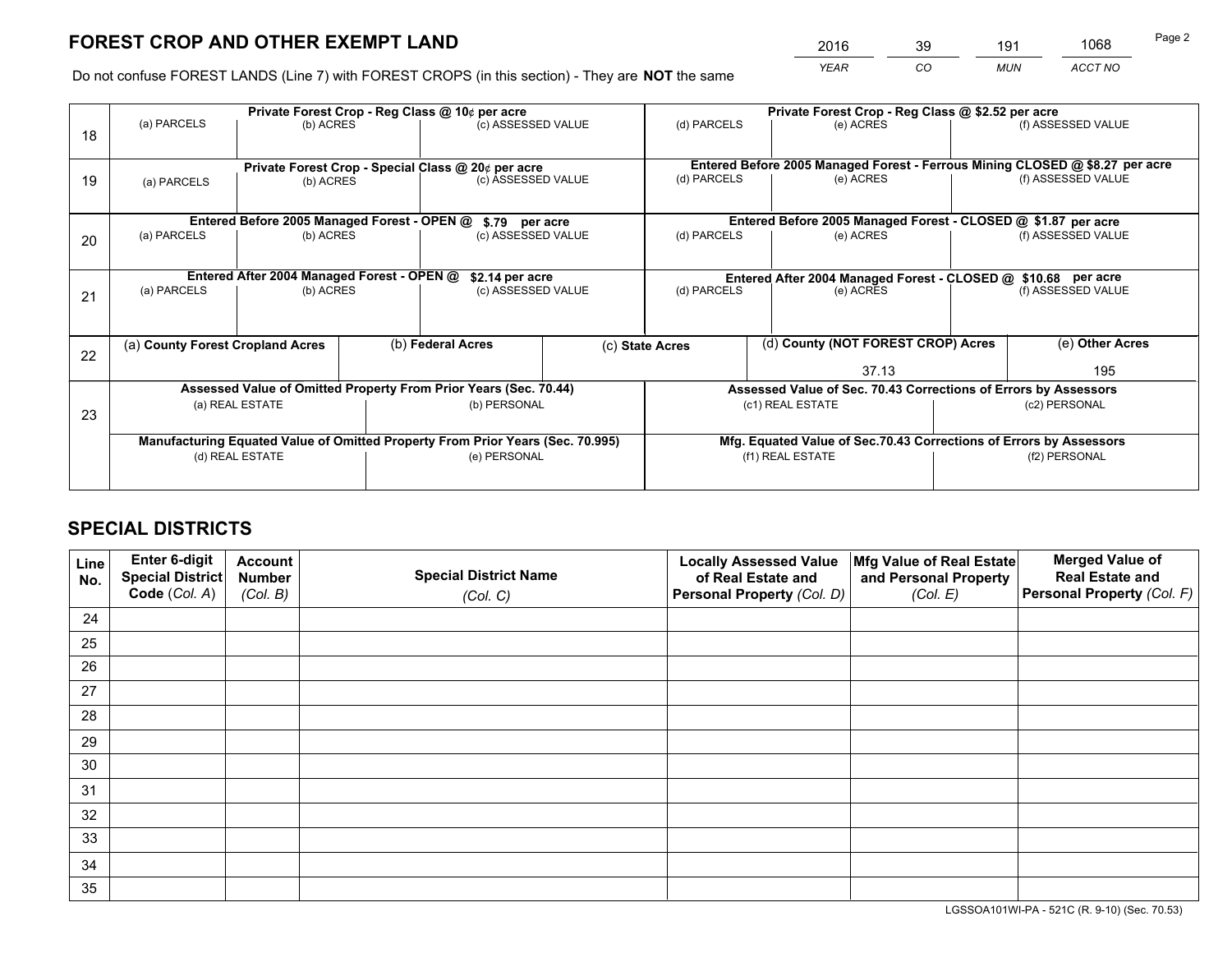|             |                                                                 |                                             |                                                         | <b>YEAR</b>                                                                       | CO<br><b>MUN</b>                                              | ACCT NO                                                                        |  |  |
|-------------|-----------------------------------------------------------------|---------------------------------------------|---------------------------------------------------------|-----------------------------------------------------------------------------------|---------------------------------------------------------------|--------------------------------------------------------------------------------|--|--|
| Line<br>No. | <b>Enter 6-digit</b><br><b>School District</b><br>Code (Col. A) | <b>Account</b><br><b>Number</b><br>(Col. B) | <b>School District Name</b><br>(Col. C)                 | <b>Locally Assessed Value</b><br>of Real Estate and<br>Personal Property (Col. D) | Mfg Value of Real Estate<br>and Personal Property<br>(Col. E) | <b>Merged Value of</b><br><b>Real Estate and</b><br>Personal Property (Col. F) |  |  |
|             | A. SCHOOL DISTRICTS (K-8 and K-12)                              |                                             |                                                         |                                                                                   |                                                               |                                                                                |  |  |
| 36          | 396335                                                          | 0232                                        | <b>SCH D OF WESTFIELD</b>                               | 56,453,800                                                                        | 1,646,700                                                     | 58,100,500                                                                     |  |  |
| 37          |                                                                 |                                             |                                                         |                                                                                   |                                                               |                                                                                |  |  |
| 38          |                                                                 |                                             |                                                         |                                                                                   |                                                               |                                                                                |  |  |
| 39          |                                                                 |                                             |                                                         |                                                                                   |                                                               |                                                                                |  |  |
| 40          |                                                                 |                                             |                                                         |                                                                                   |                                                               |                                                                                |  |  |
| 41<br>42    |                                                                 |                                             |                                                         |                                                                                   |                                                               |                                                                                |  |  |
| 43          |                                                                 |                                             |                                                         |                                                                                   |                                                               |                                                                                |  |  |
| 44          |                                                                 |                                             |                                                         |                                                                                   |                                                               |                                                                                |  |  |
| 45          |                                                                 |                                             |                                                         |                                                                                   |                                                               |                                                                                |  |  |
| 46          |                                                                 |                                             |                                                         |                                                                                   |                                                               |                                                                                |  |  |
| 47          |                                                                 |                                             |                                                         |                                                                                   |                                                               |                                                                                |  |  |
| 48          |                                                                 |                                             |                                                         |                                                                                   |                                                               |                                                                                |  |  |
| 49          |                                                                 |                                             |                                                         |                                                                                   |                                                               |                                                                                |  |  |
| 50          |                                                                 |                                             | TOTAL ASSESSED VALUE OF SCHOOL DISTRICTS (K-8 and K-12) | 56,453,800                                                                        | 1,646,700                                                     | 58,100,500                                                                     |  |  |
|             | <b>B.</b><br><b>UNION HIGH SCHOOL DISTRICTS</b>                 |                                             |                                                         |                                                                                   |                                                               |                                                                                |  |  |
| 51<br>52    |                                                                 |                                             |                                                         |                                                                                   |                                                               |                                                                                |  |  |
| 53          |                                                                 |                                             |                                                         |                                                                                   |                                                               |                                                                                |  |  |
| 54          |                                                                 |                                             |                                                         |                                                                                   |                                                               |                                                                                |  |  |
| 55          |                                                                 |                                             | TOTAL ASSESSED VALUE OF UNION HIGH SCHOOLS              |                                                                                   |                                                               |                                                                                |  |  |
|             | C.<br><b>TECHNICAL COLLEGE DISTRICTS</b>                        |                                             |                                                         |                                                                                   |                                                               |                                                                                |  |  |
| 56          | 000400                                                          | 0004                                        | MADISON AREA TECHNICAL COLLEGE<br><b>MADN</b>           | 56,453,800                                                                        | 1,646,700                                                     | 58,100,500                                                                     |  |  |
| 57          |                                                                 |                                             |                                                         |                                                                                   |                                                               |                                                                                |  |  |
| 58          |                                                                 |                                             |                                                         |                                                                                   |                                                               |                                                                                |  |  |
| 59          |                                                                 |                                             | TOTAL ASSESSED VALUE OF TECHNICAL COLLEGES              | 56,453,800                                                                        | 1,646,700                                                     | 58,100,500                                                                     |  |  |

39

191

 *I hereby certify, to the best of my knowledge and belief, this form is complete and correct.*

**SCHOOL DISTRICTS**

| Print name of preparer | Title                    | Date (MM / DD / CCYY) |  |
|------------------------|--------------------------|-----------------------|--|
|                        |                          |                       |  |
| Signature of preparer  | Contact Telephone Number | E-mail address        |  |
|                        | $\overline{\phantom{0}}$ |                       |  |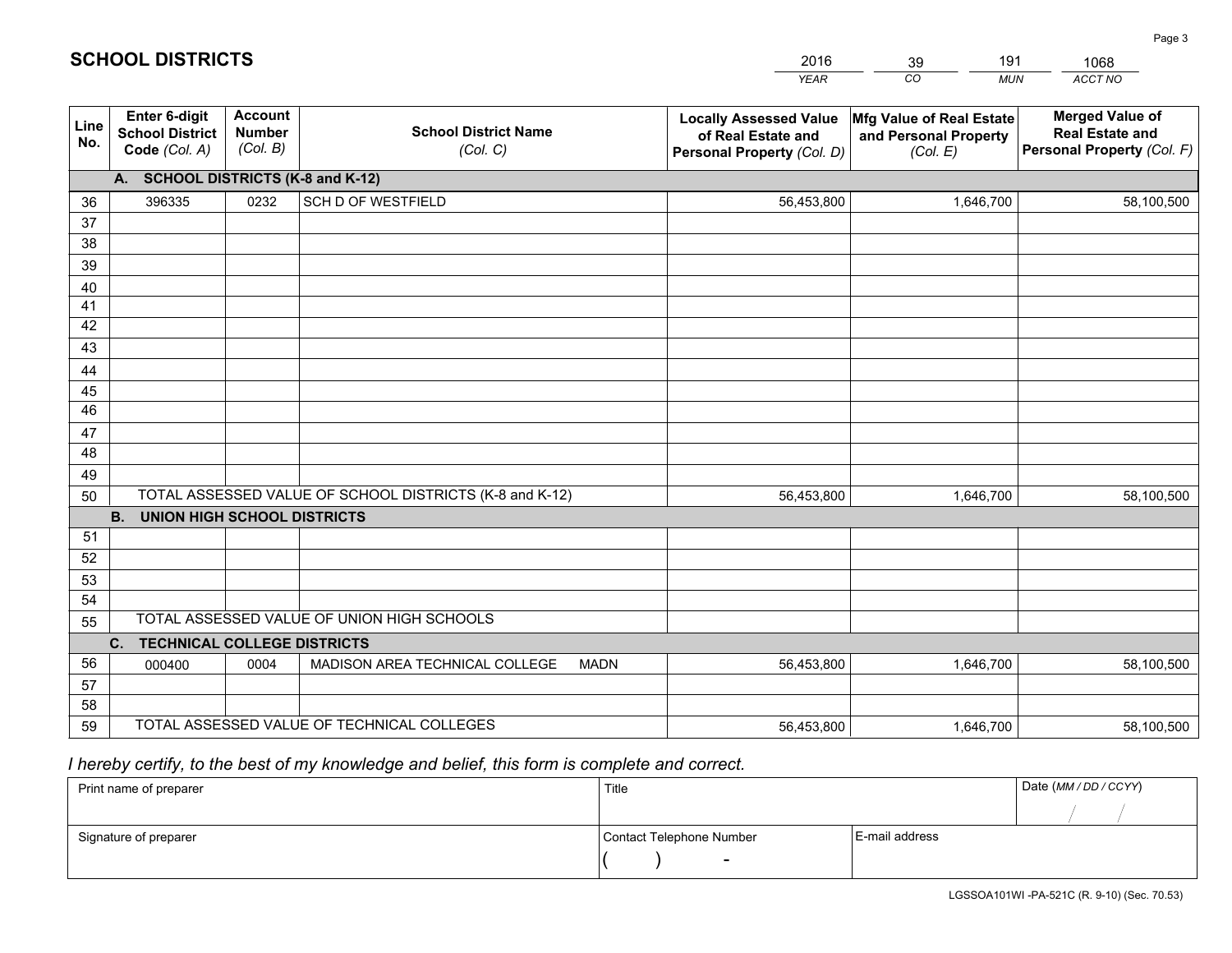#### **HIGHLIGHTS**

- 1. Complete the Statement of Assessment after the Board of Review. Reflect any changes made there.
- 2. Use black ink to complete.
- 3. Line 16 must equal Line 50, Col D.
- 4. Line 55 must equal the total of K-8 schools listed on lines 36-49. Do not include K-12 schools in this comparision.
- 5. Line 59, Col. D must equal Line 16.
- 6. Special District, School District and Technical College District values must include both real estate and personal property. Examples of Special districts are: town sanitary districts, public inland lake protection and rehabilitation districts, and metropolitan sewerage districts.
- 7. DO NOT INCLUDE Manufacturing property values.DOR will print these values on the final SOA.

LINDA QUINN

INDA QUINN

VILLAGE OF WESTFIELD

VILLAGE OF WESTFIELD

PO BOX 250

PO BOX 250

WESTFIELD, WI 53964 - 0250

**WESTFIELD, WI** 

53964

 $-0250$ 

 8. Accuracy of this form is very important. The values reported directly affect the equalized value DOR calculates for school and special districts.

#### **Page 1:**

 If not prefilled, enter the tax year,county and municipal code,municipal type, municipal name and county name on the top of form.

Check the Amended box, if filing an amended / corrected SOA.

 Report the parcel count, acres and assessed value of taxable general property, total parcel count, (real and personal), total acres, and values from final figures set by the Board of Review.

- A. Real Estate land and improvements (buildings, etc.) is reported on lines 1 8, total line 9.
- B. Personal Property is reported on lines 11 14, Column D, total line 15.
- C. To complete this report, use the computer produced summary of the assessment roll that shows these amounts.
- D. Use whole numbers only.
- E. Add each line across and each column down to verify entries.

#### **Page 2:**

- A. Report Special Items (not subject to general property tax).
- 1. Private Forest Croplands and Managed Forest Lands are reported on lines 18,19, 20 and 21. Be sure to report assessed values **NOT** taxes.
- 2. You should have copies of the orders of entry, orders of withdrawal, etc., to update your assessment roll.
	- 3. Show hundredths of acres (e.g. 39.75).
- 4. Tax exempt lands are reported on line 22.
- 5. Omitted property and sec. 70.43, Wis. Stats., corrections of errors by assessor are reported on line 23. Report real estate and personal property separately. These should be for **prior years**, not something found on the current assessment roll after the board of review.
- B. Special District (Lines 24-35) Include the value of both real and personal property.
- The Department of Revenue (DOR) preprints much of the information regarding names and codes for schools, special districts,etc. If a district is not listed, enter the name and value only, DOR will enter the proper code.

### **Page 3 School Districts:**

Include the value of both real and personal property.

Report School District (regular, elementary, union high school, and technical college).

- 1. Regular (K-12) and Elementary (K-8) school values are reported on lines 36-49, total on line 50.
- 2. Union High School (UHS) (use only if elementary schools are listed on lines 36-49) are reported on lines 51-54. UHS total value (line 55) must equal to the total **elementary school** values reported on lines 36-49. Do notinclude K-12 schools in this comparison.
- 3. Technical College values are reported on lines 56-58, total on line 59.
- 4. Use the computer summary that shows these amounts to complete this report.

#### **This form is due the second Monday in June. File this report only after your Board of Review is complete.**

 *If you have questions: Return forms to:*

Fax number: (608) 264-6887 PO Box 8971

 Email: lgs@revenue.wi.gov Wisconsin Department of Revenue Call: (608) 261-5341 Local Government Services Section 6-97Madison WI 53708-8971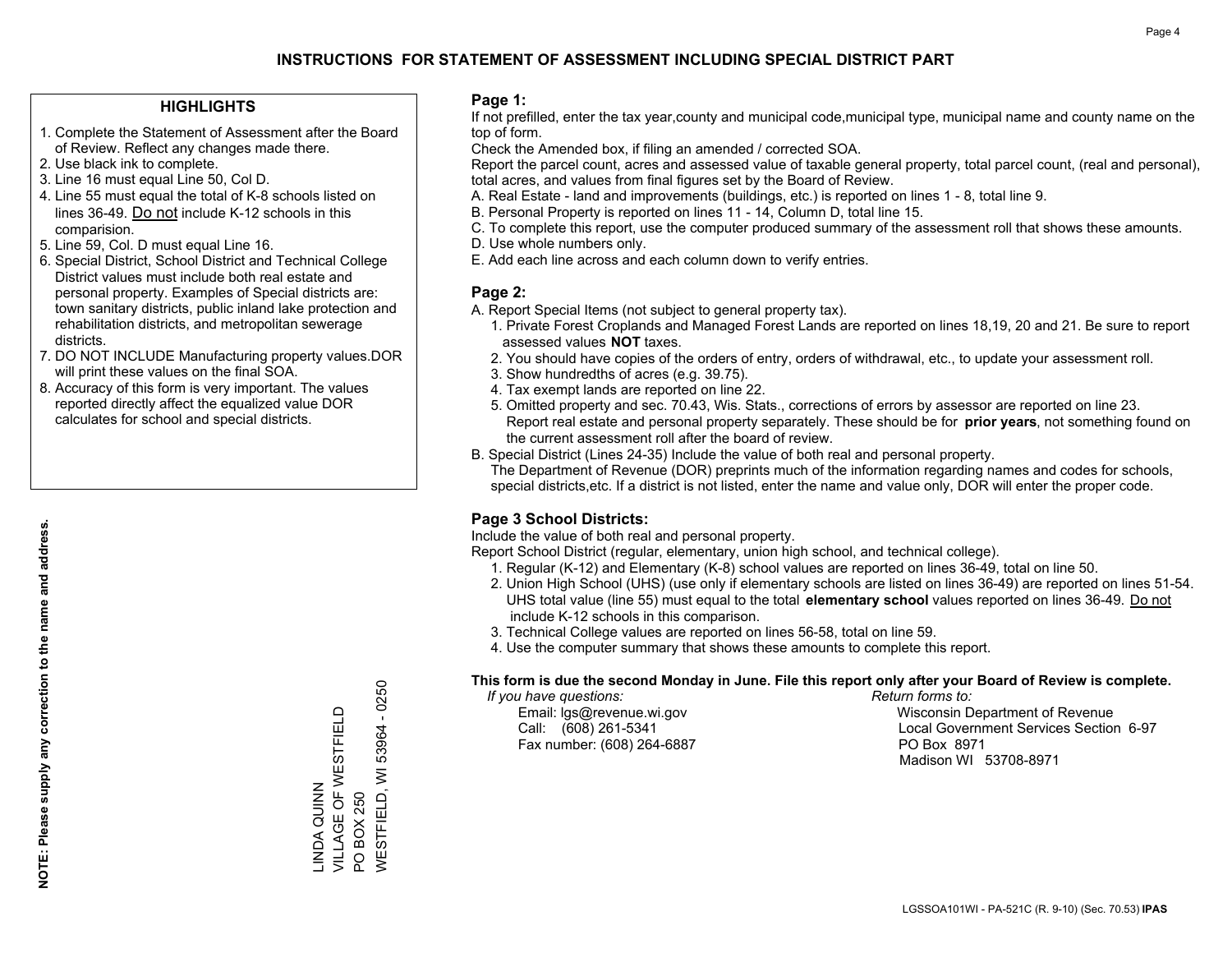**FINAL - EQUATED**

**STATEMENT OF ASSESSMENT FOR 2016** 

| ≺∪       | ンヘク   | 1069    |  |
|----------|-------|---------|--|
| $\cdots$ | MI IN | ACCT NO |  |

|                | <b>FOR</b>                                                                                                                                                                                                 | CITY OF<br><b>OF</b>                           | <b>MONTELLO</b>                                      |        | <b>MARQUETTE COUNTY</b>      |                         |                                        | <b>WHEN COMPLETING THIS DOCUMENT</b>     |
|----------------|------------------------------------------------------------------------------------------------------------------------------------------------------------------------------------------------------------|------------------------------------------------|------------------------------------------------------|--------|------------------------------|-------------------------|----------------------------------------|------------------------------------------|
|                |                                                                                                                                                                                                            | Town - Village - City                          | <b>Municipality Name</b>                             |        | <b>County Name</b>           |                         |                                        | DO NOT WRITE OVER X's OR IN SHADED AREAS |
| Line           | <b>REAL ESTATE</b><br>(See Lines 18 - 22 for                                                                                                                                                               |                                                | PARCEL COUNT<br>TOTAL LAND IMPROVEMENTS NUMBERS ONLY |        | NO. OF ACRES<br><b>WHOLE</b> | <b>VALUE OF</b><br>LAND | <b>VALUE OF</b><br><b>IMPROVEMENTS</b> | TOTAL VALUE OF LAND<br>AND IMPROVEMENTS  |
| No.            |                                                                                                                                                                                                            | other Real Estate)                             | Col. A                                               | Col. B | Col. C                       | Col. D                  | Col. E                                 | Col. F                                   |
| $\mathbf 1$    |                                                                                                                                                                                                            | <b>RESIDENTIAL - Class 1</b>                   | 856                                                  | 658    | 492                          | 19,778,800              | 47,389,000                             | 67,167,800                               |
| 2              |                                                                                                                                                                                                            | <b>COMMERCIAL - Class 2</b>                    | 120                                                  | 97     | 115                          | 3,071,600               | 14,376,600                             | 17,448,200                               |
| 3              |                                                                                                                                                                                                            | <b>MANUFACTURING - Class 3</b>                 | 6                                                    | 6      | 19                           | 179,700                 | 1,322,000                              | 1,501,700                                |
| $\overline{4}$ |                                                                                                                                                                                                            | <b>AGRICULTURAL - Class 4</b>                  | $\overline{2}$                                       |        | 62                           | 7,100                   |                                        | 7,100                                    |
| 5              |                                                                                                                                                                                                            | <b>UNDEVELOPED - Class 5</b>                   | $\mathbf{0}$                                         |        | 0                            | 0                       |                                        | 0                                        |
| 6              |                                                                                                                                                                                                            | AGRICULTURAL FOREST - Class 5m                 | $\Omega$                                             |        | $\mathbf{0}$                 | 0                       |                                        | 0                                        |
| 7              | FOREST LANDS - Class 6                                                                                                                                                                                     |                                                | $\mathbf{0}$                                         |        | $\Omega$                     | $\mathbf{0}$            |                                        | 0                                        |
| 8              | OTHER - Class 7                                                                                                                                                                                            |                                                |                                                      |        | 11                           | 69,200                  | 166,300                                | 235,500                                  |
| 9              | TOTAL - ALL COLUMNS                                                                                                                                                                                        |                                                | 985                                                  | 762    | 699                          | 23,106,400              | 63,253,900                             | 86,360,300                               |
| 10             | NUMBER OF PERSONAL PROPERTY ACCOUNTS IN ROLL<br>122                                                                                                                                                        |                                                |                                                      |        |                              | <b>LOCALLY ASSESSED</b> | <b>MANUFACTURING</b>                   | <b>MERGED</b>                            |
| 11             |                                                                                                                                                                                                            | BOATS AND OTHER WATERCRAFT NOT EXEMPT - Code 1 |                                                      |        | 500                          | $\Omega$                | 500                                    |                                          |
| 12             |                                                                                                                                                                                                            | MACHINERY, TOOLS AND PATTERNS - Code 2         |                                                      |        |                              | 408,800                 | 161,100                                | 569,900                                  |
| 13             |                                                                                                                                                                                                            | FURNITURE, FIXTURES AND EQUIPMENT - Code 3     |                                                      |        |                              | 904,500                 | 72,600                                 | 977,100                                  |
| 14             | 76,600<br>ALL OTHER PERSONAL PROPERTY NOT EXEMPT - Codes 4A, 4B, 4C                                                                                                                                        |                                                |                                                      |        |                              |                         | 65,300                                 | 141,900                                  |
| 15             | TOTAL OF PERSONAL PROPERTY NOT EXEMPT (Total of Lines 11-14)<br>1,390,400                                                                                                                                  |                                                |                                                      |        |                              |                         | 299,000                                | 1,689,400                                |
| 16             | AGGREGATE ASSESSED VALUE OF ALL PROPERTY SUBJECT TO THE GENERAL PROPERTY TAX (Total of Lines 9F and 15F)<br>MUST EQUAL TOTAL VALUE OF THE SCHOOL DISTRICTS (K-12 PLUS K-8) - Line 50, Col. F<br>88,049,700 |                                                |                                                      |        |                              |                         |                                        |                                          |
| 17             | Name of Assessor<br><b>BOARD OF REVIEW</b><br>DATE OF FINAL ADJOURNMENT<br>08/04/2016<br><b>B.A. PAULS AND ASSOCIATES, JO ANNE PAUL</b>                                                                    |                                                |                                                      |        |                              | Telephone #             | (715) 848-9300                         |                                          |

REMARKS

The Assessment Ratio to be used in calculating the estimated Fair Market Value on tax bills for this tax district is 1.000674085

This ratio should be used to convert assessed values to "Calculate Equalized Values" in Step 1 of the Lottery and Gaming Credit Calculations.<br>This ratio should be used in the "Computation of Tax Equivalent" schedule of the Commission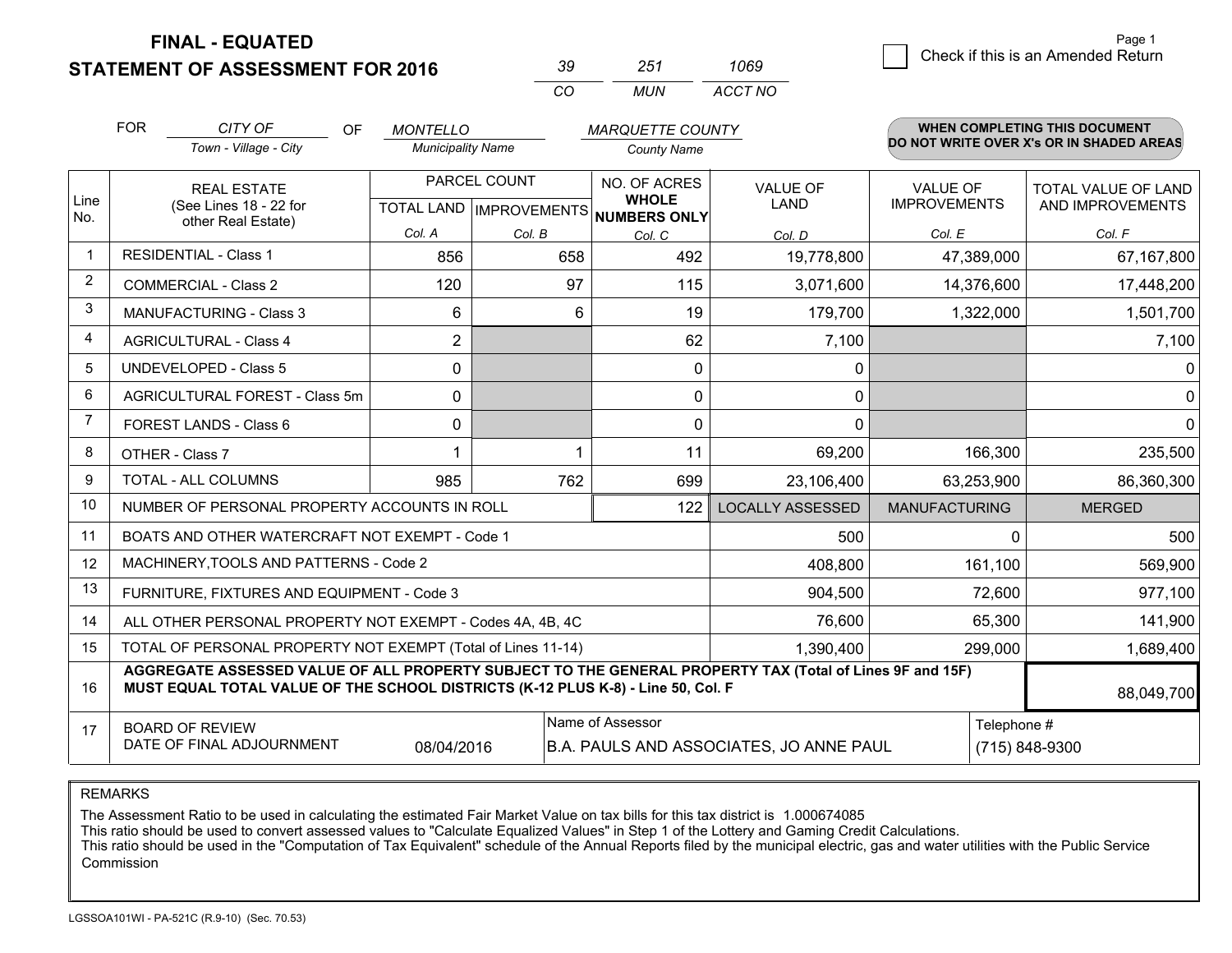# **FOREST CROP AND OTHER EXEMPT LAND**

 *YEAR CO MUN ACCT NO* <sup>2016</sup> <sup>39</sup> <sup>251</sup> <sup>1069</sup>

Do not confuse FOREST LANDS (Line 7) with FOREST CROPS (in this section) - They are **NOT** the same

|    | Private Forest Crop - Reg Class @ 10¢ per acre                                 |                                                                  |  |                                                    |  | Private Forest Crop - Reg Class @ \$2.52 per acre               |                                                                              |                    |                    |  |
|----|--------------------------------------------------------------------------------|------------------------------------------------------------------|--|----------------------------------------------------|--|-----------------------------------------------------------------|------------------------------------------------------------------------------|--------------------|--------------------|--|
| 18 | (a) PARCELS                                                                    | (b) ACRES                                                        |  | (c) ASSESSED VALUE                                 |  | (d) PARCELS                                                     | (e) ACRES                                                                    |                    | (f) ASSESSED VALUE |  |
|    |                                                                                |                                                                  |  | Private Forest Crop - Special Class @ 20¢ per acre |  |                                                                 | Entered Before 2005 Managed Forest - Ferrous Mining CLOSED @ \$8.27 per acre |                    |                    |  |
| 19 | (a) PARCELS<br>(b) ACRES                                                       |                                                                  |  | (c) ASSESSED VALUE                                 |  | (d) PARCELS                                                     | (e) ACRES                                                                    |                    | (f) ASSESSED VALUE |  |
|    |                                                                                | Entered Before 2005 Managed Forest - OPEN @                      |  | \$.79 per acre                                     |  |                                                                 | Entered Before 2005 Managed Forest - CLOSED @ \$1.87 per acre                |                    |                    |  |
| 20 | (a) PARCELS<br>(b) ACRES                                                       |                                                                  |  | (c) ASSESSED VALUE                                 |  | (d) PARCELS<br>(e) ACRES                                        |                                                                              |                    | (f) ASSESSED VALUE |  |
|    |                                                                                | Entered After 2004 Managed Forest - OPEN @                       |  | \$2.14 per acre                                    |  | Entered After 2004 Managed Forest - CLOSED @ \$10.68 per acre   |                                                                              |                    |                    |  |
| 21 | (a) PARCELS<br>(b) ACRES                                                       |                                                                  |  | (c) ASSESSED VALUE                                 |  | (d) PARCELS<br>(e) ACRES                                        |                                                                              | (f) ASSESSED VALUE |                    |  |
|    | (a) County Forest Cropland Acres                                               |                                                                  |  | (b) Federal Acres                                  |  | (d) County (NOT FOREST CROP) Acres<br>(c) State Acres           |                                                                              |                    | (e) Other Acres    |  |
| 22 |                                                                                |                                                                  |  |                                                    |  | 14.5<br>23.37                                                   |                                                                              | 58.24              |                    |  |
|    |                                                                                | Assessed Value of Omitted Property From Prior Years (Sec. 70.44) |  |                                                    |  | Assessed Value of Sec. 70.43 Corrections of Errors by Assessors |                                                                              |                    |                    |  |
| 23 | (a) REAL ESTATE                                                                |                                                                  |  | (b) PERSONAL                                       |  | (c1) REAL ESTATE                                                |                                                                              | (c2) PERSONAL      |                    |  |
|    | Manufacturing Equated Value of Omitted Property From Prior Years (Sec. 70.995) |                                                                  |  |                                                    |  |                                                                 | Mfg. Equated Value of Sec.70.43 Corrections of Errors by Assessors           |                    |                    |  |
|    | (d) REAL ESTATE                                                                |                                                                  |  | (e) PERSONAL                                       |  | (f1) REAL ESTATE                                                |                                                                              |                    | (f2) PERSONAL      |  |
|    |                                                                                |                                                                  |  |                                                    |  |                                                                 |                                                                              |                    |                    |  |

## **SPECIAL DISTRICTS**

| Line<br>No. | <b>Enter 6-digit</b><br><b>Special District</b><br>Code (Col. A) | <b>Account</b><br><b>Number</b><br>(Col. B) | <b>Special District Name</b><br>(Col. C) | <b>Locally Assessed Value</b><br>of Real Estate and<br>Personal Property (Col. D) | Mfg Value of Real Estate<br>and Personal Property<br>(Col. E) | <b>Merged Value of</b><br><b>Real Estate and</b><br>Personal Property (Col. F) |
|-------------|------------------------------------------------------------------|---------------------------------------------|------------------------------------------|-----------------------------------------------------------------------------------|---------------------------------------------------------------|--------------------------------------------------------------------------------|
| 24          | 398040                                                           | 0242                                        | MONTELLO LAKE PRO & REHAB DISTRICT       | 22,380,600                                                                        | 450,000                                                       | 22,830,600                                                                     |
| 25          | 398080                                                           | 0246                                        | BUFFALO LAKE PRO & REHAB DISTRICT        | 7,365,400                                                                         |                                                               | 7,365,400                                                                      |
| 26          | 398090                                                           | 0247                                        | KILBY LAKE DISTRICT                      | 2,735,600                                                                         |                                                               | 2,735,600                                                                      |
| 27          |                                                                  |                                             |                                          |                                                                                   |                                                               |                                                                                |
| 28          |                                                                  |                                             |                                          |                                                                                   |                                                               |                                                                                |
| 29          |                                                                  |                                             |                                          |                                                                                   |                                                               |                                                                                |
| 30          |                                                                  |                                             |                                          |                                                                                   |                                                               |                                                                                |
| 31          |                                                                  |                                             |                                          |                                                                                   |                                                               |                                                                                |
| 32          |                                                                  |                                             |                                          |                                                                                   |                                                               |                                                                                |
| 33          |                                                                  |                                             |                                          |                                                                                   |                                                               |                                                                                |
| 34          |                                                                  |                                             |                                          |                                                                                   |                                                               |                                                                                |
| 35          |                                                                  |                                             |                                          |                                                                                   |                                                               |                                                                                |

LGSSOA101WI-PA - 521C (R. 9-10) (Sec. 70.53)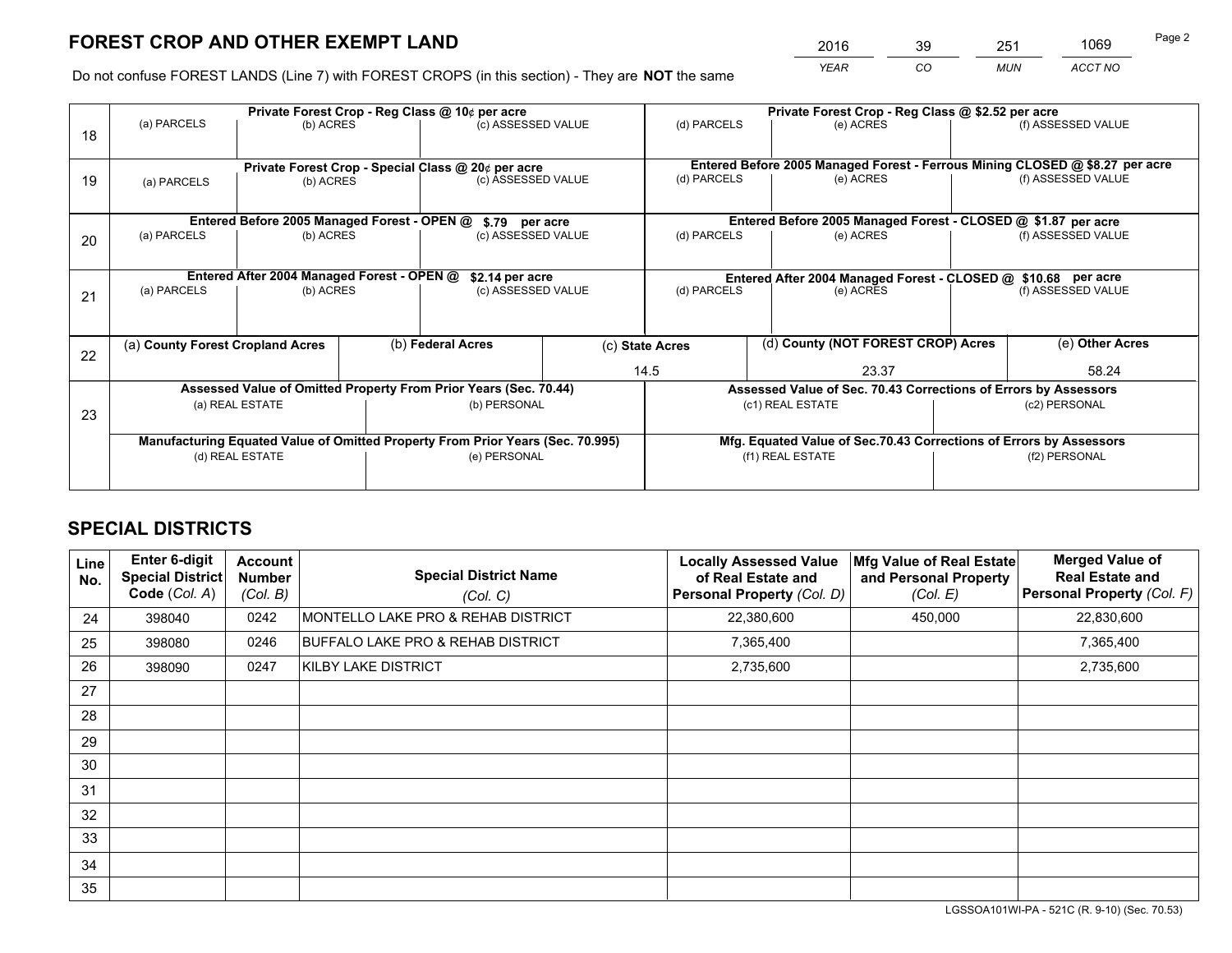|             |                                                                 |                                             |                                                         | <b>YEAR</b>                                                                       | CO<br><b>MUN</b>                                              | ACCT NO                                                                        |  |  |  |  |
|-------------|-----------------------------------------------------------------|---------------------------------------------|---------------------------------------------------------|-----------------------------------------------------------------------------------|---------------------------------------------------------------|--------------------------------------------------------------------------------|--|--|--|--|
| Line<br>No. | <b>Enter 6-digit</b><br><b>School District</b><br>Code (Col. A) | <b>Account</b><br><b>Number</b><br>(Col. B) | <b>School District Name</b><br>(Col. C)                 | <b>Locally Assessed Value</b><br>of Real Estate and<br>Personal Property (Col. D) | Mfg Value of Real Estate<br>and Personal Property<br>(Col. E) | <b>Merged Value of</b><br><b>Real Estate and</b><br>Personal Property (Col. F) |  |  |  |  |
|             | A. SCHOOL DISTRICTS (K-8 and K-12)                              |                                             |                                                         |                                                                                   |                                                               |                                                                                |  |  |  |  |
| 36          | 393689                                                          | 0231                                        | <b>SCH D OF MONTELLO</b>                                | 86,249,000                                                                        | 1,800,700                                                     | 88,049,700                                                                     |  |  |  |  |
| 37          |                                                                 |                                             |                                                         |                                                                                   |                                                               |                                                                                |  |  |  |  |
| 38          |                                                                 |                                             |                                                         |                                                                                   |                                                               |                                                                                |  |  |  |  |
| 39          |                                                                 |                                             |                                                         |                                                                                   |                                                               |                                                                                |  |  |  |  |
| 40          |                                                                 |                                             |                                                         |                                                                                   |                                                               |                                                                                |  |  |  |  |
| 41<br>42    |                                                                 |                                             |                                                         |                                                                                   |                                                               |                                                                                |  |  |  |  |
| 43          |                                                                 |                                             |                                                         |                                                                                   |                                                               |                                                                                |  |  |  |  |
|             |                                                                 |                                             |                                                         |                                                                                   |                                                               |                                                                                |  |  |  |  |
| 44<br>45    |                                                                 |                                             |                                                         |                                                                                   |                                                               |                                                                                |  |  |  |  |
| 46          |                                                                 |                                             |                                                         |                                                                                   |                                                               |                                                                                |  |  |  |  |
| 47          |                                                                 |                                             |                                                         |                                                                                   |                                                               |                                                                                |  |  |  |  |
| 48          |                                                                 |                                             |                                                         |                                                                                   |                                                               |                                                                                |  |  |  |  |
| 49          |                                                                 |                                             |                                                         |                                                                                   |                                                               |                                                                                |  |  |  |  |
| 50          |                                                                 |                                             | TOTAL ASSESSED VALUE OF SCHOOL DISTRICTS (K-8 and K-12) | 86,249,000                                                                        | 1,800,700                                                     | 88,049,700                                                                     |  |  |  |  |
|             | <b>B.</b><br><b>UNION HIGH SCHOOL DISTRICTS</b>                 |                                             |                                                         |                                                                                   |                                                               |                                                                                |  |  |  |  |
| 51          |                                                                 |                                             |                                                         |                                                                                   |                                                               |                                                                                |  |  |  |  |
| 52          |                                                                 |                                             |                                                         |                                                                                   |                                                               |                                                                                |  |  |  |  |
| 53          |                                                                 |                                             |                                                         |                                                                                   |                                                               |                                                                                |  |  |  |  |
| 54          |                                                                 |                                             |                                                         |                                                                                   |                                                               |                                                                                |  |  |  |  |
| 55          |                                                                 |                                             | TOTAL ASSESSED VALUE OF UNION HIGH SCHOOLS              |                                                                                   |                                                               |                                                                                |  |  |  |  |
|             | C.<br><b>TECHNICAL COLLEGE DISTRICTS</b>                        |                                             |                                                         |                                                                                   |                                                               |                                                                                |  |  |  |  |
| 56          | 000400                                                          | 0004                                        | MADISON AREA TECHNICAL COLLEGE<br><b>MADN</b>           | 86,249,000                                                                        | 1,800,700                                                     | 88,049,700                                                                     |  |  |  |  |
| 57<br>58    |                                                                 |                                             |                                                         |                                                                                   |                                                               |                                                                                |  |  |  |  |
| 59          |                                                                 |                                             | TOTAL ASSESSED VALUE OF TECHNICAL COLLEGES              |                                                                                   | 1,800,700                                                     |                                                                                |  |  |  |  |
|             |                                                                 |                                             |                                                         | 86,249,000                                                                        |                                                               | 88,049,700                                                                     |  |  |  |  |

2016

39

251

 *I hereby certify, to the best of my knowledge and belief, this form is complete and correct.*

**SCHOOL DISTRICTS**

| Print name of preparer | Title                    | Date (MM / DD / CCYY) |  |
|------------------------|--------------------------|-----------------------|--|
|                        |                          |                       |  |
| Signature of preparer  | Contact Telephone Number | E-mail address        |  |
|                        | $\sim$                   |                       |  |

1069